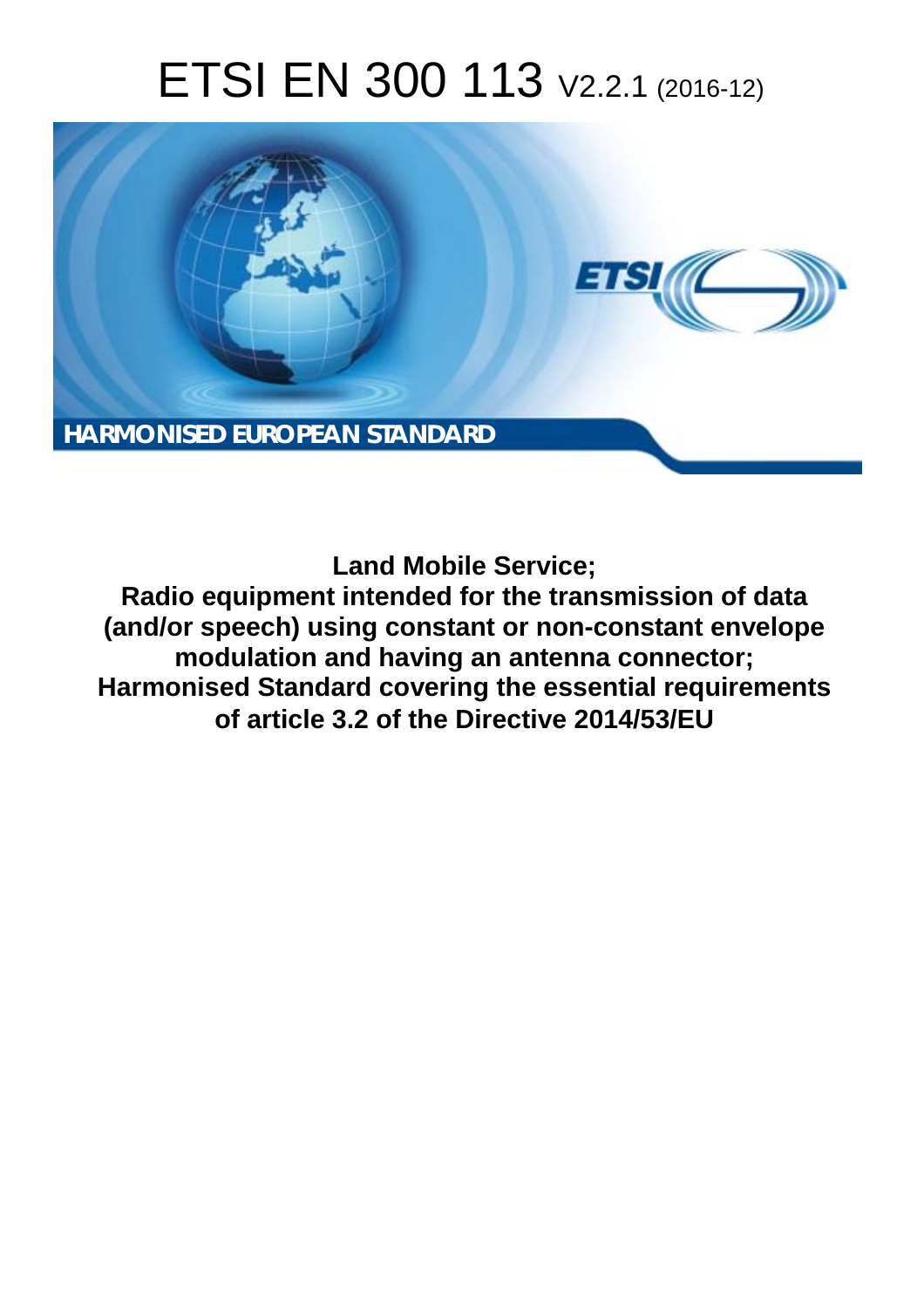Reference REN/ERM-TGDMR-361

Keywords

antenna, data, harmonised standard, mobile, PMR, radio, regulation, speech, TDD, TDMA

#### *ETSI*

#### 650 Route des Lucioles F-06921 Sophia Antipolis Cedex - FRANCE

Tel.: +33 4 92 94 42 00 Fax: +33 4 93 65 47 16

Siret N° 348 623 562 00017 - NAF 742 C Association à but non lucratif enregistrée à la Sous-Préfecture de Grasse (06) N° 7803/88

#### *Important notice*

The present document can be downloaded from: <http://www.etsi.org/standards-search>

The present document may be made available in electronic versions and/or in print. The content of any electronic and/or print versions of the present document shall not be modified without the prior written authorization of ETSI. In case of any existing or perceived difference in contents between such versions and/or in print, the only prevailing document is the print of the Portable Document Format (PDF) version kept on a specific network drive within ETSI Secretariat.

Users of the present document should be aware that the document may be subject to revision or change of status. Information on the current status of this and other ETSI documents is available at <https://portal.etsi.org/TB/ETSIDeliverableStatus.aspx>

If you find errors in the present document, please send your comment to one of the following services: <https://portal.etsi.org/People/CommiteeSupportStaff.aspx>

#### *Copyright Notification*

No part may be reproduced or utilized in any form or by any means, electronic or mechanical, including photocopying and microfilm except as authorized by written permission of ETSI.

The content of the PDF version shall not be modified without the written authorization of ETSI. The copyright and the foregoing restriction extend to reproduction in all media.

> © European Telecommunications Standards Institute 2016. All rights reserved.

**DECT**TM, **PLUGTESTS**TM, **UMTS**TM and the ETSI logo are Trade Marks of ETSI registered for the benefit of its Members. **3GPP**TM and **LTE**™ are Trade Marks of ETSI registered for the benefit of its Members and of the 3GPP Organizational Partners.

**GSM**® and the GSM logo are Trade Marks registered and owned by the GSM Association.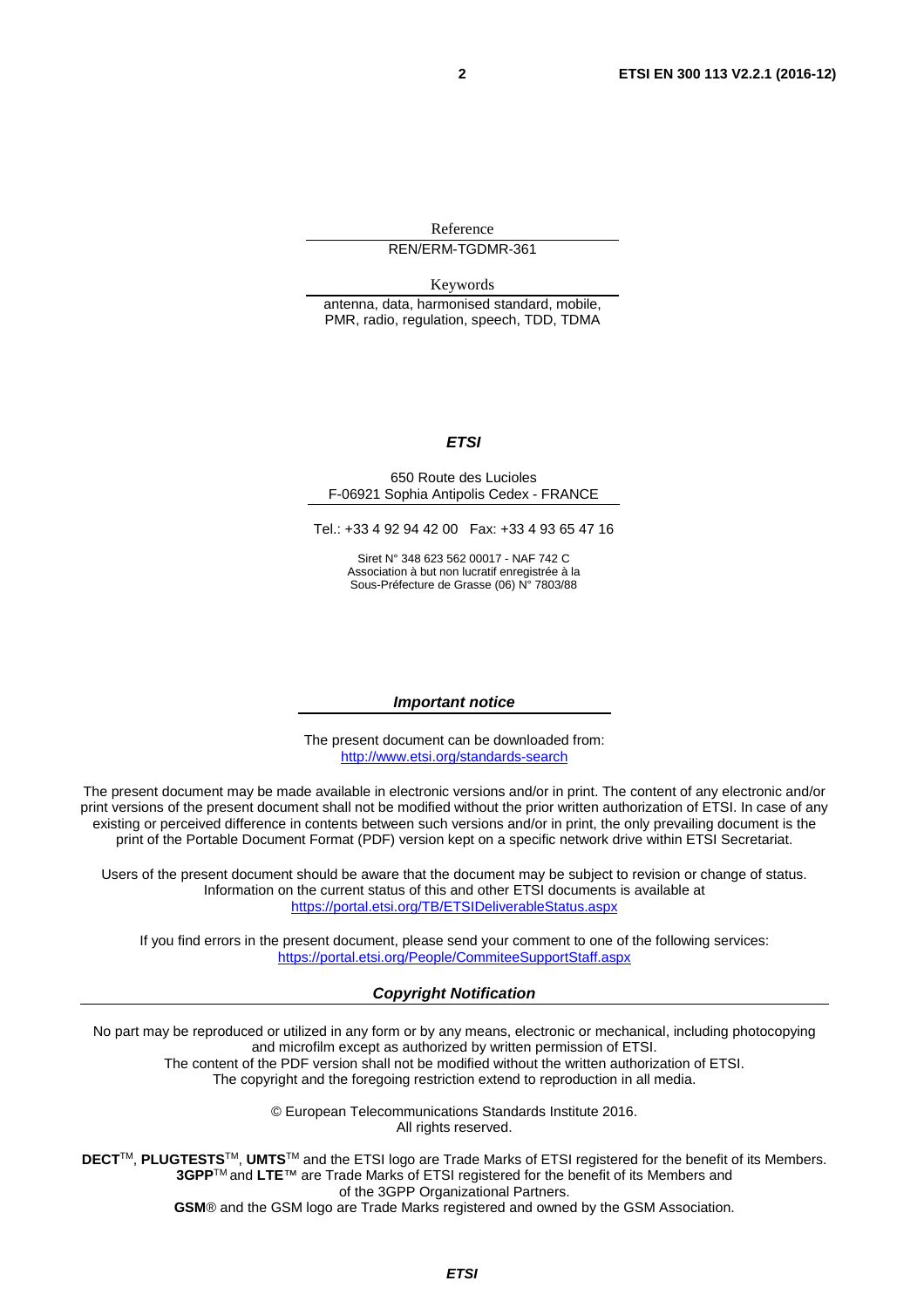# Contents

| 1                     |                                                                                                |  |
|-----------------------|------------------------------------------------------------------------------------------------|--|
| 2                     |                                                                                                |  |
| 2.1                   |                                                                                                |  |
| 2.2                   |                                                                                                |  |
| 3                     |                                                                                                |  |
| 3.1                   |                                                                                                |  |
| 3.2                   |                                                                                                |  |
| 3.3                   |                                                                                                |  |
|                       |                                                                                                |  |
| $\overline{4}$<br>4.1 |                                                                                                |  |
| 4.1.1                 |                                                                                                |  |
| 4.1.2                 |                                                                                                |  |
| 4.1.2.0               |                                                                                                |  |
| 4.1.2.1               |                                                                                                |  |
| 4.1.2.2               |                                                                                                |  |
| 4.2                   |                                                                                                |  |
| 4.2.1                 |                                                                                                |  |
| 4.2.2                 |                                                                                                |  |
| 4.2.3                 |                                                                                                |  |
| 4.3                   |                                                                                                |  |
| 4.4                   |                                                                                                |  |
| 4.5<br>4.6            |                                                                                                |  |
| 4.7                   |                                                                                                |  |
|                       |                                                                                                |  |
| 5                     |                                                                                                |  |
| 5.1                   |                                                                                                |  |
| 5.2                   |                                                                                                |  |
| 5.3<br>5.3.1          |                                                                                                |  |
| 5.3.2                 |                                                                                                |  |
| 5.3.2.1               |                                                                                                |  |
| 5.3.2.2               |                                                                                                |  |
| 5.3.2.3               |                                                                                                |  |
| 5.4                   |                                                                                                |  |
| 5.4.1                 |                                                                                                |  |
| 5.4.2                 |                                                                                                |  |
| 5.4.2.1               |                                                                                                |  |
| 5.4.2.2               |                                                                                                |  |
| 5.4.2.3               |                                                                                                |  |
| 5.4.2.4               |                                                                                                |  |
| 5.5<br>5.5.0          |                                                                                                |  |
| 5.5.1                 |                                                                                                |  |
| 5.5.2                 |                                                                                                |  |
| 5.5.3                 | Testing of equipment that does not have an external 50 $\Omega$ RF connector (integral antenna |  |
|                       |                                                                                                |  |
| 6                     |                                                                                                |  |
| 6.1                   |                                                                                                |  |
| 6.2                   |                                                                                                |  |
| 6.3                   |                                                                                                |  |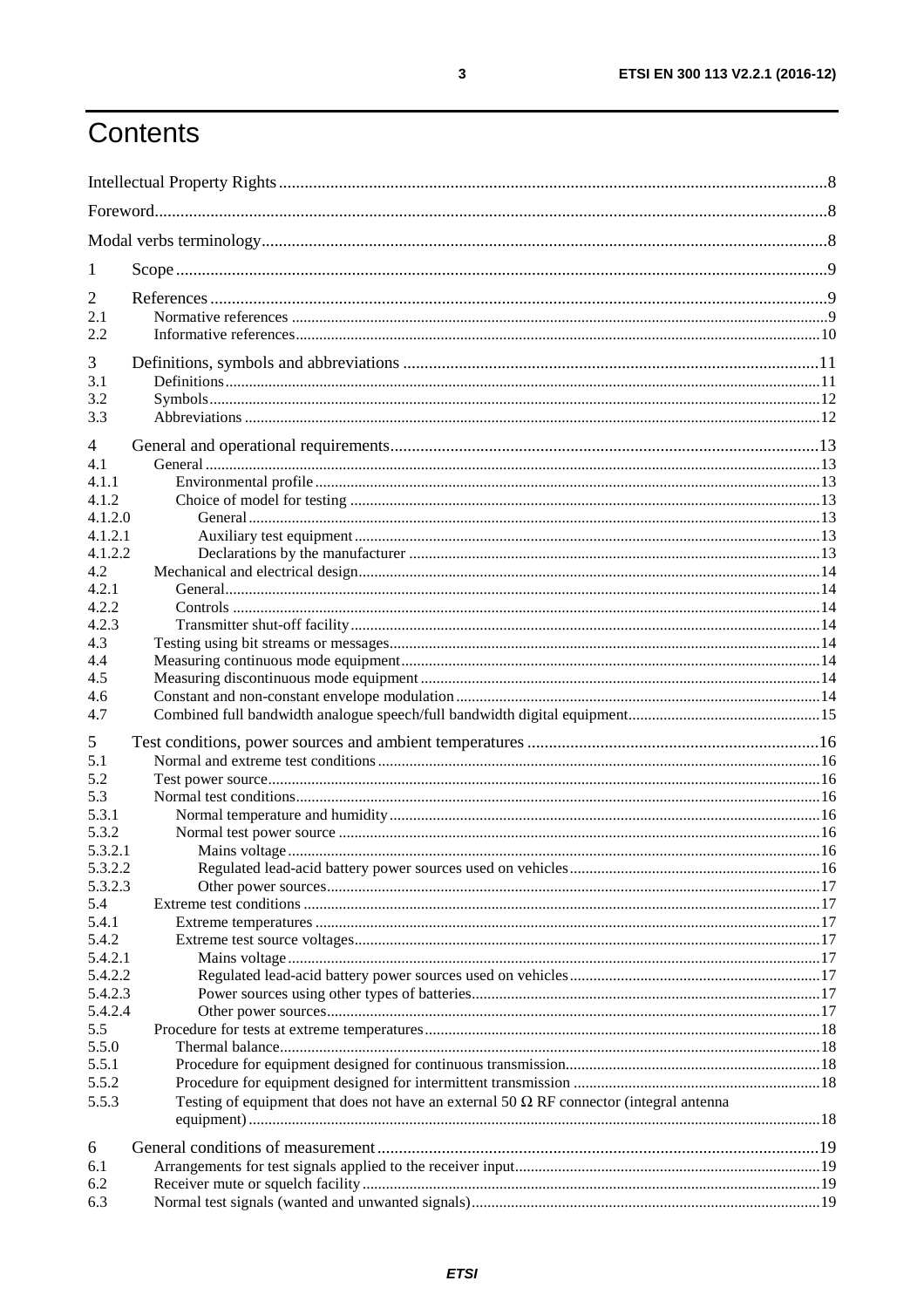| 6.3.1   |                                                                                            |  |
|---------|--------------------------------------------------------------------------------------------|--|
| 6.3.2   |                                                                                            |  |
| 6.4     |                                                                                            |  |
| 6.5     |                                                                                            |  |
| 6.6     |                                                                                            |  |
| 6.7     |                                                                                            |  |
| 6.8     |                                                                                            |  |
| 6.9     |                                                                                            |  |
| 6.9.1   |                                                                                            |  |
| 6.9.2   |                                                                                            |  |
| 6.9.3   |                                                                                            |  |
| 6.9.3.0 |                                                                                            |  |
| 6.9.3.1 |                                                                                            |  |
| 6.9.3.2 |                                                                                            |  |
| 6.10    | Test site and general arrangements for measurements involving the use of radiated fields22 |  |
| 6.11    |                                                                                            |  |
| 7       |                                                                                            |  |
| 7.1     |                                                                                            |  |
| 7.1.0   |                                                                                            |  |
| 7.1.1   |                                                                                            |  |
| 7.1.2   |                                                                                            |  |
| 7.1.3   |                                                                                            |  |
| 7.2     |                                                                                            |  |
| 7.2.1   |                                                                                            |  |
| 7.2.1.1 |                                                                                            |  |
| 7.2.1.2 |                                                                                            |  |
| 7.2.2   |                                                                                            |  |
| 7.2.2.1 |                                                                                            |  |
| 7.2.2.2 |                                                                                            |  |
| 7.2.3   |                                                                                            |  |
| 7.3     |                                                                                            |  |
| 7.3.1   |                                                                                            |  |
| 7.3.1.0 |                                                                                            |  |
| 7.3.1.1 |                                                                                            |  |
| 7.3.1.2 |                                                                                            |  |
| 7.3.2   |                                                                                            |  |
| 7.3.2.0 |                                                                                            |  |
| 7.3.2.1 |                                                                                            |  |
| 7.3.2.2 |                                                                                            |  |
| 7.3.3   |                                                                                            |  |
| 7.4     |                                                                                            |  |
| 7.4.1   |                                                                                            |  |
| 7.4.2   |                                                                                            |  |
| 7.4.3   |                                                                                            |  |
| 7.5     |                                                                                            |  |
| 7.5.1   |                                                                                            |  |
| 7.5.2   |                                                                                            |  |
| 7.5.2.0 |                                                                                            |  |
| 7.5.2.1 |                                                                                            |  |
| 7.5.2.2 |                                                                                            |  |
| 7.5.3   |                                                                                            |  |
| 7.5.3.0 |                                                                                            |  |
| 7.5.3.1 |                                                                                            |  |
| 7.5.3.2 |                                                                                            |  |
| 7.5.4   |                                                                                            |  |
| 7.6     |                                                                                            |  |
| 7.6.1   |                                                                                            |  |
| 7.6.2   |                                                                                            |  |
| 7.6.3   |                                                                                            |  |
| 7.7     |                                                                                            |  |
| 7.7.1   |                                                                                            |  |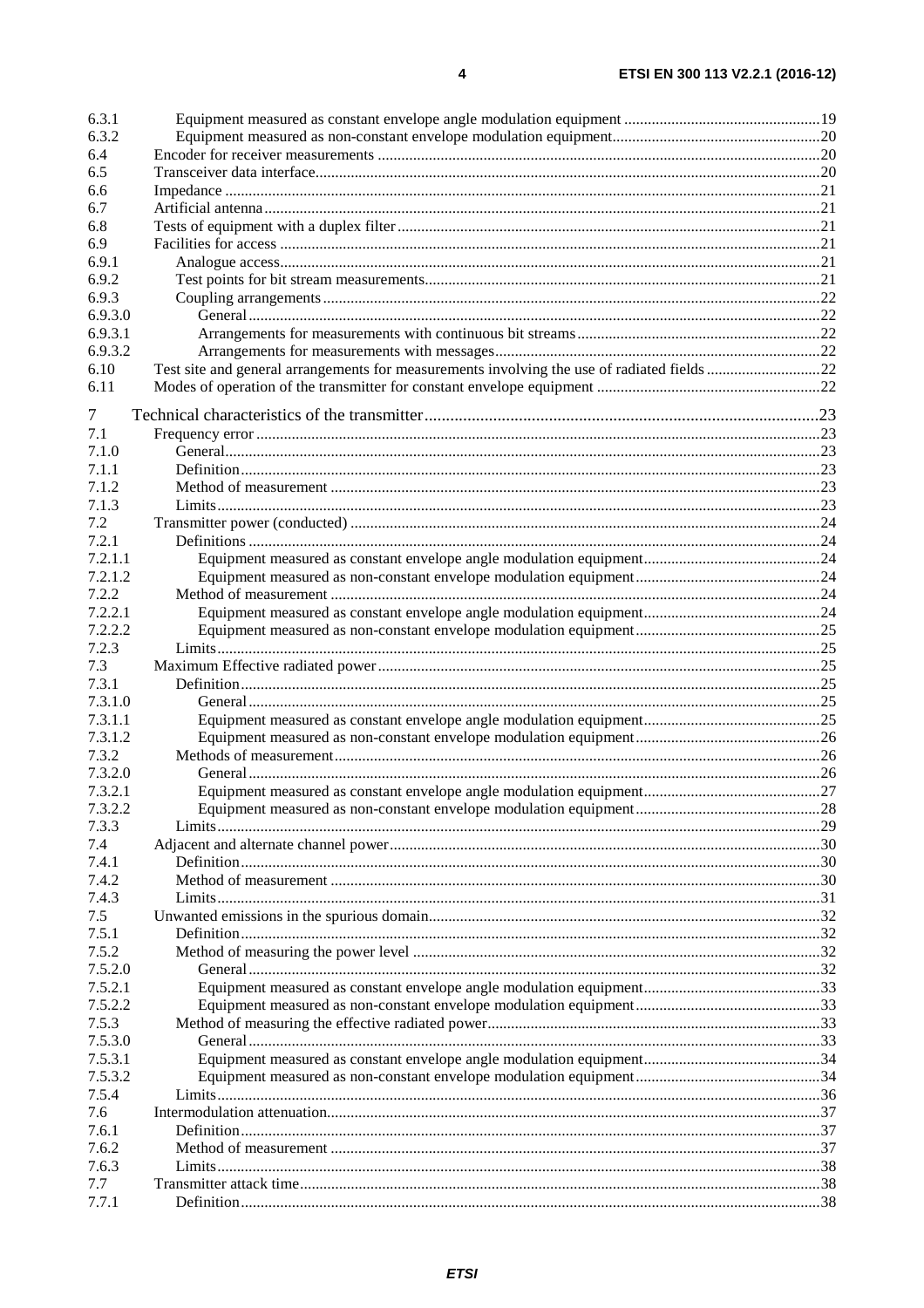| 7.7.2     |                                                                                   |  |
|-----------|-----------------------------------------------------------------------------------|--|
| 7.7.3     |                                                                                   |  |
| 7.8       |                                                                                   |  |
| 7.8.1     |                                                                                   |  |
| 7.8.2     |                                                                                   |  |
| 7.8.3     |                                                                                   |  |
| 7.9       |                                                                                   |  |
| 7.9.1     |                                                                                   |  |
| 7.9.2     |                                                                                   |  |
| 7.9.3     |                                                                                   |  |
| 7.9.3.0   |                                                                                   |  |
| 7.9.3.1   |                                                                                   |  |
| 7.9.3.2   |                                                                                   |  |
| 7.9.3.3   |                                                                                   |  |
|           |                                                                                   |  |
| 7.9.3.3.1 |                                                                                   |  |
| 7.9.3.3.2 |                                                                                   |  |
| 7.9.3.3.3 |                                                                                   |  |
| 7.9.3.3.4 |                                                                                   |  |
| 7.9.3.4   |                                                                                   |  |
| 7.9.4     |                                                                                   |  |
| 7.9.4.0   |                                                                                   |  |
| 7.9.4.1   | Time domain analysis of power and frequency for constant envelope transmissions50 |  |
| 7.9.4.2   |                                                                                   |  |
| 7.9.4.2.1 |                                                                                   |  |
| 7.9.4.2.2 |                                                                                   |  |
|           |                                                                                   |  |
| 8         |                                                                                   |  |
| 8.1       |                                                                                   |  |
| 8.1.1     |                                                                                   |  |
| 8.1.2     |                                                                                   |  |
| 8.1.2.1   |                                                                                   |  |
| 8.1.2.2   |                                                                                   |  |
| 8.1.2.3   |                                                                                   |  |
| 8.1.3     |                                                                                   |  |
| 8.2       |                                                                                   |  |
| 8.2.1     |                                                                                   |  |
| 8.2.2     |                                                                                   |  |
| 8.2.3     |                                                                                   |  |
| 8.3       |                                                                                   |  |
| 8.4       |                                                                                   |  |
| 8.4.1     |                                                                                   |  |
| 8.4.2     |                                                                                   |  |
| 8.4.2.1   |                                                                                   |  |
| 8.4.2.2   |                                                                                   |  |
| 8.4.2.3   |                                                                                   |  |
| 8.4.3     |                                                                                   |  |
| 8.5       |                                                                                   |  |
| 8.5.1     |                                                                                   |  |
| 8.5.2     |                                                                                   |  |
| 8.5.2.1   |                                                                                   |  |
| 8.5.2.2   |                                                                                   |  |
|           |                                                                                   |  |
| 8.5.2.3   |                                                                                   |  |
| 8.5.3     |                                                                                   |  |
| 8.6       |                                                                                   |  |
| 8.6.1     |                                                                                   |  |
| 8.6.2     |                                                                                   |  |
| 8.6.2.1   |                                                                                   |  |
| 8.6.2.2   |                                                                                   |  |
| 8.6.2.3   |                                                                                   |  |
| 8.6.3     |                                                                                   |  |
| 8.7       |                                                                                   |  |
| 8.7.1     |                                                                                   |  |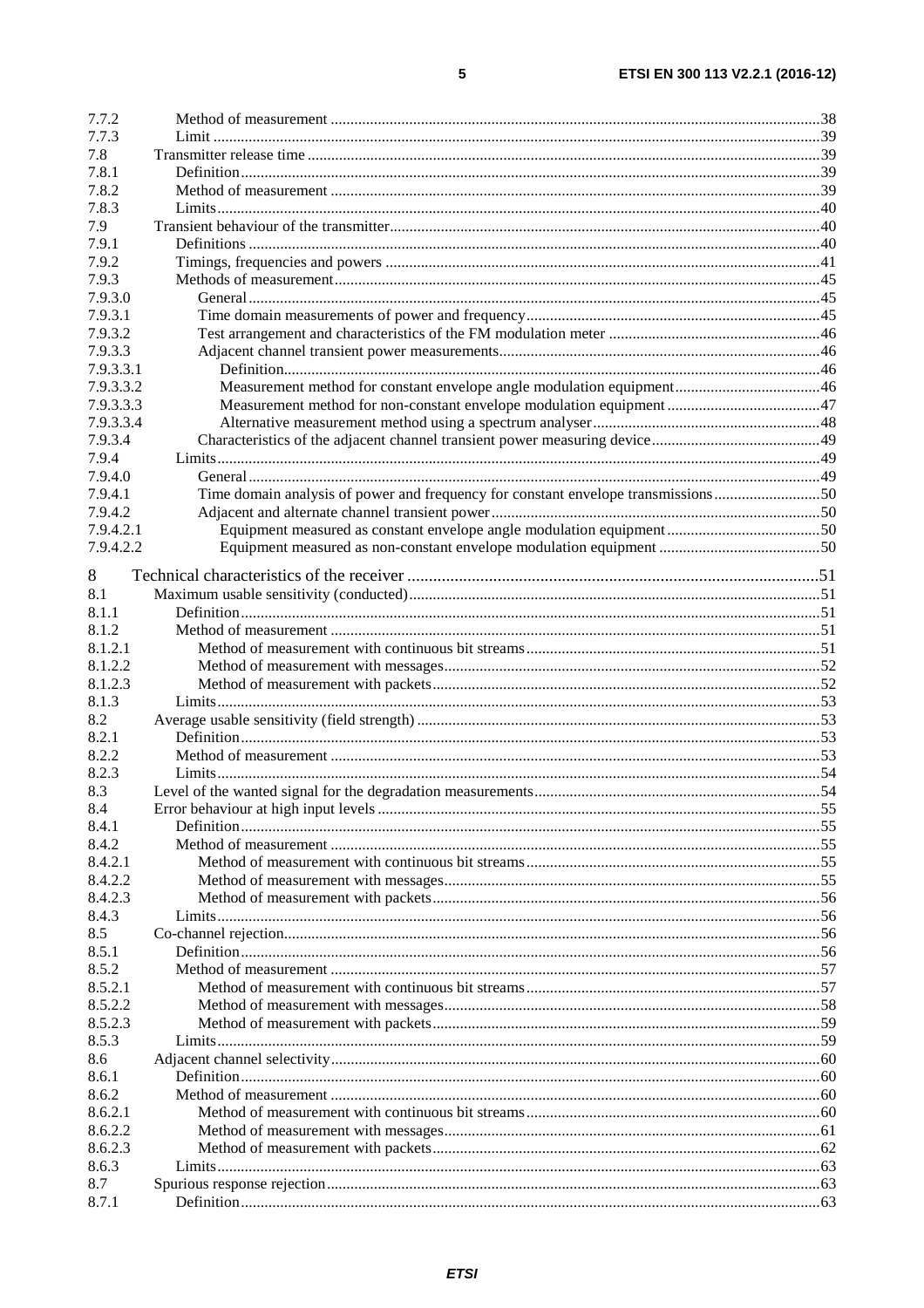| 8.7.2            |                                                                                             |    |  |
|------------------|---------------------------------------------------------------------------------------------|----|--|
| 8.7.3            |                                                                                             |    |  |
| 8.7.4            |                                                                                             |    |  |
| 8.7.5            |                                                                                             |    |  |
| 8.7.6            |                                                                                             |    |  |
| 8.7.7            |                                                                                             |    |  |
| 8.8              |                                                                                             |    |  |
| 8.8.1            |                                                                                             |    |  |
| 8.8.2            |                                                                                             |    |  |
| 8.8.2.1          |                                                                                             |    |  |
| 8.8.2.2          |                                                                                             |    |  |
| 8.8.2.3<br>8.8.3 |                                                                                             |    |  |
| 8.9              |                                                                                             |    |  |
| 8.9.1            |                                                                                             |    |  |
| 8.9.2            |                                                                                             |    |  |
| 8.9.2.1          |                                                                                             |    |  |
| 8.9.2.2          |                                                                                             |    |  |
| 8.9.2.3          |                                                                                             |    |  |
| 8.9.3            |                                                                                             |    |  |
| 8.10             |                                                                                             |    |  |
| 8.10.1           |                                                                                             |    |  |
| 8.10.2           |                                                                                             |    |  |
| 8.10.3           |                                                                                             |    |  |
| 8.10.4           |                                                                                             |    |  |
| 9                |                                                                                             |    |  |
| 9.1              |                                                                                             |    |  |
| 9.1.1            |                                                                                             |    |  |
| 9.1.2            |                                                                                             |    |  |
| 9.1.2.1          |                                                                                             |    |  |
| 9.1.2.2          |                                                                                             |    |  |
| 9.1.3            |                                                                                             |    |  |
| 9.2              |                                                                                             |    |  |
| 9.2.1            |                                                                                             |    |  |
| 9.2.2            |                                                                                             |    |  |
| 9.2.3            |                                                                                             |    |  |
| 10               |                                                                                             |    |  |
| 10 <sub>1</sub>  |                                                                                             | 82 |  |
| 10.2             |                                                                                             |    |  |
|                  |                                                                                             |    |  |
|                  | Relationship between the present document and the essential<br><b>Annex A (normative):</b>  |    |  |
|                  |                                                                                             |    |  |
|                  |                                                                                             |    |  |
|                  | <b>Annex B</b> (normative):                                                                 |    |  |
| B.1              | Test sites and general arrangements for measurements involving the use of radiated fields86 |    |  |
| B.1.0            |                                                                                             |    |  |
| B.1.1            |                                                                                             |    |  |
| <b>B.1.2</b>     |                                                                                             |    |  |
| <b>B.1.3</b>     |                                                                                             |    |  |
| <b>B.1.4</b>     |                                                                                             |    |  |
| <b>B.1.5</b>     |                                                                                             |    |  |
| <b>B.1.6</b>     |                                                                                             |    |  |
|                  |                                                                                             |    |  |
| B.2<br>B.2.0     |                                                                                             |    |  |
| B.2.1            |                                                                                             |    |  |
| <b>B.2.2</b>     |                                                                                             |    |  |
| <b>B.2.3</b>     |                                                                                             |    |  |
| <b>B.2.4</b>     |                                                                                             |    |  |
| B.2.5            |                                                                                             |    |  |
|                  |                                                                                             |    |  |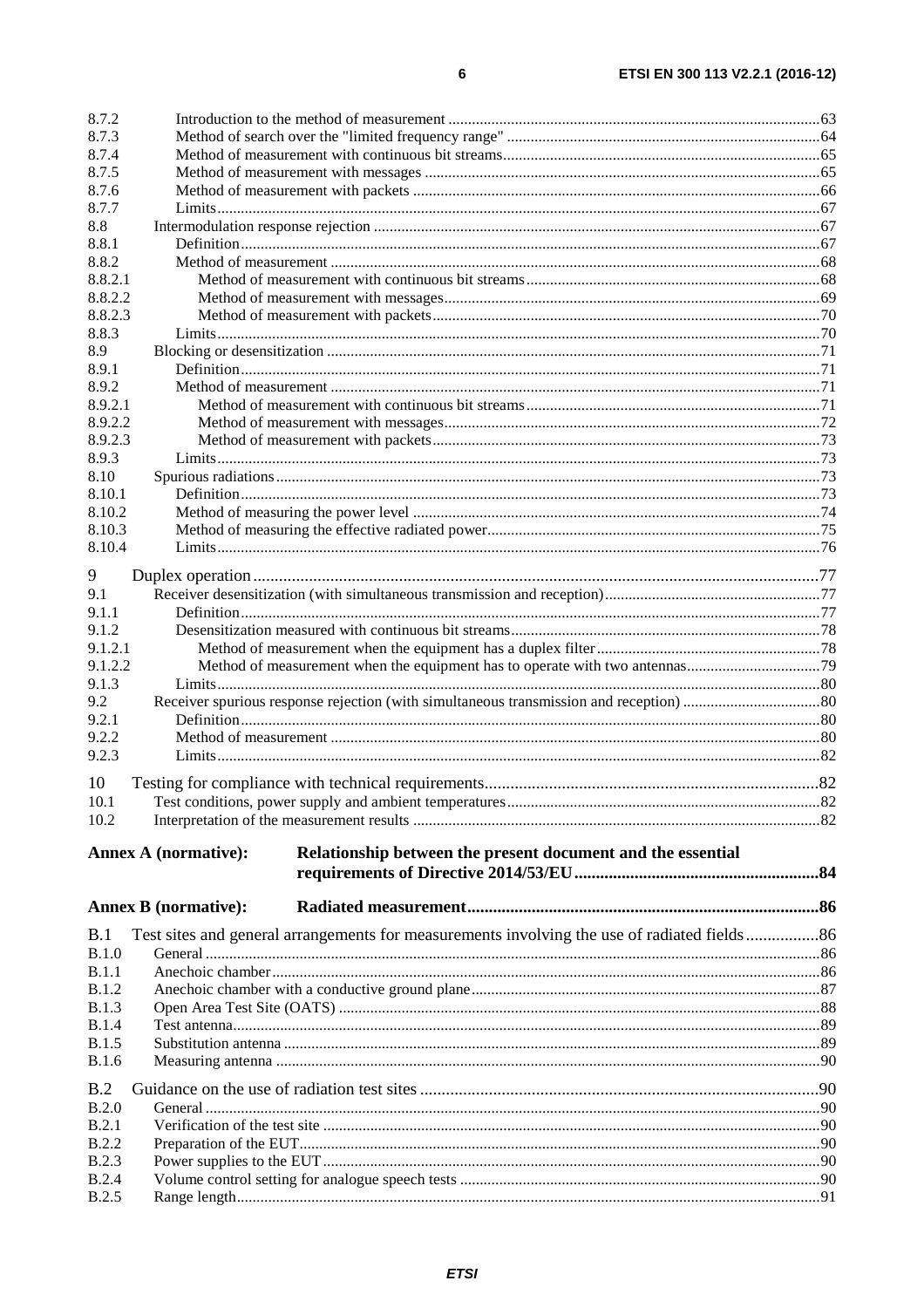| <b>B.2.6</b>   |                                                                                                    |  |
|----------------|----------------------------------------------------------------------------------------------------|--|
| B.3            |                                                                                                    |  |
| B.3.0          |                                                                                                    |  |
| <b>B.3.1</b>   |                                                                                                    |  |
| <b>B.3.2</b>   |                                                                                                    |  |
| B.3.2.0        |                                                                                                    |  |
| B.3.2.1        |                                                                                                    |  |
| <b>B.3.2.2</b> |                                                                                                    |  |
|                | <b>Annex C</b> (normative):<br><b>Specification for some particular measurement arrangements94</b> |  |
| C.1            |                                                                                                    |  |
| C.1.0          |                                                                                                    |  |
| C.1.1          |                                                                                                    |  |
| C.1.2          |                                                                                                    |  |
| C.1.3          |                                                                                                    |  |
| C.1.4          |                                                                                                    |  |
| C.2            |                                                                                                    |  |
| C.2.1          |                                                                                                    |  |
| C.2.2          |                                                                                                    |  |
| C.3            |                                                                                                    |  |
|                | <b>Annex D</b> (informative):                                                                      |  |
|                |                                                                                                    |  |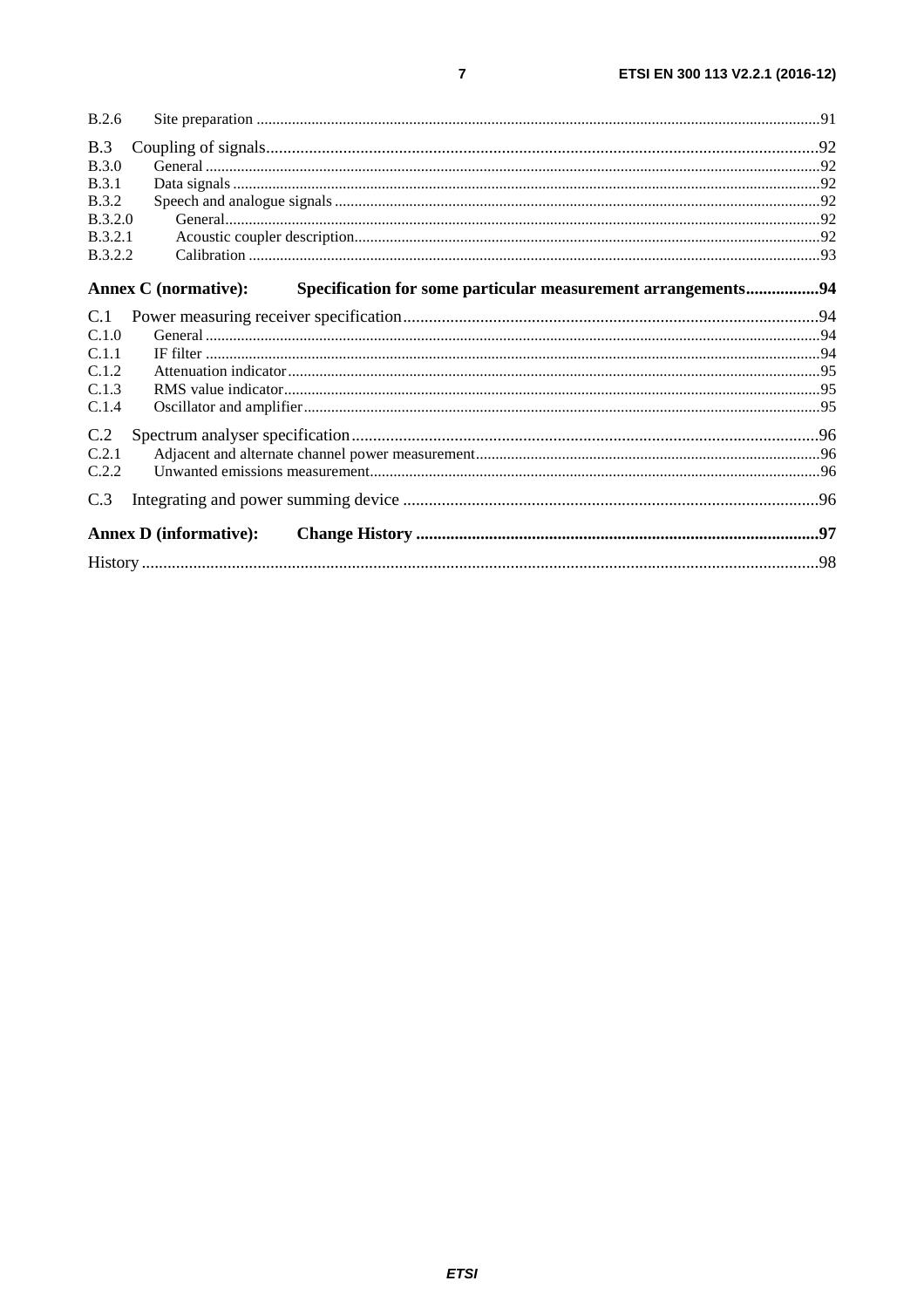# <span id="page-7-0"></span>Intellectual Property Rights

IPRs essential or potentially essential to the present document may have been declared to ETSI. The information pertaining to these essential IPRs, if any, is publicly available for **ETSI members and non-members**, and can be found in ETSI SR 000 314: *"Intellectual Property Rights (IPRs); Essential, or potentially Essential, IPRs notified to ETSI in respect of ETSI standards"*, which is available from the ETSI Secretariat. Latest updates are available on the ETSI Web server (<https://ipr.etsi.org/>).

Pursuant to the ETSI IPR Policy, no investigation, including IPR searches, has been carried out by ETSI. No guarantee can be given as to the existence of other IPRs not referenced in ETSI SR 000 314 (or the updates on the ETSI Web server) which are, or may be, or may become, essential to the present document.

# Foreword

This Harmonised European Standard (EN) has been produced by ETSI Technical Committee Electromagnetic compatibility and Radio spectrum Matters (ERM).

The present document has been prepared under the Commission's standardisation request C(2015) 5376 final [i.3] to provide one voluntary means of conforming to the essential requirements of Directive 2014/53/EU on the harmonisation of the laws of the Member States relating to the making available on the market of radio equipment and repealing Directive 1999/5/EC [i.2].

Once the present document is cited in the Official Journal of the European Union under that Directive, compliance with the normative clauses of the present document given in table A.1 confers, within the limits of the scope of the present document, a presumption of conformity with the corresponding essential requirements of that Directive, and associated EFTA regulations.

| <b>National transposition dates</b>                                                         |                   |  |  |  |
|---------------------------------------------------------------------------------------------|-------------------|--|--|--|
| Date of adoption of this EN:                                                                | 7 December 2016   |  |  |  |
| Date of latest announcement of this EN (doa):                                               | 31 March 2017     |  |  |  |
| Date of latest publication of new National Standard<br>or endorsement of this $EN$ (dop/e): | 30 September 2017 |  |  |  |
| Date of withdrawal of any conflicting National Standard (dow):                              | 30 September 2018 |  |  |  |

# Modal verbs terminology

In the present document "**shall**", "**shall not**", "**should**", "**should not**", "**may**", "**need not**", "**will**", "**will not**", "**can**" and "**cannot**" are to be interpreted as described in clause 3.2 of the [ETSI Drafting Rules](https://portal.etsi.org/Services/editHelp!/Howtostart/ETSIDraftingRules.aspx) (Verbal forms for the expression of provisions).

"**must**" and "**must not**" are **NOT** allowed in ETSI deliverables except when used in direct citation.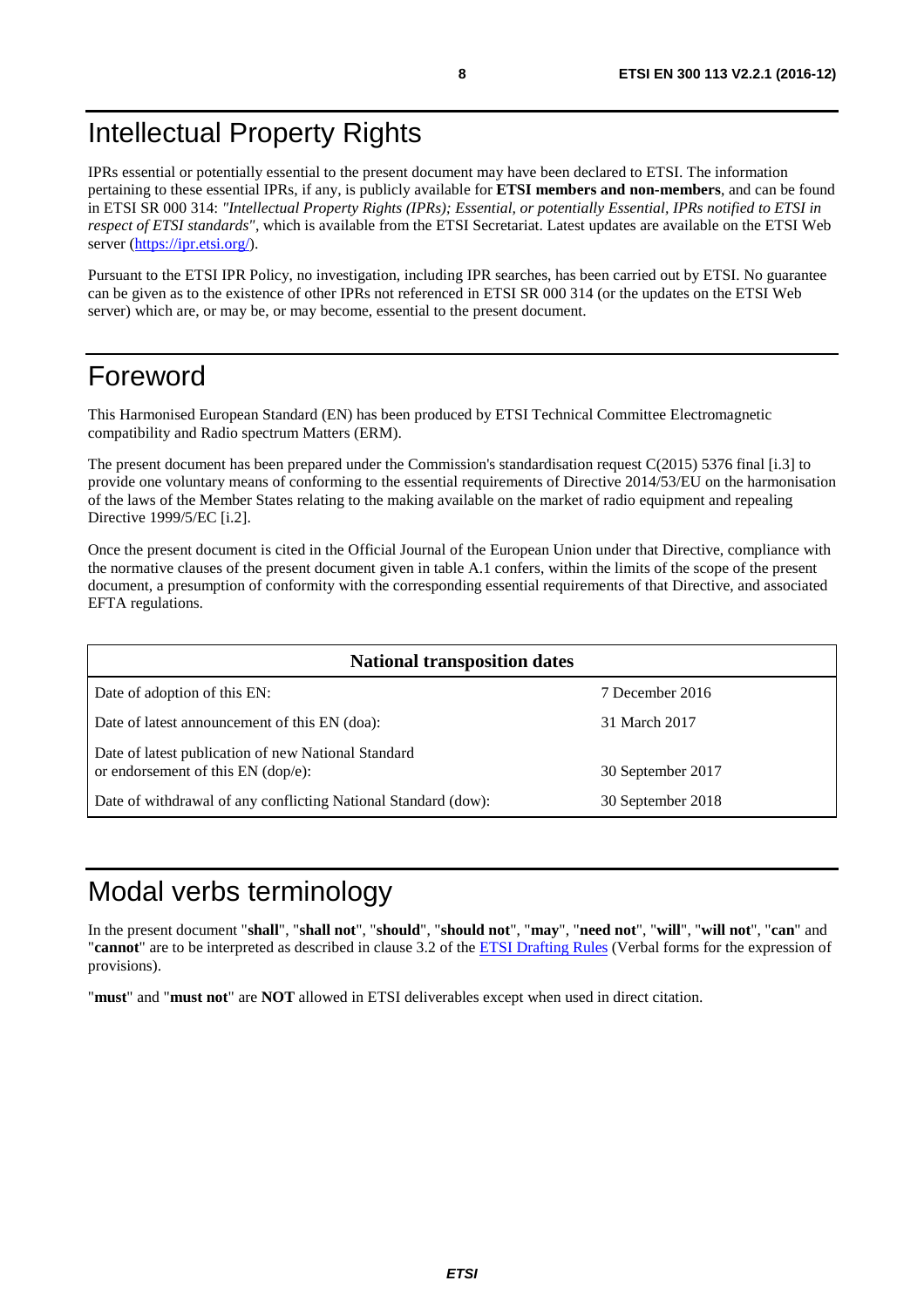# <span id="page-8-0"></span>1 Scope

The present document covers the technical requirements for radio transmitters and receivers used in stations in the Private Mobile Radio (PMR) service.

It applies to use in the land mobile service, operating on radio frequencies between 30 MHz and 1 GHz, with channel separations of 12,5 kHz, 20 kHz and 25 kHz, intended for speech and/or data.

#### **Table 1: Radiocommunications service frequency bands**

|          | Radiocommunications service frequency bands |  |  |
|----------|---------------------------------------------|--|--|
| Fransmit | 30 MHz to 1 000 MHz                         |  |  |
| Receive  | 30 MHz to 1 000 MHz                         |  |  |

It applies to equipment for continuous and/or discontinuous transmission of data and/or digital speech.

The equipment comprises a transmitter and associated encoder and modulator and/or a receiver and associated demodulator and decoder. The types of equipment covered by the present document are as follows:

- base station (equipment fitted with an antenna connector, intended for use in a fixed location);
- mobile station (equipment fitted with an antenna connector, normally used in a vehicle or as a transportable); and
- those handportable stations:
	- a) fitted with an antenna connector; or
	- b) without an external antenna connector, but fitted with a permanent internal or a temporary internal 50  $\Omega$ Radio Frequency (RF) connector which allows access to the transmitter output and the receiver input.

Handportable equipment without an external or internal RF connector and without the possibility of having a temporary internal 50  $\Omega$  RF connector is not covered by the present document.

In addition to the present document, other ENs that specify technical requirements in respect of essential requirements under other parts of article 3 of the Radio Equipment Directive [[i.2](#page-9-0)] may apply to equipment within the scope of the present document.

# 2 References

# 2.1 Normative references

References are either specific (identified by date of publication and/or edition number or version number) or non-specific. For specific references, only the cited version applies. For non-specific references, the latest version of the referenced document (including any amendments) applies.

Referenced documents which are not found to be publicly available in the expected location might be found at <http://docbox.etsi.org/Reference>.

NOTE: While any hyperlinks included in this clause were valid at the time of publication, ETSI cannot guarantee their long term validity.

The following referenced documents are necessary for the application of the present document.

[1] ETSI EN 300 086 (V2.1.2) (08-2016): "Land Mobile Service; Radio equipment with an internal or external RF connector intended primarily for analogue speech; Harmonised Standard covering the essential requirements of article 3.2 of the Directive 2014/53/EU".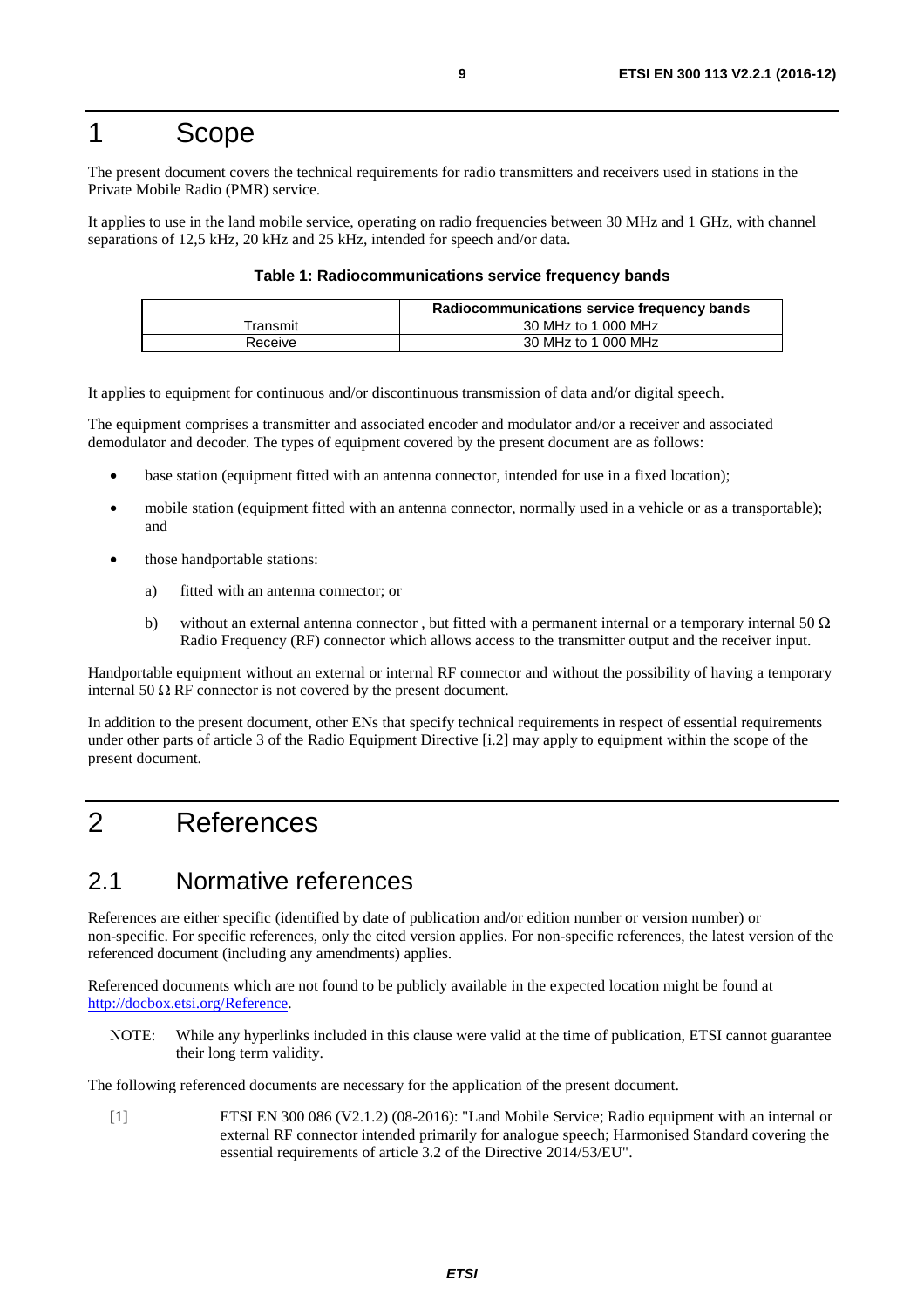- <span id="page-9-0"></span>[2] ETSI EN 300 390 (V2.1.1) (03-2016): "Land Mobile Service; Radio equipment intended for the transmission of data (and speech) and using an integral antenna; Harmonised Standard covering the essential requirements of article 3.2 of the Directive 2014/53/EU Harmonised Standard covering the essential requirements of article 3.2 of the Directive 2014/53/EU".
- [3] Void.
- [4] Recommendation ITU-T O.153 (10-1992): "Basic parameters for the measurement of error performance at bit rates below the primary rate".
- [5] ANSI C63.5 (2006): "American National Standard for Calibration of Antennas Used for Radiated Emission Measurements in Electro Magnetic Interference".
- [6] IEC 60489-3 (1988): "Methods of measurement for radio equipment used in the mobile services. Part 3: Receivers for A3E or F3E emissions".
- [7] CEPT/ERC/REC 74-01E: "Unwanted emissions in the spurious domain" (Siófok 1998, Nice 1999, Sesimbra 2002, Hradec Kralove 2005).
- [8] Void.

# 2.2 Informative references

References are either specific (identified by date of publication and/or edition number or version number) or non-specific. For specific references, only the cited version applies. For non-specific references, the latest version of the referenced document (including any amendments) applies.

NOTE: While any hyperlinks included in this clause were valid at the time of publication, ETSI cannot guarantee their long term validity.

The following referenced documents are not necessary for the application of the present document but they assist the user with regard to a particular subject area.

| [i.1]   | ETSI TR 102 273 (V1.2.1) (all parts): "Electromagnetic compatibility and Radio spectrum Matters<br>(ERM); Improvement on Radiated Methods of Measurement (using test site) and evaluation of the<br>corresponding measurement uncertainties".                                                                                                |
|---------|----------------------------------------------------------------------------------------------------------------------------------------------------------------------------------------------------------------------------------------------------------------------------------------------------------------------------------------------|
| $[1.2]$ | Directive 2014/53/EU of the European Parliament and of the Council of 16 April 2014 on the<br>harmonisation of the laws of the Member States relating to the making available on the market of<br>radio equipment and repealing Directive 1999/5/EC.                                                                                         |
| NOTE:   | Article 3.2 and article 10.8.                                                                                                                                                                                                                                                                                                                |
| $[1.3]$ | Commission Implementing Decision C(2015) 5376 final of 4.8.2015 on a standardisation request<br>to the European Committee for Electrotechnical Standardisation and to the European<br>Telecommunications Standards Institute as regards radio equipment in support of Directive<br>2014/53/EU of the European Parliament and of the Council. |
| [i.4]   | ETSI EN 300 793 (V1.1.1): "Electromagnetic compatibility and Radio spectrum Matters (ERM);<br>Land mobile service; Presentation of equipment for type testing".                                                                                                                                                                              |
| $[1.5]$ | ETSI TR 100 028 (V1.4.1) (12-2001) (all parts): "Electromagnetic compatibility and Radio<br>spectrum Matters (ERM); Uncertainties in the measurement of mobile radio equipment<br>characteristics".                                                                                                                                          |
| $[1.6]$ | ETSI TR 100 028-2 (V1.4.1) (12-2001): "Electromagnetic compatibility and Radio spectrum<br>Matters (ERM); Uncertainties in the measurement of mobile radio equipment characteristics;<br>Part $2"$ .                                                                                                                                         |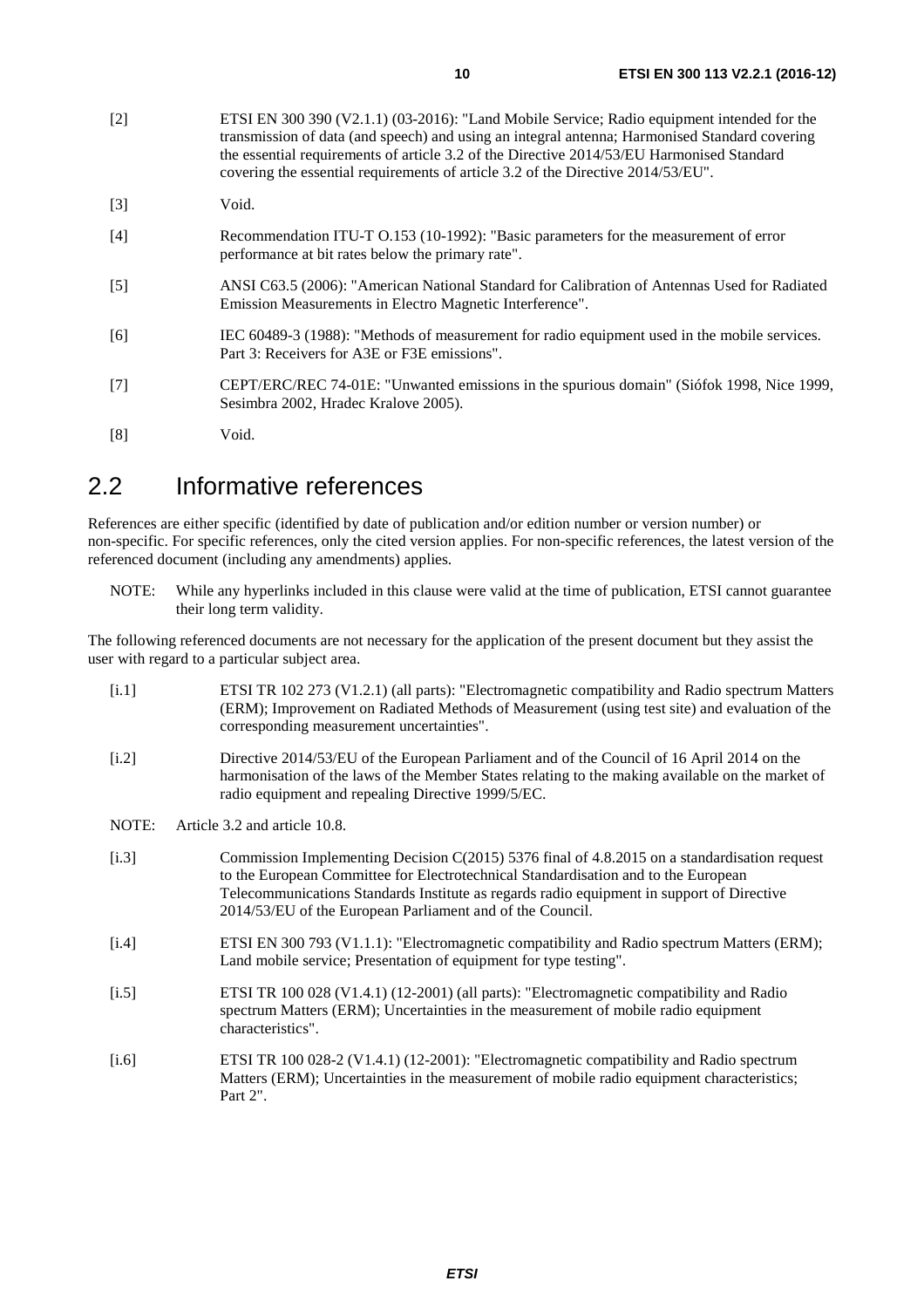# <span id="page-10-0"></span>3 Definitions, symbols and abbreviations

### 3.1 Definitions

For the purposes of the present document, the following terms and definitions apply:

**50** Ω**:** 50 ohm non-reactive impedance

**adjacent channels:** channel offset from the wanted channel by the channel spacing (see figure 1)

**alternate channels:** two channels offset from the wanted channel by double the channel spacing (see figure 1)



**Figure 1: Adjacent and alternate channel definitions** 

**angle modulation:** either phase modulation or frequency modulation

**base station:** equipment fitted with an antenna connector, for use with an external antenna, and intended for use in a fixed location

**bit:** binary digit

**block:** the smallest quantity of information that is sent over the radio channel

NOTE: A constant number of useful bits are always sent together with the corresponding redundancy bits.

**burst or transmission (physical):** one or several packets transmitted between power on and power off of a particular transmitter

**conducted measurements:** measurements which are made using direct 50  $\Omega$  connection to the equipment under test

**data transmission systems:** systems which transmit and/or receive data and/or digitized voice

**handportable station:** equipment either fitted with an antenna connector or integral antenna, or both, normally used on a stand-alone basis, to be carried on a person or held in the hand

**integral antenna:** antenna designed to be connected to the equipment without the use of a 50  $\Omega$  external connector and considered to be part of the equipment

NOTE: An integral antenna may be fitted internally or externally to the equipment.

**message:** user data to be transferred in one or more packets in a session

**mobile station:** mobile equipment fitted with an antenna connector, for use with an external antenna, normally used in a vehicle or as a transportable station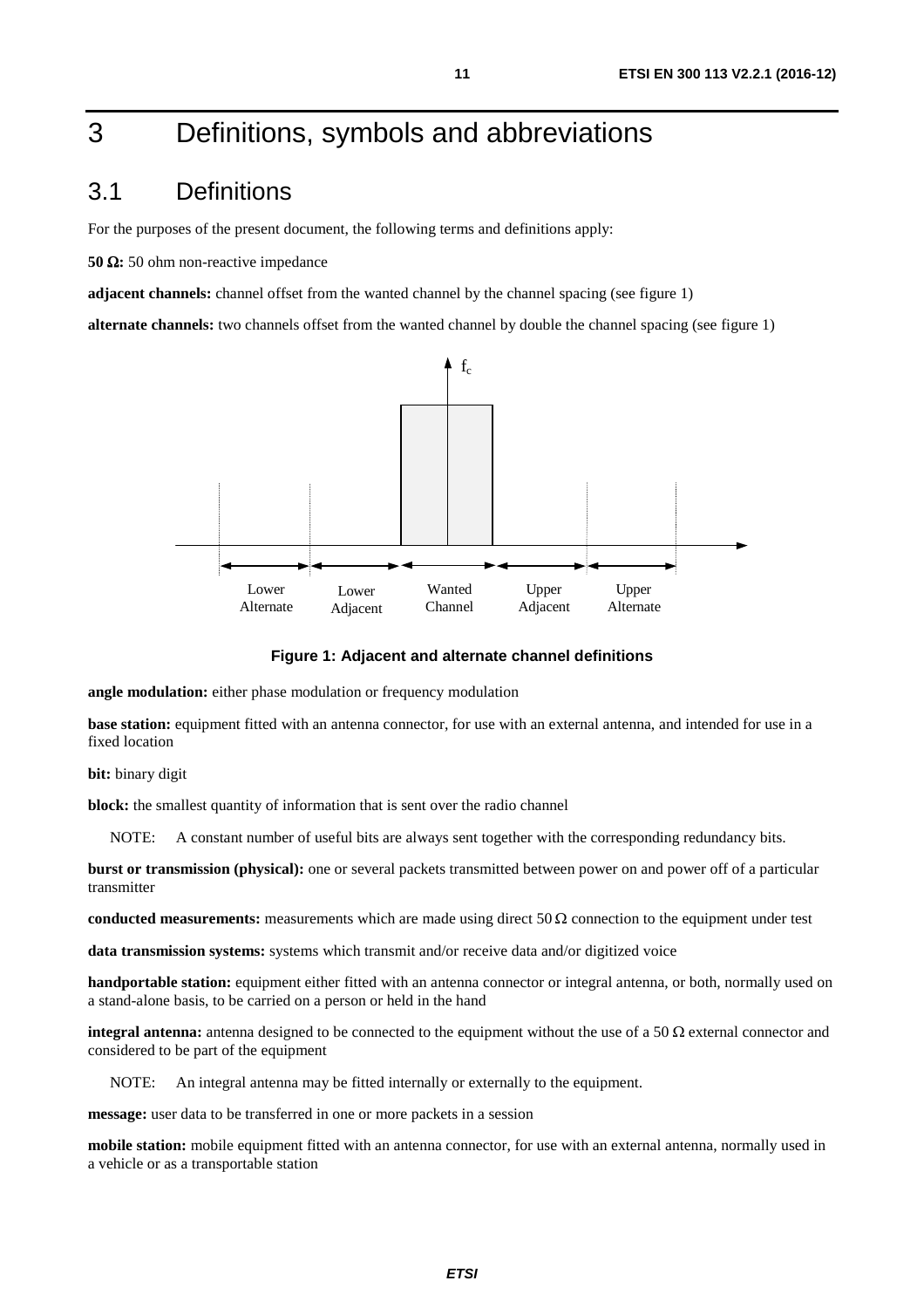<span id="page-11-0"></span>**packet:** one block or a contiguous stream of blocks sent by one (logical) transmitter to one particular receiver or one particular group of receivers

**Peak Envelope Power (PEP):** mean power delivered to the artificial antenna during a radio frequency cycle at the highest crest of the modulation envelope

**radiated measurements:** measurements which involve the absolute measurement of a radiated field

**session:** set of inter-related exchange of packets occupying one or several windows or part thereof (if applicable)

NOTE: corresponds to a complete interactive procedure for interchanging data between users, comprising initiation, data transmission and termination procedures. The session can be short (e.g. 2 packets), or long (e.g. one full page of text).

**switching range:** maximum frequency range, as specified by the manufacturer, over which the receiver or the transmitter can be operated within the alignment range without reprogramming or realignment

**window:** set of inter-related transmissions which may be limited in time by an appropriate access protocol and corresponding occupation rules

# 3.2 Symbols

For the purposes of the present document, the following symbols apply:

D-M0, D-M1, etc. names of signals defined in clause 6.3.1 and clause 6.3.2.

NOTE: The symbols used in the clauses relating to transients and timings can be found in clause 7.9.1.

| $f_{I1}$         | 1 <sup>st</sup> intermediate frequency   |
|------------------|------------------------------------------|
| $f_{I2}$         | $2nd$ intermediate frequency             |
| $f_{In}$         | n <sup>th</sup> intermediate frequency   |
| $f_1$            | frequency of the limited frequency range |
| $f_{LO}$         | Local oscillator frequency               |
| $T_{\text{max}}$ | Maximum extreme test temperature         |
| $T_{min}$        | Minimum extreme test temperature         |
| $V_{max}$        | Maximum extreme test voltage             |
| $V_{\rm min}$    | Minimum extreme test voltage             |

# 3.3 Abbreviations

For the purposes of the present document, the following abbreviations apply:

| alternating current                                                  |
|----------------------------------------------------------------------|
| <b>BandWidth</b>                                                     |
| Channel BandWidth                                                    |
| European Conference of Postal and Telecommunications administrations |
| <b>Channel SeParation</b>                                            |
| Continuous Wave                                                      |
| decibel                                                              |
| decibels relative to the carrier power                               |
| $dB$ relative to 1 mW in 50 ohms                                     |
| direct current                                                       |
| <b>European Community</b>                                            |
| electromotive force                                                  |
| European Union                                                       |
| Equipment Under Test                                                 |
| <b>Frequency Modulation</b>                                          |
| Frequency Shift Keying                                               |
| Gaussian Minimum Shift Keying                                        |
|                                                                      |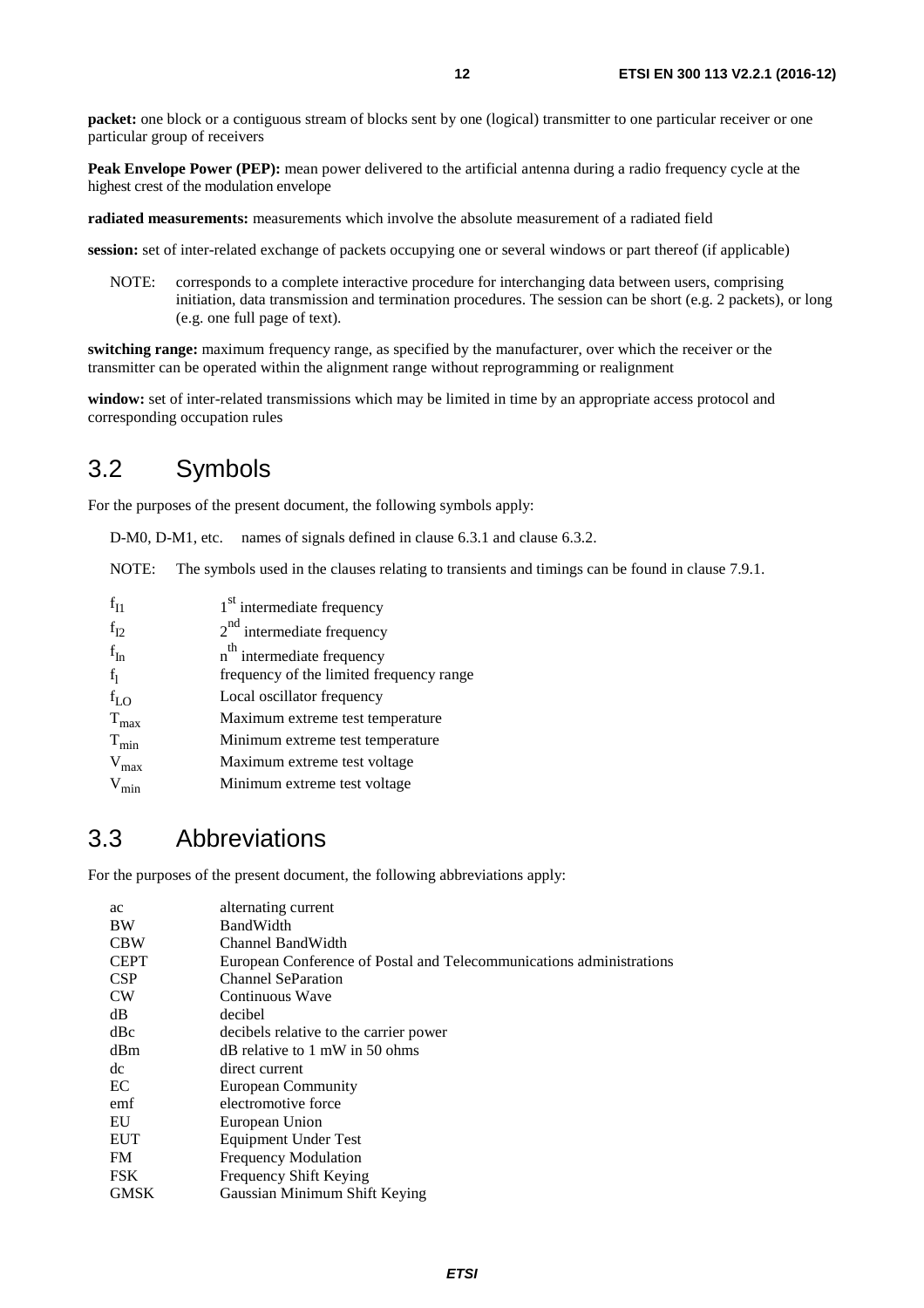<span id="page-12-0"></span>

| <b>IEC</b>   | International Electrotechnical Commission                                        |
|--------------|----------------------------------------------------------------------------------|
| IF           | Intermediate Frequency                                                           |
| <b>ITU-T</b> | International Telecommunication Union - Telecommunication Standardisation Sector |
| <b>OATS</b>  | Open Area Test Site                                                              |
| <b>PEP</b>   | Peak Envelope Power                                                              |
| PLL          | Phase Locked Loop                                                                |
| <b>PMR</b>   | Private Mobile Radio                                                             |
| <b>RBW</b>   | Relative BandWidth                                                               |
| RF           | Radio Frequency                                                                  |
| rms          | root mean square                                                                 |
| Rx           | Receiver                                                                         |
| <b>SINAD</b> | SIgnal, Noise And Distortion                                                     |
| <b>sr</b>    | switching range                                                                  |
| Tx           | Transmitter                                                                      |
| <b>VSWR</b>  | Voltage Standing Wave Ratio                                                      |

# 4 General and operational requirements

# 4.1 General

### 4.1.1 Environmental profile

The technical requirements of the present document apply under the environmental profile for operation of the equipment, which shall be declared by the manufacturer, but as a minimum, shall be that specified in the test conditions contained in the present document.

### 4.1.2 Choice of model for testing

#### 4.1.2.0 General

Stand-alone equipment shall be complete with any ancillary equipment needed for testing.

If an equipment has several optional features, considered not to affect the RF parameters, then the tests need only be performed on the equipment configured with the combination of features considered to be the most complex.

Where practicable, equipment to be tested shall provide a 50  $\Omega$  connector for conducted RF power level measurements.

In the case of integral antenna equipment, if the equipment does not have an internal permanent 50  $\Omega$  connector then it is permissible to use a second sample of the equipment with a temporary antenna connector fitted to facilitate testing. Any such modified sample shall not be used for any radiated measurements, except as noted in clause 5.5.3.

The performance of the equipment to be tested shall be representative of the performance of the corresponding production model.

Guidance on the presentation of equipment is also given in ETSI EN 300 793 [\[i.4](#page-9-0)].

### 4.1.2.1 Auxiliary test equipment

All necessary test signal sources, setting up instructions and other product information shall be made available with the equipment to be tested.

### 4.1.2.2 Declarations by the manufacturer

All necessary setting up instructions and other product information shall be made available with the equipment to be tested, in accordance with article 10.8 of Directive 2014/53/EU [[i.2\]](#page-9-0).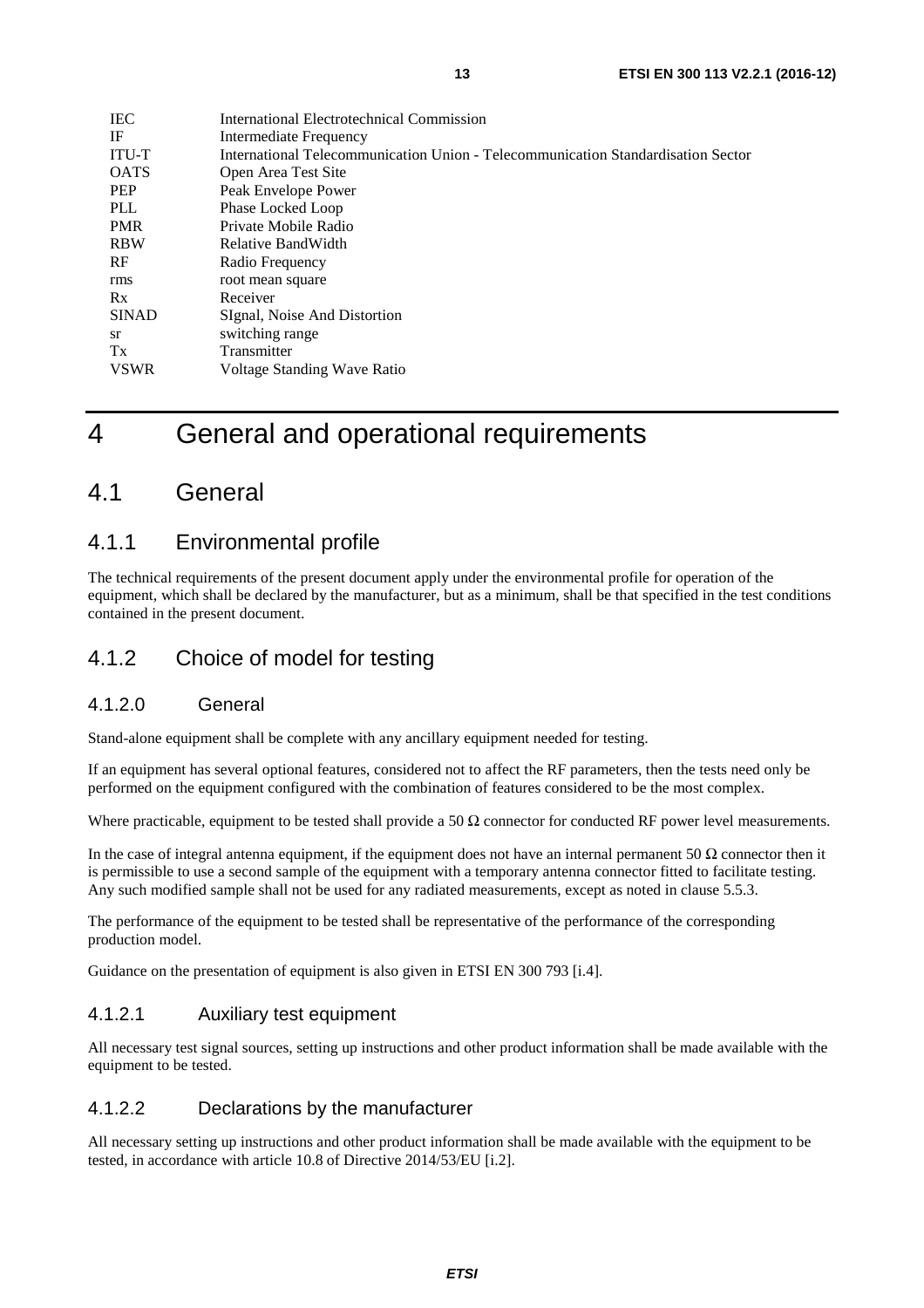# <span id="page-13-0"></span>4.2 Mechanical and electrical design

### 4.2.1 General

The equipment should be designed, constructed and manufactured in accordance with good engineering practice, and with the aim of minimizing harmful interference to other equipment and services.

# 4.2.2 Controls

Those controls, which if maladjusted, might increase the interfering potentialities of the equipment shall not be accessible for adjustment by the user.

# 4.2.3 Transmitter shut-off facility

When a timer for an automatic shut-off facility is operative, at the moment of the time-out the transmitter shall automatically be switched off (the re-activation of the transmitter shall reset the timer).

A shut-off facility shall be inoperative for the duration of the measurements unless it has to remain operative to protect the equipment. If the shut-off facility is left operative the status of the equipment shall be indicated.

# 4.3 Testing using bit streams or messages

The manufacturer may elect to have the equipment tested using bit streams or messages. It should be noted that the methods of measurement using messages are usually more time consuming.

# 4.4 Measuring continuous mode equipment

In the case of measurements performed on equipment designed to operate only in continuous mode, requirements such as "equipment shall be set in continuous mode" shall be interpreted as "equipment shall be used in its normal transmission mode (in this case, the continuous mode)".

# 4.5 Measuring discontinuous mode equipment

When it is specified that the transmission shall be continuous for the duration of the measurement(s), the transmitter under test shall be set to operate in continuous mode. If this is not possible, the measurements shall be carried out in a period shorter than the duration of the transmitted burst. It may be necessary to extend the duration of the burst.

When measurements are made in discontinuous mode, the reported values can be average values. This averaging shall be made using a set of measurements, each of these measurements being made during a burst or a part of it.

# 4.6 Constant and non-constant envelope modulation

Constant envelope angle modulation systems shall be measured following the measurement procedure either for constant envelope angle modulation equipment or for non-constant envelope modulation equipment.

Non-constant envelope modulation systems shall always be measured following the measurement procedure for non-constant envelope modulation equipment.

NOTE: Both modulation types may be continuous or non-continuous.

In both cases, the type of measurement procedure used shall be reported in the test report.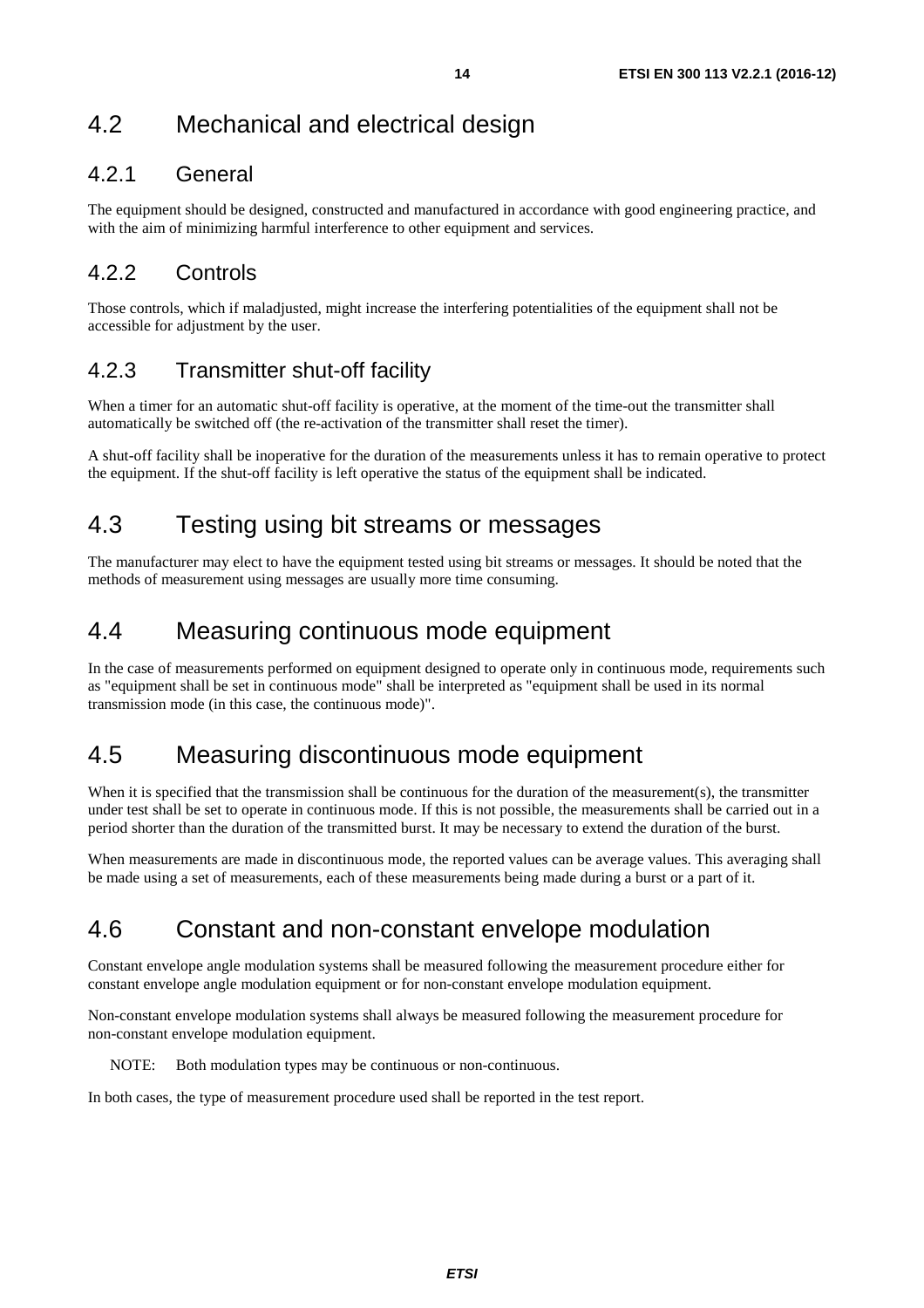# <span id="page-14-0"></span>4.7 Combined full bandwidth analogue speech/full bandwidth digital equipment

Equipment may be designed to fulfil the requirements of one or more standards.

In the case of combined full bandwidth analogue speech/full bandwidth digital equipment, if the analogue part of the equipment has already been measured according to ETSI EN 300 086 [\[1](#page-8-0)], only the following additional tests shall be performed:

- 7.4 Adjacent and alternate channel power.
- 7.5 Unwanted emissions in the spurious domain.
- 7.7 Transmitter attack time (if applicable).
- 7.8 Transmitter release time (if applicable).
- 7.9 Transient behaviour of the transmitter.
- 8.1 Maximum usable sensitivity (conducted).
- 8.2 Average usable sensitivity (field strength) in the case of equipment having an integral antenna.
- 8.4 Error behaviour at high input levels.
- 8.5 Co-channel rejection.
- 8.6 Adjacent channel selectivity.

More precisely, the measurement of the spurious emissions should be performed when equipment, previously measured to ETSI EN 300 086 [[1\]](#page-8-0), is being measured to the present document with an add-on data unit. If the equipment has been originally combined for analogue and digital operation, the measurement of the spurious emissions need not to be performed again if the data port(s) (and the data circuits/modules) were active while making this measurement for the test to ETSI EN 300 086 [\[1](#page-8-0)].

In the case where equipment has already been measured according to the present document and is to be measured again with an add-on data unit using another type of modulation without affecting any other characteristic of the equipment, only the following additional tests shall be performed:

- 7.4 Adjacent and alternate channel power.
- 7.5 Unwanted emissions in the spurious domain.
- 8.1 Maximum usable sensitivity (conducted).
- 8.2 Average usable sensitivity (field strength) in the case of equipment having an integral antenna.
- 8.4 Error behaviour at high input levels.
- 8.5 Co-channel rejection.
- 8.6 Adjacent channel selectivity.

The above mentioned tests shall be performed on one piece of equipment tuned to a frequency in the centre of the band.

In the case where data is transmitted simultaneously together with analogue speech, the speech part of the equipment is tested according to ETSI EN 300 086 [\[1](#page-8-0)] and it shall also be checked that the data does not cause the adjacent channel power and spurious emissions to fall outside the appropriate limits.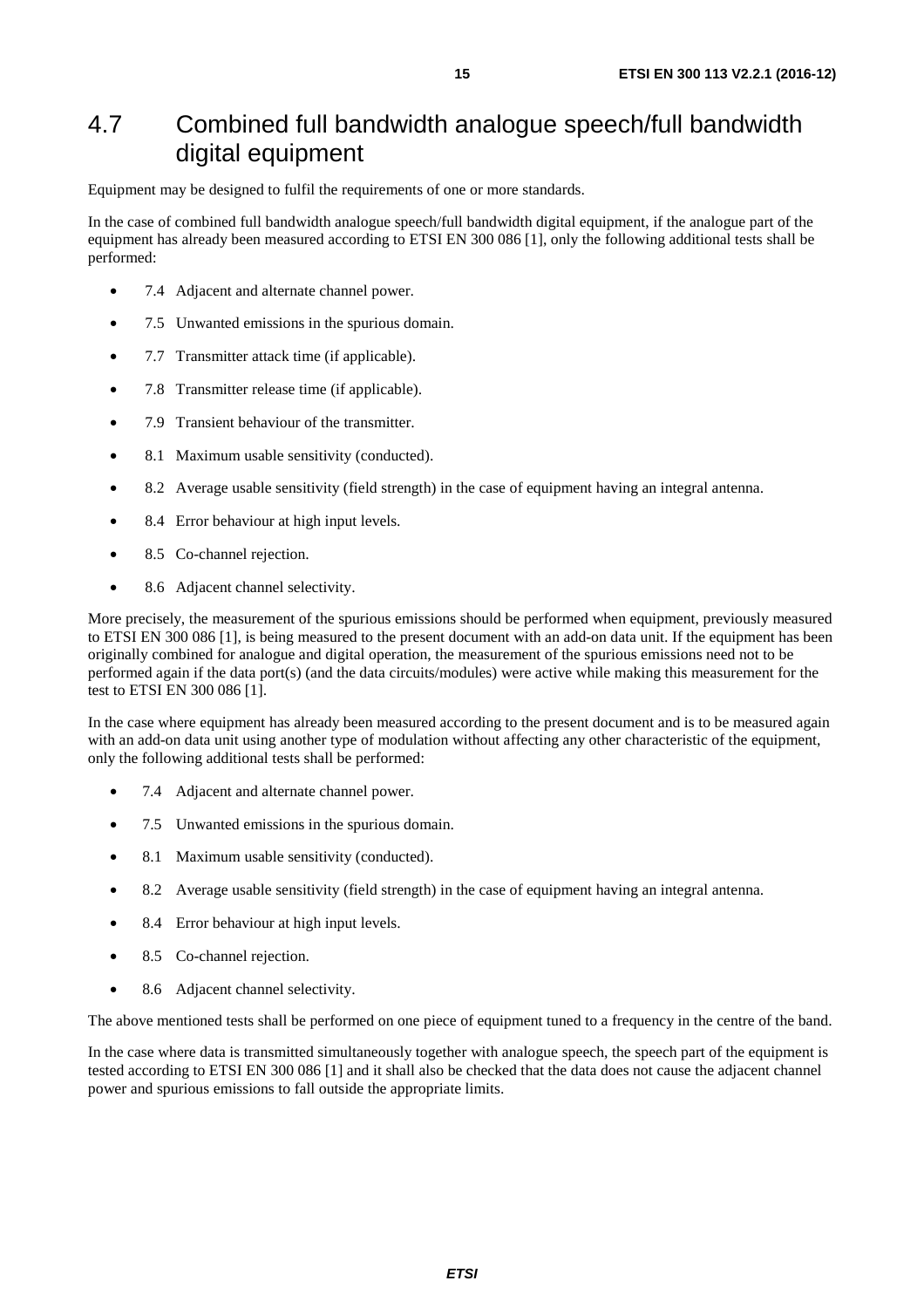# <span id="page-15-0"></span>5 Test conditions, power sources and ambient temperatures

### 5.1 Normal and extreme test conditions

Testing shall be performed under normal test conditions, and also, where stated, under extreme test conditions.

The test conditions and procedures shall be as specified in clauses 5.2 to 5.5.

# 5.2 Test power source

During testing the power source of the equipment shall be replaced by a test power source capable of producing normal and extreme test voltages as specified in clauses 5.3.2 and 5.4.2. The internal impedance of the test power source shall be low enough for its effect on the test results to be negligible. For the purpose of tests, the voltage of the power source shall be measured at the input terminals of the equipment.

For battery operated equipment the battery shall be removed and the test power source shall be applied as close to the battery terminals as practicable.

During tests of dc powered equipment the power source voltages shall be maintained within a tolerance of  $\lt \pm 1$  % relative to the voltage at the beginning of each test. The value of this tolerance is critical for power measurements. Using a smaller tolerance will provide better measurement uncertainty values.

# 5.3 Normal test conditions

### 5.3.1 Normal temperature and humidity

The normal temperature and humidity conditions for tests shall be any convenient combination of temperature and humidity within the following ranges:

- temperature:  $+15 \degree C$  to  $+35 \degree C$ ;
- relative humidity: 20 % to 75 %.

When it is impracticable to carry out the tests under these conditions, a note to this effect, stating the ambient temperature and relative humidity during the tests, shall be added to the test report.

### 5.3.2 Normal test power source

#### 5.3.2.1 Mains voltage

The normal test voltage for equipment to be connected to the mains shall be the nominal mains voltage. For the purpose of the present document, the nominal voltage shall be the declared voltage or any of the declared voltages for which the equipment was designed.

The frequency of the test power source corresponding to the ac mains shall be between 49 Hz and 51 Hz.

#### 5.3.2.2 Regulated lead-acid battery power sources used on vehicles

When the radio equipment is intended for operation from the usual types of regulated lead-acid battery power source used on vehicles the normal test voltage shall be 1,1 times the nominal voltage of the battery (for nominal voltages of 6 V and 12 V, these are 6,6 V and 13,2 V respectively).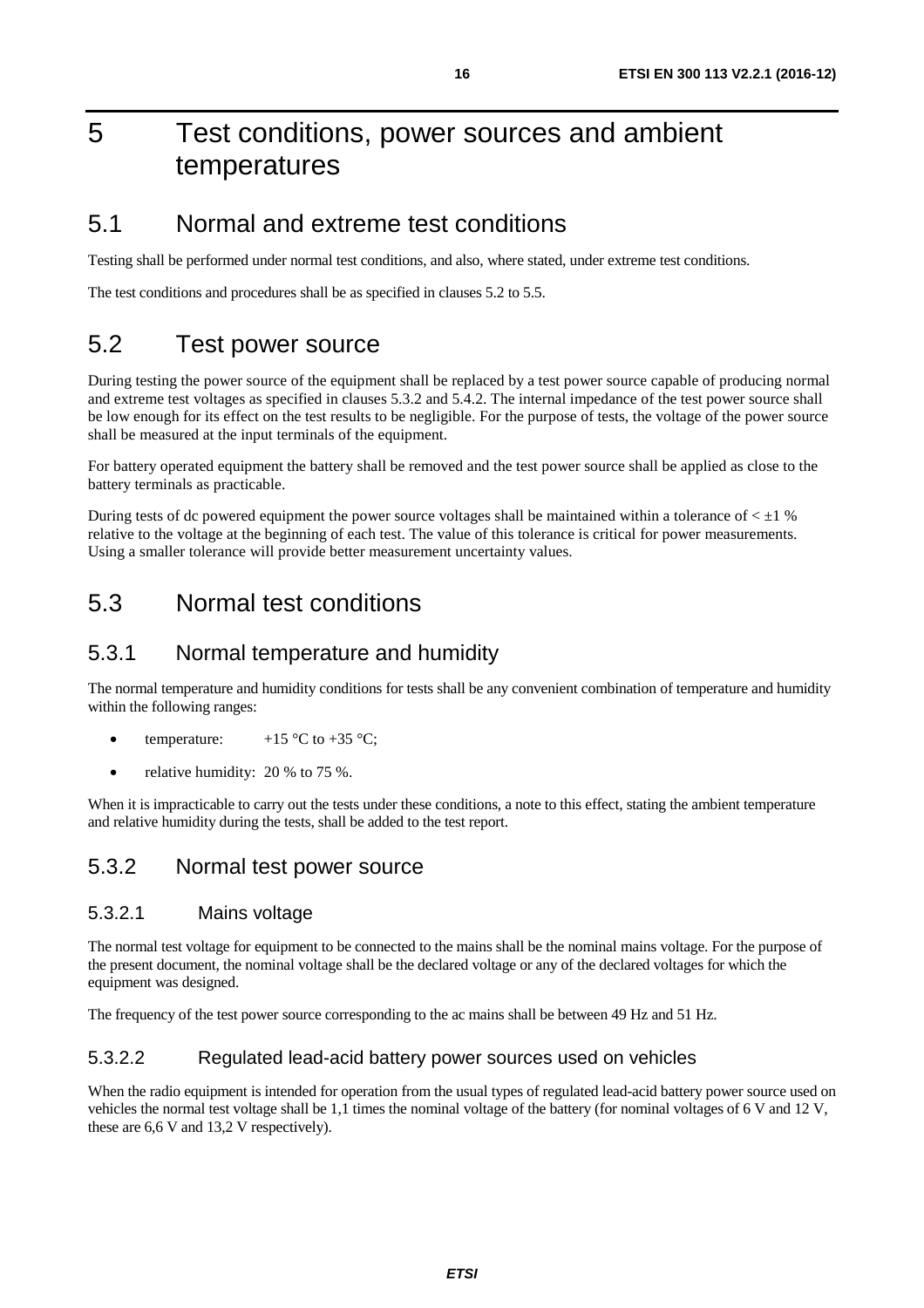#### <span id="page-16-0"></span>5.3.2.3 Other power sources

For operation from other power sources or types of battery (primary or secondary), the normal test voltage shall be that declared by the equipment manufacturer.

### 5.4 Extreme test conditions

### 5.4.1 Extreme temperatures

For tests at extreme temperatures, measurements shall be made in accordance with the procedures specified in clause 5.5, at the upper and lower temperatures of one of the following two ranges:

- a) -20 °C to +55 °C; All mobile and handportable equipment. Base stations for outdoor/uncontrolled climate conditions.
- b)  $0 °C$  to  $+40 °C$ ; Base stations for indoor/controlled climate conditions.

In the case of base station equipment, the manufacturer shall declare which conditions the equipment is intended to be installed in.

### 5.4.2 Extreme test source voltages

#### 5.4.2.1 Mains voltage

The extreme test voltage for equipment to be connected to an ac mains source shall be the nominal mains voltage  $\pm 10$  %.

#### 5.4.2.2 Regulated lead-acid battery power sources used on vehicles

When the equipment is intended for operation from the usual types of regulated lead-acid battery power sources used on vehicles the extreme test voltages shall be 1,3 and 0,9 times the nominal voltage of the battery (for a nominal voltage of 6 V, these are 7,8 V and 5,4 V respectively and for a nominal voltage of 12 V, these are 15,6 V and 10,8 V respectively).

#### 5.4.2.3 Power sources using other types of batteries

The lower extreme test voltages for equipment with power sources using batteries shall be as follows:

- for the nickel metal-hydride, leclanché or lithium type: 0,85 times the nominal battery voltage;
- for the mercury or nickel-cadmium type: 0,9 times the nominal battery voltage.

No upper extreme test voltages apply.

In the case where no upper extreme test voltage is applicable, the corresponding four extreme test conditions are:

- $V_{\text{min}}/T_{\text{min}}$ ,  $V_{\text{min}}/T_{\text{max}}$ ;
- $(V_{\text{max}} = \text{nominal})/T_{\text{min}}$ ,  $(V_{\text{max}} = \text{nominal})/T_{\text{max}}$ .

#### 5.4.2.4 Other power sources

For equipment using other power sources, or capable of being operated from a variety of power sources, the extreme test voltages shall be those declared by the equipment manufacturer.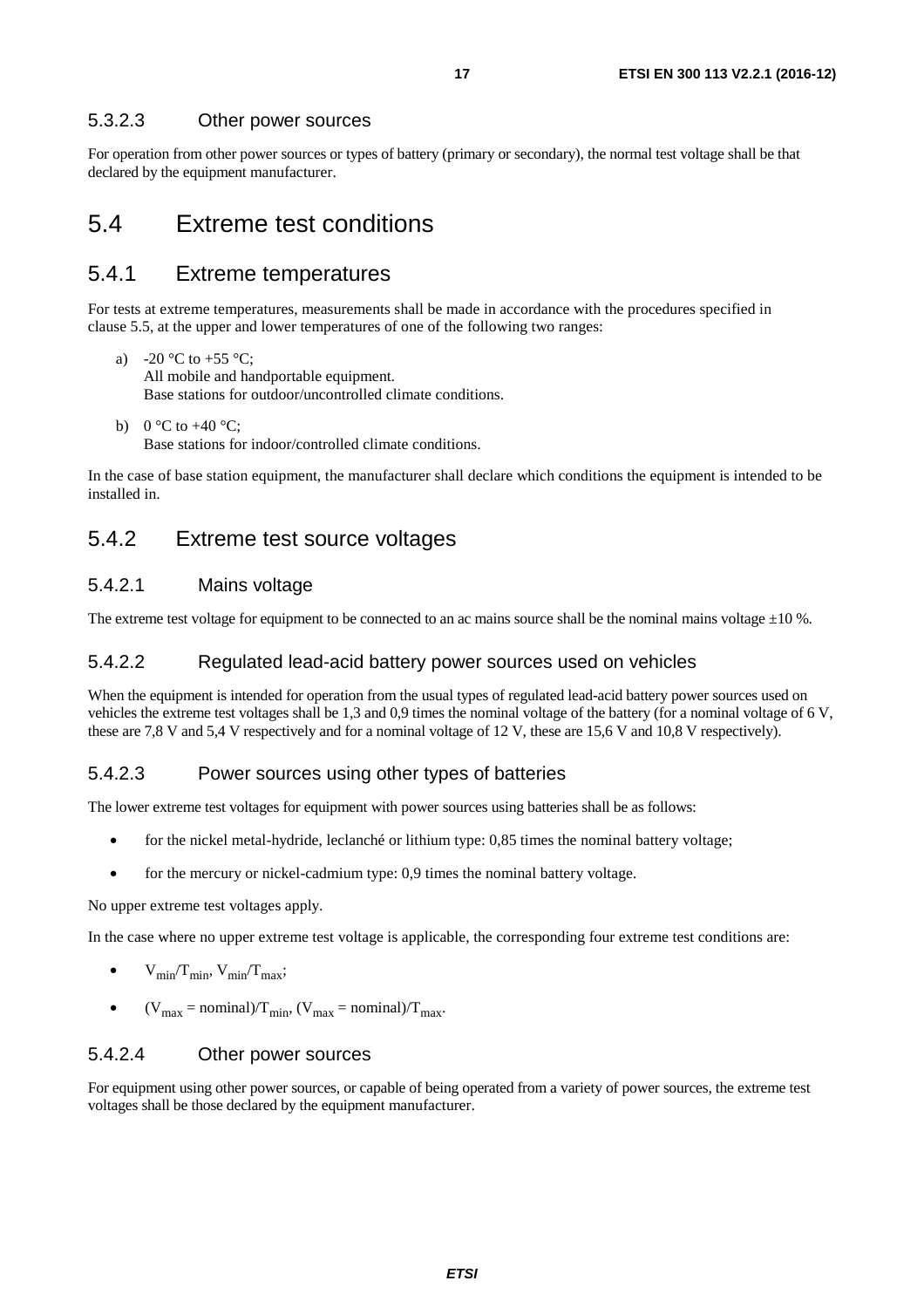# <span id="page-17-0"></span>5.5 Procedure for tests at extreme temperatures

### 5.5.0 Thermal balance

Before measurements are made the equipment shall have reached thermal balance in the test chamber. The equipment shall be switched off during the temperature stabilizing period.

In the case of equipment containing temperature stabilization circuits designed to operate continuously, the temperature stabilization circuits may be switched on for 15 minutes after thermal balance has been obtained, and the equipment shall then meet the specified requirements. For such equipment the manufacturer shall provide for the power source circuit feeding the crystal oven (if any) to be independent of the power source for the rest of the equipment.

If the thermal balance is not checked by measurements, a temperature stabilizing period of at least one hour, or a longer period as may be decided by the testing laboratory, shall be allowed. The sequence of measurements shall be chosen, and the humidity content in the test chamber shall be controlled so that excessive condensation does not occur.

### 5.5.1 Procedure for equipment designed for continuous transmission

If the manufacturer states that the equipment is designed for continuous transmission, the test procedure shall be as follows.

Before tests at the upper extreme temperature, the equipment shall be placed in the test chamber, and left until thermal balance is attained. The equipment shall then be switched on in the transmit condition for a period of half an hour, after which the equipment shall meet the specified requirements.

Before tests at the lower extreme temperature, the equipment shall be left in the test chamber until thermal balance is attained, then switched to the standby or receive condition for a period of one minute, after which the equipment shall meet the specified requirements.

### 5.5.2 Procedure for equipment designed for intermittent transmission

If the manufacturer states that the equipment is designed for intermittent transmission, the test procedure shall be as follows.

Before tests at the upper extreme temperature, the equipment shall be placed in the test chamber and left until thermal balance is attained. The equipment shall then be switched on for one minute in the transmit condition, followed by four minutes in the receive condition, after which the equipment shall meet the specified requirements.

For tests at the lower extreme temperature, the equipment shall be left in the test chamber until thermal balance is attained, then switched to the standby or receive condition for one minute, after which the equipment shall meet the specified requirements.

### 5.5.3 Testing of equipment that does not have an external 50  $\Omega$  RF connector (integral antenna equipment)

Where equipment has an internal 50  $\Omega$  connector it shall be permitted to perform the tests at this connector.

Equipment may also have a temporary internal 50  $\Omega$  connector installed for the purposes of testing.

No connection shall be made to any internal permanent or temporary antenna connector during the performance of radiated emissions measurements, unless such action forms an essential part of the normal intended operation of the equipment, as declared by the manufacturer.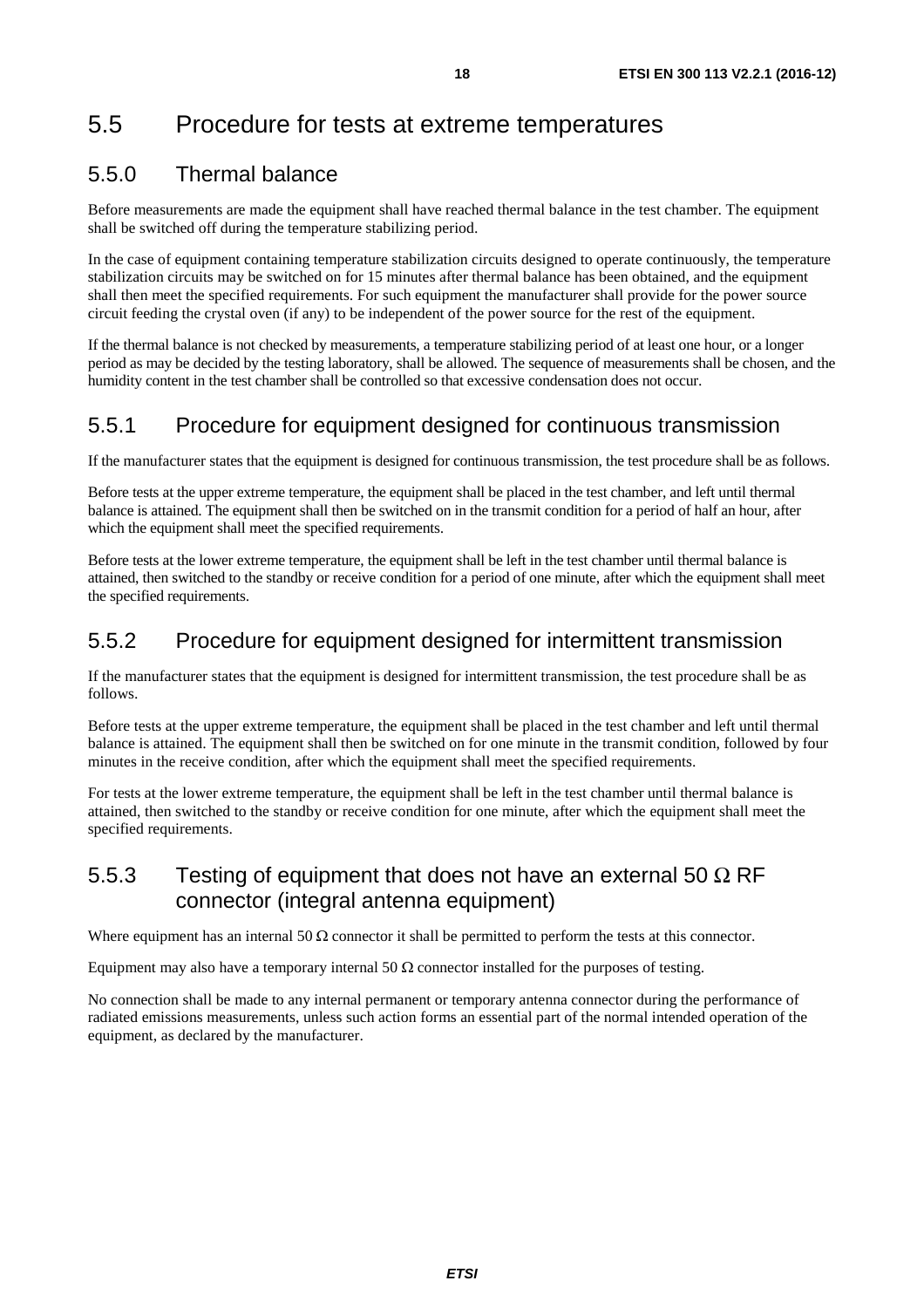# <span id="page-18-0"></span>6 General conditions of measurement

# 6.1 Arrangements for test signals applied to the receiver input

Sources of test signals for application to the receiver input shall be connected in such a way that the source impedance presented to the receiver input is 50  $\Omega$  (non-reactive, clause 6.6).

This requirement shall be met irrespective of whether one or more signals using a combining network are applied to the receiver simultaneously.

The levels of the test signals at the receiver input terminals (RF socket) shall be expressed in terms of emf.

The effects of any intermodulation products and noise produced in the test signal sources should be negligible.

# 6.2 Receiver mute or squelch facility

If the receiver is equipped with a mute or squelch circuit, this shall be made inoperative for the duration of the measurements.

# 6.3 Normal test signals (wanted and unwanted signals)

### 6.3.1 Equipment measured as constant envelope angle modulation equipment

When the equipment is designed to transmit continuous bit streams (e.g. data, facsimile, image transmission, digital speech), the normal test signal shall be as follows:

- signal D-M0, consisting of an infinite series of 0 bits;
- signal D-M1, consisting of an infinite series of 1 bits;
- signal D-M2, consisting of a pseudo-random bit sequence of at least 511 bits according to Recommendation ITU-T O.153 [\[4](#page-9-0)];
- signal D-M2', this is the same type as D-M2, but the pseudo-random bit sequence is independent of D-M2 (perhaps identical with D-M2 but started at another point of time);
- signal A-M3, consisting of an RF signal, modulated by an audio frequency signal of 400 Hz with a deviation of 12 % of the channel separation. The signal A-M3 is used as an unwanted signal for measurements such as co-channel rejection and adjacent channel selectivity.

Applying an infinite series of 0 bit or 1 bit does not normally produce the typical bandwidth. Signal D-M2 is designed to produce a good approximation of the typical bandwidth.

If the transmission of a continuous bit stream is not possible, the normal test signal shall be trains of correctly coded bits or messages. This signal shall produce the greatest radio frequency occupied bandwidth. Details of this test signal shall be included in test reports.

In this case, the encoder, which is associated with the transmitter, shall be capable of supplying the normal test signal. The resulting modulation is called the normal test modulation. If possible this should be continuous modulation for the duration of the measurements.

For measurements using the up-down method (see note 1) it shall be possible to trigger single test signals "D-M3" either manually or by an automatic testing system.

The test signal D-M4 consists of correctly coded signals, messages transmitted sequentially, one by one, without gaps between them. This transmission is necessary for measurements such as adjacent channel power and spurious emissions.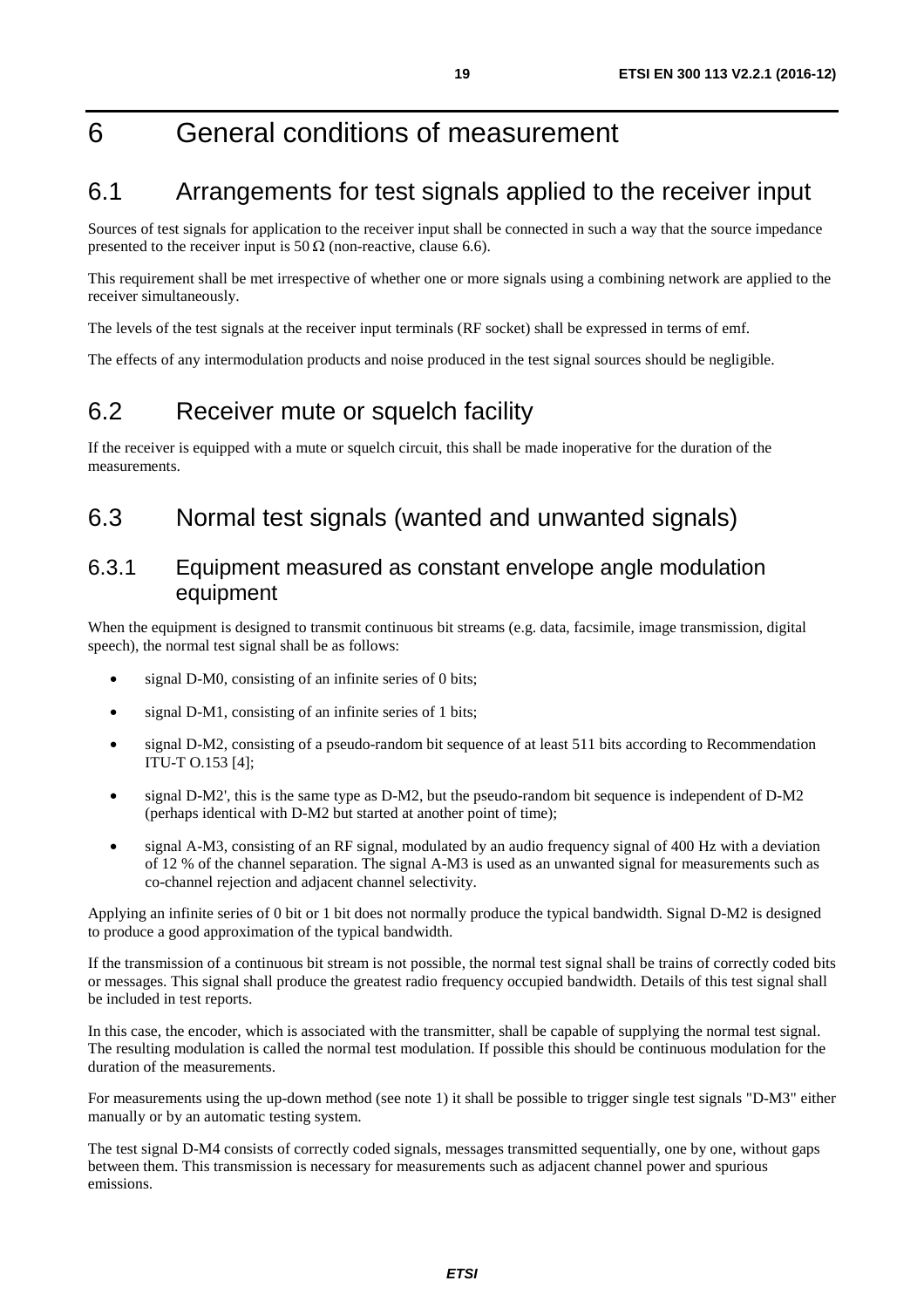<span id="page-19-0"></span>Details of D-M3 and D-M4 shall be recorded in test reports.

- NOTE 1: A method of measurement implementing the "up-down method" can be found in clause 8.1.2.2 (method of measurement of the maximum usable sensitivity using messages).
- NOTE 2: Transmitters may have limitations concerning their maximum continuous transmit time and/or their transmission duty cycle. It is intended that such limitations be respected during testing.

### 6.3.2 Equipment measured as non-constant envelope modulation equipment

When the equipment is designed to transmit continuous bit streams (e.g. data, facsimile, image transmission, digital speech) the normal test signal shall be as follows:

- signal D-M5, consisting of a pseudo-random bit sequence of at least 511 bits according to Recommendation ITU-T O.153 [\[4](#page-9-0)];
- signal D-M5', this is the same type as D-M5, but the pseudo-random bit sequence is independent of D-M5 (perhaps identical with D-M5 but started at another point of time);
- signal C1 shall be any signal that provides a constant envelope of output power at the output of the transmitter. This may be a CW tone or a modulated signal with constant envelope (e.g. GMSK). The envelope shall be flat to  $±1$  dB.

If the transmission of a continuous bit stream is not possible, the normal test signal D-M7 shall be trains of correctly coded bits or messages. This signal shall produce the greatest radio frequency occupied bandwidth. Details of this test signal shall be included in test reports.

In this case, the encoder, which is associated with the transmitter, shall be capable of supplying the normal test signal. The resulting modulation is called the normal test modulation. If possible this should be continuous modulation for the duration of the measurements.

The test signal D-M7 consists of correctly coded signals, messages transmitted sequentially, one by one, without gaps between them. This transmission is necessary for measurements such as adjacent channel power and spurious emissions.

For the purpose of testing the carrier power, test signals D-M5 and D-M7 should produce the largest value of output power (PEP) possible with digital modulation. If this is not the case then a test signal that does produce the largest possible value of output power (PEP) with digital modulation should be used.

The PEP is the average power supplied to the artificial antenna by a transmitter during one RF cycle at the highest crest of the modulation envelope. For practical purposes the methods of measurements in clauses 7.2.2.2 and 7.3.2.2 should be used.

Details of D-M5 and D-M7 shall be recorded in test reports.

# 6.4 Encoder for receiver measurements

Whenever needed, and in order to facilitate measurements on the receiver, an encoder for the data system is expected to accompany the equipment to be measured, together with details of the normal modulation process. The encoder is used to modulate a signal generator for use as a test signal source.

In the case of equipment unable to operate with continuous bit streams, the encoder shall be capable of operation in a repetitive mode, with intervals between each message that are not less than the reset time of the receiver.

Complete details of all codes and code format(s) used shall be made available for the measurements.

# 6.5 Transceiver data interface

Equipment that does not integrate the keyboard and display used for normal operation shall either provide a standardized interface (preferably) or other suitable (proprietary) interfaces.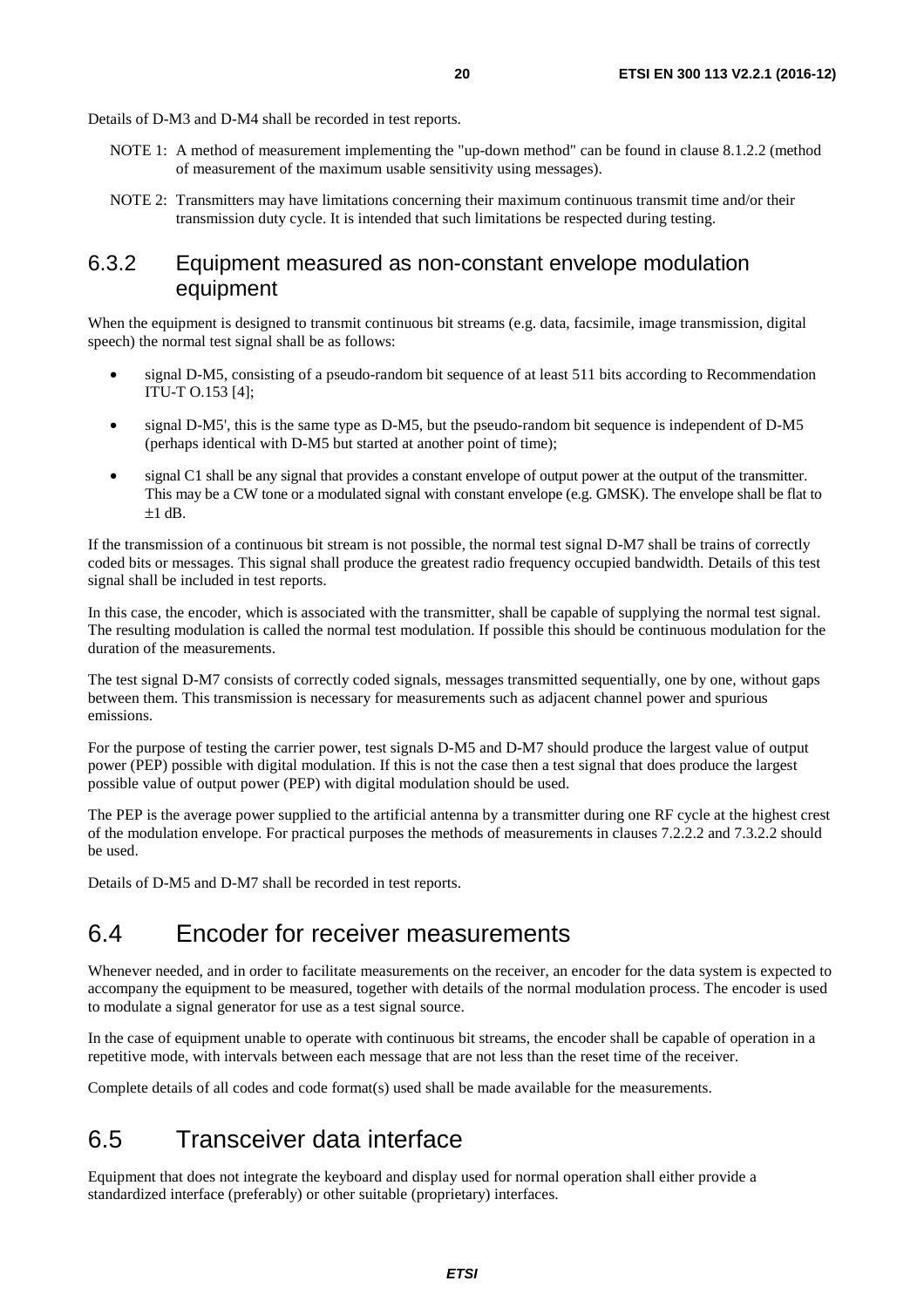<span id="page-20-0"></span>In the case where the equipment uses a proprietary interface, appropriate means and documentation allowing for the equipment to be tested are expected to be provided with the measurements.

Variation in the level of the input signals, within the specified limits for that interface, shall have no measurable influence on the characteristics of the signals on the radio path.

# 6.6 Impedance

In the present document the term "50  $\Omega$ " is used for a 50  $\Omega$  non-reactive impedance.

# 6.7 Artificial antenna

Tests shall be carried out using an artificial antenna which shall be a substantially non-reactive non-radiating load of 50 Ω connected to the antenna connector.

NOTE: Some of the methods of measurement described in the present document for the transmitters allow for two or more different test set ups in order to perform that measurement, all supposed to provide equivalent results. The corresponding figures illustrate, therefore, one particular test set up and are given as examples. In many of those figures, power attenuators (providing a substantially non-reactive non-radiating load of 50 Ω to the antenna connector) have been shown (and not "artificial antennas" as defined here above).

# 6.8 Tests of equipment with a duplex filter

If the equipment is provided with a built-in duplex filter or with a separate associated filter, the requirements of the present document shall be met when the measurements are carried out using the antenna connector of the filter.

# 6.9 Facilities for access

### 6.9.1 Analogue access

In order to simplify the measurements, temporary access to a point where the amplitude of the analogue output of the RF part can be measured should be provided, e.g. Intermediate Frequency (IF) output or the demodulated subcarrier point may be provided for the equipment to be tested. This access can be used to determine or verify the frequency where a spurious response is expected.

### 6.9.2 Test points for bit stream measurements

It is recognized that it is not always possible to measure the air interface bit stream. The manufacturer shall define the test points at which the equipment shall be tested in order to make the measurements on bit streams according to clauses 7, 8 and 9.

Figure 2 is presented as an example for clarification only.



**Figure 2: Test points for bit stream measurements**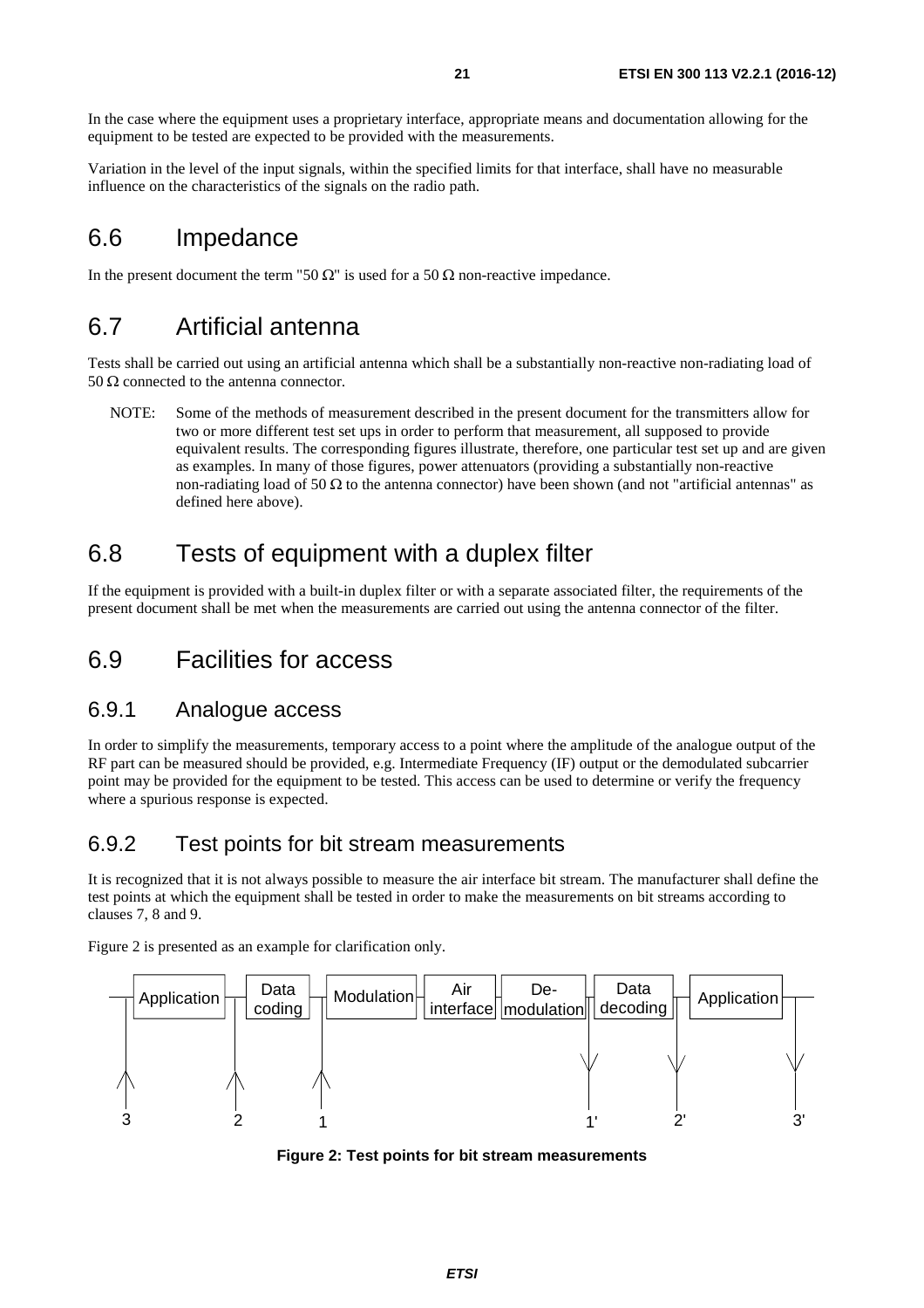<span id="page-21-0"></span>It should be noted that the closer the test access point is located to the air interface (figure 2), the fewer is the number of variants that may have to be measured because the measurement is less application dependent.

The tests shall be performed by use of corresponding test points (1,1' or 2,2' or 3,3').

The test points used shall be recorded in test reports.

### 6.9.3 Coupling arrangements

#### 6.9.3.0 General

If the equipment does not have an external antenna connector, arrangements shall be made by the manufacturer to couple the unit to be tested to the test equipment by a method which does not affect the radiated field (e.g. acoustic, ultrasonic or optic) and according to clauses 6.9.3.1 and 6.9.3.2.

These arrangements are required for testing integral antenna equipment in accordance with ETSI EN 300 390 [\[2](#page-9-0)].

#### 6.9.3.1 Arrangements for measurements with continuous bit streams

For the measurements of the receiver on a test site, arrangements to couple the unit to be tested to the bit error ratio measuring device shall be available (see clause 6.9.2).

Furthermore, the manufacturer may also provide another facility to give access to the analogue information (see clause 6.9.1).

#### 6.9.3.2 Arrangements for measurements with messages

For the measurement of the receiver on a test site, arrangements to couple the unit to be tested to the error observation device (or to an operator) shall be available.

Furthermore, the manufacturer shall also provide another facility to give access to the analogue information (see clause 6.9.1).

# 6.10 Test site and general arrangements for measurements involving the use of radiated fields

For guidance see annex B: descriptions of the radiated measurement arrangements are included in this annex.

# 6.11 Modes of operation of the transmitter for constant envelope equipment

For the purpose of the measurements according to the present document, there should preferably be a facility to operate the transmitter unmodulated.

The method of obtaining an unmodulated carrier or special types of modulation patterns shall be described in test reports.

It may involve suitable temporary internal modifications of the equipment under test. For instance in the case of direct Frequency Shift Keying (FSK), a means to continuously transmit a sequence D-M0 containing only "zeros" and a sequence D-M1 containing only "ones" is desirable.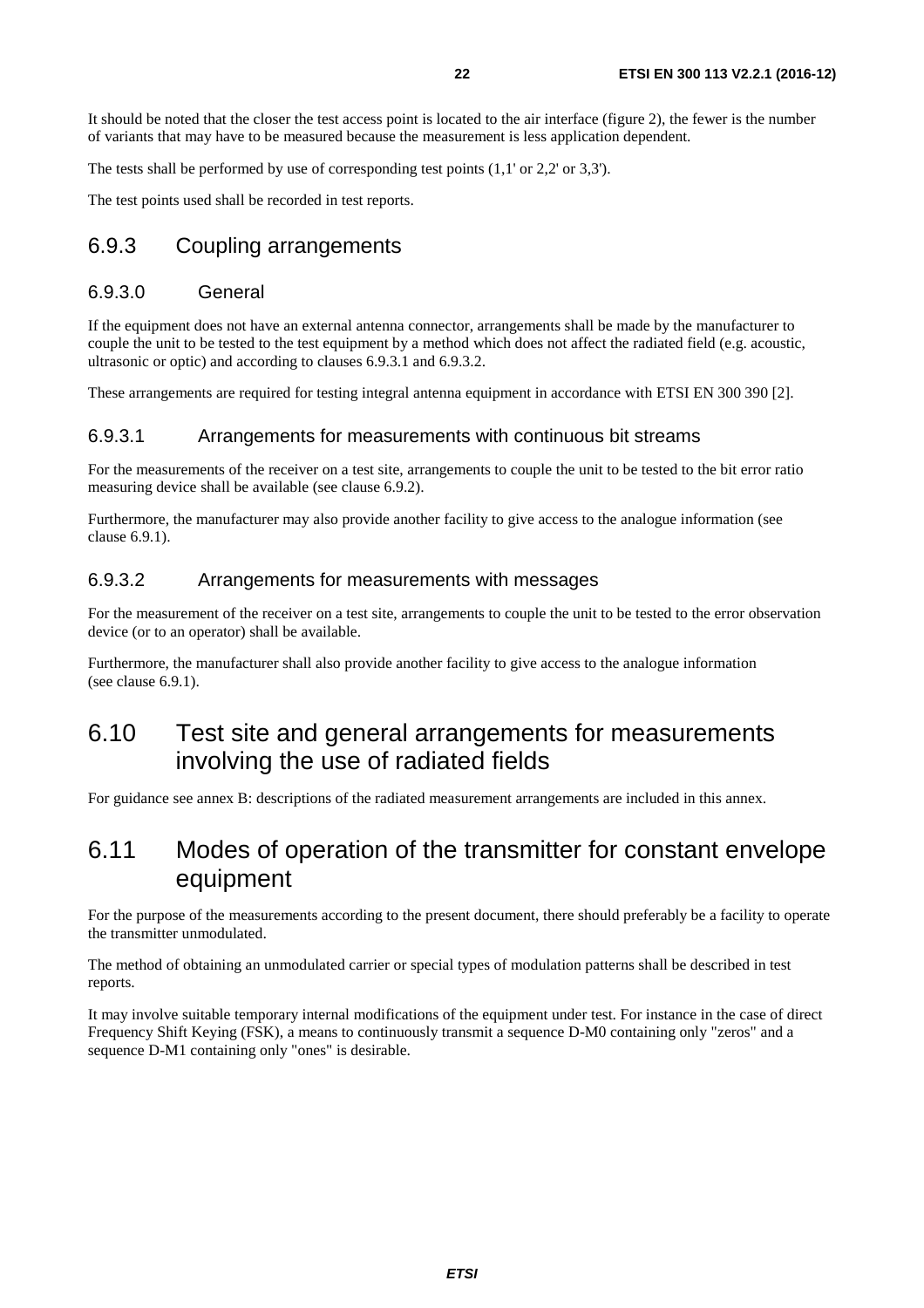# <span id="page-22-0"></span>7 Technical characteristics of the transmitter

# 7.1 Frequency error

### 7.1.0 General

For equipment that can be measured for frequency error, under the present clause, the manufacturer may choose to omit this test if the adjacent channel power is measured under extreme test conditions in clause 7.4.

This measurement is performed if the equipment is capable of producing an unmodulated carrier or a modulated carrier, provided that the presence of modulation allows sufficiently accurate measurement of the carrier frequency. Otherwise the adjacent channel power shall also be measured under extreme test conditions.

### 7.1.1 Definition

The frequency error of the transmitter is the difference between the measured carrier frequency in the absence of modulation (or with modulation, provided that the presence of modulation allows sufficiently accurate measurement of the carrier frequency) and the nominal frequency of the transmitter.

# 7.1.2 Method of measurement

The equipment shall operate in continuous transmission mode during the time necessary to perform the measurement of the frequency.



**Figure 3: Measurement arrangement** 

The equipment shall be connected to the artificial antenna (see clause 6.7) using measurement arrangement in figure 3.

The carrier frequency shall be measured in the absence of modulation. The measurement shall be made under normal test conditions (see clause 5.3) and extreme test conditions (see clauses 5.4.1 and 5.4.2). The transmitter shall be set in continuous transmission mode. If this is not possible, the measurement shall be carried out in a period shorter than the duration of the transmitted burst. It may be necessary to extend the duration of the burst.

### 7.1.3 Limits

The frequency error shall not exceed the values given in table 2, under normal and extreme test conditions, or in any intermediate set of conditions. However, for practical reasons the measurement shall be performed only at nominal and extreme test conditions.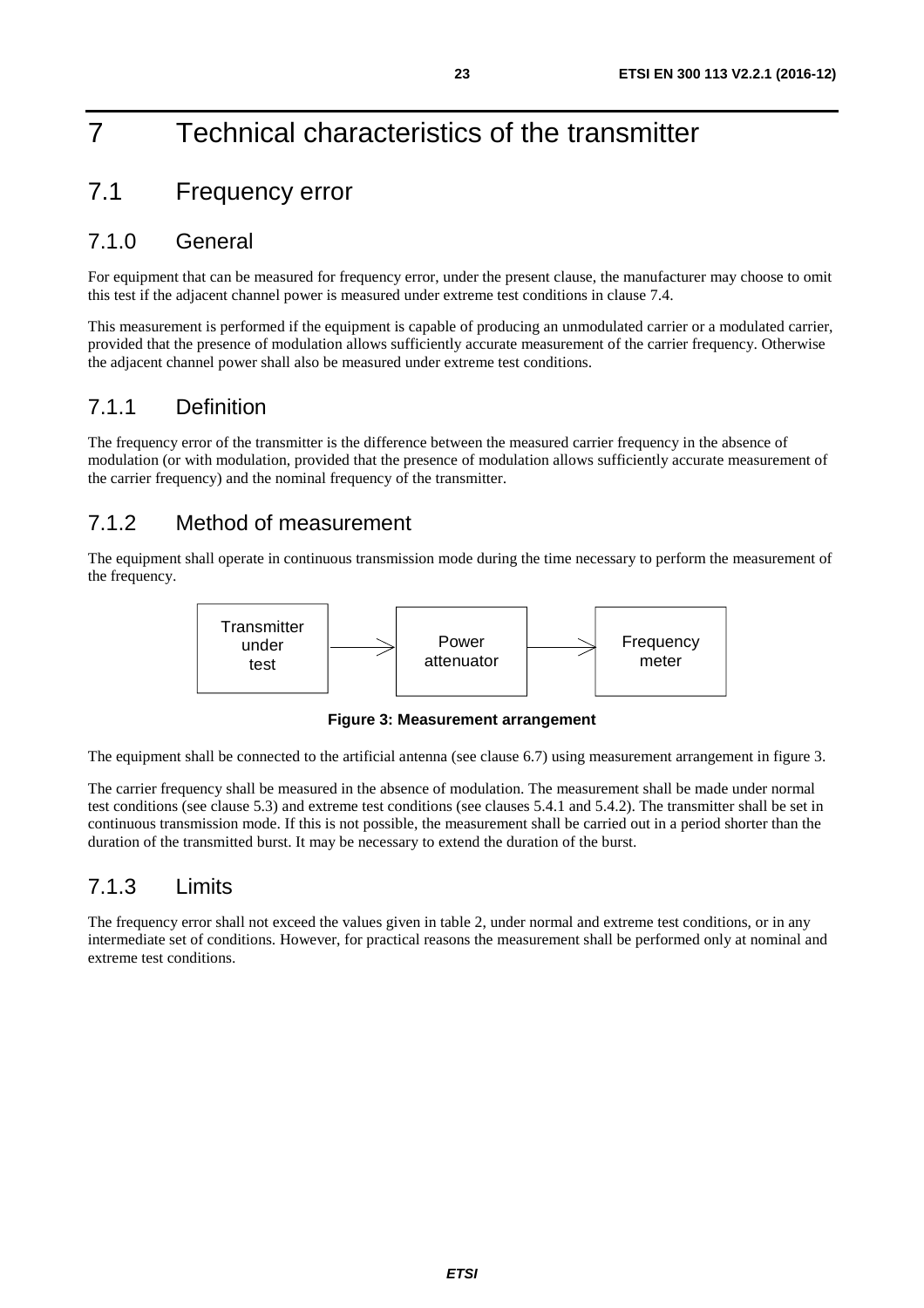<span id="page-23-0"></span>

| <b>Channel</b><br>separation                                                                                         | Frequency error limit (kHz)                                                                                   |                |                  |                         |                         |  |
|----------------------------------------------------------------------------------------------------------------------|---------------------------------------------------------------------------------------------------------------|----------------|------------------|-------------------------|-------------------------|--|
| (kHz)                                                                                                                |                                                                                                               |                |                  |                         |                         |  |
|                                                                                                                      | below 47 MHz                                                                                                  | 47 MHz to      | above 137 MHz to | above 300 MHz to        | above 500 MHz to        |  |
|                                                                                                                      |                                                                                                               | <b>137 MHz</b> | <b>300 MHz</b>   | 500 MHz                 | 1 000 MHz               |  |
| 20 and 25                                                                                                            | ±0,60                                                                                                         | ±1,35          | ±2,00            | $\pm 2,00$ (see note 2) | $\pm 2,50$ (see note 2) |  |
| 12,5                                                                                                                 | $\pm 0.60$                                                                                                    | ±1,00          | ±1,00(B)         | ±1,00(B)                | No value specified      |  |
|                                                                                                                      |                                                                                                               |                | $±1,50$ (M)      | ±1,50(M)                |                         |  |
|                                                                                                                      |                                                                                                               |                |                  | (see note 2)            |                         |  |
| INOTE 1:<br>For handportable stations having integral power supplies, these limits only apply to the reduced extreme |                                                                                                               |                |                  |                         |                         |  |
|                                                                                                                      | temperature range $0^{\circ}$ C to +40 $^{\circ}$ C.                                                          |                |                  |                         |                         |  |
|                                                                                                                      | NOTE 2: However for the full extreme temperature conditions (see clause 5.4.1), exceeding the reduced extreme |                |                  |                         |                         |  |
| temperature range above, the following frequency error limits apply:                                                 |                                                                                                               |                |                  |                         |                         |  |
|                                                                                                                      | ±2.50 kHz between 300 MHz and 500 MHz:                                                                        |                |                  |                         |                         |  |
|                                                                                                                      | ±3,00 kHz between 500 MHz and 1 000 MHz.                                                                      |                |                  |                         |                         |  |
| NOTE 3:                                                                                                              | (B) base station.                                                                                             |                |                  |                         |                         |  |
| <b>NOTE 4:</b>                                                                                                       | (M) mobile station.                                                                                           |                |                  |                         |                         |  |

#### **Table 2: Frequency error**

7.2 Transmitter power (conducted)

### 7.2.1 Definitions

#### 7.2.1.1 Equipment measured as constant envelope angle modulation equipment

The transmitter power (conducted) is the mean power delivered to the artificial antenna during a radio frequency cycle.

The rated output power is the carrier power (conducted) of the equipment declared by the manufacturer.

If the equipment is designed to operate with different transmitter powers, the rated power for each level, or range of levels, shall be declared by the manufacturer. The power adjustment control shall not be accessible to the user.

The requirements of the present document shall be met for all power levels at which the transmitter is intended to operate.

#### 7.2.1.2 Equipment measured as non-constant envelope modulation equipment

The transmitter power (conducted) is the Peak Envelope Power (PEP); the mean power delivered to the artificial antenna during a radio frequency cycle at the highest crest of the modulation envelope.

The rated output power is the transmitter power (conducted) of the equipment declared by the manufacturer.

If the equipment is designed to operate with different transmitter powers, the rated power for each level, or range of levels, shall be declared by the manufacturer. The power adjustment control shall not be accessible to the user.

The requirements of the present document shall be met for all power levels at which the transmitter is intended to operate.

### 7.2.2 Method of measurement

7.2.2.1 Equipment measured as constant envelope angle modulation equipment



**Figure 4: Measurement arrangement**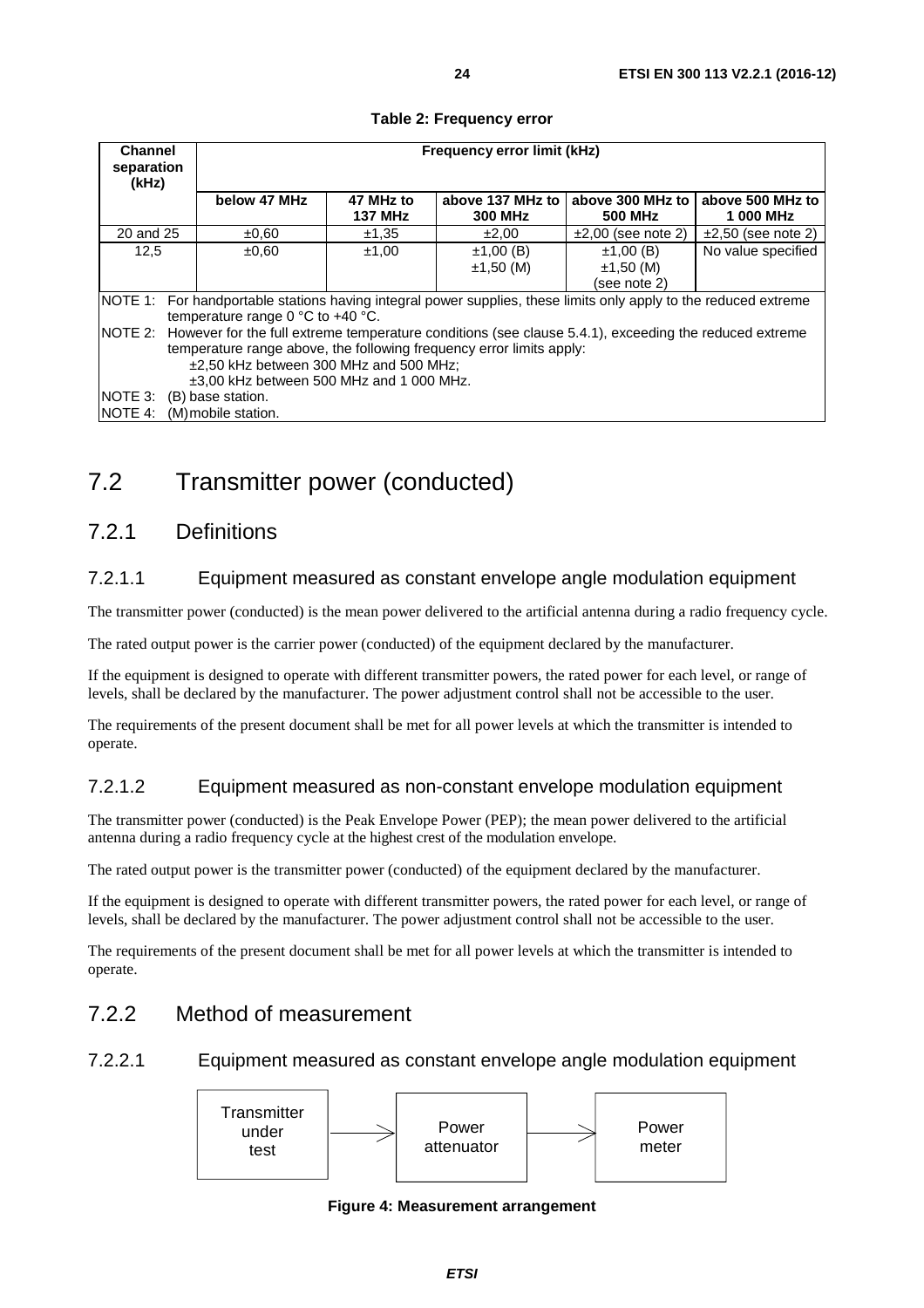<span id="page-24-0"></span>For practical reasons, measurements shall be performed only at the lowest and highest power level at which the transmitter is intended to operate. The measurement arrangement in figure 4 shall be used.

The measurement shall be performed preferably in the absence of modulation.

When it is not possible to measure it in the absence of modulation, this fact shall be stated in test reports (see clause 6.11).

The transmitter shall be set in continuous transmission mode. If this is not possible, the measurements shall be carried out in a period shorter than the duration of the transmitted burst.

The transmitter shall be connected to an artificial antenna (see clause 6.7) and the power delivered to this artificial antenna shall be measured.

The measurement shall be made under normal test conditions (see clause 5.3) and extreme test conditions (see clauses 5.4.1 and 5.4.2 applied simultaneously).

#### 7.2.2.2 Equipment measured as non-constant envelope modulation equipment

The measurement shall be performed with test signals D-M5 or D-M7 as appropriate.

The transmitter shall be preferably set in continuous transmission mode. If this is not possible, the measurement can be performed in discontinuous mode.

The transmitter shall be connected to an artificial antenna (see clause 6.7) and the power delivered to this artificial antenna shall be measured. The measuring instrument shall have a measurement bandwidth not less than sixteen times the channel bandwidth.

The measurement shall be performed under normal test conditions (see clause 5.3) and extreme test conditions (see clauses 5.4.1 and 5.4.2 applied simultaneously).

### 7.2.3 Limits

The transmitter power (conducted) under the specified conditions of measurement (see clause 7.2.2) and at normal test conditions (see clause 5.3), shall be within  $\pm 1.5$  dB of the rated output power (conducted).

The transmitter power (conducted) under extreme test conditions shall be within +2,0 dB and -3,0 dB of the rated output power.

It is assumed that the appropriate National Administration will state the maximum permitted transmitter output power.

# 7.3 Maximum Effective radiated power

### 7.3.1 Definition

#### 7.3.1.0 General

This measurement applies only to equipment without an external antenna connector.

If the equipment is designed to operate with different output powers, the rated power for each level, or range of levels, shall be declared by the manufacturer. The power adjustment control shall not be accessible to the user.

The requirements of the present document shall be met for all power levels at which the transmitter is intended to operate.

#### 7.3.1.1 Equipment measured as constant envelope angle modulation equipment

The effective radiated power is the power radiated in the direction of the maximum field strength under specified conditions of measurements.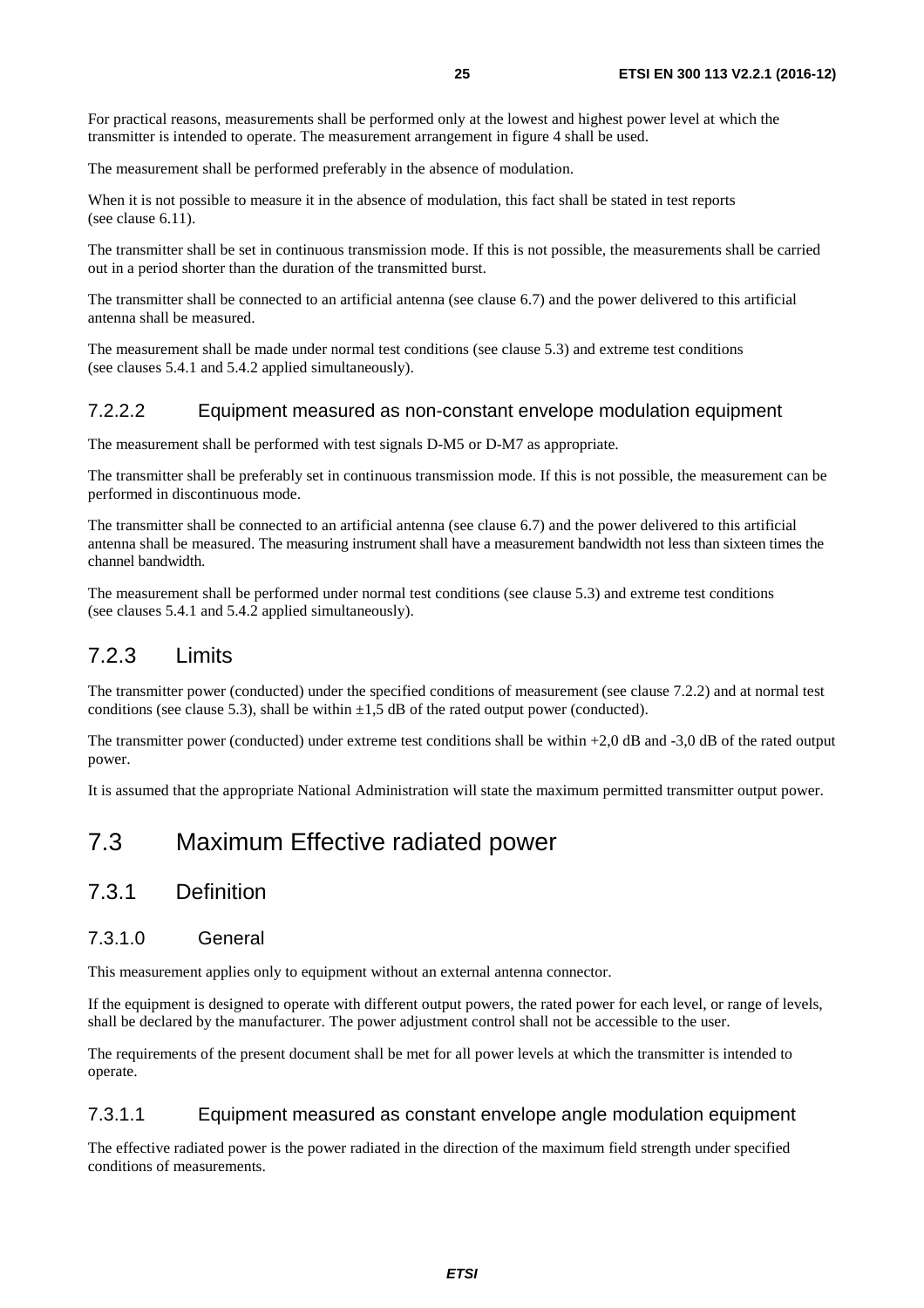### <span id="page-25-0"></span>7.3.1.2 Equipment measured as non-constant envelope modulation equipment

The effective radiated power of the transmitter is the value of the output PEP for any condition of modulation radiated in the direction of the maximum field strength.

### 7.3.2 Methods of measurement

#### 7.3.2.0 General

For practical reasons measurements shall be performed only at the lowest and highest power level at which the transmitter is intended to operate. The equipment and its antenna shall be mounted in a normal installation in its normal operating position.

The measurement shall be carried out under normal test conditions only.

The measurement arrangements in figures 5 and 6 shall be used.



Test site

1) Transmitter under test<br>2) Test antenna

2) Test antenna<br>3) Spectrum ana

3) Spectrum analyser or selective Voltmeter (test receiver)

#### **Figure 5: Measurement arrangement**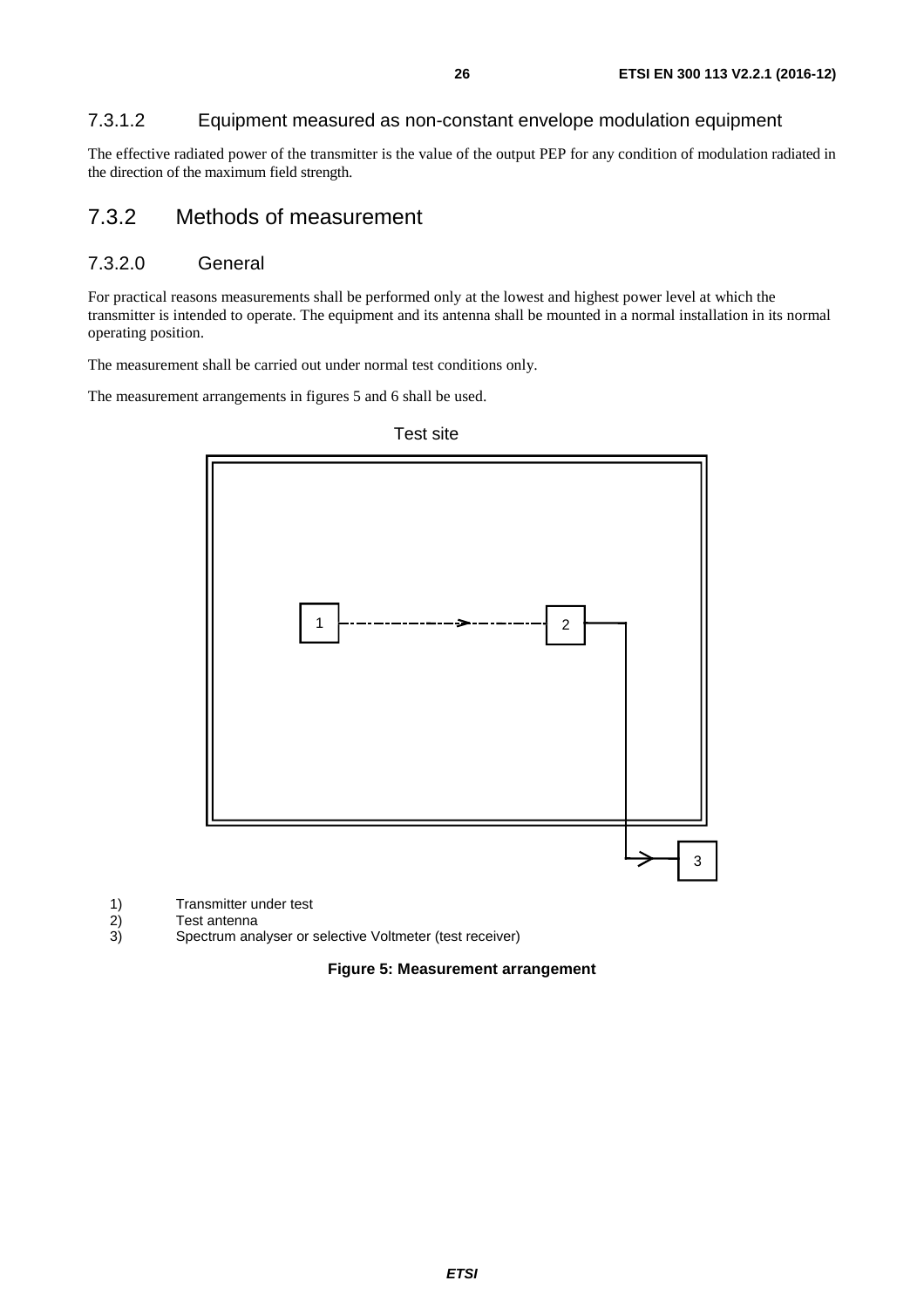

Test site

<span id="page-26-0"></span>

- 1) Signal generator<br>2) Substitution ante
- 2) Substitution antenna<br>3) Test antenna
- 3) Test antenna<br>4) Spectrum ana 4) Spectrum analyser or selective Voltmeter (test receiver)

#### **Figure 6: Measurement arrangement**

#### 7.3.2.1 Equipment measured as constant envelope angle modulation equipment

For practical reasons measurements shall be performed only at the lowest and highest power level at which the transmitter is intended to operate.

The measurement shall be carried out under normal test conditions only.

The measurement shall be performed preferably in the absence of modulation.

When it is not possible to measure it in the absence of modulation this fact shall be stated in test reports (see clause 6.11).

The transmitter shall be set in continuous transmission mode. If this is not possible, each individual measurement of the mean power on the spectrum analyser or selective Voltmeter shall be carried out in a period shorter than the duration of the transmitted burst. It may be necessary to extend the duration of the burst.

The measurement procedure shall be as follows:

- a) A test site, selected from annex B, which fulfils the requirements of the specified frequency range of this measurement shall be used. The test antenna shall be orientated initially for vertical polarization unless otherwise stated.
- b) The transmitter under test shall be placed at the specified height on a non-conducting support in the position closest to normal use as declared by the manufacturer. This position shall be recorded in test reports.
- c) The spectrum analyser or selective Voltmeter shall be tuned to the transmitter carrier frequency. The test antenna shall be raised or lowered through the specified height range until the maximum signal level is detected on the spectrum analyser or selective voltmeter.
- d) The test antenna need not be raised or lowered if the measurement is carried out on a test site according to clause B.1.1 (i.e. an anechoic chamber).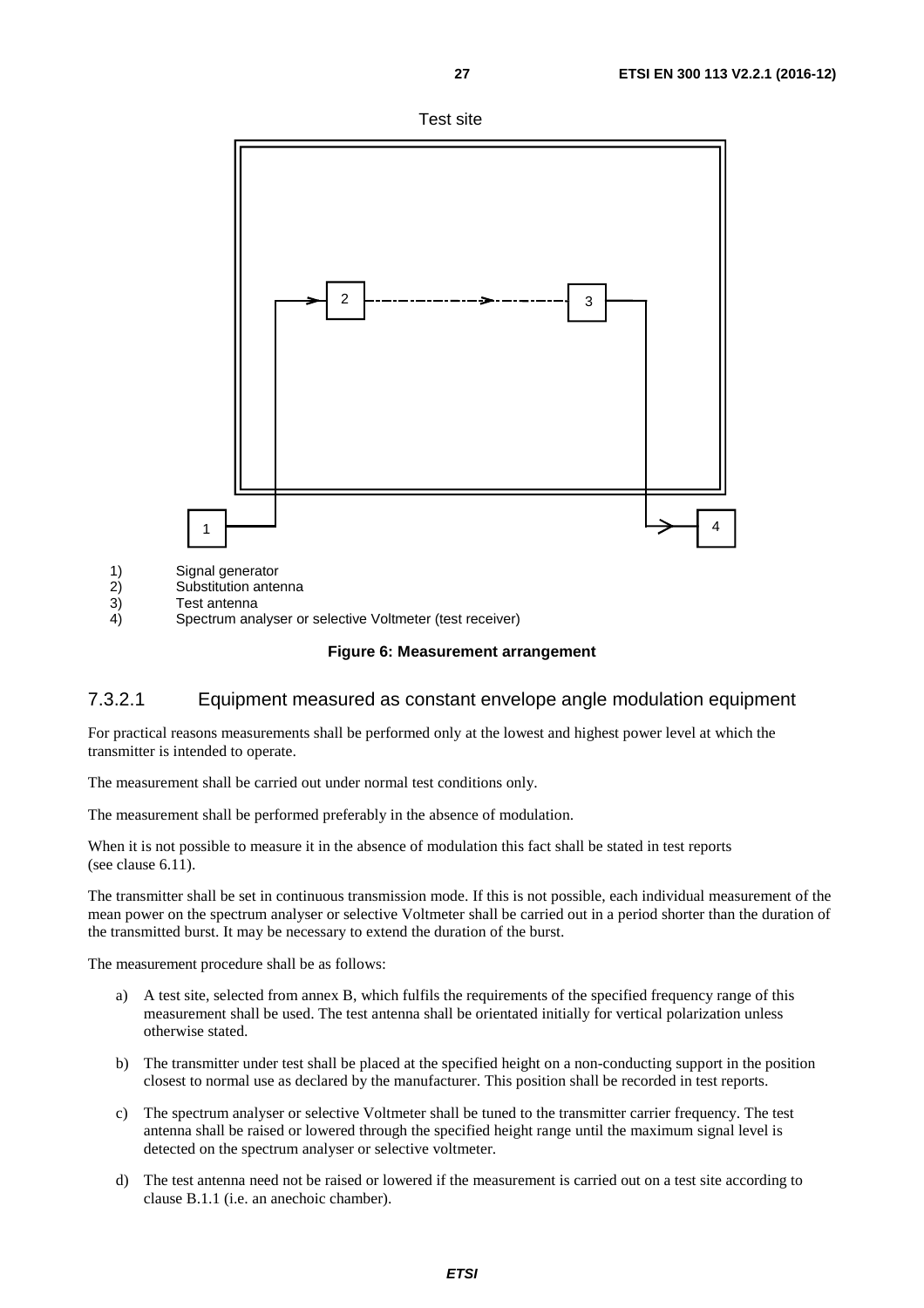- <span id="page-27-0"></span>e) The transmitter shall be rotated through 360° about a vertical axis until a higher maximum signal is received.
- f) The test antenna shall be raised or lowered again through the specified height range until a maximum is obtained. This level shall be recorded. (This maximum may be a lower value than the value obtainable at heights outside the specified limits).
- g) The test antenna need not be raised or lowered if the measurement is carried out on a test site according to clause B.1.1 (i.e. an anechoic chamber).
- h) Using the measurement arrangement of figure 6, the substitution antenna (see clause B.1.5) shall replace the transmitter antenna in the same position and in vertical polarization. The frequency of the signal generator shall be adjusted to the transmitter carrier frequency. The test antenna shall be raised or lowered as necessary to ensure that the maximum signal is still received.
- i) The test antenna need not be raised or lowered if the measurement is carried out on a test site according to clause B.1.1 (i.e. an anechoic chamber).
- j) The input signal to the substitution antenna shall be adjusted in level until an equal or a known related level to that detected from the transmitter is obtained in the test receiver. The maximum carrier radiated power is equal to the power supplied by the signal generator, increased by the known relationship if necessary and after corrections due to the gain of the substitution antenna and the cable loss between the signal generator and the substitution antenna.
- k) Steps b) to e) above shall be repeated with the test antenna and the substitution antenna orientated in horizontal polarization.

The measure of the effective radiated power is the larger of the two power levels recorded at the input to the substitution antenna, corrected for the gain of the antenna if necessary.

#### 7.3.2.2 Equipment measured as non-constant envelope modulation equipment

For practical reasons measurements shall be performed only at the lowest and highest power level at which the transmitter is intended to operate.

The measurement shall be carried out under normal test conditions only.

The transmitter shall be set in continuous transmission mode. If this is not possible, each individual measurement of the PEP and of the mean power shall be carried out in a period shorter than the duration of the transmitted burst.

Evaluation of CW-to-PEP correction factor for signal C1: The transmitter permanent internal or a temporary internal 50 Ω RF connector shall be connected to a 50 Ω power attenuator. The transmitter shall be switched on with test signal C1 (see clause 6.3.2) applied and the PEP delivered shall be measured. The measuring instrument shall have a measurement bandwidth not less that sixteen times the CBW. The mean power delivered shall also be measured. The difference between the PEP and the mean power shall be less than 1 dB.

Modulation test signal D-M5 or D-M7 as appropriate shall then be applied at the transmitter. The PEP delivered to its artificial antenna shall be measured.

The difference (in dB) between the PEP measured for D-M5 or D-M7 modulation and the mean power measured for C1 modulation shall be recorded. This value is the CW-to-PEP correction factor for signal C1.

The measurement procedure shall be as follows:

- a) A test site, selected from annex B, which fulfils the requirements of the specified frequency range of this measurement shall be used. The test antenna shall be orientated initially for vertical polarization unless otherwise stated.
- b) The transmitter under test shall be placed at the specified height on a non-conducting support in the position closest to normal use as declared by the manufacturer. This position shall be recorded in test reports.
- c) The transmitter shall be switched on with test signal C1 applied and the spectrum analyser or selective voltmeter shall be tuned to the transmitter carrier frequency. The test antenna shall be raised or lowered through the specified height range until the maximum signal level is detected on the spectrum analyser or selective voltmeter.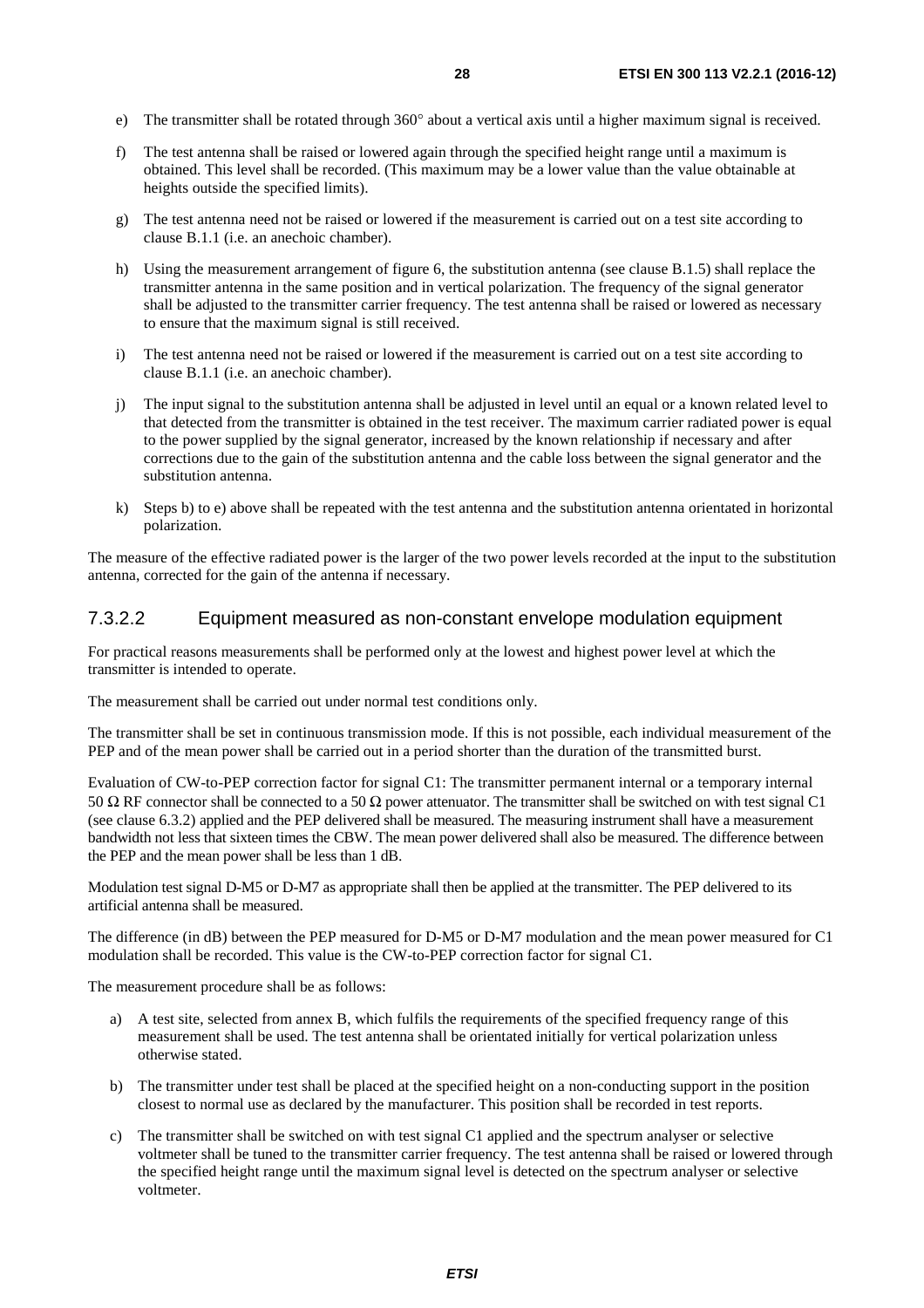- <span id="page-28-0"></span>d) The test antenna need not be raised or lowered if the measurement is carried out on a test site according to clause B.1.1 (i.e. an anechoic chamber).
- e) The transmitter shall be rotated through 360° about a vertical axis until a higher maximum signal is received.
- f) The test antenna shall be raised or lowered again through the specified height range until a maximum is obtained. This level shall be recorded. (This maximum may be a lower value than the value obtainable at heights outside the specified limits).
- g) The test antenna need not be raised or lowered if the measurement is carried out on a test site according to clause B.1.1 (i.e. an anechoic chamber).
- h) Using the measurement arrangement of figure 6, the substitution antenna (see clause B.1.5) shall replace the transmitter antenna in the same position and in vertical polarization. The frequency of the signal generator shall be adjusted to the transmitter carrier frequency. The test antenna shall be raised or lowered as necessary to ensure that the maximum signal is still received.
- i) The test antenna need not be raised or lowered if the measurement is carried out on a test site according to clause B.1.1 (i.e. an anechoic chamber).
- j) The input signal to the substitution antenna shall be adjusted in level until an equal or a known related level to that detected from the transmitter is obtained in the test receiver. The maximum carrier radiated power is equal to the power supplied by the signal generator, corrected by the CW-to-PEP correction factor for signal C1, increased by the known relationship if necessary and after corrections due to the gain of the substitution antenna and the cable loss between the signal generator and the substitution antenna.
- k) Steps b) to e) above shall be repeated with the test antenna and the substitution antenna orientated in horizontal polarization.

The measure of the effective radiated power is the larger of the two power levels recorded at the input to the substitution antenna, corrected for the gain of the antenna if necessary.

### 7.3.3 Limits

The effective radiated power under normal test conditions shall be within  $d_f$  from the rated effective radiated power.

The allowance for the characteristics of the equipment  $(\pm 1.5 \text{ dB})$  shall be combined with the actual measurement uncertainty in order to provide  $d_f$ , as follows:

$$
\mathbf{d_f}^2 = \mathbf{d_m}^2 + \mathbf{d_e}^2
$$

where:

- $d<sub>m</sub>$  is the actual measurement uncertainty;
- $d<sub>e</sub>$  is the allowance for the equipment (1,5 dB);
- $\bullet$  d<sub>f</sub> is the final difference.

All values shall be expressed in linear terms.

In all cases the actual measurement uncertainty shall comply with clause 10.

Example of the calculation of  $d_f$ :

 $d<sub>m</sub> = 6 dB$  (value acceptable, as indicated in the table of maximum uncertainties);

 $= 3.98$  in linear terms;

 $d_e$  = 1,5 dB (fixed value for all equipment fulfilling the requirements of the present document);

 $= 1,41$  in linear terms;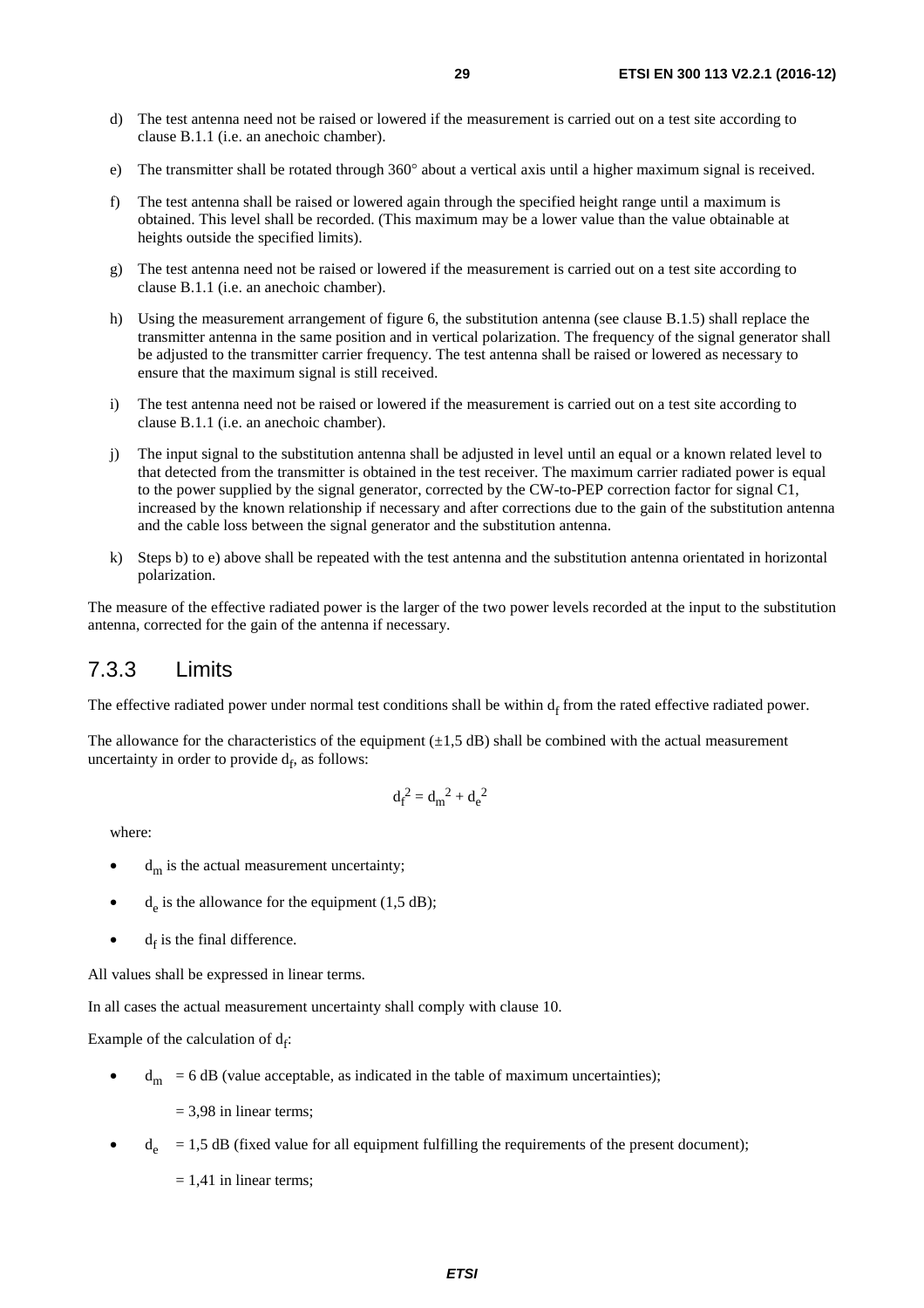<span id="page-29-0"></span>•  $d_f^2 = (3,98)^2 + (1,41)^2$ .

Therefore,  $d_f = 4,22$  in linear terms, or 6,25 dB.

This calculation shows that in this case  $d_f$  is in excess by 0,25 dB compared to  $d_m$ , the actual measurement uncertainty (6 dB).

# 7.4 Adjacent and alternate channel power

### 7.4.1 Definition

The adjacent channel power is that part of the total power output of a transmitter under defined conditions of modulation, which falls within a specified pass-band centred on the nominal frequency of either of the adjacent channels. This power is the sum of the mean power produced by the modulation, hum and noise of the transmitter.

The alternate channel power is that part of the total power output of a transmitter under defined conditions of modulation, which falls within a specified pass-band centred on the nominal frequency of either of the alternate channels. This power is the sum of the mean power produced by the modulation, hum and noise of the transmitter.

### 7.4.2 Method of measurement

This test measures the power transmitted in the adjacent channel(s) during continuous modulation. This measurement is complemented by adjacent channel transient power measurements.



**Figure 7: Measurement arrangement** 

During the test, the transmitter shall be set in continuous transmission mode. If this is not possible, the measurements shall be carried out in a period shorter than the duration of the transmitted burst. Averaging measurements with 100 samples are possible for constant and non-constant envelope modulated equipment.

The measurement arrangement in figure 7 shall be used.

The adjacent channel power may be measured, as follows, with a power measuring receiver which conforms to annex C (referred to in the present clause as the "receiver"):

- a) the transmitter shall be operated at the carrier power determined in clause 7.2 under normal test conditions (see clause 5.3). The output of the transmitter shall be linked to the input of the "receiver" by a connecting device such that the impedance presented to the transmitter is 50  $\Omega$  and the level at the "receiver input" is appropriate;
- b) with the transmitter unmodulated, the tuning of the "receiver" shall be adjusted so that a maximum response is obtained. This is the 0 dB response point. The "receiver" attenuator setting and the reading of the meter shall be recorded. If an unmodulated carrier cannot be obtained, then the measurement shall be made with the transmitter modulated with the normal test signal D-M2, D-M4, D-M5 or D-M7 as appropriate, according to clause 6.3, in which case this fact shall be recorded in test reports;
- c) the frequency of the "receiver" shall be adjusted above the carrier so that the "receiver" -6 dB response nearest to the transmitter carrier frequency is located at a displacement from the nominal carrier frequency as given in table 3;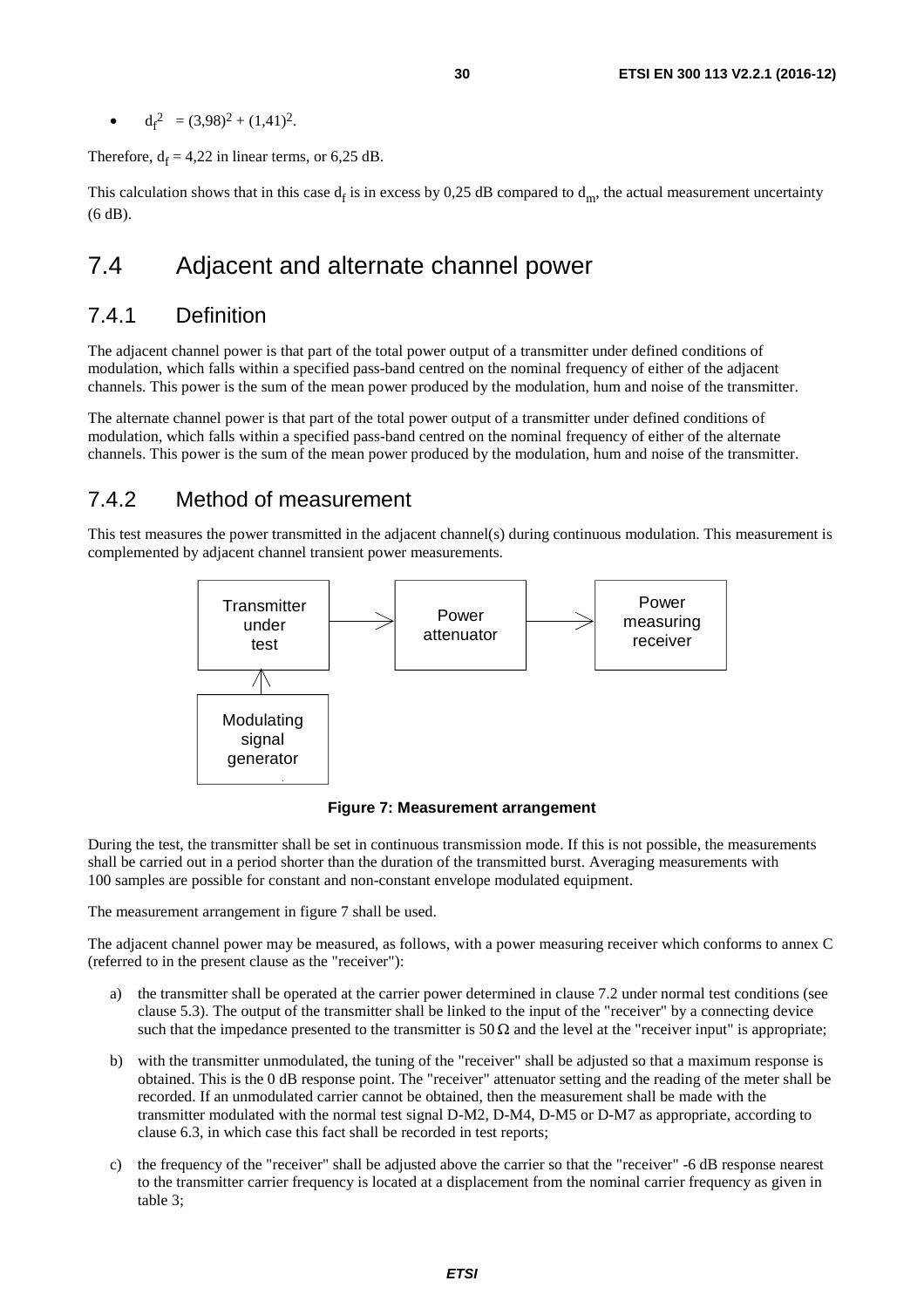<span id="page-30-0"></span>

| <b>Channel separation (kHz)</b> | <b>Specified necessary</b> | <b>Adjacent channel</b> | Alternate channel                                   |
|---------------------------------|----------------------------|-------------------------|-----------------------------------------------------|
|                                 | bandwidth (kHz)            |                         | displacement of the -6 dB displacement of the -6 dB |
|                                 |                            | point from the nominal  | point from the nominal                              |
|                                 |                            | carrier frequency (kHz) | carrier frequency (kHz)                             |
| 12.5                            | 8.5                        | 8.25                    | 20,75                                               |
| 20                              | 14                         |                         | 33                                                  |
| 25                              | 16                         |                         | 42                                                  |

#### **Table 3: Frequency displacement**

- d) the transmitter shall be modulated by a normal test signal D-M2, D-M4, D-M5, or D-M7 as appropriate, according to clause 6.3;
- e) the "receiver" variable attenuator shall be adjusted to obtain the same meter reading as in step b), or a known relation to it;
- f) the ratio of the adjacent channel power to the carrier power is the difference between the attenuator settings in steps b) and e), corrected for any differences in the reading of the meter.

For each adjacent channel, the adjacent channel power shall be recorded:

- the measurement shall be repeated with the frequency of the "receiver" adjusted below the carrier so that the "receiver" -6 dB response nearest to the transmitter carrier frequency is located at a displacement from the nominal carrier frequency as given in table 3;
- the adjacent channel power of the equipment under test shall be expressed as the higher of the two values recorded in step f) for the upper and lower channels nearest to the channel considered;
- the test shall be repeated for the alternate channel;
- when it is not possible to perform the measurement of frequency error in the absence of modulation (see clause 7.1), this measurement shall be repeated under extreme test conditions (see clauses 5.4.1 and 5.4.2 applied simultaneously).

Alternatively, if a spectrum analyser is being used (see annex C) that is capable of measuring rms adjacent channel power automatically, the adjacent channel power (in dB) may be measured directly with the transmitter modulated by normal test signal D-M2, D-M4, D-M5, or D-M7 as appropriate, according to clause 6.3. The spectrum analyser should use a measurement method without frequency weighting and should not use an accelerated method. The adjacent channel power ratio is the value of the measurement results showing the smallest difference between the power in the pass-band and the power in either adjacent channel.

For automated spectrum analyser measurements the following settings shall be used:

- resolution bandwidth: 500 Hz
- video bandwidth: 5 000 Hz
- video average: off
- detector mode: rms
- up to 100 individual reading may be averaged, however video average shall not be used

### 7.4.3 Limits

For a channel separation of 12,5 kHz, 20 kHz and 25 kHz, the adjacent channel power and the alternate channel power shall not exceed a value of 60,0 dB below the transmitter power (conducted) without the need to be below 0,2 μW (-37 dBm).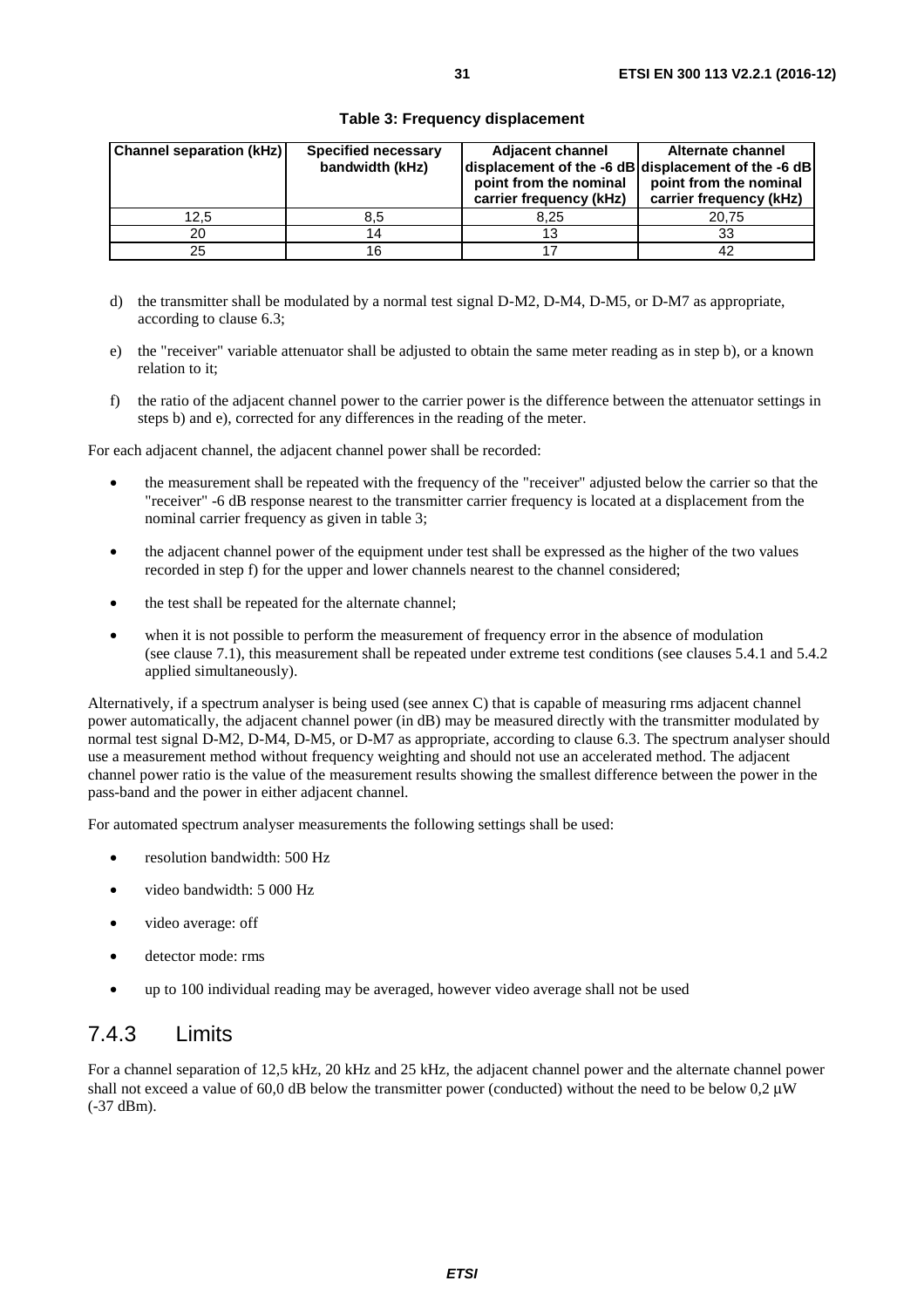# <span id="page-31-0"></span>7.5 Unwanted emissions in the spurious domain

### 7.5.1 Definition

Spurious emissions are emissions at frequencies other than those of the carrier and sidebands associated with normal modulation.

The level of spurious emissions shall be measured by either:

- a) their power level in a specified load (conducted spurious emission); and
- b) their effective radiated power when radiated by the cabinet and structure of the equipment (cabinet radiation); or
- c) their effective radiated power when radiated by the cabinet and by the integral antenna, in the case of handportable equipment fitted with such an antenna and no external RF connector.
- NOTE: There only two options allowed either both a) and b) or only c).

### 7.5.2 Method of measuring the power level

### 7.5.2.0 General





#### **Figure 8: Measurement arrangement**

This method applies only to equipment having an external connector.

The measurement arrangement in figure 8 shall be used.

For equipment operating on frequencies above 470 MHz the measurements shall also be performed over the frequency range 4 GHz to 12,75 GHz if emissions are detected within 10 dB of the specified limit between 1,5 GHz and 4 GHz.

Spurious emissions shall be measured as the power level of any discrete signal (excluding the wanted signal) delivered into a 50  $\Omega$  load. This may be done by connecting the transmitter output through an attenuator to a spectrum analyser (see clause C.2) or selective Voltmeter, or by monitoring the relative levels of the spurious signals delivered to an artificial antenna (see clause 6.7).

If possible, the measurement shall be made with the transmitter unmodulated. If this is not possible, the transmitter shall be modulated by the normal test signal D-M2, D-M4, D-M5 or D-M7 as appropriate (see clause 6.3).

If possible, the transmitter shall be set in continuous transmission mode. If this is not possible, this fact shall be stated in the test report and precautions shall be taken to ensure that all spurious emissions are correctly detected and measured. It may be necessary to extend the duration of the bursts.

The measurements shall be made, for equipment operating on frequencies not exceeding 470 MHz, in the frequency range from 9 kHz to 4 GHz, and for equipment operating on frequencies above 470 MHz, additionally in the frequency range from 4 GHz to 12,75 GHz, except for the channel on which the transmitter is intended to operate, and its adjacent channels.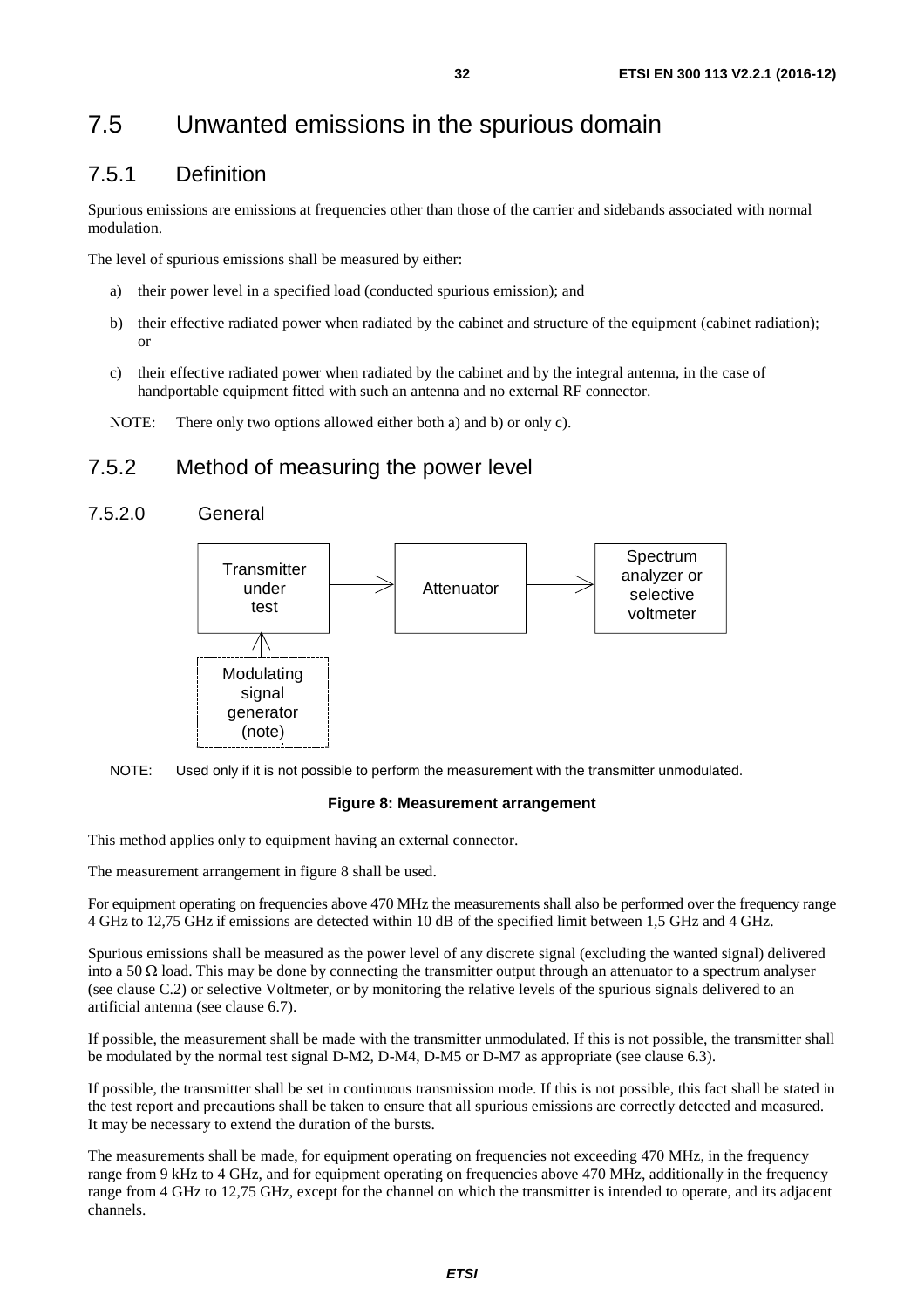<span id="page-32-0"></span>The measurement shall be repeated with the transmitter in the "stand-by" position.

#### 7.5.2.1 Equipment measured as constant envelope angle modulation equipment

The resolution bandwidth of the measuring instrument shall be the smallest bandwidth available which is greater than the spectral width of the spurious component being measured. This shall be considered to be achieved when the next highest bandwidth causes less than 1 dB increase in amplitude.

The conditions used in the relevant measurements shall be recorded in test reports.

#### 7.5.2.2 Equipment measured as non-constant envelope modulation equipment

As a general rule, the resolution bandwidth of the measuring receiver should be equal to the reference bandwidth.

*"To improve measurement accuracy, sensitivity and efficiency, the resolution bandwidth can be different from the reference bandwidth. When the resolution bandwidth is smaller than the reference bandwidth, the result should be integrated over the reference bandwidth. When the resolution bandwidth is greater than the reference bandwidth, the result for broadband spurious emissions should be normalized to the bandwidth ratio. For discrete spur, normalization is not applicable, while integration over the reference bandwidth is still applicable."* (Extract from CEPT/ERC/REC 74-01E [\[7](#page-9-0)], recommend 4, page 5).

The conditions used in the relevant measurements shall be reported in the test report.

### 7.5.3 Method of measuring the effective radiated power

#### 7.5.3.0 General



1) Transmitter under test<br>
2) Test antenna<br>
3) Spectrum analyser or

**Test antenna** 

3) Spectrum analyser or selective voltmeter (test receiver)

#### **Figure 9: Measurement arrangement**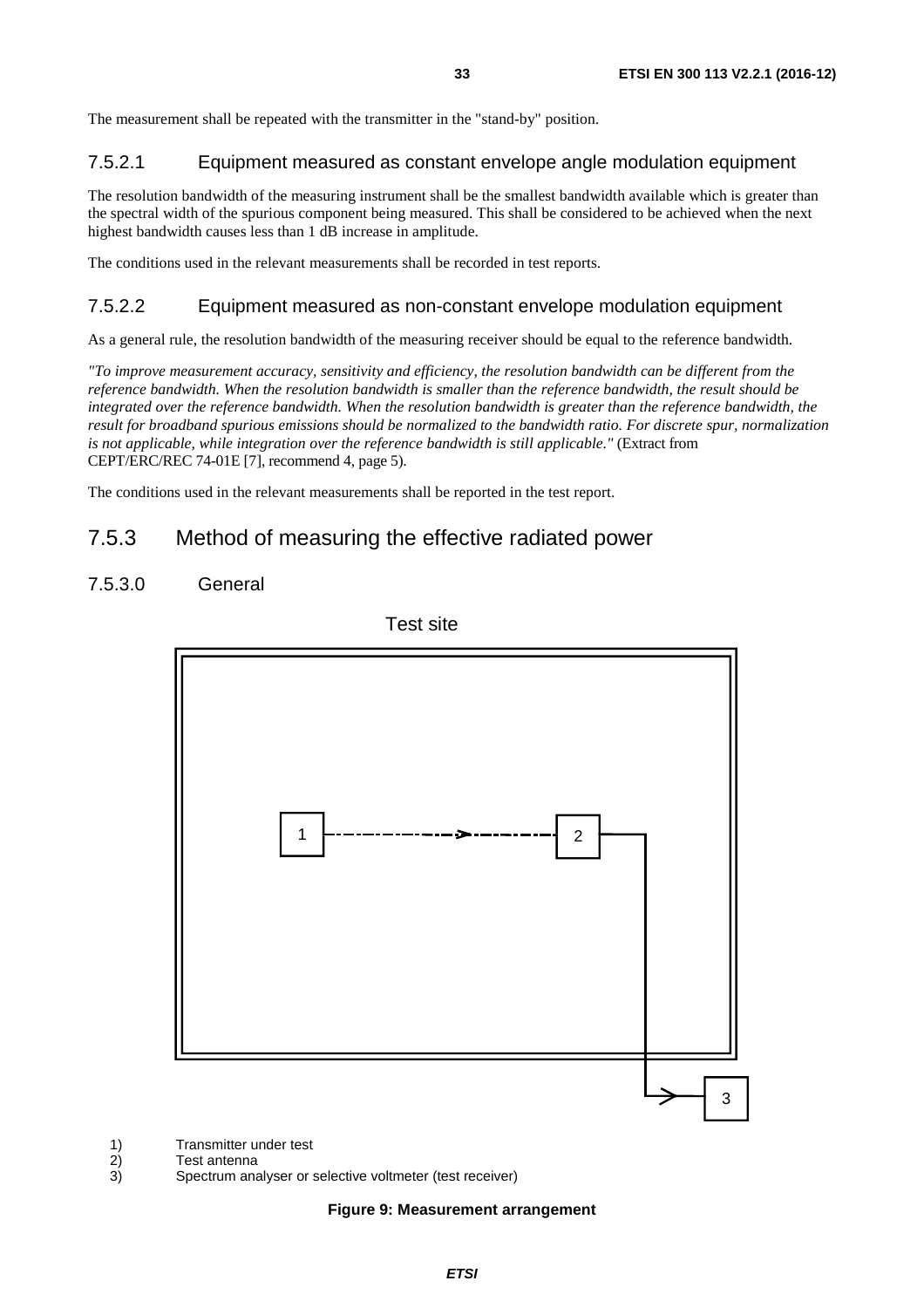<span id="page-33-0"></span>The measurement arrangement in figure 9 shall be used.

For equipment operating on frequencies above 470 MHz the measurements shall also be performed over the frequency range 4 GHz to 12,75 GHz if emissions are detected within 10 dB of the specified limit between 1,5 GHz and 4 GHz.

The measurements are performed excluding the five contiguous channels centred on the channel on which the transmitter is intended to operate.

#### 7.5.3.1 Equipment measured as constant envelope angle modulation equipment

The measurement procedure shall be as follows:

- a) On a test site, fulfilling the requirements of annex B, the sample shall be placed at the specified height on the support.
- b) The transmitter shall be operated at the output power as specified under clause 7.2, delivered to:
	- an artificial antenna (see clause 6.7) for equipment having an external antenna connector; or
	- to the integral antenna.
- c) If possible, the measurement shall be made with the transmitter unmodulated. If this is not possible, the transmitter shall be modulated by the normal test signal D-M2 or D-M4 as appropriate (see clause 6.3).

If possible, the transmitter shall be set in continuous transmission mode. If this is not possible, this fact shall be stated in the test report and precautions shall be taken to ensure that all spurious emissions are correctly detected and measured. It may be necessary to extend the duration of the bursts.

The resolution bandwidth of the measuring instrument shall be the smallest bandwidth available which is greater than the spectral width of the spurious component being measured. This shall be considered to be achieved when the next highest bandwidth causes less than 1 dB increase in amplitude.

The conditions used in the relevant measurements shall be recorded in test reports:

- a) the radiation of any spurious components shall be detected by the test antenna and receiver, over the frequency range from 30 MHz to 4 GHz, except for the channel on which the transmitter is intended to operate and its adiacent channels:
- b) at each frequency at which a component is detected, the sample shall be rotated to obtain maximum response and the effective radiated power of that component determined by a substitution measurement, using the measurement arrangement of figure 10;
- c) the value of the effective radiated power of that component shall be recorded;
- d) the measurements shall be repeated with the test antenna in the orthogonal polarization plane;
- e) the measurements shall be repeated with the transmitter in the "stand-by" position.

#### 7.5.3.2 Equipment measured as non-constant envelope modulation equipment

The measurement procedure shall be as follows:

- a) On a test site, fulfilling the requirements of annex B, the sample shall be placed at the specified height on the support.
- b) The transmitter shall be operated at the carrier power as specified under clause 7.2, delivered to:
	- an artificial antenna (see clause 6.7) for equipment having an external antenna connector; or
	- to the integral antenna.
- c) If possible, the measurement shall be made with the transmitter unmodulated. If this is not possible, the transmitter shall be modulated by the normal test signal, D-M5 or D-M7 as appropriate (see clause 6.3.2).

If possible, the transmitter shall be set in continuous transmission mode. If this is not possible, this fact shall be stated in the test report and precautions shall be taken to ensure that all spurious emissions are correctly detected and measured.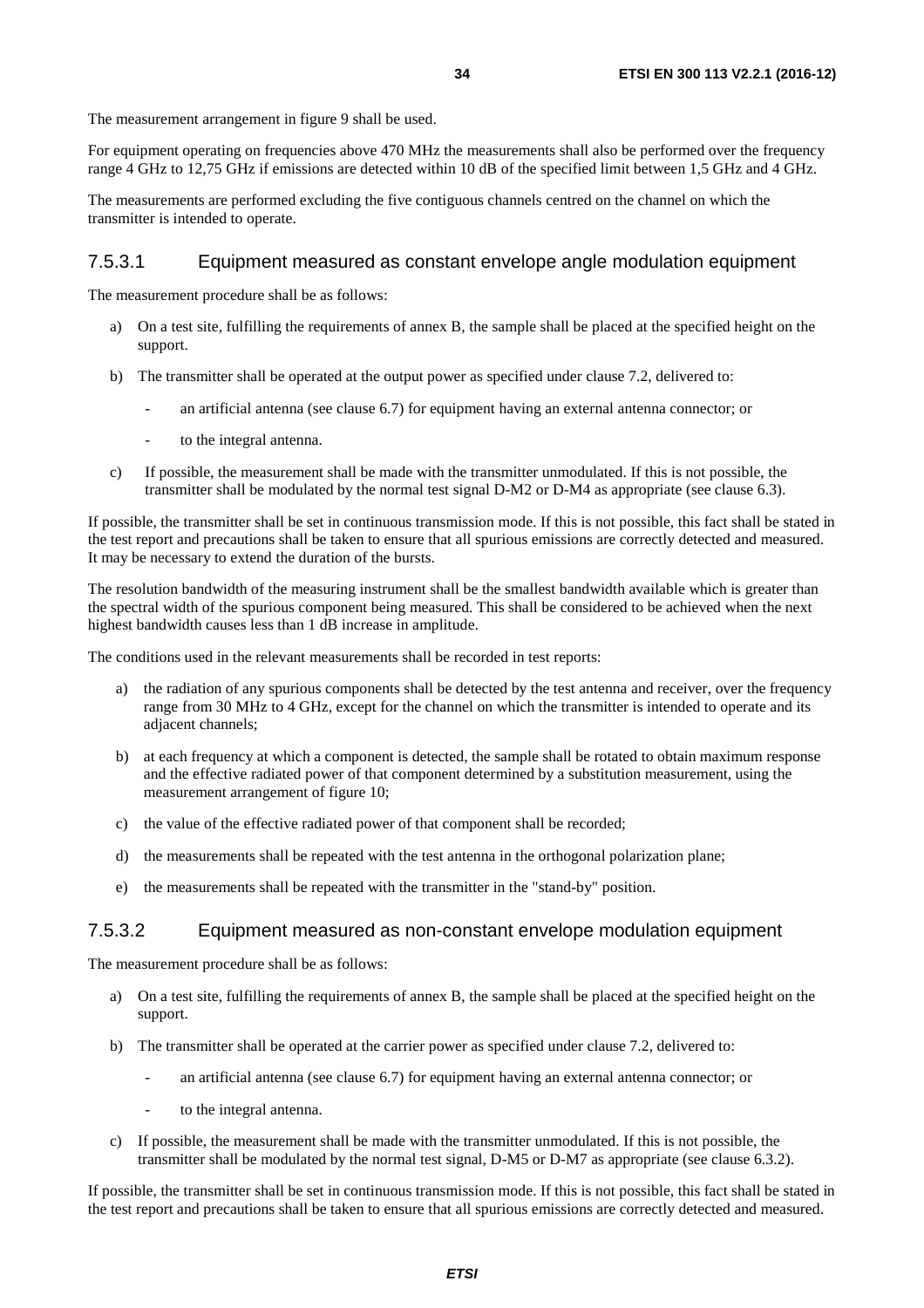As a general rule, the resolution bandwidth of the measuring receiver should be equal to the reference bandwidth.

*"To improve measurement accuracy, sensitivity and efficiency, the resolution bandwidth can be different from the reference bandwidth. When the resolution bandwidth is smaller than the reference bandwidth, the result should be integrated over the reference bandwidth. When the resolution bandwidth is greater than the reference bandwidth, the result for broadband spurious emissions should be normalized to the bandwidth ratio. For discrete spur, normalization is not applicable, while integration over the reference bandwidth is still applicable."* (Extract from CEPT/ERC/REC 74-01E [\[7](#page-9-0)] recommend 4, page 5).

The conditions used in the relevant measurements shall be recorded in test reports:

- a) the radiation of any spurious components shall be detected by the test antenna and receiver, over the frequency range from 30 MHz to 4 GHz, except for the channel on which the transmitter is intended to operate and its adjacent channels;
- b) at each frequency at which a component is detected, the sample shall be rotated to obtain maximum response and the effective radiated power of that component determined by a substitution measurement, using the measurement arrangement of figure 10;

The value of the effective radiated power of that component shall be recorded:

- c) the measurements shall be repeated with the test antenna in the orthogonal polarization plane;
- d) the measurements shall be repeated with the transmitter in the "stand-by" position.



Test site

**Figure 10: Measurement arrangement**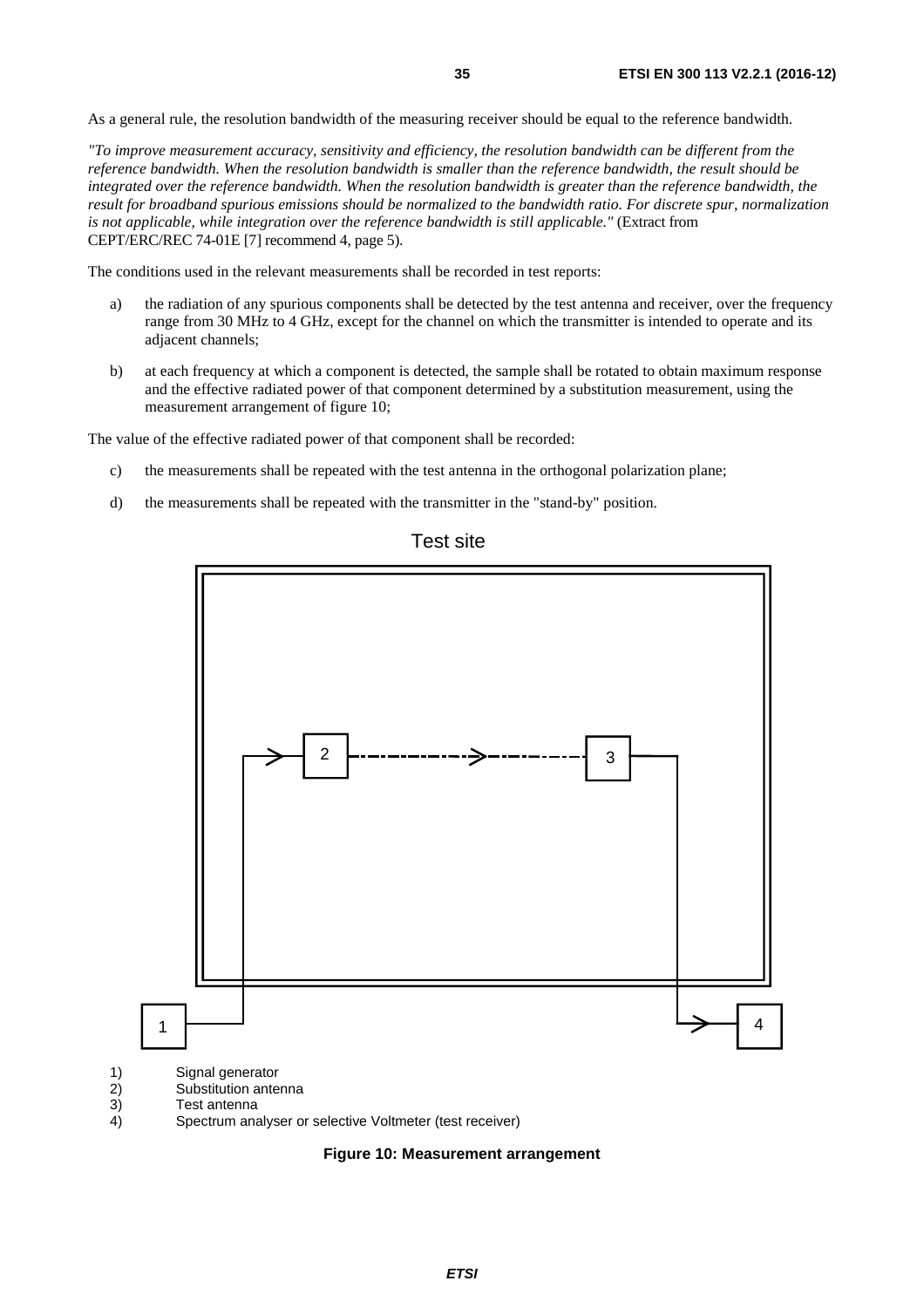<span id="page-35-0"></span>The power of any spurious emission shall not exceed the values given in tables 4 and 5.

| <b>Frequency range</b>                              | Tx operating           | Tx standby       |
|-----------------------------------------------------|------------------------|------------------|
| 9 kHz to 1 GHz                                      | $0.25 \mu W$ (-36 dBm) | 2,0 nW (-57 dBm) |
| above 1 GHz to 4 GHz or<br>above 1 GHz to 12,75 GHz | 1,00 $\mu$ W (-30 dBm) | 20 nW (-47 dBm)  |

#### **Table 4: Conducted emissions**

#### **Table 5: Radiated emissions**

| <b>Frequency range</b>                              | Tx operating           | Tx standby       |
|-----------------------------------------------------|------------------------|------------------|
| 30 MHz to 1 GHz                                     | $0,25 \mu W$ (-36 dBm) | 2,0 nW (-57 dBm) |
| above 1 GHz to 4 GHz or<br>above 1 GHz to 12,75 GHz | 1,00 $\mu$ W (-30 dBm) | 20 nW (-47 dBm)  |

In the case of radiated measurements for handportable stations the following conditions apply:

- for equipment with an internal integral antenna, the normal antenna shall remain connected;
- for equipment with an external antenna socket, an artificial load shall be connected to the socket for the test.

In the case of equipment measured as non-constant envelope modulation equipment, the reference bandwidths used shall be as stated in tables 6a, 6b and 6c.

#### **Table 6a: Reference bandwidths to be used for the measurement of spurious emissions outside the frequency offsets specified in tables 6b and 6c**

| <b>Frequency range</b> | <b>RBW</b> |
|------------------------|------------|
| 9 kHz to 150 kHz       | 1 kHz      |
| 150 kHz to 30 MHz      | 10 $kHz$   |
| 30 MHz to 1 GHz        | $100$ kHz  |
| 1 GHz to 12.75 GHz     | 1 MHz      |

**Table 6b: Reference bandwidths to be used close to the wanted emission for equipment operating below 1 GHz** 

| <b>Frequency offset from carrier</b> | <b>RBW</b> |
|--------------------------------------|------------|
| 250 % of the CSP to 100 kHz          | 1 kHz      |
| 100 kHz to 500 kHz                   | $10$ kHz   |

#### **Table 6c: Reference bandwidths to be used close to the wanted emission for equipment operating above 1 GHz**

| <b>Frequency offset from carrier</b> | <b>RBW</b> |
|--------------------------------------|------------|
| 250 % of the CSP to 100 kHz          | 1 kHz      |
| 100 kHz to 500 kHz                   | 30 kHz     |
| 500 kHz to 1 MHz                     | 300 kHz    |

Best measurement practice:

The resolution bandwidth of the measuring receiver should be equal to the reference bandwidth as given in the tables above. To improve measurement accuracy, sensitivity and efficiency, the resolution bandwidth can be different from the reference bandwidth. When the resolution bandwidth is smaller than the reference bandwidth, the result should be integrated over the reference bandwidth. When the resolution bandwidth is greater than the reference bandwidth, the result for broadband spurious emissions should be normalized to the bandwidth ratio. For discrete spurious emissions, normalization is not applicable, while integration over the reference bandwidth is still applicable.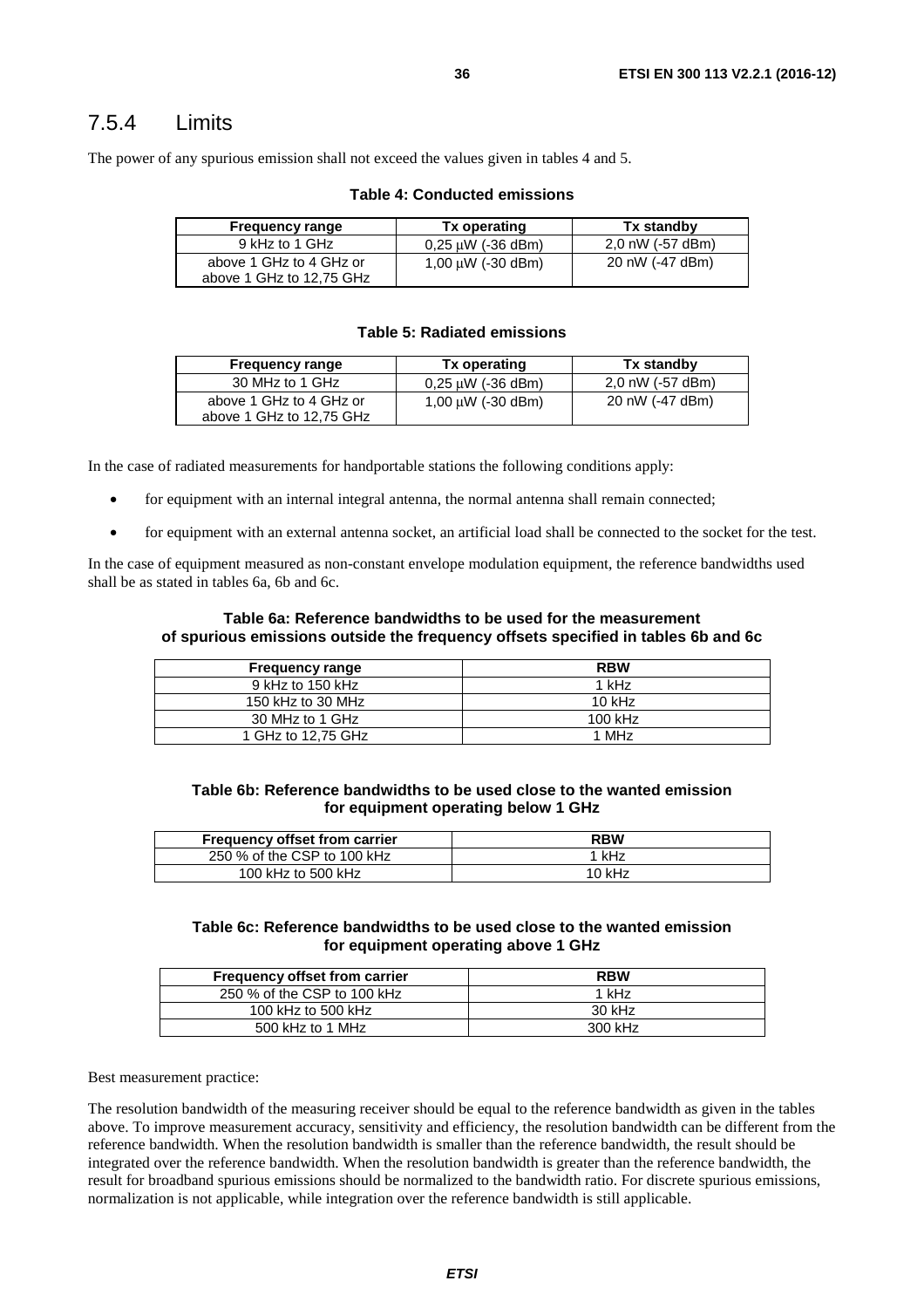# 7.6 Intermodulation attenuation

# 7.6.1 Definition

For the purpose of the present document the intermodulation attenuation is a measure of the capability of a transmitter to inhibit the generation of signals in its non-linear elements caused by the presence of the transmitter power and an interfering signal entering the transmitter via its antenna.

This requirement applies only to transmitters to be used in base stations (fixed).

# 7.6.2 Method of measurement



**Figure 11: Measurement arrangement** 

The measurement arrangement shown in figure 11 shall be used.

The transmitter shall be connected to a 50  $\Omega$  10 dB power attenuator and via a (directional) coupler to a spectrum analyser. An additional attenuator may be required between the directional coupler and the spectrum analyser to avoid overloading.

In order to reduce the influence of mismatch errors it is important that the 10 dB power attenuator is coupled to the transmitter under test with the shortest possible connection.

The interfering test signal source may be either a transmitter providing the same power output as the transmitter under test and be of a similar type, or a signal generator and a linear power amplifier capable of delivering the same output power as the transmitter under test.

The (directional) coupler shall have an insertion loss of less than 1 dB. If a directional coupler is used, it shall have a sufficient bandwidth and a directivity of at least 20 dB.

The transmitter under test and the test signal source shall be physically separated in such a way that the measurement is not influenced by direct radiation.

For non-constant envelope modulation test signal D-M5 or D-M7 (as appropriate, see clause 6.3.2) shall be applied at the transmitter. For constant envelope modulation schemes it is not required to apply modulation. The modulation used, if any shall be recorded in the test report. The spectrum analyser adjusted to give a maximum indication with a frequency scan width of 500 kHz. The transmitter under test shall be set in continuous transmission mode. If this is not possible, the measurement shall be carried out in a period shorter than the duration of the transmitted burst. It may be necessary to extend the duration of the burst.

The interfering test signal source shall be unmodulated and the frequency shall be within 50 kHz to 100 kHz above the frequency of the transmitter under test.

The frequency shall be chosen in such a way that the intermodulation components to be measured do not coincide with other spurious components. The power output of the interfering test signal source shall be adjusted to the carrier power level of the transmitter under test by the use of a power meter.

The intermodulation component shall be measured by direct observation on the spectrum analyser of the ratio of the largest third order intermodulation component with respect to the carrier.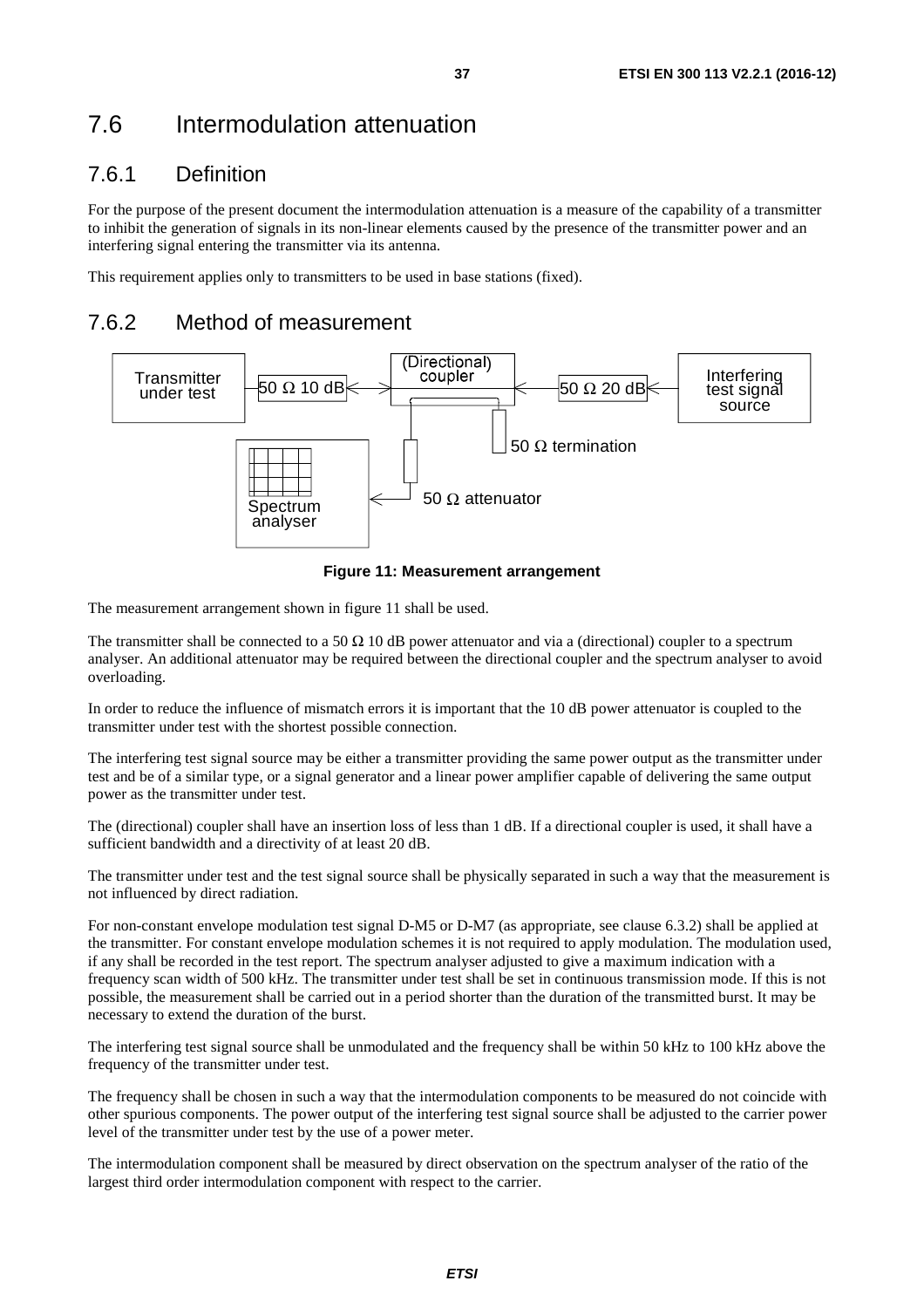This value shall be recorded.

This measurement shall be repeated with the interfering test signal source at a frequency within 50 kHz to 100 kHz below the frequency of the transmitter under test.

The intermodulation attenuation of the equipment under test shall be expressed as the lower of the two values recorded in above.

## 7.6.3 Limits

Two classes of transmitter intermodulation attenuation are defined, the equipment shall fulfil one of the requirements:

- in general the intermodulation attenuation ratio shall be at least 40,0 dB for any intermodulation component;
- for base station equipment to be used in special service conditions (e.g. at sites where more than one transmitter will be in service) or when the regulatory authority makes it a condition of the licence, the intermodulation attenuation ratio shall be at least 70,0 dB for any intermodulation component. In the case where the performance is achieved by additional internal or external isolating devices (such as circulators) these are expected be available at the time the measurements are made and shall be used for the measurements.

# 7.7 Transmitter attack time

## 7.7.1 Definition

This measurement only applies to transmitters intended for constant envelope transmissions.

The transmitter attack time  $(t_a)$  is the time which elapses between the initiation of the "transmitter on" function  $(Tx_{\text{on}})$ , see definitions in clause 7.9.1) and:

- a) the moment when the transmitter output power has reached a level 1 dB below or 1,5 dB above the steady state power ( $P_c$ ) and maintains a level within +1,5 dB/-1 dB from  $P_c$  thereafter as seen on the measuring equipment or in the plot of power as a function of time; or
- b) the moment after which the frequency of the carrier always remains within  $\pm 1$  kHz of its steady state frequency,  $F_c$ , as seen on the measuring equipment or the plot of frequency as a function of time;

whichever occurs later (see clause 7.9, figures 12 and 13).

The measured value of  $t_a$  is  $t_{am}$ ; its limit is  $t_{a}$ .

The choice of conditions for b), above, is made in order to make the method of measurement easier to perform and to have good repeatability. It is expected that under these conditions, in the worst case, the frequency of the carrier will be within the frequency tolerance of the steady state,  $df_e$ , a few ms after the end of the attack time as defined in b) above.

NOTE: Limitations of the transmitter attack and release times (clauses 7.7 and 7.8) are intended to improve the spectrum efficiency. The attack and release times can also be used to allow the definition of the timings in the protocols.

## 7.7.2 Method of measurement

For the test arrangement see clause 7.9.3.2, figure 15.

The measurement procedure shall be as follows.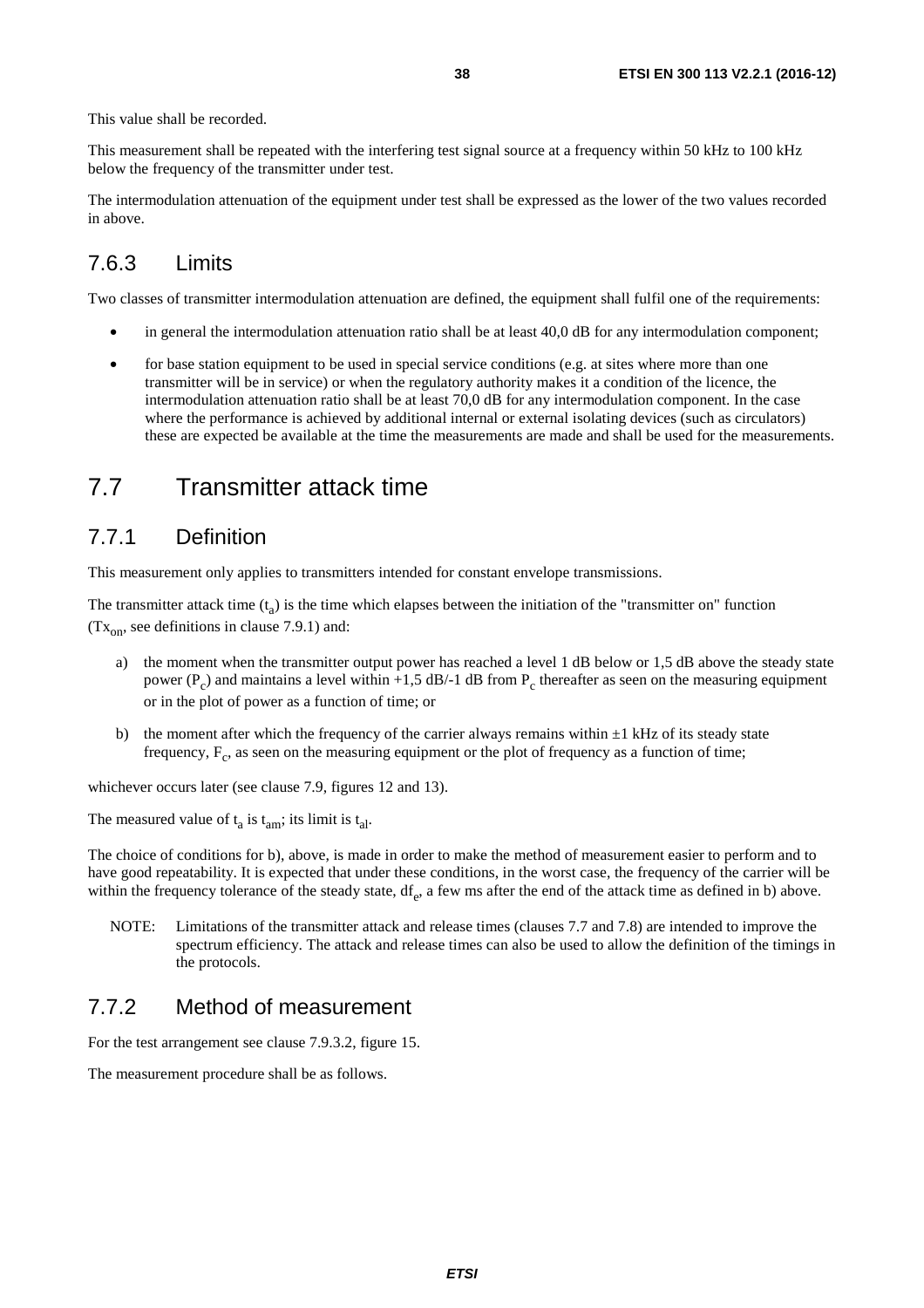If the equipment under test is able to produce a discontinuous transmission mode, the equipment under test shall be set in this discontinuous transmission mode for the purpose of this measurement:

- a) the transmitter is connected to a RF detector and to a FM modulation meter via a matched test load. The attenuation of the test load shall be chosen in such a way that the input of the FM modulation meter is protected against overload and the limiter amplifier of the FM modulation meter operates correctly in the limiting range as soon as the transmitter carrier power (before attenuation) exceeds 1 mW. A dual trace storage oscilloscope (or a transient recorder) records the amplitude transient from the detector on a logarithmic scale and the frequency transient from the discriminator:
	- a trigger device may be required to ensure that the start of the sweep of the oscilloscope time base occurs at the instant at which the "transmitter on" function is initiated. The measuring arrangement is shown in figure 15 of clause 7.9.3.2;
	- a spectrum analyser and a FM modulation meter/storage oscilloscope can also be used;
- b) the traces of the oscilloscope shall be calibrated in power and frequency (y-axes) and in time (x-axis), using the signal generator:
	- the transmitter attack time shall be measured by direct reading on the oscilloscope while the transmitter is preferably unmodulated.
- NOTE: In discontinuous transmission mode, if the burst duration is very short, a single measurement on the oscilloscope can display more than one ramping-up phase and also ramping-down phases. Then, multiple attack time measurements (plus release time measurements, see below) can be done simultaneously.

## 7.7.3 Limit

The transmitter attack time for constant envelope transmissions shall not exceed 25 ms ( $t_{am} \le t_{al}$ ).

For constant envelope transmissions a limit at  $+4$  dB above the steady state power shall not be exceeded during the transmitter attack time.

# 7.8 Transmitter release time

## 7.8.1 Definition

This measurement only applies to transmitters intended for constant envelope transmissions. The transmitter release time  $(t_r)$  is the time which elapses between the initiation of the "transmitter off" function  $(Tx_{off}$ , see definitions in clause 7.9.1) and the moment when the transmitter output power has reduced to a level 50 dB below the steady state power  $(P<sub>c</sub>)$  and remains below this level thereafter as seen on the measuring equipment or in the plot of power as a function of time (see clause 7.9, figure 14).

The measured value of  $t_r$  is  $t_{rm}$ ; its limit is  $t_{\text{rl}}$ .

NOTE: Limitations of the transmitter attack and release times (clauses 7.7 and 7.8) are intended to improve the spectrum efficiency. The attack and release times can also be used to allow the definition of the timings in the protocols.

## 7.8.2 Method of measurement

For the test arrangement see clause 7.9.3.2, figure 15.

The measurement procedure shall be as follows: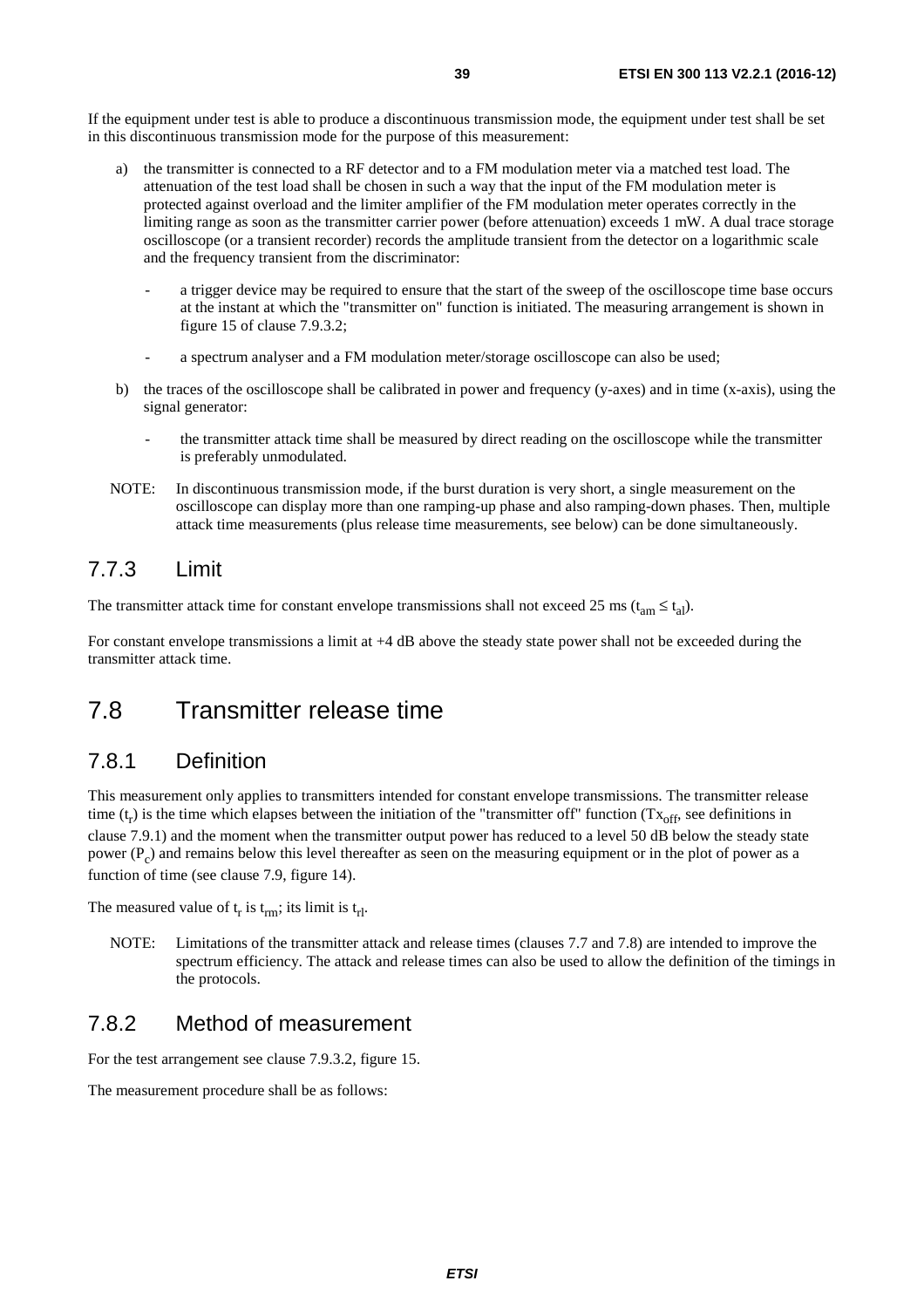If the equipment under test is able to produce a discontinuous transmission mode, the equipment under test shall be set in this discontinuous transmission mode for the purpose of this measurement:

- a) the transmitter is connected to a RF detector and to a FM modulation meter via a matched power attenuator. Its attenuation shall be chosen in such a way that the input of the FM modulation meter is protected against overload and that the limiter amplifier of the FM modulation meter operates correctly in the limiting range as long as the transmitter carrier power (before attenuation) exceeds 1 mW. A dual trace storage oscilloscope (or a transient recorder) records the amplitude transient from the detector on a logarithmic scale and the frequency transient from the discriminator. A trigger device may be required to ensure that the start of the sweep of the oscilloscope timebase occurs the instant at which the "transmitter off" function is initiated. If the transmitter possesses an automatic powering down facility (e.g. in the case of fixed length message transmission), it may replace the trigger device for starting the sweep of the oscilloscope. The measuring arrangement is shown in figure 15 of clause 7.9.3.2;
	- a spectrum analyser and a FM modulation meter/storage oscilloscope can also be used;
- b) the traces of the oscilloscope shall be calibrated in power and frequency (y-axes) and in time (x-axis) by replacing the transmitter and test load by the signal generator:
	- the transmitter release time shall be measured by direct reading on the oscilloscope while the transmitter is preferably unmodulated. If this is not possible, and only in case of equipment measured as non-constant envelope modulation equipment, the transmitter shall be modulated by the normal test signal C1 (see clause 6.3).
- NOTE: In discontinuous transmission mode, if the burst duration is very short, a single measurement on the oscilloscope can display more than one ramping-up phase and also ramping-down phases. Then, multiple attack time measurements (plus release time measurements, see below) can be done simultaneously.

# 7.8.3 Limits

For constant envelope transmissions the transmitter release time shall not exceed 20 ms ( $t_{rm} \leq t_{\rm rl}$ ).

# 7.9 Transient behaviour of the transmitter

## 7.9.1 Definitions

The transient behaviour of the transmitter is defined as the time-dependency of transmitter frequency, power and spectrum when the RF output power is switched on and off.

The following powers, frequencies, frequency tolerances and transient times are specified:

- Po: rated power;
- Pc: steady state power;
- Pa: adjacent channel transient power. It is transient power falling into the adjacent channels due to switching the transmitter on and off (see clause 7.9.3.3);
- Fo: nominal carrier frequency;
- Fc: steady state carrier frequency;
- $\bullet$  df: frequency difference (relative to Fc) or frequency error (absolute) (see clause 7.1.1), of the transmitter;
- dfe: limit of the frequency error (df) in the steady state;
- df0: limit of the frequency difference (df) equal to 1 kHz. If it is impossible to switch off the transmitter modulation one half channel separation is added;
- dfc: limit of the frequency difference (df) during the transient, equal to one half channel separation; while the frequency difference is less than dfc, the carrier frequency remains within the boundaries of the allocated channel. If it is impossible to switch off the transmitter modulation another half channel separation is added;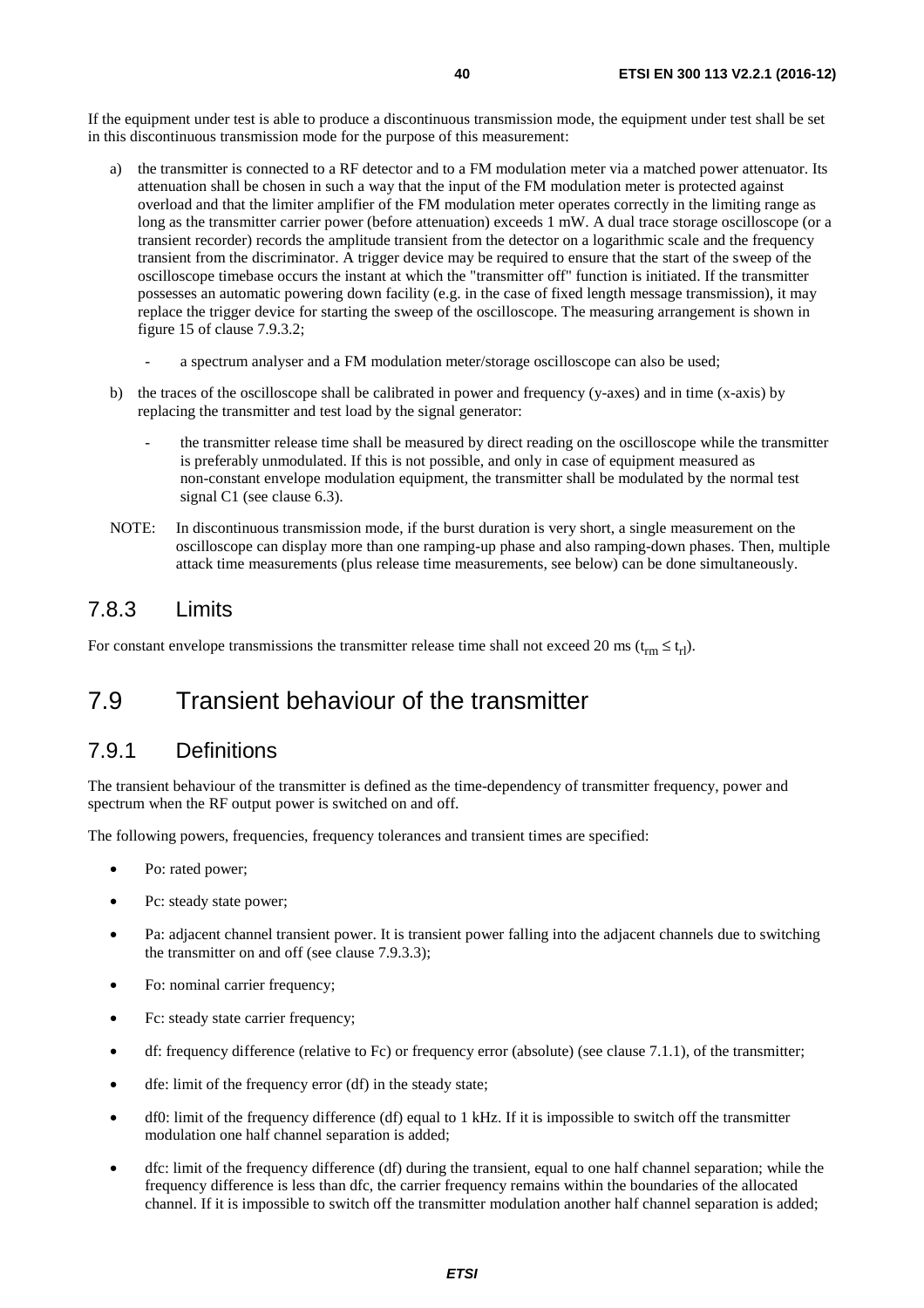• Txon: time at which the final irrevocable logic decision to power on the transmitter is taken.

If an access point is unavailable then the time after which the transmitter power exceeds (Pc - 50 dB) may be taken. This fact shall be recorded in test reports.

The power starts to rise somewhere between  $Tx_{on}$  and  $t_{on}$  (RF-power on):

- $T_{on}$ : time when the carrier power, measured at the transmitter output, exceeds  $P_c$  30 dB;
- $t_p$ : period of time starting at  $t_{on}$  and finishing when the power reaches  $P_c$  6 dB;
- **t<sub>a</sub>:** transmitter attack time as defined in clause 7.7;
- $t_{am}$ : measured value of  $t_a$ ;
- $\bullet$  **t**<sub>al</sub>: limit of t<sub>am</sub>;
- Tx<sub>off</sub>: time at which the final irrevocable logic decision to power off the transmitter is taken.

If an access point is unavailable then the time after which the carrier power remains below ( $P_c - 3$  dB) may be taken. This fact shall be recorded in test reports.

The power starts to decrease somewhere between  $Tx_{off}$  and the moment when  $P_c$  - 6 dB is reached (RF-power off):

- $t_{off}$ : time when the transmitter power falls below  $P_c$  30 dB;
- $t_d$ : period of time starting when the power falls below  $P_c$  6 dB and finishing at  $t_{off}$ ;
- **t<sub>r</sub>:** transmitter release time as defined in clause 7.8 (after the end of the release time, the power remains below  $P_c - 50$  dB);
- $\bullet$  **t<sub>rm</sub>:** measured value of  $t_r$ ;
- $t_{\text{rl}}$ : limit of  $t_{\text{rm}}$ ;
- if use is made of a synthesizer and/or a Phase Locked Loop (PLL) system, for determining the transmitter frequency, then the transmitter shall be inhibited when synchronization is absent or in the case of PLL, when the loop system is not locked.

## 7.9.2 Timings, frequencies and powers

Figures 12, 13 and 14 represent the timings, frequencies and powers as defined in clause 7.7.1 and clause 7.8.1.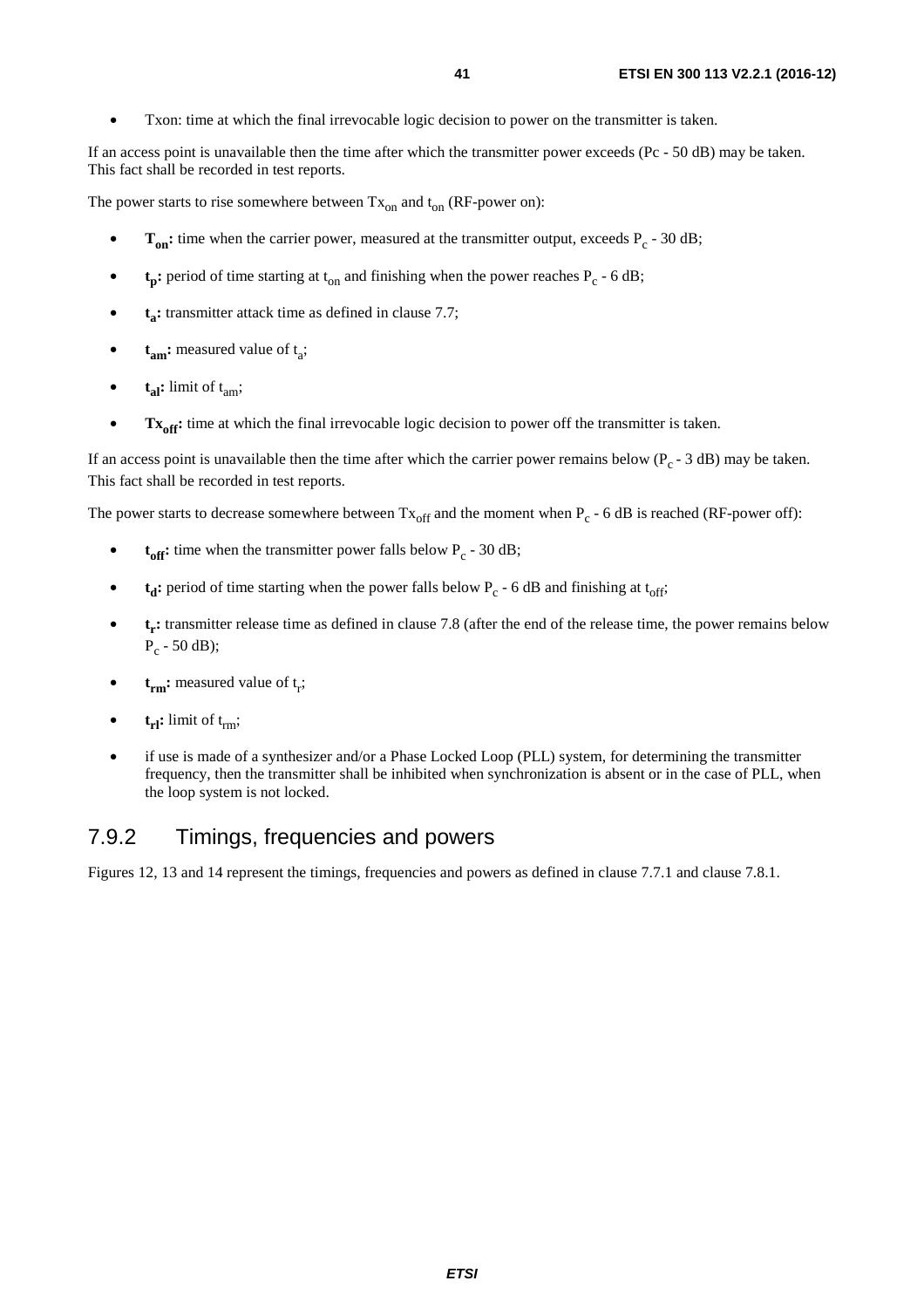

**Figure 12: Transmitter attack time according to clause 7.7.1 a) and transient behaviour during switch-on (case where the attack time is given by the behaviour of the power rise)**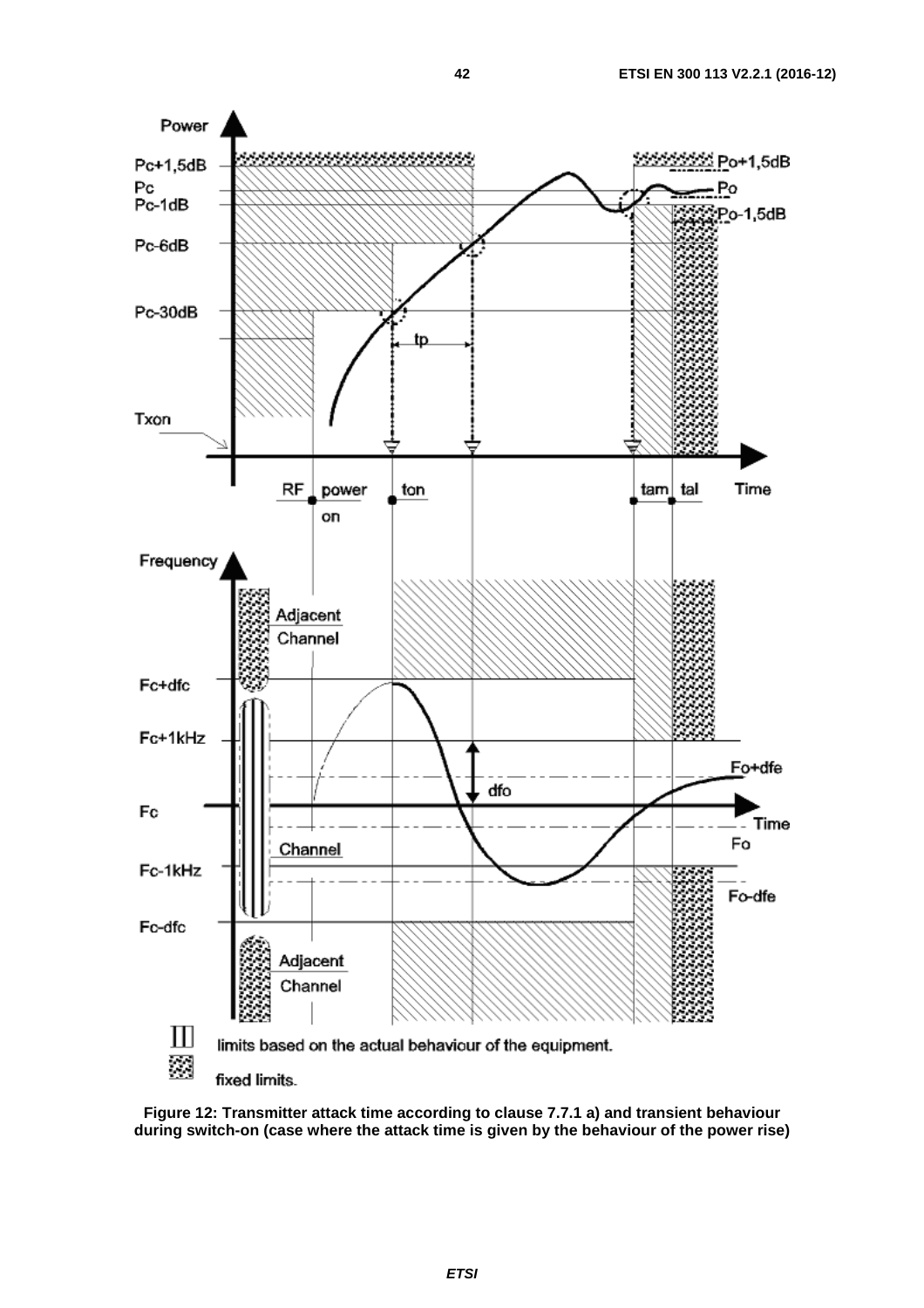

**Figure 13: Transmitter attack time according to clause 7.7.1 b) and transient behaviour during switch-on (case where the attack time is given by the behaviour of the frequency)**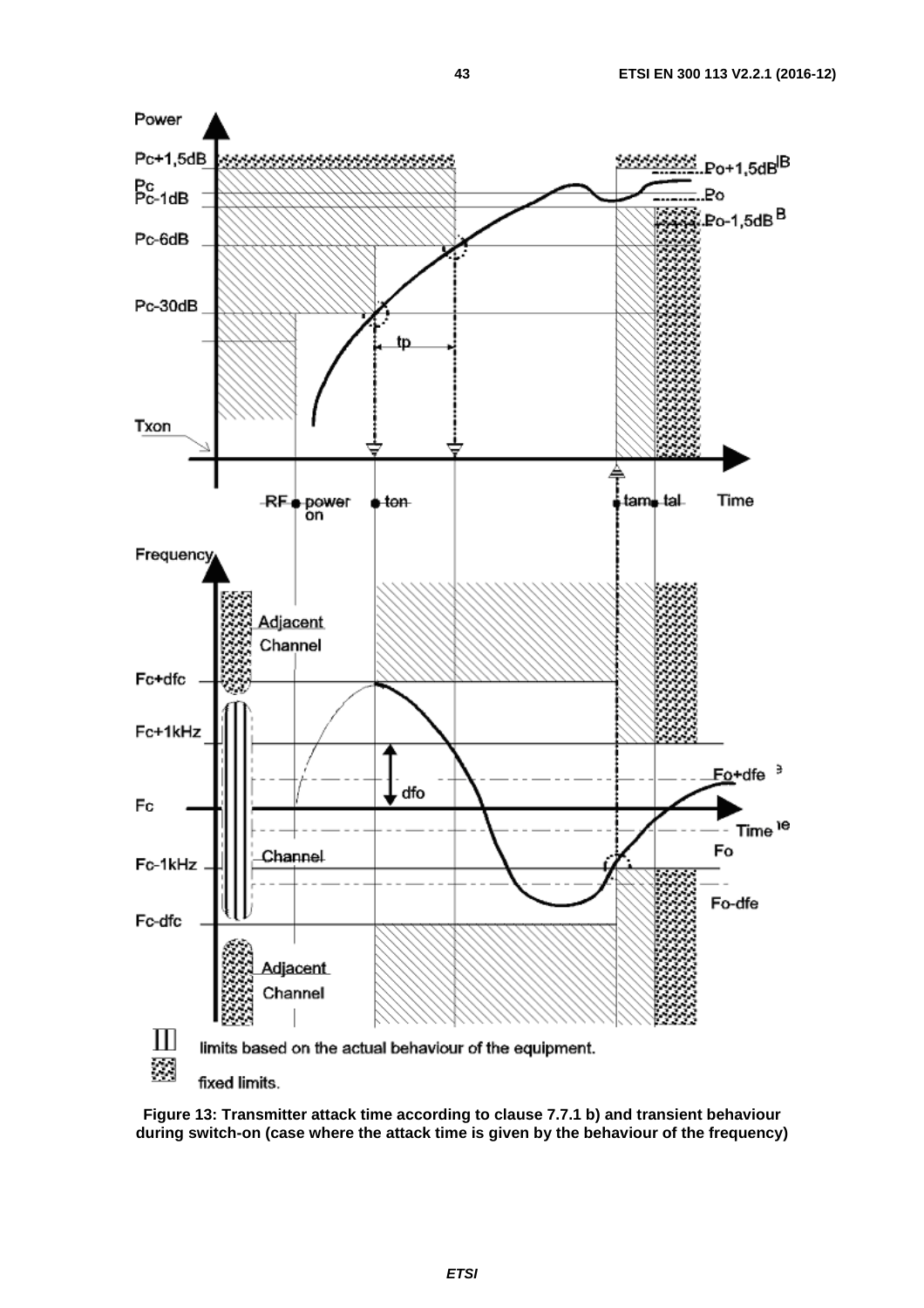

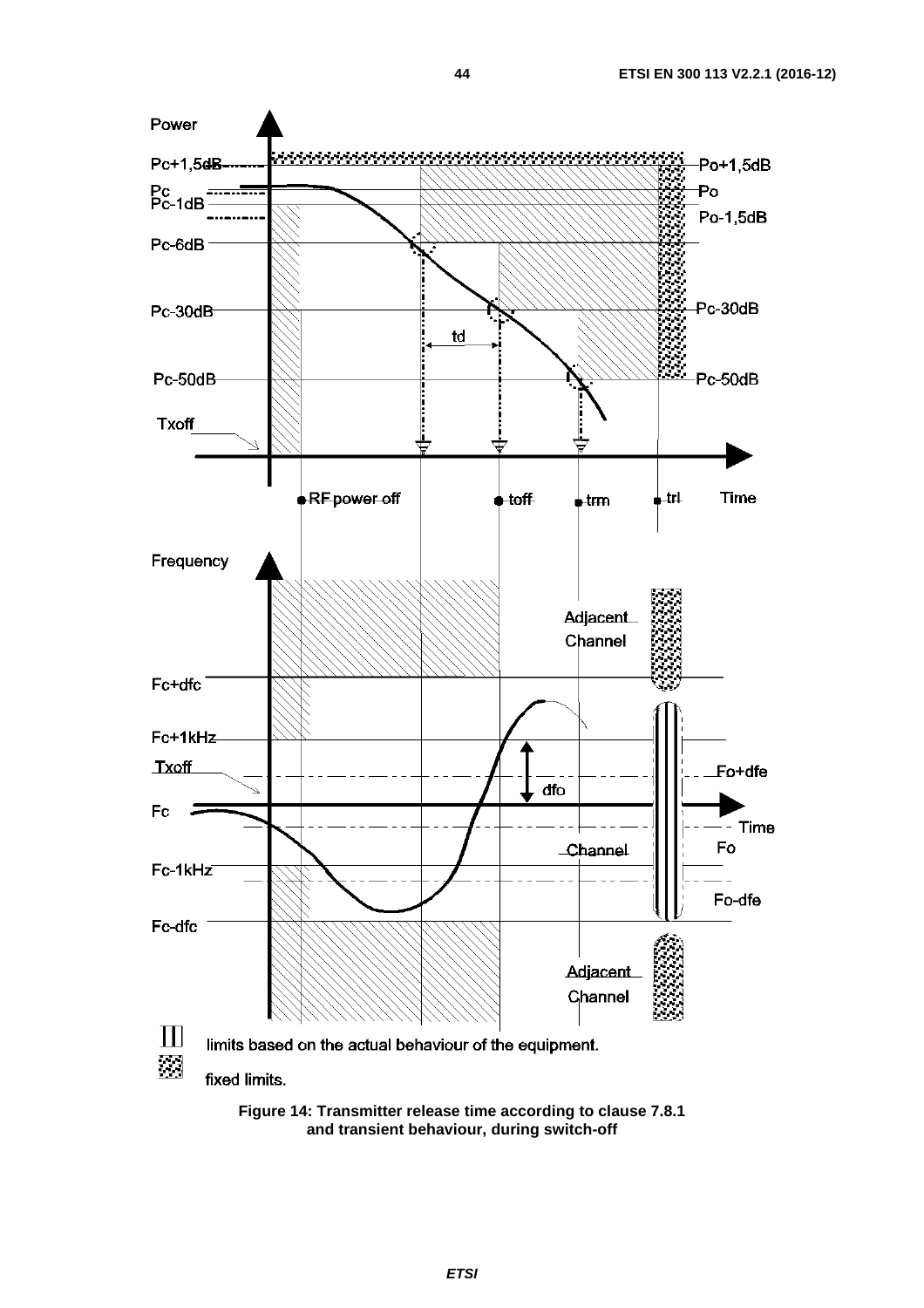# 7.9.3 Methods of measurement

## 7.9.3.0 General

The measurements of transient behaviour are intended to ensure that the transmitter will not cause harmful interference in the other channels when the operating frequency is outside the tolerance of the steady state  $df_{\alpha}$ .

In case of equipment measured as constant envelope angle modulation equipment, the method of measurement shall be:

- the drawing of plots of "carrier power as a function of time" and "carrier frequency as a function of time";
- the evaluation of the slopes of those plots between predetermined points;
- the measurement of the transient power in the adjacent channels.

In case of equipment measured as non-constant envelope modulation equipment, the method of measurement shall be:

the measurement of the transient power in the adjacent channels, in the alternate channels and at  $\pm 100$  kHz and  $±1$  MHz offsets from channel centre frequency.

If the equipment under test is able to produce a discontinuous transmission mode, the equipment under test shall be set in this discontinuous transmission mode for the purpose of these measurements.

The transient timings (switch on/switch off cases) and the frequency differences occurring during these periods of time can be measured by means of a spectrum analyser and a test discriminator which meets the requirements indicated in clause 7.9.3.2.

### 7.9.3.1 Time domain measurements of power and frequency

The measurement shall be performed with the transmitter unmodulated if possible. If the transmitter cannot be operated unmodulated, the measurement shall be performed with modulation and this fact shall be recorded in test reports.

The transmitter shall be connected to the test set-up as shown in figure 15.

The calibration of the test set-up shall be checked. The transmitter output is connected to the input of the spectrum analyser and FM modulation meter via power attenuators and a power splitter.

The attenuation of the power attenuators shall be chosen in such a way that the input of the test equipment is protected against overload and that the limiter amplifier of the FM modulation meter operates correctly in the limiting range when the power conditions of clause 7.9.1 are reached.

The spectrum analyser is set to measure and display power as a function of time ("zero span mode").

The FM modulation meter shall be calibrated. This can be done by feeding RF voltages from a signal generator with defined frequency differences from the nominal frequency of the transmitter.

By appropriate means, a triggering pulse is generated for the test equipment when the  $Tx_{on}$  function or the  $Tx_{off}$ function are activated.

The "RF power on" and the "RF power off" can be monitored.

The voltage occurring at the FM modulation meter output shall be recorded as a function of time in correspondence with the power level on a storage device or a transient recorder. This voltage is a measure of the frequency difference. The elapsed periods of time during the frequency transient can be measured using the time base of the storage device. The output of the FM modulation meter is valid only after  $t_{on}$  and before  $t_{off}$ .

A cross over impulse (noise to signal) of the instrument, if any, shall be disregarded.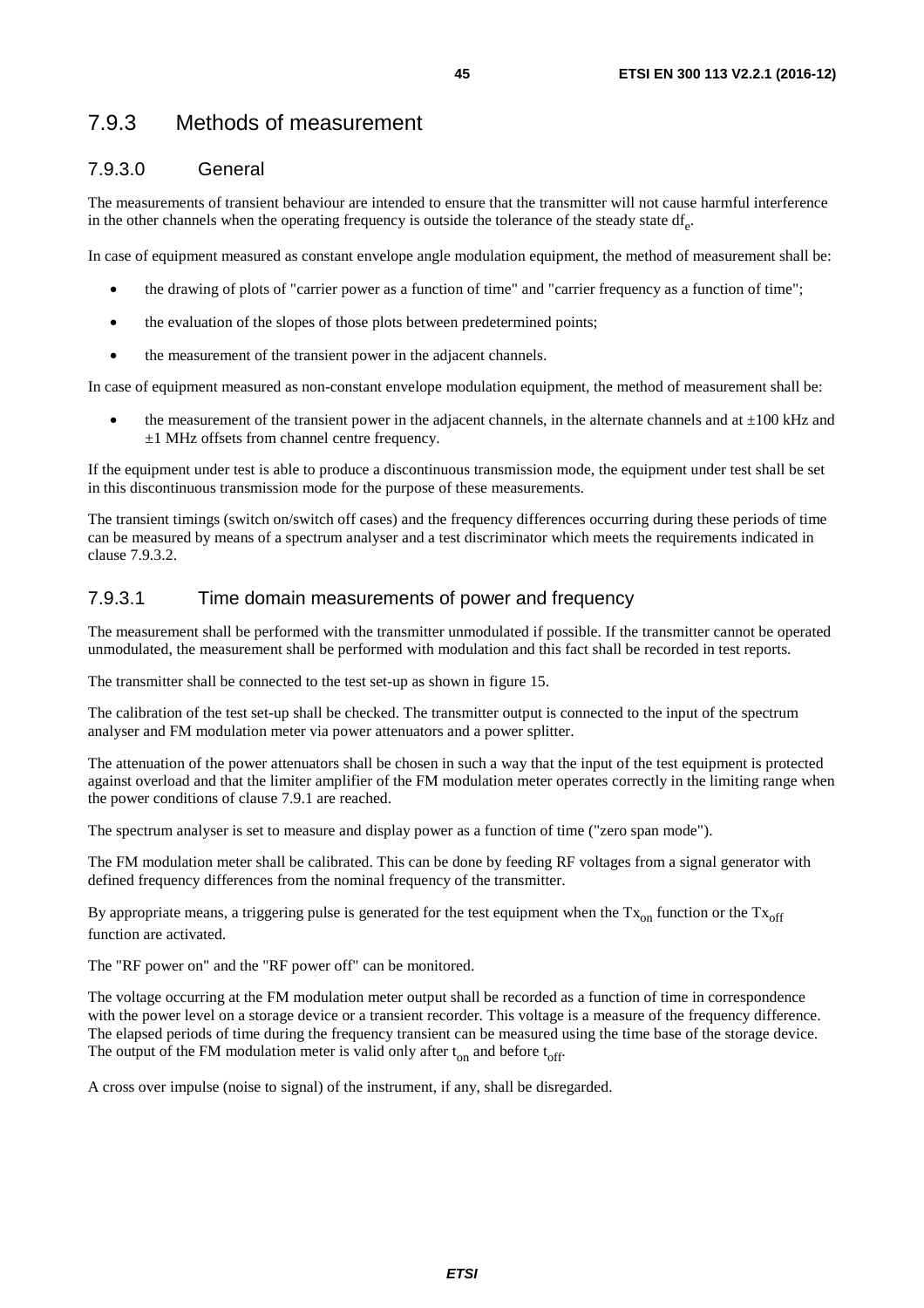## 7.9.3.2 Test arrangement and characteristics of the FM modulation meter



#### **Figure 15: Measurement arrangement for transient behaviour of transmitter power and frequency, including transmitter attack and release time**

The FM modulation meter may consist of a mixer and a local oscillator (providing the auxiliary frequency) used to convert the transmitter frequency to be measured into the frequency fed to the (broadband) limiter amplifier and the associated broadband discriminator:

- the FM modulation meter shall be sensitive enough to measure input signals down to  $P_c$  30 dB;
- the FM modulation meter shall be fast enough to display the frequency deviations (approximately 100 kHz/100 ms);
- the FM modulation meter output shall be dc coupled.

Alternatively if the spectrum analyser is capable of direct measurement of frequency vs. time plots it may be used as an alternative to the RF detector, FM modulation meter and storage oscilloscope in figure 15 as long as the spectrum analyser meets the requirements in the bullet points above.

### 7.9.3.3 Adjacent channel transient power measurements

#### 7.9.3.3.1 Definition

Transient power is the power falling into adjacent (or other) spectrum due to the switching on or off of a transmitter.

#### 7.9.3.3.2 Measurement method for constant envelope angle modulation equipment

The transmitter under test shall be connected via the power attenuator to the "adjacent channel transient power measuring device" as described in clause 7.9.3.4, so that the level at its input is suitable, e.g. between 0 dBm and -10 dBm when the transmitter power is  $P_c$ .

The measurement shall be performed with the transmitter unmodulated if possible. If the transmitter cannot be operated unmodulated, the measurement shall be performed with modulation and this fact shall be recorded in test reports.

The measurement procedure shall be as follows:

- a) the transmitter shall be operated at the maximum rated carrier power level, under normal test conditions (see clause 5.3);
- b) the tuning of the "transient power measuring device" shall be adjusted so that a maximum response is obtained. This is the 0 dBc reference level;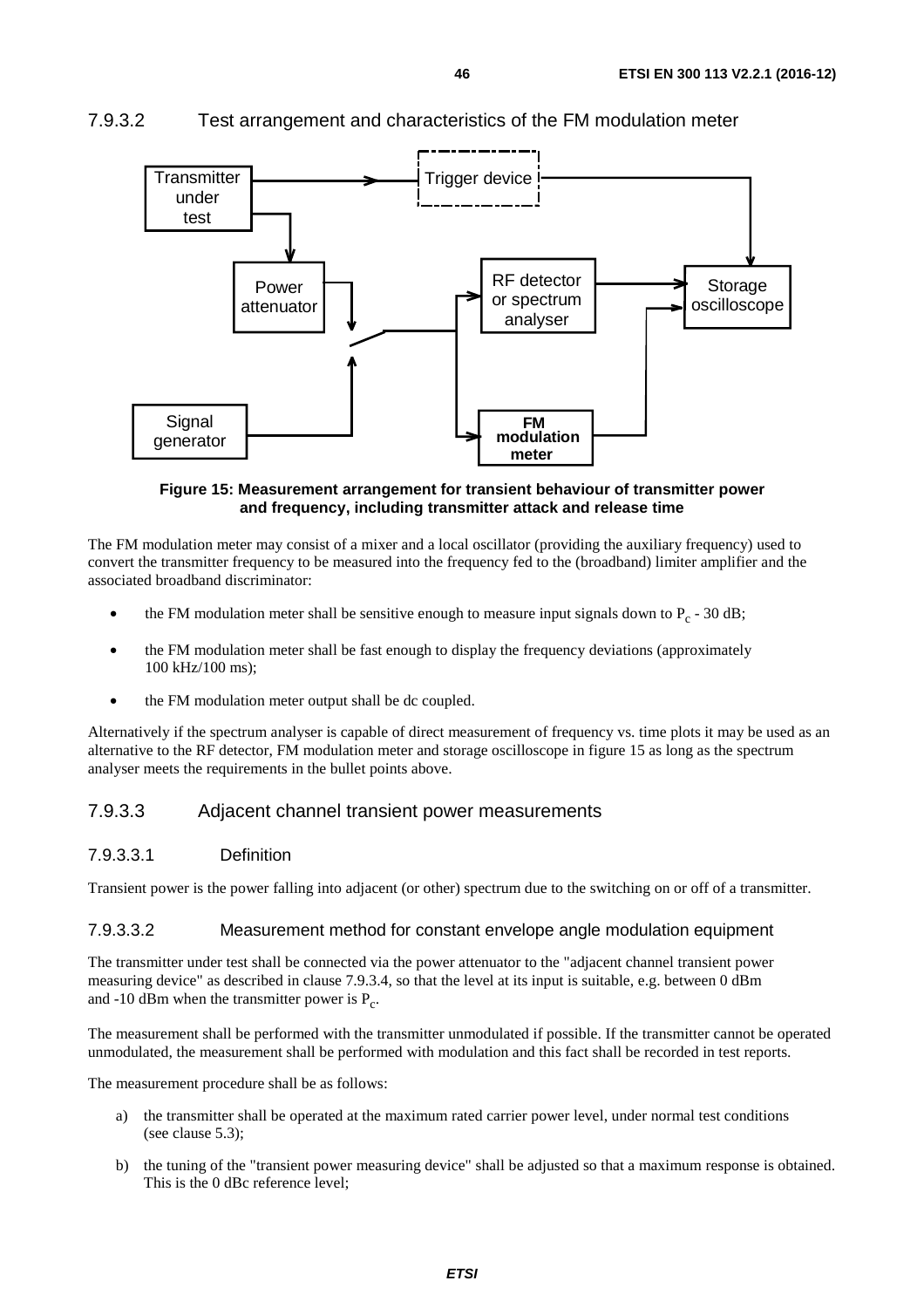The transmitter shall then be switched off.

c) the tuning of the "transient power measuring device" shall be adjusted away from the carrier so that its -6 dB response nearest to the transmitter carrier frequency is located at a displacement from the nominal carrier frequency as given in table 7;

| <b>Channel separation</b><br>(kHz) | <b>Displacement for</b><br>adjacent channel<br>(kHz) | <b>Displacement for</b><br>alternate channel<br>(kHz) |
|------------------------------------|------------------------------------------------------|-------------------------------------------------------|
| 12.5                               | 8.25                                                 | 20.75                                                 |
| 20                                 |                                                      | 33                                                    |
| 25                                 |                                                      |                                                       |

#### **Table 7: Frequency displacement**

- d) the transmitter shall be switched on;
- e) the spectrum analyser shall be used to record the envelope of the transient power as a function of time (approximately 50 ms duration). The peak envelope transient power shall be noted in dBc;
- f) the transmitter shall be switched off;
- g) the spectrum analyser shall be used to record the envelope of the transient power as a function of time (approximately 50 ms duration). The peak envelope transient power shall be noted in dBc;
- h) steps d) to g) shall be repeated five times and the highest response during "switch-on" and "switch-off" conditions shall be recorded;
- i) steps c) to h) shall be repeated with the "transient power measuring device" tuned to the other side of the carrier;
- j) the adjacent channel transient power during the attack and release times is the dBc value corresponding to the highest of the values recorded in step h).

This value shall be recorded.

NOTE: If burst duration is very short, more than one ramping-up and/or ramping-down phases can occur during the measurement period. This should be taken into account but it does not affect the validity of the measurement. It just means that, in this case, steps d), e), f), g) and h) may be performed in a single operation.

#### 7.9.3.3.3 Measurement method for non-constant envelope modulation equipment

The transmitter under test shall be connected via the power attenuator to the "adjacent channel transient power measuring device" as described in clause 7.9.3.4, so that the level at its input is suitable, e.g. between 0 dBm and -10 dBm when the transmitter power is  $P_c$ .

The transmitter shall be modulated by the normal test signal, D-M5 or D-M7 as appropriate (see clause 6.3).

The measurement procedure shall be as follows:

- a) the transmitter shall be operated at the maximum rated carrier power level, under normal test conditions (see clause 5.3);
- b) the tuning of the "transient power measuring device" shall be adjusted so that a maximum response is obtained, this is the 0 dBc reference level;

the transmitter shall then be switched off;

- c) the tuning of the "transient power measuring device" shall be adjusted away from the carrier so that its -6 dB response nearest to the transmitter carrier frequency is located at a displacement from the nominal carrier frequency as given in table 7 for the adjacent channel;
- d) the transmitter shall be switched on;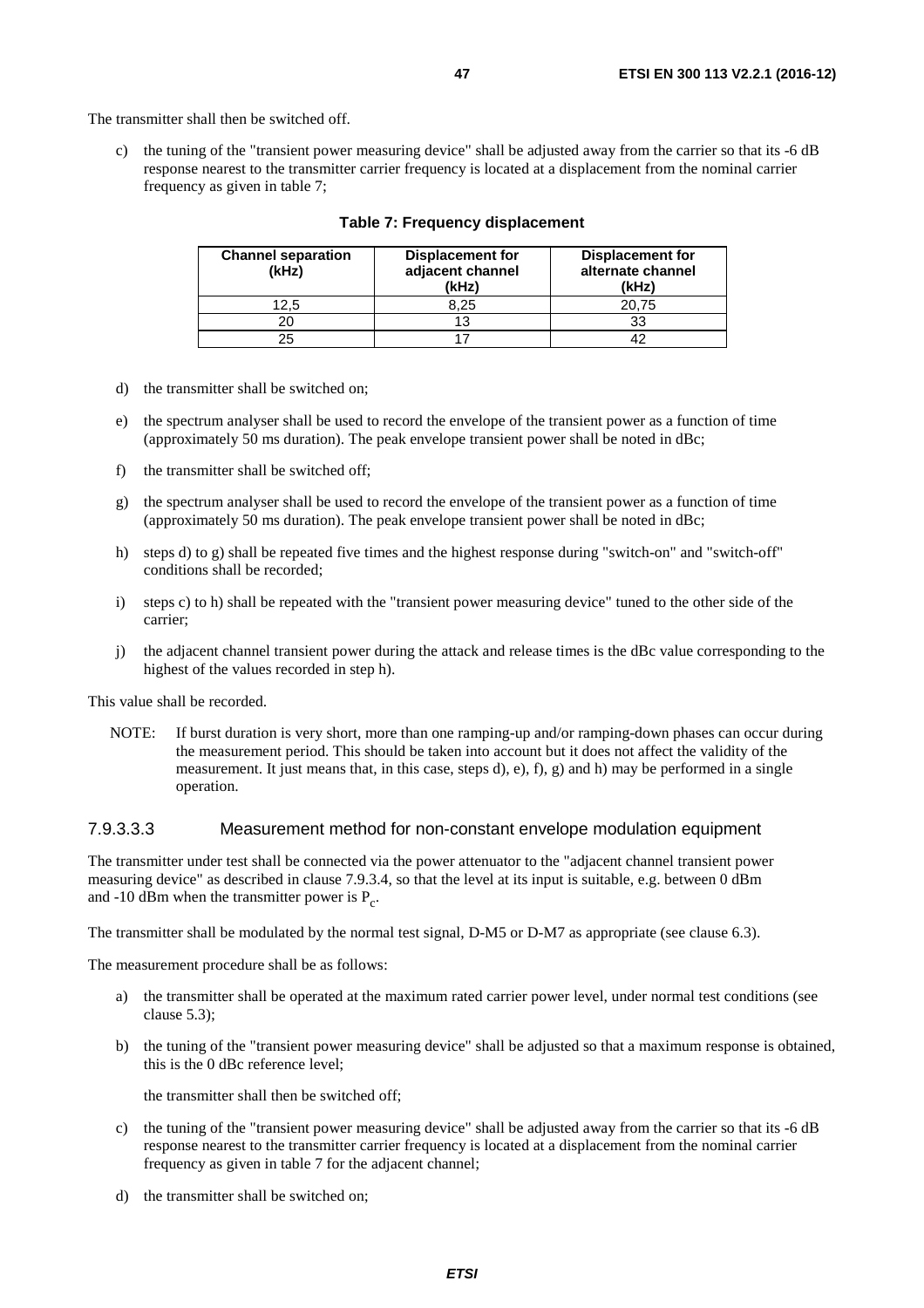- e) the spectrum analyser shall be used to record the envelope of the transient power as a function of time (approximately 50 ms duration), the peak envelope transient power shall be noted in dBc;
- f) the transmitter shall be switched off;
- g) the spectrum analyser shall be used to record the envelope of the transient power as a function of time (approximately 50 ms duration). The peak envelope transient power shall be noted in dBc;
- h) steps d) to g) shall be repeated five times and the highest response during "switch-on" and "switch-off" conditions shall be recorded;
- i) steps c) to h) shall be repeated with the "transient power measuring device" tuned to the other side of the channel;
- j) steps c) to i) shall be repeated with the tuning of the "transient power measuring device" adjusted away from the carrier so that its -6 dB response nearest to the transmitter carrier frequency is located at a displacement from the nominal carrier frequency as given in table 7 for the alternate channel;
- k) steps c) to i) shall be repeated with the tuning of the "transient power measuring device "adjusted away from the centre of the channel so that its -6 dB response nearest to the transmitter channel centre frequency is located at a displacements from the nominal centre frequency of 100 kHz and 1 MHz;
- l) the adjacent channel transients are the dBc values corresponding to the highest of the values recorded in steps h),  $i)$  and  $k)$ .

This value shall be recorded.

#### 7.9.3.3.4 Alternative measurement method using a spectrum analyser

This method of measurement may be used as an alternative to those in clauses 7.9.3.3.2 and 7.9.3.3.3.

For constant envelope modulation the measurement shall be performed with the transmitter unmodulated if possible. If the transmitter cannot be operated unmodulated, the measurement shall be performed with modulation D-M2 or D-M4 and this fact shall be recorded in test reports.

For non-constant envelope modulation the transmitter shall be modulated by the normal test signal, D-M5 or D-M7 as appropriate (see clause 6.3).

The measurement procedure shall be as follows:

- the output of the transmitter shall be connected to the input of the spectrum analyser by a 50  $\Omega$  power attenuator to ensure that the impedance presented to the transmitter is 50  $\Omega$  and the level at the spectrum analyser input is appropriate. The spectrum analyser shall meet the requirements of clause C.2 and its settings shall be adjusted to:
	- Zero frequency scan;
	- Resolution bandwidth: 1 kHz;
	- Video bandwidth: 10 kHz;
	- Peak hold:
- b) the transmitter shall be operated at the maximum rated transmitter power level, under normal test conditions (see clause 5.3);
- c) by tuning the spectrum analyser centre frequency to the measurement frequencies the power level is measured at the frequencies given in table 8, the measurement being carried out at positive and negative frequency offsets;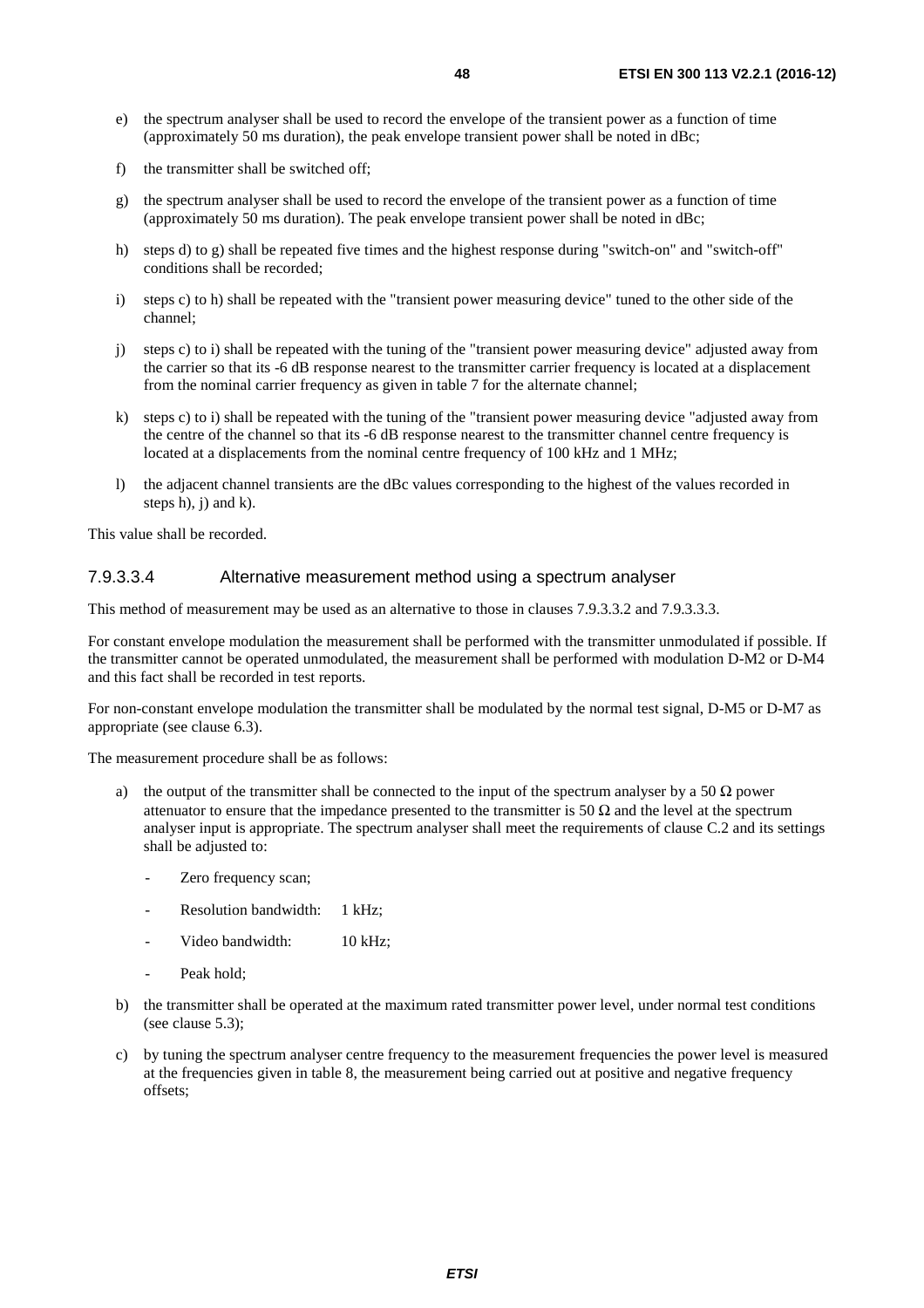|                           | <b>Adjacent Channel</b> | <b>Alternate Channel</b> | <b>100 kHz</b>                                                    | 1 MHz               |
|---------------------------|-------------------------|--------------------------|-------------------------------------------------------------------|---------------------|
|                           | <b>Measurement</b>      | <b>Measurement</b>       | <b>Measurement</b>                                                | <b>Measurement</b>  |
| <b>Channel separation</b> | Displacement from f     |                          | Displacement from f <sub>c</sub> Displacement from f <sub>c</sub> | Displacement from f |
| (kHz)                     | (kHz)                   | (kHz)                    | (kHz)                                                             | (MHz)               |
|                           |                         |                          |                                                                   |                     |
| 12.5                      | 8.25                    | 25                       | 100                                                               |                     |
| 20                        | 13                      | 40                       | 100                                                               |                     |

**Table 8: Frequency displacements** 

the duration of each measurement (at each frequency) will be such as to cover at least 10 transmissions at  $f_{c}$ , each transmission consisting of a Rx to Tx followed by a Tx to Rx transition;

d) the spectrum analyser shall be used to record the envelope of the transient power as a function of time. The peak envelope transient power shall be noted for each measurement offset.

#### 7.9.3.4 Characteristics of the adjacent channel transient power measuring device



#### **Figure 16: Adjacent channel transient power measuring device measurement arrangement**

The measurement arrangement in figure 16 shall be used.

The adjacent channel transient power measuring device may be as follows:

- Mixer: 50  $\Omega$  balanced diode mixer; with an appropriate local oscillator level, for example +7 dBm;
- adjacent channel filter: matched to 50  $\Omega$  (annex C);
- spectrum analyser: 100 kHz bandwidth, peak detection, or power/time measurement provision.

## 7.9.4 Limits

#### 7.9.4.0 General

Transients may occur very often in some types of equipment (e.g. packet data systems) and are a potential source of interference for equipment operating both in adjacent channels and much further away in the spectrum.

The effects of transients can be very different from case to case because there are a number of possible mechanisms relating to such phenomena. For that reason, the method of measurement provided in the present document is expected to capture events that may have a high probability of happening, but some other unacceptable effects of transients may require specific methods to be detected and measured.

The method and limits provided in the present document are therefore the result of a compromise between an acceptable level of confidence and an acceptable complexity of the measurement.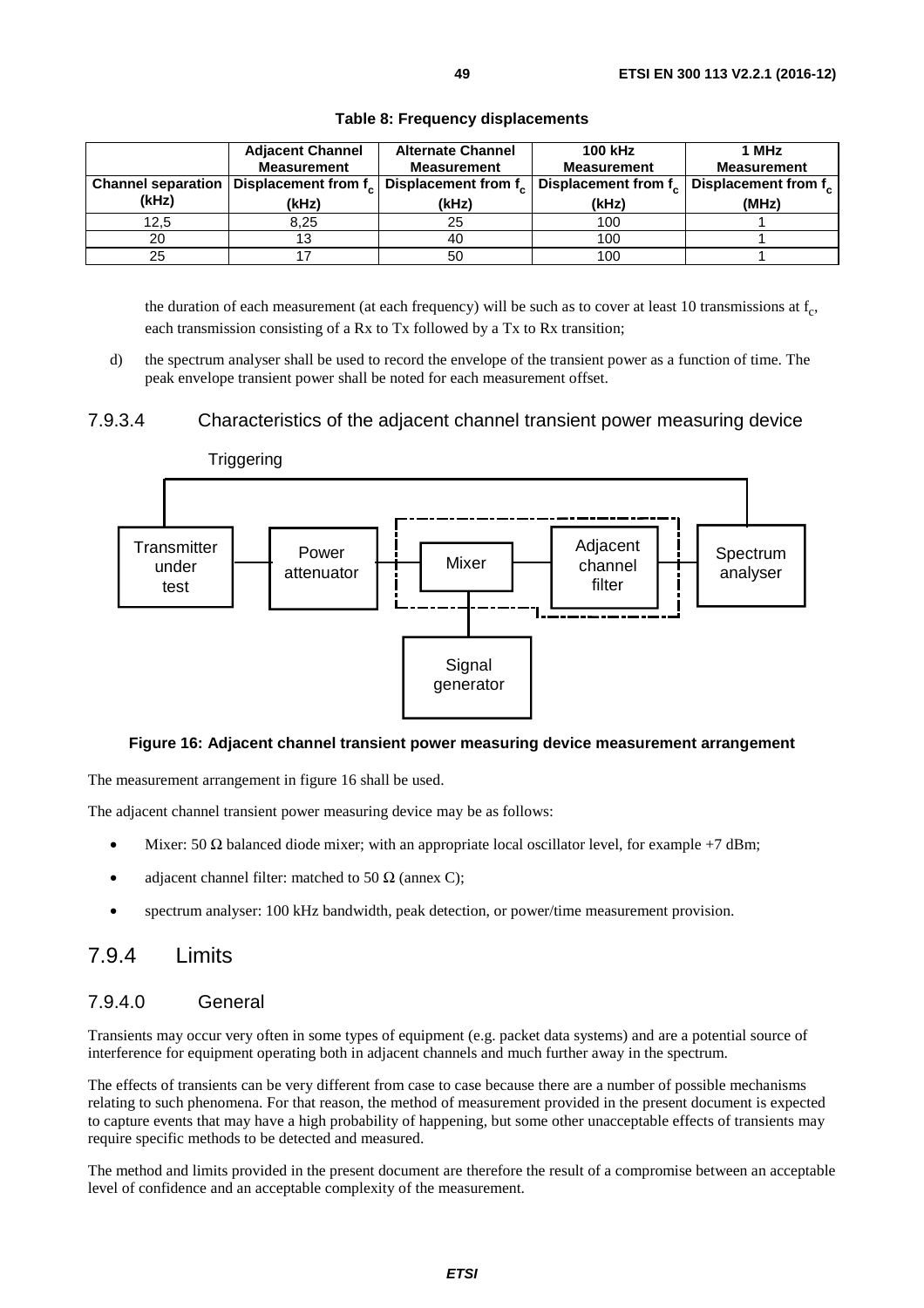### 7.9.4.1 Time domain analysis of power and frequency for constant envelope transmissions

When appropriate, the plots of carrier power (conducted) and carrier frequency as a function of time, covering in an appropriate way the transients, shall be included in test reports.

At any time when the carrier power is above  $P_c - 30$  dB, the carrier frequency shall remain within half a channel separation (df<sub>c</sub>) from the steady carrier frequency  $(F<sub>c</sub>)$ .

In case of equipment operating with channel separation of 12,5 kHz, the slopes of the plots "power as a function of time" corresponding to both attack and release times, shall be such that:

- $t_p \ge 0,10$  ms and  $t_d \ge 0,10$  ms, for attack and release time;
- between the  $P_c$  30 dB point and the  $P_c$  6 dB point, both in the case of attack and release time, the sign of the slope shall not change.

In case of equipment operating with channel separation of 20 kHz or 25 kHz, the slopes of the plots "power as a function of time" corresponding to both attack and release times, shall be such that:

- $t_p \ge 0.05$  ms and  $t_d \ge 0.05$  ms, for attack and release time;
- between the  $P_c$  30 dB point and the  $P_c$  6 dB point, both in the case of attack and release time, the sign of the slope shall not change.

### 7.9.4.2 Adjacent and alternate channel transient power

#### 7.9.4.2.1 Equipment measured as constant envelope angle modulation equipment

The transient power, in the adjacent channels shall not exceed a value of:

- 60,0 dB below the transmitter power (conducted) without the need to be below 2  $\mu$ W (-27,0 dBm), for channel separations of 20 kHz and 25 kHz;
- 50,0 dB below the transmitter power (conducted) without the need to be below  $2 \mu W$  (-27,0 dBm), for a channel separation of 12,5 kHz.

#### 7.9.4.2.2 Equipment measured as non-constant envelope modulation equipment

Figure 1 shows the position of adjacent and alternate channels with respect to the wanted channel.

The transient power, in the adjacent channels shall not exceed a value of:

- 60,0 dB below the transmitter power (conducted) without the need to be below 2  $\mu$ W (-27,0 dBm), for channel separations of 20 kHz and 25 kHz;
- 50.0 dB below the transmitter power (conducted) without the need to be below  $2 \mu W$  (-27.0 dBm), for a channel separation of 12,5 kHz.

The transient power, in the alternate channels shall not exceed a value of:

- 65,0 dB below the transmitter power (conducted) without the need to be below 2  $\mu$ W (-27,0 dBm), for channel separations of 20 kHz and 25 kHz;
- 60,0 dB below the transmitter power (conducted) without the need to be below  $2 \mu W$  (-27,0 dBm), for a channel separation of 12,5 kHz.

For measurements at 100 kHz and 1 MHz (from the wanted channel), the transient power shall not exceed a value:

65,0 dB below the transmitter power (conducted) without the need to be below 2  $\mu$ W (-27,0 dBm), for channel separations of 20 kHz and 25 kHz;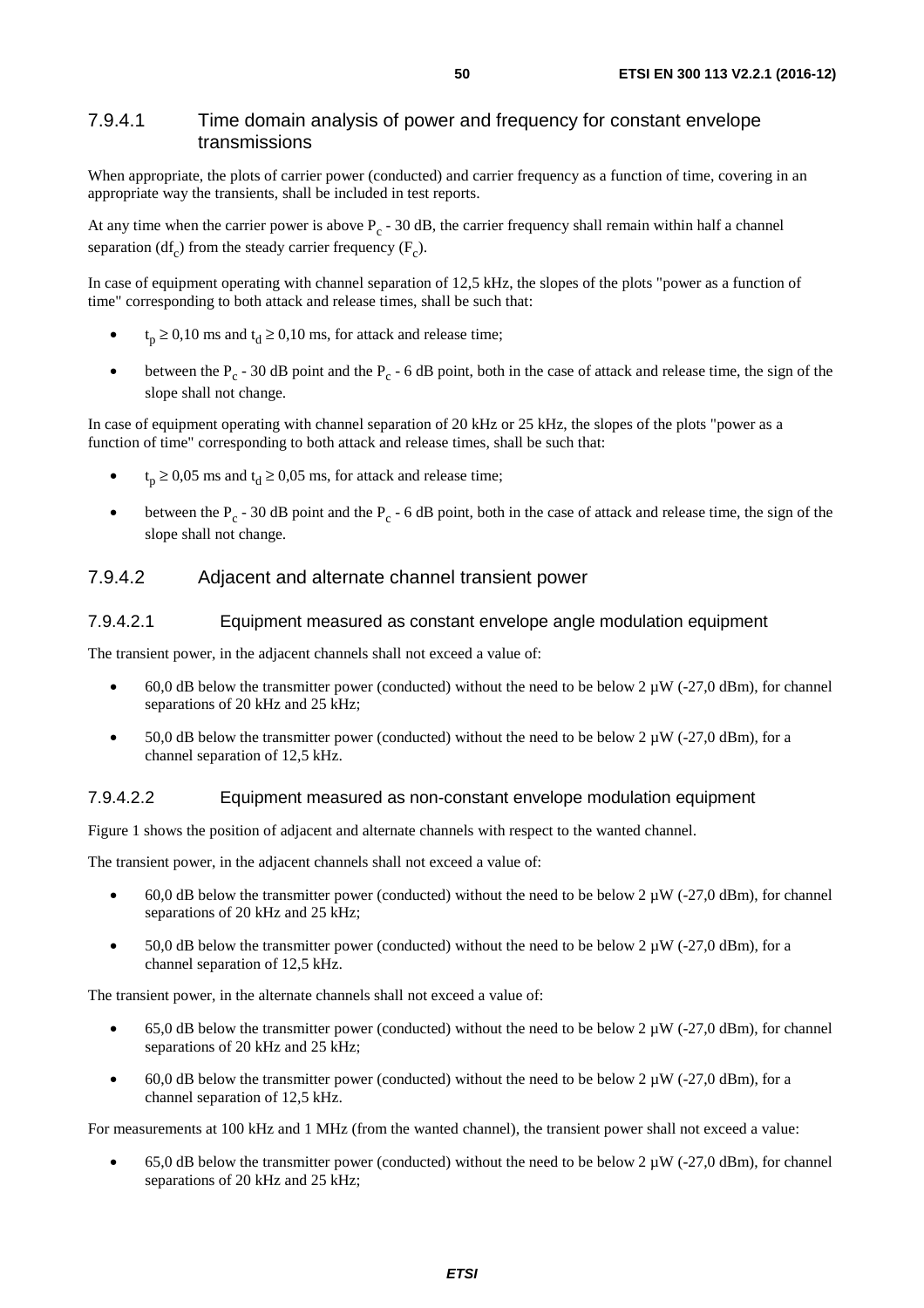- 60,0 dB below the transmitter power (conducted) without the need to be below 2  $\mu$ W (-27,0 dBm), for a channel separation of 12,5 kHz.
- NOTE: The transmitter power (conducted) is measured in clause 7.2; it is the mean power for constant envelope modulation and the peak envelope power for non constant envelope modulation.

# 8 Technical characteristics of the receiver

# 8.1 Maximum usable sensitivity (conducted)

## 8.1.1 Definition

The maximum usable sensitivity (conducted) is the minimum level of signal at the receiver input, produced by a signal at the nominal frequency of the receiver, modulated with the normal test signal (see clause 6.3), which will, without interference, produce after demodulation a data signal with a specified bit error ratio or a specified successful message ratio. The specified bit error ratio is 10-2. The specified successful message ratio is 80 %.

The equipment (transmission and/or reception) under test shall be operated in its normal transmission mode (which may be continuous or discontinuous).

## 8.1.2 Method of measurement

## 8.1.2.1 Method of measurement with continuous bit streams



**Figure 17: Measurement arrangement** 

The measurement arrangement in figure 17 shall be used (bit stream generator can use test signal D-M2 or D-M5).

The measurement procedure shall be as follows:

- a) an input signal with a frequency equal to the nominal frequency of the receiver, modulated by the normal test signal D-M2 or D-M5, as appropriate (see clause 6.3), shall be applied to the receiver input terminals;
- b) the bit pattern of the modulating signal shall be compared to the bit pattern obtained from the receiver after demodulation;
- c) the level of the input signal to the receiver is adjusted until the bit error ratio is  $10^{-2}$  or better. (When the value of  $10^{-2}$  cannot be reached exactly, this shall be taken into account in the evaluation of the measurement uncertainty (ETSI TR 100 028 [[i.5\]](#page-9-0)));
- d) the maximum usable sensitivity is the level in dBm of the input signal to the receiver;

this value shall be recorded;

e) the measurement shall be repeated under extreme test conditions (see clauses 5.4.1 and 5.4.2 applied simultaneously).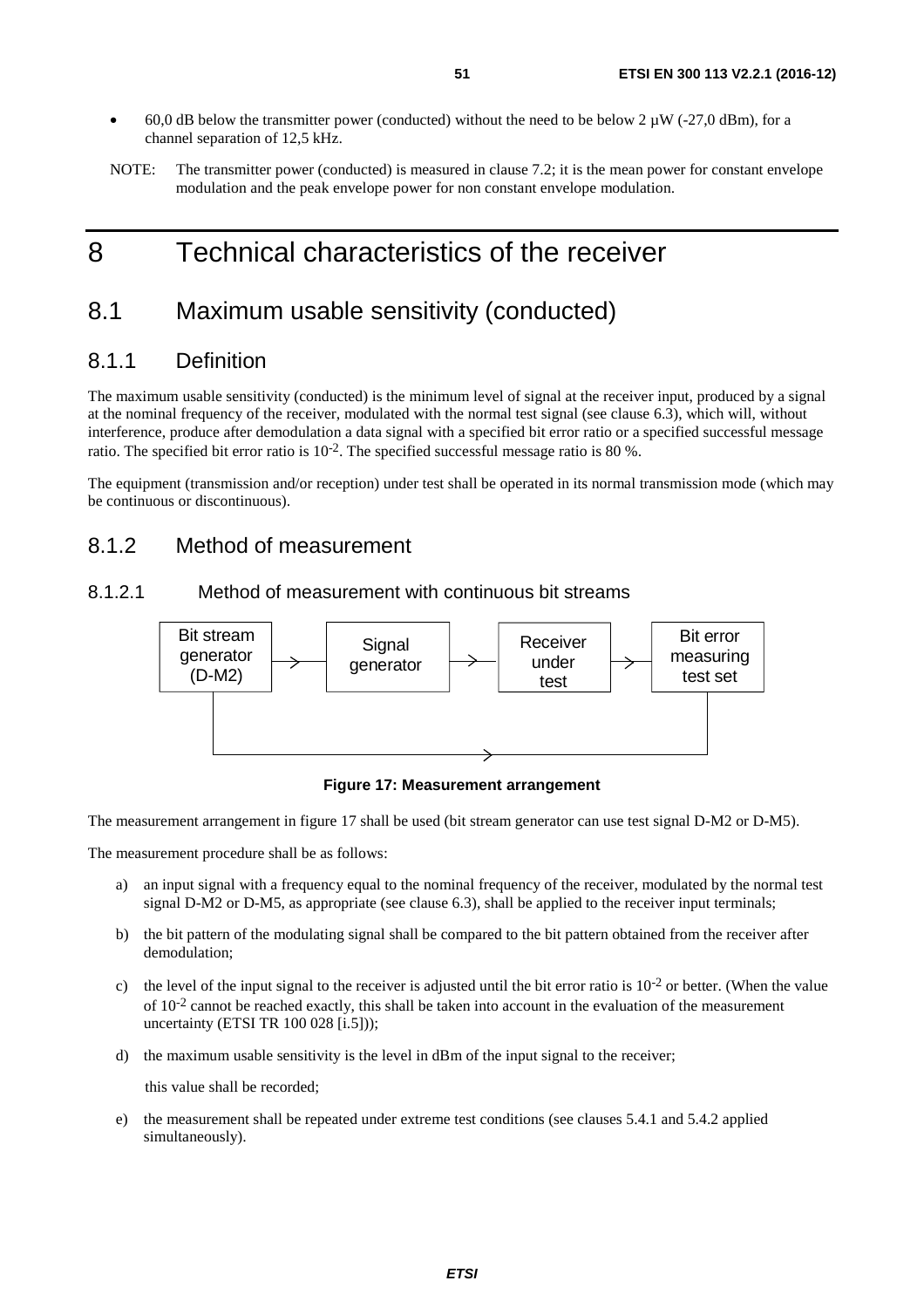#### 8.1.2.2 Method of measurement with messages



**Figure 18: Measurement arrangement** 

The measurement procedure shall be as follows:

- a) an input signal with a frequency equal to the nominal frequency of the receiver, having normal test modulation (see clause 6.3), in accordance with the instructions of the manufacturer, shall be applied to the receiver input terminals;
- b) the level of this signal shall be such that a successful message ratio of less than 10 % is obtained;
- c) the normal test signal (see clause 6.3) shall then be transmitted repeatedly whilst observing in each case whether or not a message is successfully received;

 the level of the input signal shall be increased by 2 dB for each occasion that a message is not successfully received;

the procedure shall be continued until three consecutive messages are successfully received;

the level of the input signal shall then be noted;

d) the level of the input signal shall be reduced by 1 dB and the new value noted;

 the normal test signal (see clause 6.3) shall then be transmitted 20 times. In each case, if a message is not successfully received the level of the input signal shall be increased by 1 dB and the new value noted;

 if a message is successfully received, the level of the input signal shall not be changed until three consecutive messages have been successfully received. In this case, the level of the input signal shall be reduced by 1 dB and the new value noted;

no level of the input signal shall be noted unless preceded by a change in level;

 the maximum usable sensitivity is the average of the values noted in steps c) and d) (which provides the level corresponding to the successful message ratio of 80 %);

this value shall be recorded;

e) the measurement shall be repeated under extreme test conditions (see clauses 5.4.1 and 5.4.2).

### 8.1.2.3 Method of measurement with packets

The measurement arrangement is shown in figure 18. The measurement procedure shall be as follows:

- a) an input signal with a frequency equal to the nominal frequency of the receiver, having test modulation D-M7 (see clause 6.3.2), in accordance with the instructions of the manufacturer shall be applied to the receiver input terminals;
- b) the level of this signal shall be such that a successful message ratio of less than 10 % is obtained;
- c) the normal test signal D-M7 (see clause 6.3.2) shall then be transmitted repeatedly and the content of the decoded messages compared to the transmitted data;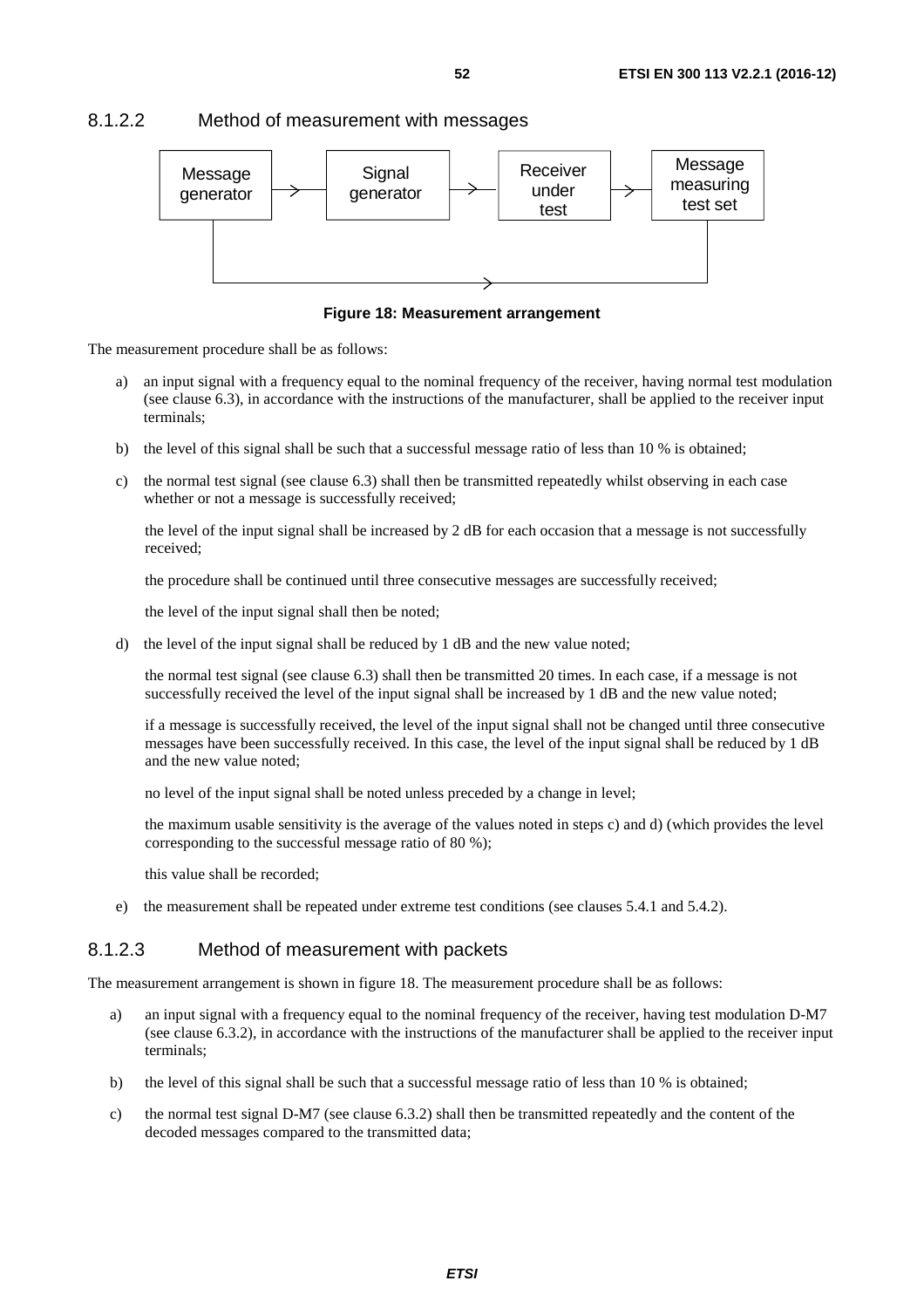d) the level of the input signal to the receiver is adjusted until a successful message ratio of 80 % or greater is obtained;

the maximum usable sensitivity is the mean level of the input signal to the receiver;

this value shall be recorded;

e) the measurement shall be repeated under extreme test conditions (see clauses 5.4.1 and 5.4.2).

## 8.1.3 Limits

The maximum usable sensitivity shall not exceed the values given in table 9 under normal test conditions, and the values in table 9 plus 6 dB under extreme test conditions.

| <b>Channel BW</b> | Data Rate                                               | <b>Sensitivity</b> |
|-------------------|---------------------------------------------------------|--------------------|
|                   | 9,6 kbit/s or less                                      | $-110$ dBm         |
| 12,5 kHz          | more than 9,6 kbits to 16 kbit/s                        | $-105$ dBm         |
|                   | more than 16 kbits to 38,4 kbit/s                       | $-98$ dBm          |
|                   | greater than 38,4 kbit/s                                | $-93$ dBm          |
|                   | 9,6 kbit/s or less                                      | $-110$ dBm         |
|                   | 20 kHz and 25 kHz   more than 9,6 kbit/s to 38,4 kbit/s | $-105$ dBm         |
|                   | more than 38,4 kbits to 76,8 kbit/s                     | $-98$ dBm          |
|                   | greater than 76,8 kbit/s                                | $-93$ dBm          |

#### **Table 9: Sensitivity levels (mean power) for different channel bandwidths and gross (on-air) bit rates**

# 8.2 Average usable sensitivity (field strength)

## 8.2.1 Definition

For the definition see ETSI EN 300 390 [\[2](#page-9-0)], clause 9.1.

This measurement applies only to equipment without an external antenna connector.

# 8.2.2 Method of measurement

The equipment (transmission and/or reception) under test shall be operated in its normal transmission mode (which may be continuous or discontinuous).

For the method of measurement see ETSI EN 300 390 [[2\]](#page-9-0), clause 9.1.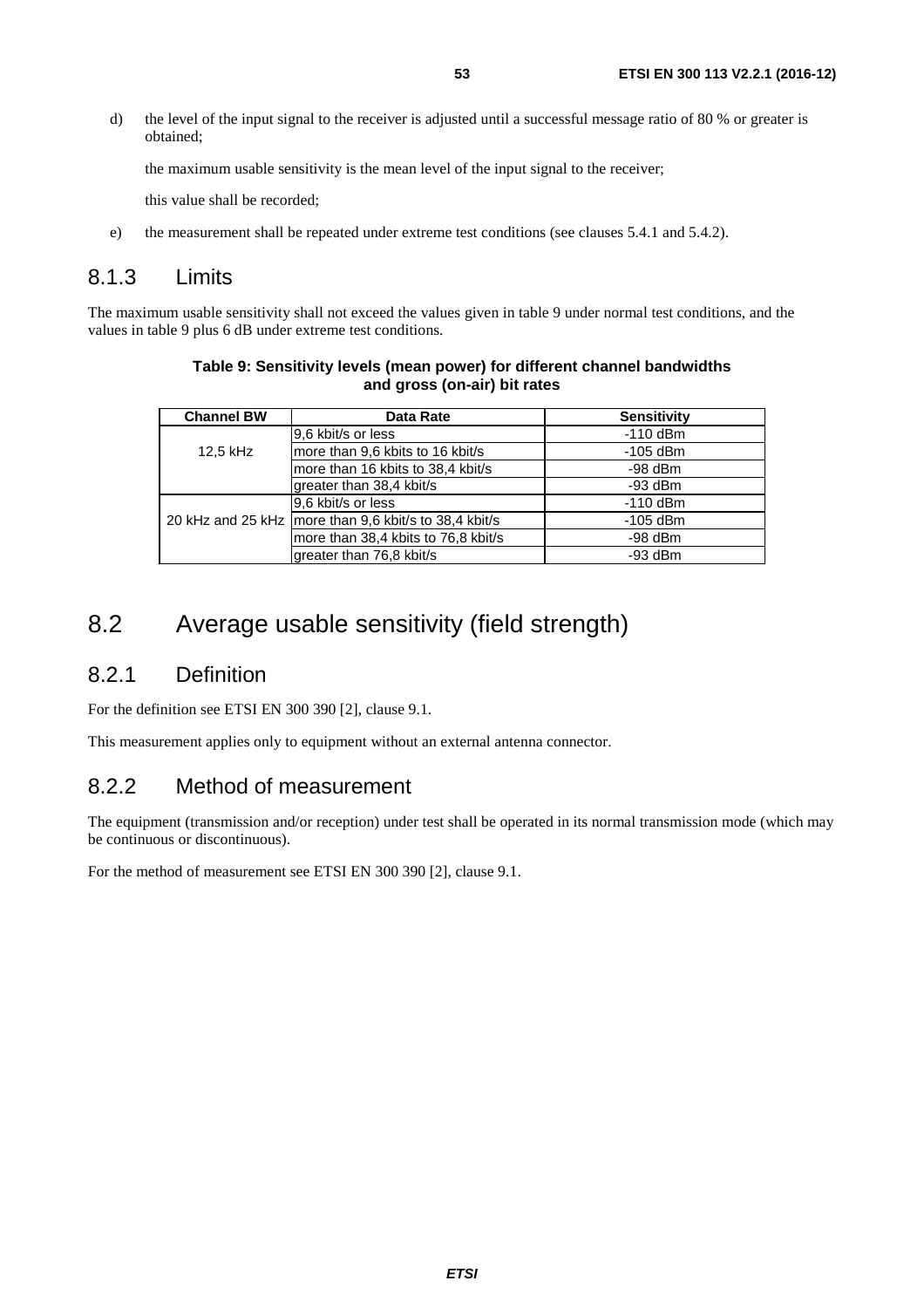# 8.2.3 Limits

The maximum usable sensitivity shall not exceed the field strength value shown in tables 10a and 10b.

| Table 10a: Maximum usable sensitivity (12,5 kHz Channels) |
|-----------------------------------------------------------|
| for different gross (on-air) bit rates                    |

| <b>Frequency band</b><br>(MHz) | Data Rate                         | Field strength in dB relative to<br>1 $\mu$ V/m |
|--------------------------------|-----------------------------------|-------------------------------------------------|
|                                |                                   | (Normal test conditions)                        |
|                                | 9,6 kbit/s or less                | 5 dB                                            |
| 30 to 100                      | more than 9.6 kbits to 16 kbit/s  | 10dB                                            |
|                                | more than 16 kbits to 38,4 kbit/s | 17 dB                                           |
|                                | greater than 38,4 kbit/s          | 22 dB                                           |
|                                | 9,6 kbit/s or less                | 11 dB                                           |
| 100 to 230                     | more than 9.6 kbits to 16 kbit/s  | 16dB                                            |
|                                | more than 16 kbits to 38.4 kbit/s | 23 dB                                           |
|                                | greater than 38,4 kbit/s          | 28 dB                                           |
|                                | 9.6 kbit/s or less                | 17 dB                                           |
| 230 to 470                     | more than 9.6 kbits to 16 kbit/s  | 22 dB                                           |
|                                | more than 16 kbits to 38,4 kbit/s | 29dB                                            |
|                                | greater than 38,4 kbit/s          | 34 dB                                           |
|                                | 9,6 kbit/s or less                | 23 dB                                           |
| 470 to 3 000                   | more than 9.6 kbits to 16 kbit/s  | 28 dB                                           |
|                                | more than 16 kbits to 38,4 kbit/s | 35 dB                                           |
|                                | greater than 38,4 kbit/s          | 40 dB                                           |

#### **Table 10b: Maximum usable sensitivity (20 kHz and 25 kHz Channels) for different gross (on-air) bit rates**

| <b>Frequency band</b><br>(MHz) | Data Rate                           | Field strength in dB relative to<br>1 $\mu$ V/m<br>(Normal test conditions) |
|--------------------------------|-------------------------------------|-----------------------------------------------------------------------------|
|                                | 9,6 kbit/s or less                  | 8 dB                                                                        |
| 30 to 100                      | more than 9,6 kbit/s to 38,4 kbit/s | 13 dB                                                                       |
|                                | more than 38,4 kbits to 76,8 kbit/s | 20 dB                                                                       |
|                                | greater than 76,8 kbit/s            | 26 dB                                                                       |
|                                | 9.6 kbit/s or less                  | 14dB                                                                        |
| 100 to 230                     | more than 9.6 kbit/s to 38.4 kbit/s | 19dB                                                                        |
|                                | more than 38,4 kbits to 76,8 kbit/s | 26 dB                                                                       |
|                                | greater than 76,8 kbit/s            | 32 dB                                                                       |
|                                | 9.6 kbit/s or less                  | 20 dB                                                                       |
| 230 to 470                     | more than 9.6 kbit/s to 38,4 kbit/s | 25 dB                                                                       |
|                                | more than 38,4 kbits to 76,8 kbit/s | 32 dB                                                                       |
|                                | greater than 76,8 kbit/s            | 38 dB                                                                       |
|                                | 9.6 kbit/s or less                  | 26 dB                                                                       |
| 470 to 3 000                   | more than 9,6 kbit/s to 38,4 kbit/s | 31 dB                                                                       |
|                                | more than 38,4 kbits to 76,8 kbit/s | 38 dB                                                                       |
|                                | greater than 76,8 kbit/s            | 44 dB                                                                       |

# 8.3 Level of the wanted signal for the degradation measurements

Degradation measurements are those measurements which are made on the receiver to establish the degradation of the performance of the receiver due to the presence of (an) unwanted (interfering) signal(s).

The level of the wanted signal for the degradation measurements shall be 3 dB above the limit of the maximum usable sensitivity (conducted) for a given channel bandwidth and data rate, see table 9 unless otherwise specified in the method of measurements, e.g. under extreme test conditions.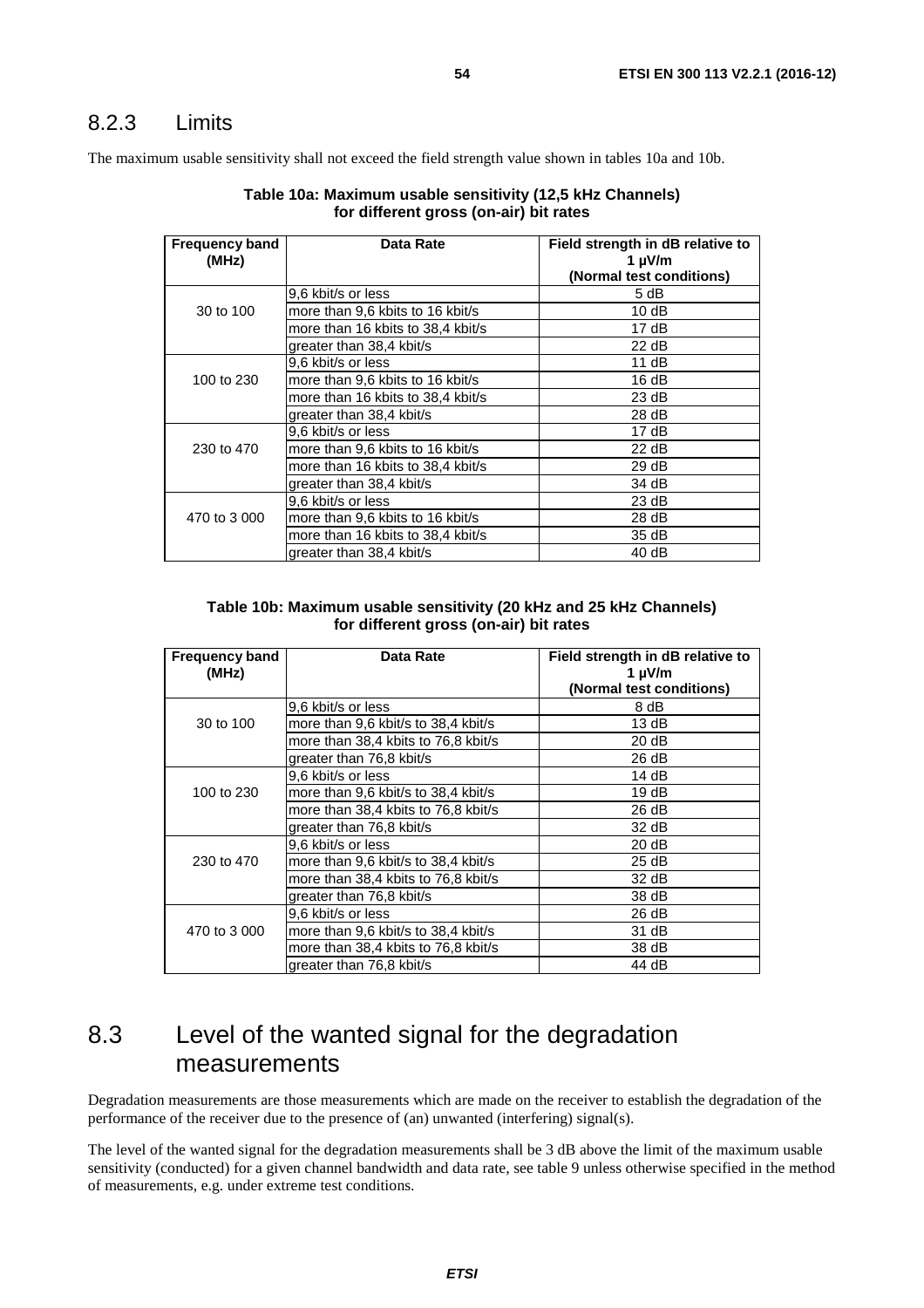# 8.4 Error behaviour at high input levels

# 8.4.1 Definition

The error behaviour (performance) at high input levels (noise free operation) is defined by the bit error ratio (continuous bit stream) or by the number of messages lost or corrupted when the level of the wanted signal is significantly above the maximum usable sensitivity.

The equipment (transmission and/or reception) under test shall be operated in its normal transmission mode (which may be continuous or discontinuous).

# 8.4.2 Method of measurement

### 8.4.2.1 Method of measurement with continuous bit streams



**Figure 19: Measurement arrangement** 

The measurement arrangement in figure 19 shall be used with test signal D-M2 or D-M5.

The measurement procedure shall be as follows:

- a) an input signal with a frequency equal to the nominal frequency of the receiver, modulated by the normal test signal D-M2 or D-M5, as appropriate (see clause 6.3), shall be applied to the receiver input terminals;
- b) the bit pattern of the modulating signal shall be compared to the bit pattern obtained from the receiver after demodulation;
- c) the level of the input signal shall be adjusted to a level which is 30 dB above the level of the wanted signal for the degradation measurements (see clause 8.3);
- d) the number of errors that occur at the data output terminals or at a special measuring terminal of the receiver, during a period of 3 minutes, shall be counted;

this value shall be recorded;

e) the measurement shall be repeated with the input signal of the receiver at -10 dBm.

### 8.4.2.2 Method of measurement with messages



**Figure 20: Measurement arrangement**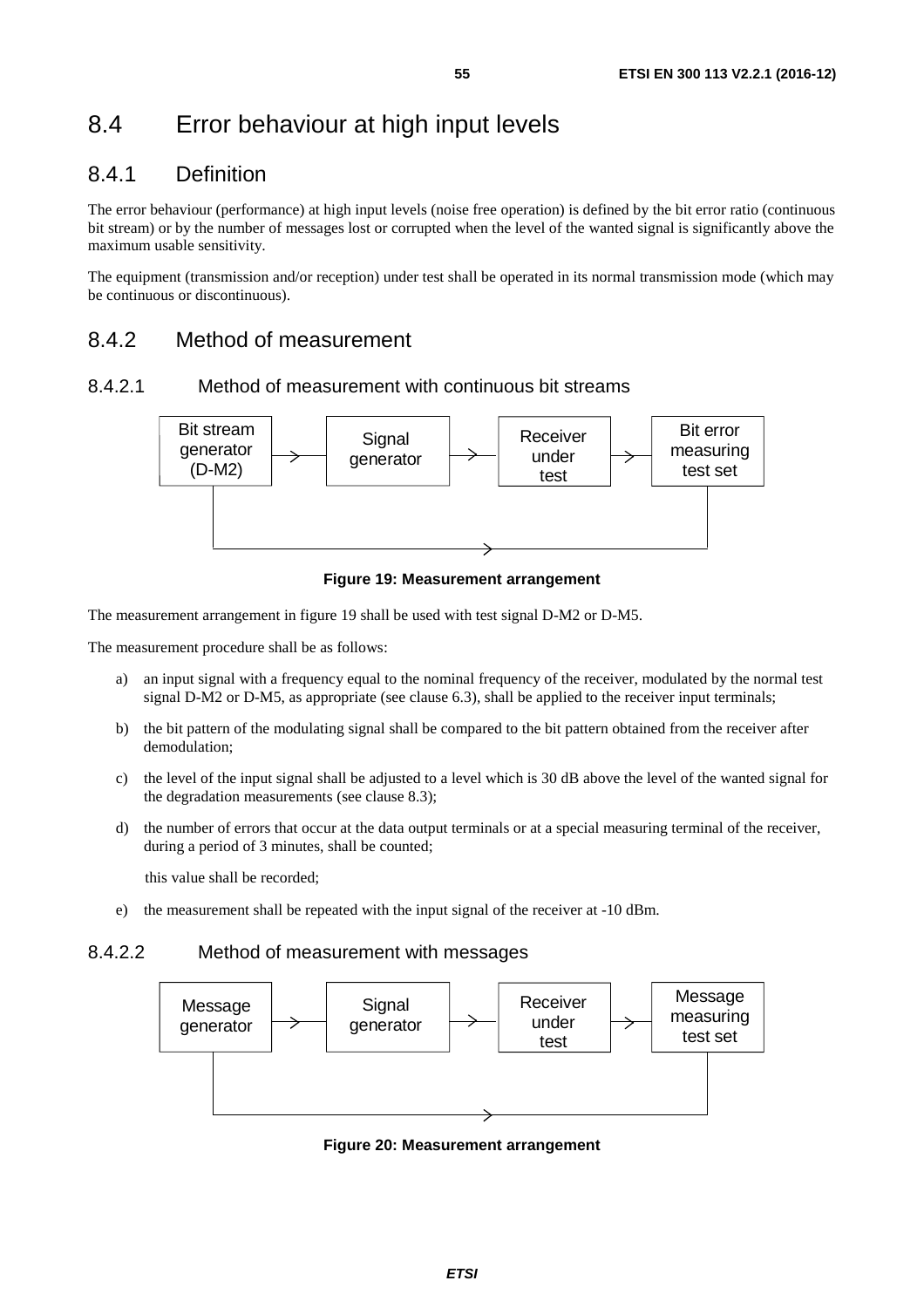The measurement procedure shall be as follows:

- a) an input signal with a frequency equal to the nominal frequency of the receiver, having normal test modulation (see clause 6.3), in accordance with the instructions of the manufacturer (and accepted by the testing laboratory), shall be applied to the receiver input terminals;
- b) the level of the input signal shall be adjusted to a level which is 30 dB above the level of the wanted signal for the degradation measurements (see clause 8.3);
- c) the normal test signal (see clause 6.3) shall then be transmitted 100 times whilst observing in each case whether or not a message is successfully received:
- d) the number of messages not successfully received shall be recorded;
- e) the measurement shall be repeated with the input signal of the receiver at -10 dBm.

### 8.4.2.3 Method of measurement with packets

The measurement arrangement is shown in figure 20. The measurement procedure shall be as follows:

- a) an input signal with a frequency equal to the nominal frequency of the receiver, having test modulation D-M7 (see clause 6.3.2), in accordance with the instructions of the manufacturer shall be applied to the receiver input terminals;
- b) the level of the input signal shall be adjusted to a level which is 30 dB above the level of the wanted signal for the degradation measurements (see clause 8.3);
- c) the normal test signal D-M7 (see clause 6.3.2) shall then be transmitted 1 000 times and the content of the decoded messages compared to the transmitted data;
- d) the number of messages not successfully received shall be recorded;
- e) the measurement shall be repeated with the input signal of the receiver at -10 dBm.

## 8.4.3 Limits

The bit error ratio (continuous bit streams) shall not exceed  $10^{-4}$ .

The number of messages or packets not correctly received (lost or corrupted) shall not exceed 1.

# 8.5 Co-channel rejection

## 8.5.1 Definition

The co-channel rejection is a measure of the capability of the receiver to receive a wanted modulated signal without exceeding a given degradation due the presence of an unwanted modulated signal, both signals being at the nominal frequency of the receiver.

The equipment (transmission and/or reception) under test shall be operated in its normal transmission mode (which may be continuous or discontinuous).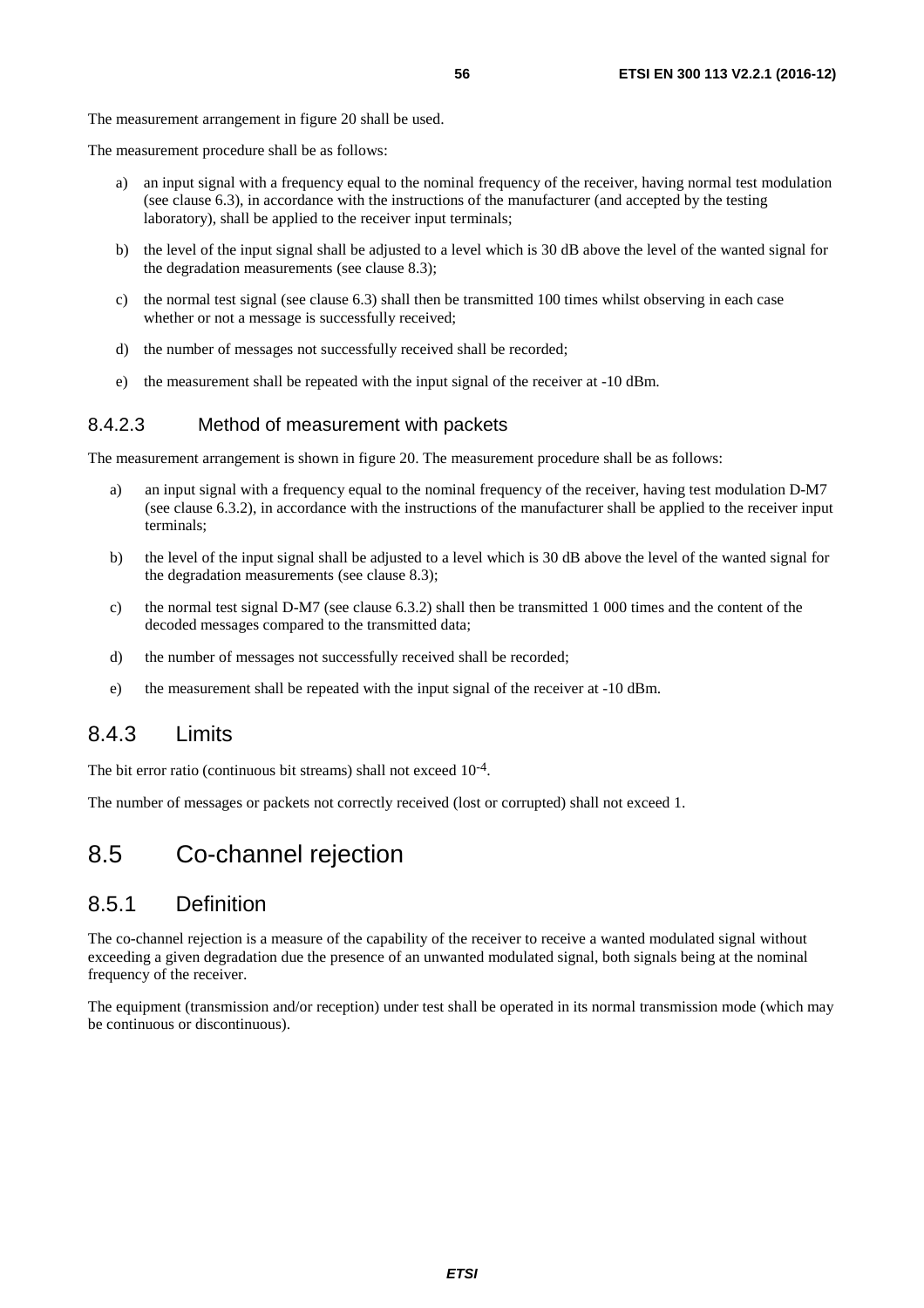## 8.5.2 Method of measurement



### 8.5.2.1 Method of measurement with continuous bit streams

#### **Figure 21: Measurement arrangement**

The measurement arrangement in figure 21 shall be used.

The measurement procedure shall be as follows:

a) two signal generators, A and B, shall be connected to the receiver via a combining network;

 the wanted signal, provided by signal generator A, shall be at the nominal frequency of the receiver and shall be modulated by the normal test signal D-M2 or D-M5, as appropriate (see clause 6.3);

the unwanted signal, provided by signal generator B, shall be modulated with signal A-M3 (see clause 6.3);

both input signals shall be at the nominal frequency of the receiver under test;

b) initially, signal generator B (unwanted signal) shall be switched off (maintaining the output impedance);

 the level of the wanted signal from generator A shall be adjusted to the level of the wanted signal for the degradation measurements (see clause 8.3);

- c) signal generator B shall then be switched on, and the level of the unwanted signal adjusted until a bit error ratio of  $10^{-1}$  or worse is obtained:
- d) the normal test signal D-M2 or D-M5 shall be transmitted whilst observing the bit error ratio;
- e) the level of the unwanted signal shall be reduced in steps of 1 dB until a bit error ratio of  $10^{-2}$  or better is obtained. The level of the unwanted signal shall then be noted;
- f) for each frequency of the unwanted signal, the co-channel rejection ratio shall be expressed as the ratio, in dB, of the level of the unwanted signal to the level of the wanted signal, at the receiver input;

This ratio shall be recorded.

- g) the measurement shall be repeated for displacements of the unwanted signal of  $\pm 12$  % of the channel separation;
- h) the co-channel rejection ratio of the equipment under test shall be expressed as the lowest of the three values expressed in dB, calculated in step f);

 the value of the co-channel rejection ratio, expressed in dB, is generally negative (therefore, for example, -12 dB is lower than -8 dB).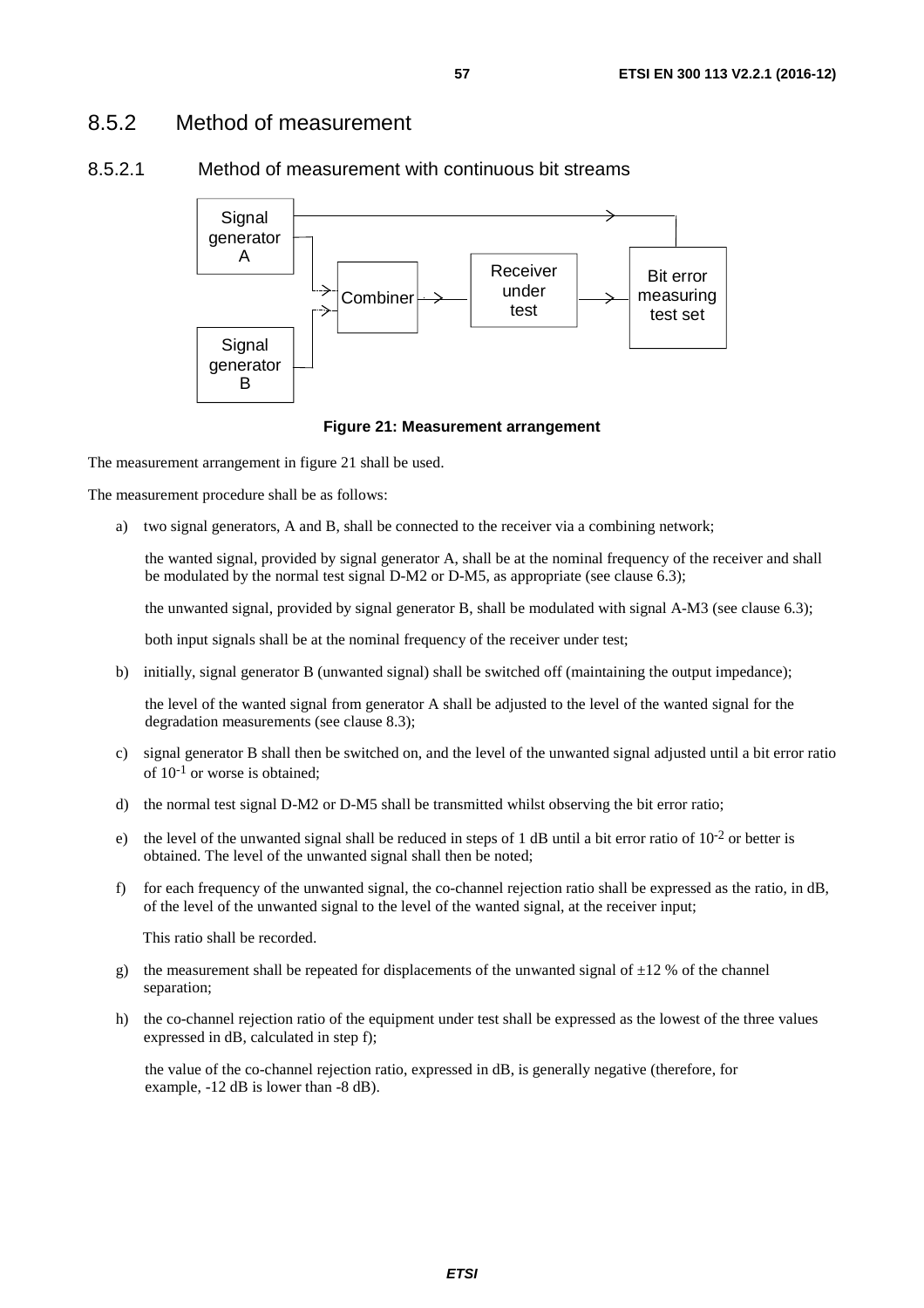#### Receiver under test **Signal** generator A **Signal** generator B **Combiner** Message measuring test set

## 8.5.2.2 Method of measurement with messages



The measurement arrangement in figure 22 shall be used.

The measurement procedure shall be as follows:

a) two signal generators, A and B, shall be connected to the receiver via a combining network;

 the wanted signal, provided by signal generator A, shall be at the nominal frequency of the receiver and shall have normal test modulation (D-M2 or D-M5);

the unwanted signal, provided by signal generator B, shall be modulated with signal A-M3 (see clause 6.3);

both input signals shall be at the nominal frequency of the receiver;

b) initially, signal generator B (unwanted signal) shall be switched off (maintaining the output impedance);

 the level of the wanted signal from generator A shall be adjusted to the level of the wanted signal for the degradation measurements (see clause 8.3);

- c) signal generator B shall then be switched on, and the level of the unwanted signal adjusted until a successful message ratio of less than 10 % is obtained;
- d) the normal test signal (see clause 6.3) shall then be transmitted repeatedly whilst observing in each case whether or not a message is successfully received;

 the level of the unwanted signal shall be reduced by 2 dB for each occasion that a message is not successfully received;

 the procedure shall be continued until three consecutive messages are successfully received. The level of the input signal shall then be noted;

e) the level of the unwanted signal shall be increased by 1 dB and the new value noted;

 the normal test signal (see clause 6.3) shall then be transmitted 20 times. In each case, if a message is not successfully received the level of the unwanted signal shall be reduced by 1 dB and the new value noted;

 if a message is successfully received, the level of the unwanted signal shall not be changed until three consecutive messages have been successfully received. In this case the unwanted signal shall be increased by 1 dB and the new value noted;

no level of the unwanted signal level shall be noted unless preceded by a change in level;

 the average of the values noted in steps d) and e) (which provides the level corresponding to the successful message ratio of 80 %) shall be noted;

f) for each frequency of the unwanted signal, the co-channel rejection ratio shall be expressed as the ratio, in dB, of the average level noted in step e) to the level of the wanted signal, at the receiver input;

this ratio shall be recorded;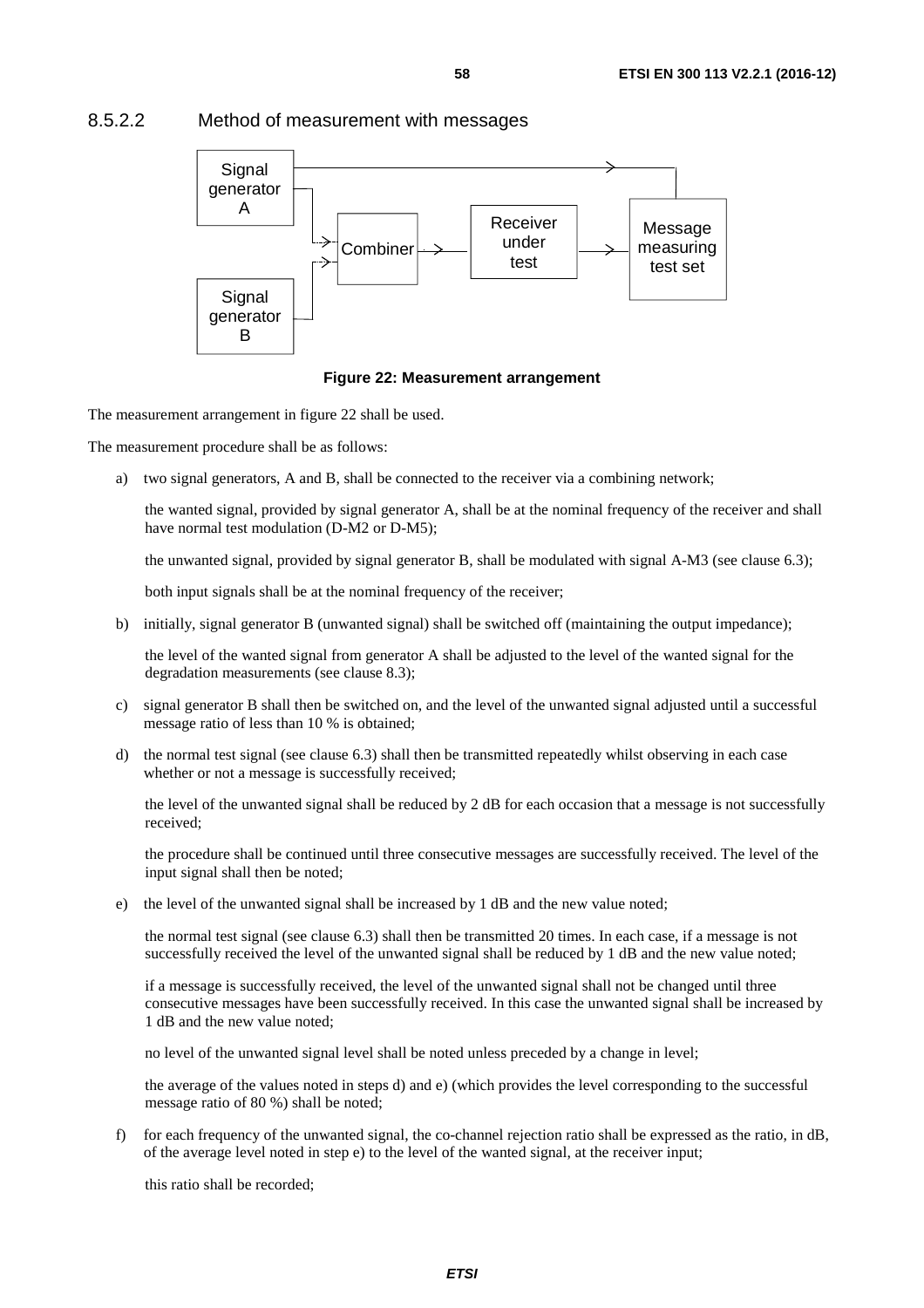- g) the measurement shall be repeated for displacements of the unwanted signal of  $\pm 12$  % of the channel separation;
- h) the co-channel rejection of the equipment under test shall be expressed as the lowest of the three values expressed in dB, recorded in step f);

 the value of the co-channel rejection ratio, expressed in dB, is generally negative (therefore, for example, -12 dB is lower than -8 dB).

### 8.5.2.3 Method of measurement with packets

The measurement arrangement in figure 22 shall be used. The measurement procedure shall be as follows:

a) two signal generators, A and B, shall be connected to the receiver via a combining network;

 the wanted signal, provided by signal generator A, shall be at the nominal frequency of the receiver and shall have test modulation D-M7 (see clause 6.3.2);

the unwanted signal, provided by signal generator B, shall be modulated with signal A-M3 (see clause 6.3.2);

both input signals shall be at the nominal frequency of the receiver;

b) initially, signal generator B (unwanted signal) shall be switched off (maintaining the output impedance);

 the level of the wanted signal from generator A shall be adjusted to the level of the wanted signal for the degradation measurements (see clause 8.3);

- c) signal generator B shall then be switched on, and the level of the unwanted signal adjusted until a successful message ratio of less than 10 % is obtained;
- d) the test signal D-M7 (see clause 6.3.2) shall then be transmitted repeatedly and the content of the decoded messages compared to the transmitted data;
- e) the level of the unwanted signal shall be adjusted until a successful message ratio of 80 % or greater is achieved, this mean level will be recorded;
- f) the measurement shall be repeated for displacements of the unwanted signal of  $\pm 12$  % of the channel separation;
- g) the co-channel rejection of the equipment under test shall be expressed as the lowest of the three values expressed in dB, recorded in step f).
- NOTE: The value of the co-channel rejection ratio, expressed in dB, is generally negative (therefore, for example, -12 dB is lower than -8 dB).

## 8.5.3 Limits

The value of the co-channel rejection ratio, expressed in dB, at the signal displacements given in the method of measurement, shall be between the values given in table 11.

#### **Table 11: Co-channel limits (mean power) for different channel bandwidths and gross (on-air) bit rates**

| <b>Channel BW</b> | Data Rate                                               | <b>Sensitivity</b>       |
|-------------------|---------------------------------------------------------|--------------------------|
|                   | 9.6 kbit/s or less                                      | between 12,0 dB and 0 dB |
| 12.5 kHz          | more than 9,6 kbits to 16 kbit/s                        | between 17,0 dB and 0 dB |
|                   | more than 16 kbits to 38,4 kbit/s                       | between 24,0 dB and 0 dB |
|                   | greater than 38,4 kbit/s                                | between 29,0 dB and 0 dB |
|                   | 9,6 kbit/s or less                                      | between 8,0 dB and 0 dB  |
|                   | 20 kHz and 25 kHz   more than 9,6 kbit/s to 38,4 kbit/s | between 12,0 dB and 0 dB |
|                   | more than 38,4 kbits to 76,8 kbit/s                     | between 19,0 dB and 0 dB |
|                   | greater than 76,8 kbit/s                                | between 24,0 dB and 0 dB |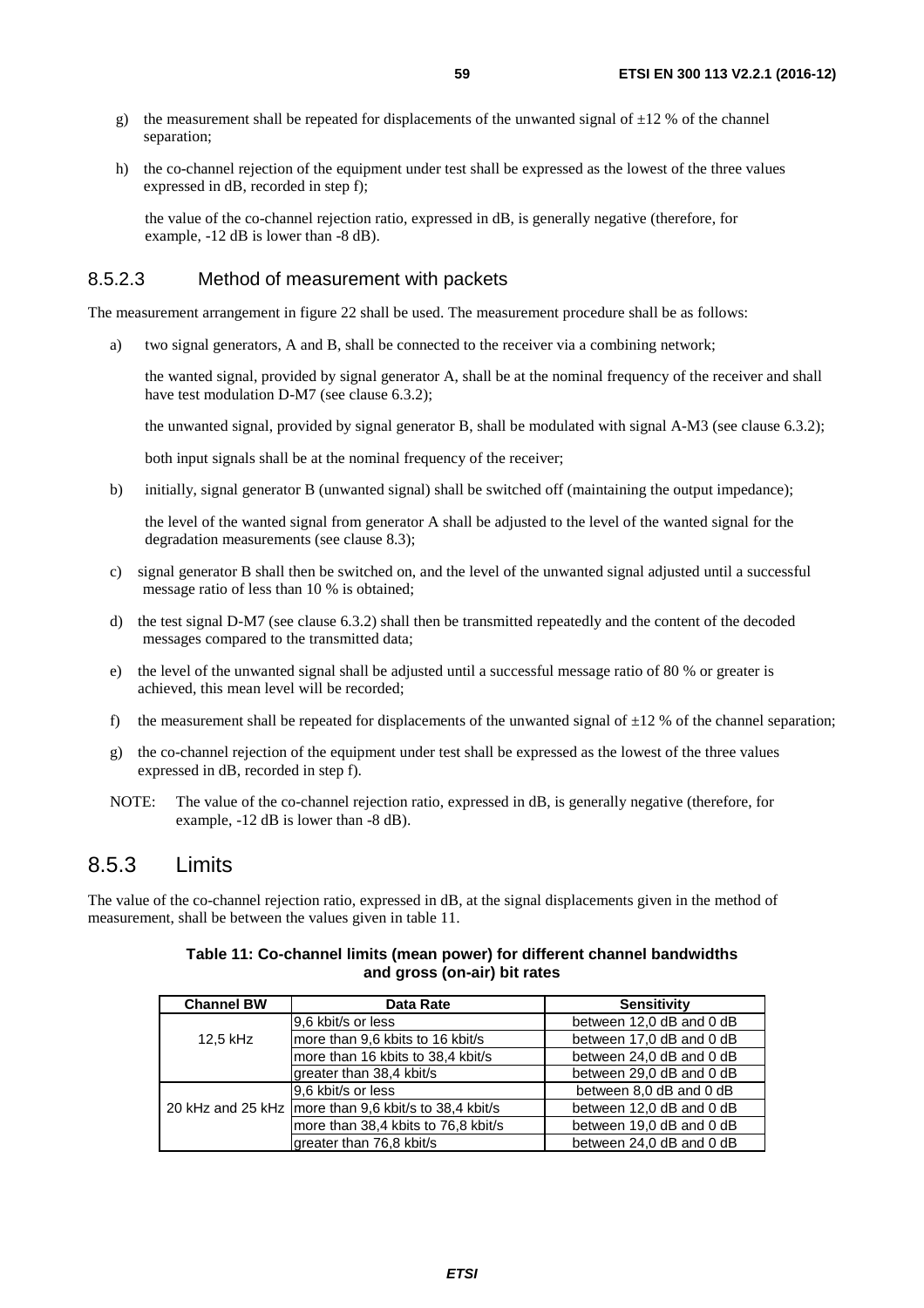# 8.6 Adjacent channel selectivity

# 8.6.1 Definition

The adjacent channel selectivity is a measure of the capability of the receiver to receive a wanted modulated signal without exceeding a given degradation due to the presence of an unwanted signal which differs in frequency from the wanted signal by an amount equal to the adjacent channel separation for which the equipment is intended.

The equipment (transmission and/or reception) under test shall be operated in its normal transmission mode (which may be continuous or discontinuous).

# 8.6.2 Method of measurement

### 8.6.2.1 Method of measurement with continuous bit streams

For equipment that supports adaptive rates, testing is only required at the maximum bit rate that the manufacturer declares is compliant to the present document.



**Figure 23: Measurement arrangement** 

The measurement arrangement in figure 23 shall be used.

The measurement procedure shall be as follows:

a) two signal generators, A and B, shall be connected to the receiver via a combining network;

 the wanted signal, provided by signal generator A, shall be at the nominal frequency of the receiver and shall be modulated by the normal test signal D-M2 or D-M5, as appropriate (see clause 6.3);

 the unwanted signal, provided by signal generator B, shall be modulated with signal A-M3 (see clause 6.3) and shall be at the frequency of the channel immediately above that of the wanted signal;

b) initially, signal generator B (unwanted signal) shall be switched off (maintaining the output impedance);

 the level of the wanted signal from generator A shall be adjusted to the level of the wanted signal for the degradation measurements (see clause 8.3);

- c) signal generator B shall then be switched on, and the level of the unwanted signal adjusted until a bit error ratio of  $10^{-1}$  or worse is obtained;
- d) the normal test signal D-M2 or D-M5 shall be transmitted whilst observing the bit error ratio;
- e) the level of the unwanted signal shall be reduced in steps of 1 dB until a bit error ratio of  $10^{-2}$  or better is obtained. The level of the unwanted signal shall then be noted;
- f) for each adjacent channel, the selectivity shall be expressed as the level of the unwanted signal at the receiver input;

this value shall be recorded;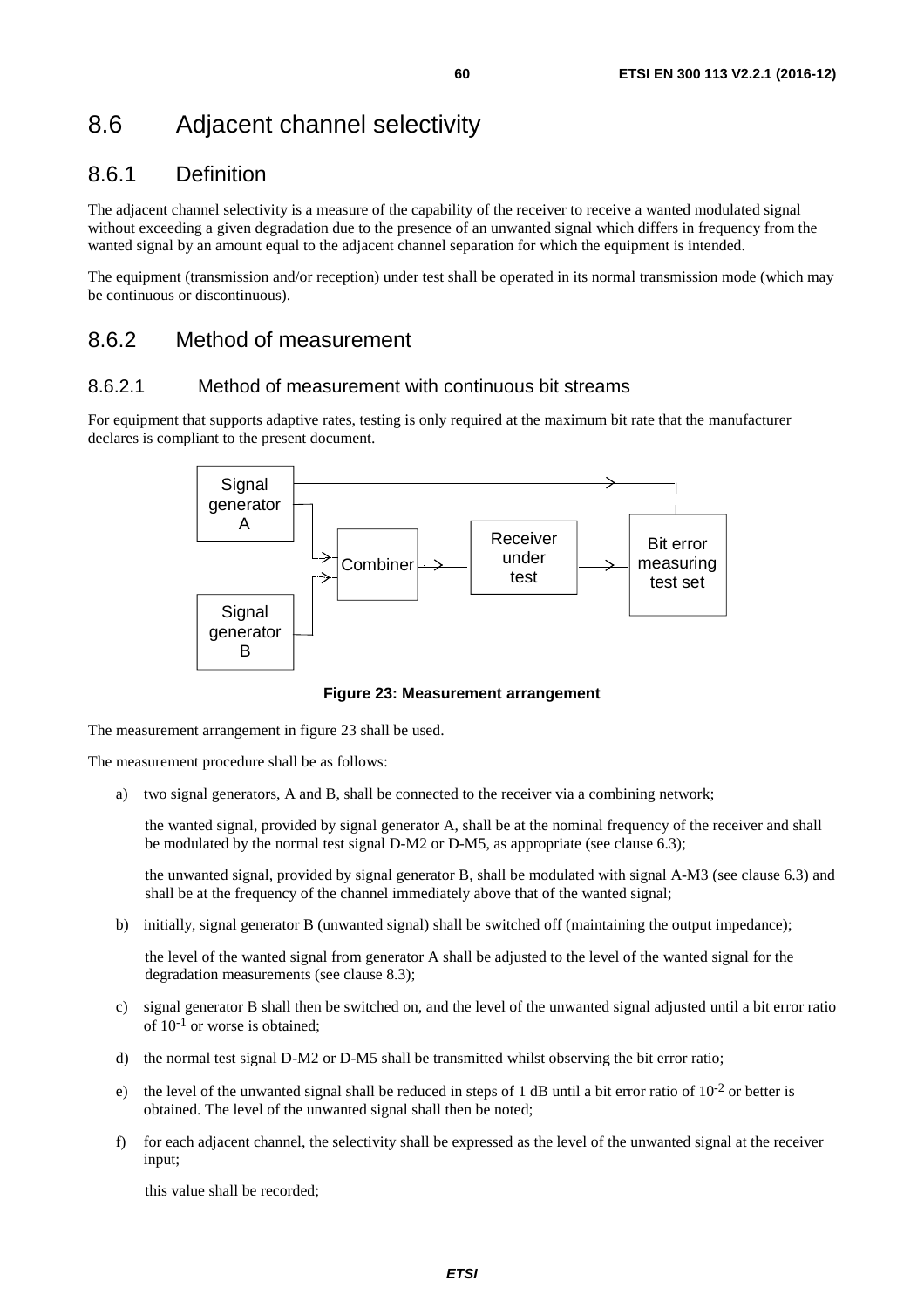- g) the measurement shall be repeated with the unwanted signal at the frequency of the channel below that of the wanted signal;
- h) the adjacent channel selectivity of the equipment under test shall be expressed as the lower of the two values measured in the upper and lower channels nearest to the receiving channel (see step f) above);
- i) the measurement shall be repeated under extreme test conditions (see clauses 5.4.1 and 5.4.2 applied simultaneously), the level of the wanted signal from generator A shall be adjusted to the level of the wanted signal for the degradation measurements (see clause 8.3) plus 6 dB;

 if analogue measurements according to ETSI EN 300 086 [\[1](#page-8-0)] have been made before, including adjacent channel selectivity under extreme test conditions, the adjacent channel selectivity (data or messages) shall be measured at normal test conditions only.

NOTE: This is a valid procedure, because the degradation of adjacent channel selectivity at extreme test conditions is known by the analogue measurement results.

#### 8.6.2.2 Method of measurement with messages

For equipment that supports adaptive rates, testing is only required at the maximum bit rate that the manufacturer declares is compliant to the present document.



**Figure 24: Measurement arrangement** 

The measurement in figure 24 shall be used.

The measurement procedure shall be as follows:

a) two signal generators, A and B, shall be connected to the receiver via a combining network;

 the wanted signal, provided by signal generator A, shall be at the nominal frequency of the receiver and shall have normal test modulation D-M2 or D-M5 (see clause 6.3);

 the unwanted signal, provided by signal generator B, shall be modulated with signal A-M3 (see clause 6.3) and shall be at the frequency of the channel immediately above that of the wanted signal;

b) initially, signal generator B (unwanted signal) shall be switched off (maintaining the output impedance);

 the level of the wanted signal from generator A shall be adjusted to the level of the wanted signal for the degradation measurements (see clause 8.3);

- c) signal generator B shall then be switched on, and the level of the unwanted signal adjusted until a successful message ratio of less than 10 % is obtained;
- d) the normal test signal (see clause 6.3) shall then be transmitted repeatedly whilst observing in each case whether or not a message is successfully received;

 the level of the unwanted signal shall be reduced by 2 dB for each occasion that a message is not successfully received;

 the procedure shall be continued until three consecutive messages are successfully received. The level of the input signal shall then be noted;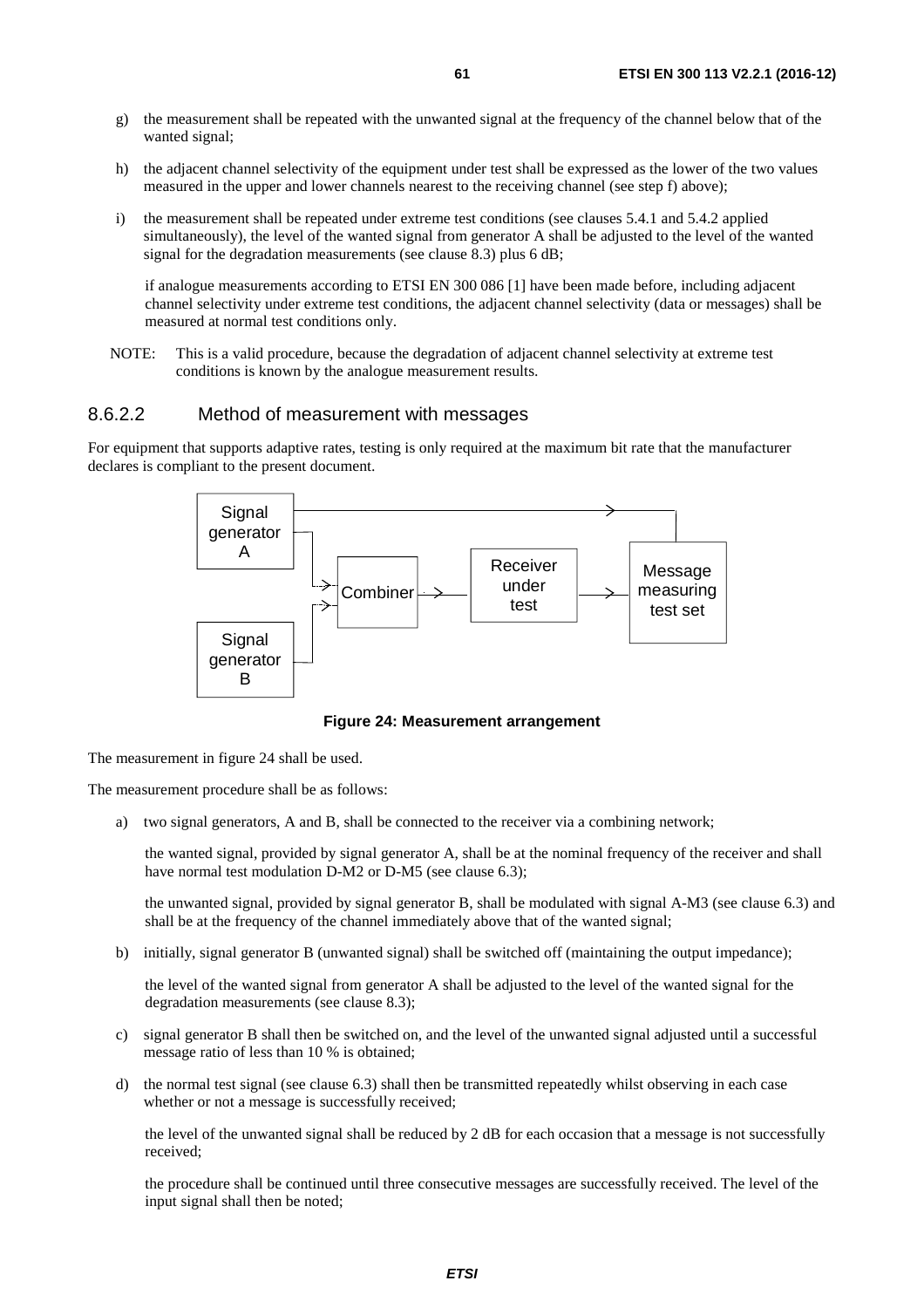e) the level of the unwanted signal shall be increased by 1 dB and the new value noted;

 the normal test signal (see clause 6.3) shall then be transmitted 20 times. In each case, if a message is not successfully received the level of the unwanted signal shall be reduced by 1 dB and the new value noted;

 if a message is successfully received, the level of the unwanted signal shall not be changed until three consecutive messages have been successfully received. In this case the unwanted signal shall be increased by 1 dB and the new value noted;

no level of the unwanted signal shall be noted unless preceded by a change in level;

 the average of the values noted in steps d) and e) (which provides the level corresponding to the successful message ratio of 80 %) shall be noted;

f) for each adjacent channel, the selectivity shall be the average level noted in step e) at the receiver input;

this value shall be recorded;

- g) the measurement shall be repeated with the unwanted signal at the frequency of the channel below that of the wanted signal;
- h) the adjacent channel selectivity of the equipment under test shall be expressed as the lower of the two values measured in the upper and lower adjacent channel nearest to the receiving channel (see step f) above);
- i) the measurement shall be repeated under extreme test conditions (see clauses 5.4.1 and 5.4.2 applied simultaneously), the level of the wanted signal from generator A shall be adjusted to the level of the wanted signal for the degradation measurements (see clause 8.3) plus 6 dB;

 if analogue measurements according to ETSI EN 300 086 [\[1](#page-8-0)] have been made before, including adjacent channel selectivity under extreme test conditions, the adjacent channel selectivity (data or messages) shall be measured at normal test conditions only.

NOTE: This is a valid procedure because the degradation of adjacent channel selectivity at extreme test conditions is known by the analogue measurement results.

#### 8.6.2.3 Method of measurement with packets

For equipment that supports adaptive rates, testing is only required at the maximum bit rate that the manufacturer declares is compliant to the present document.

The measurement procedure shall be as follows:

a) two signal generators, A and B, shall be connected to the receiver via a combining network;

 the wanted signal, provided by signal generator A, shall be at the nominal frequency of the receiver and shall have test signal D-M7 (see clause 6.3.2);

 the unwanted signal, provided by signal generator B, shall be modulated test signal A-M3 (see clause 6.3) and shall be at the frequency of the channel immediately above that of the wanted signal;

b) initially, signal generator B (unwanted signal) shall be switched off (maintaining the output impedance);

 the level of the wanted signal from generator A shall be adjusted to the level of the wanted signal for the degradation measurements (see clause 8.3);

- c) signal generator B shall then be switched on, and the level of the unwanted signal adjusted until a successful message ratio of less than 10 % is obtained;
- d) the normal test signal D-M7 (see clause 6.3.2) shall then be transmitted repeatedly and the content of the decoded messages compared to the transmitted data;
- e) the level of the unwanted signal shall be adjusted until a successful message ratio of 80 % or greater is obtained;

the mean level of the unwanted signal shall then be recorded;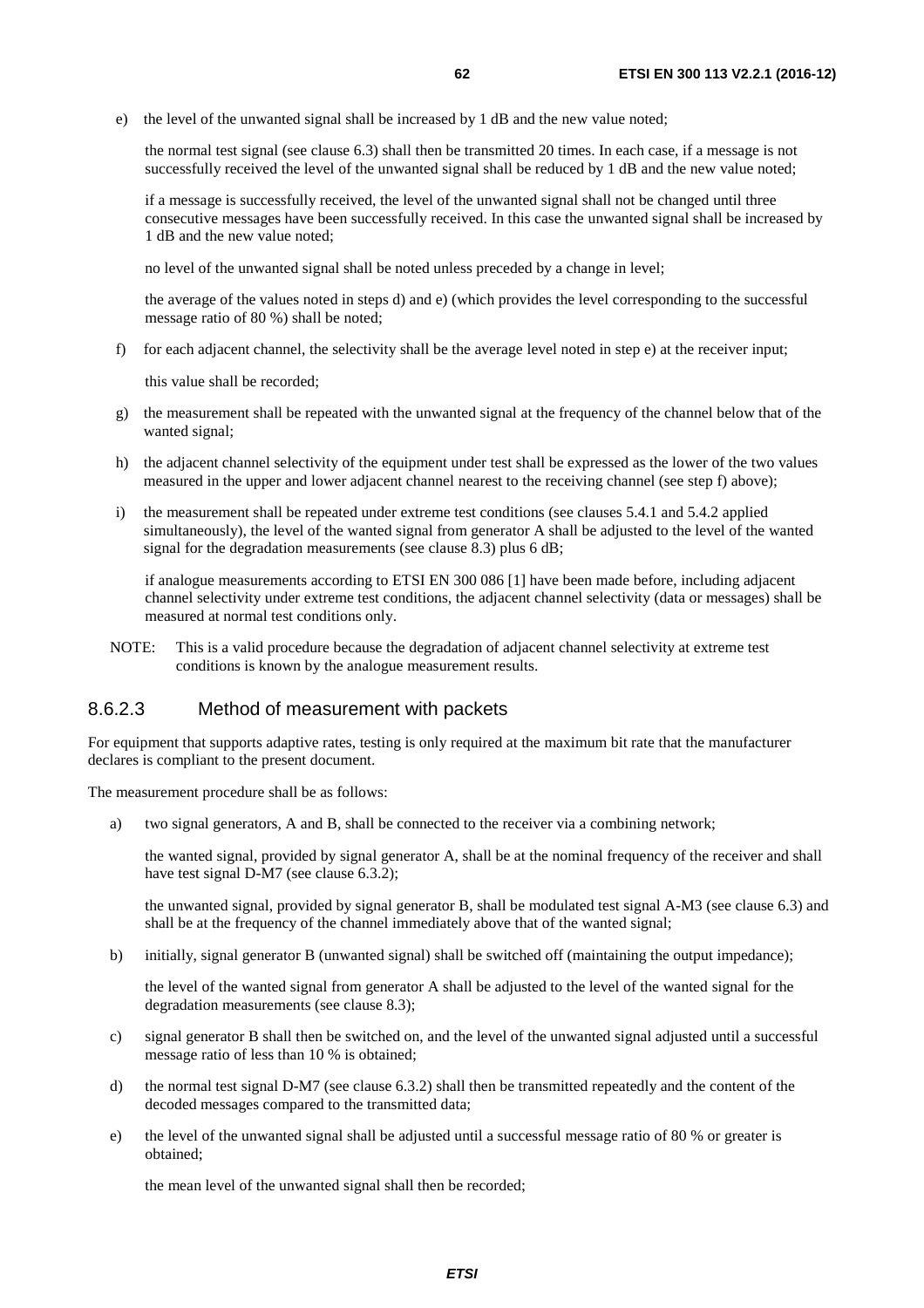- f) the measurement shall be repeated with the unwanted signal at the frequency of the channel below that of the wanted signal;
- g) the adjacent channel selectivity of the equipment under test shall be expressed as the lower of the two values measured in step e) above;g) the measurement shall be repeated under extreme test conditions (see clauses 5.4.1 and 5.4.2 applied simultaneously), the level of the wanted signal from generator A shall be adjusted to the level of the wanted signal for the degradation measurements (see clause 8.3) plus 6 dB;
- h) if analogue measurements according to ETSI EN 300 086 [\[1](#page-8-0)] have been made before, including adjacent channel selectivity under extreme test conditions, the adjacent channel selectivity (data or messages) shall be measured at normal test conditions only.
- NOTE: This is a valid procedure because the degradation of adjacent channel selectivity at extreme test conditions is known by the analogue measurement results.

## 8.6.3 Limits

The minimum adjacent channel rejection shall be such that, under the specified test conditions, the given degradation shall not be exceeded for levels of the unwanted signal up to the values given in table 12.

|                         | <b>Channel separation</b> |           |  |
|-------------------------|---------------------------|-----------|--|
|                         | 12.5 kHz                  | 20/25 kHz |  |
| normal test conditions  | -47.0 dBm                 | -37.0 dBm |  |
| extreme test conditions | -51.0 dBm                 | -41.0 dBm |  |

#### **Table 12: Adjacent channel selectivity (unwanted signal levels)**

# 8.7 Spurious response rejection

## 8.7.1 Definition

The spurious response rejection is a measure of the capability of the receiver to receive a wanted modulated signal without exceeding a given degradation due to the presence of an unwanted modulated signal at any other frequency, at which a response is obtained.

The equipment (transmission and/or reception) under test shall be operated in its normal transmission mode (which may be continuous or discontinuous).

## 8.7.2 Introduction to the method of measurement

Spurious responses may occur at all frequencies throughout the frequency spectrum and the requirements of the present document shall be met for all frequencies. However, for practical reasons the measurements shall be performed as specified in the present document. More specifically, this method of measurement is not intended to capture all spurious responses but selects those that have a high probability of being present. However, in a limited frequency range close to the nominal frequency of the receiver, it has been considered impossible to determine the probability of a spurious response and therefore a search shall be performed over this limited frequency range. This method provides a high degree of confidence that the equipment also meets the requirements at frequencies not being measured.

To determine the frequencies at which spurious responses can occur the following calculations shall be made:

- a) calculation of the "limited frequency range":
	- the limited frequency range is defined as the frequency of the local oscillator signal  $(f<sub>LO</sub>)$  applied to the first mixer of the receiver plus or minus the sum of the intermediate frequencies  $(f_{I1},...,f_{In})$  and a half the switching range (sr) of the receiver;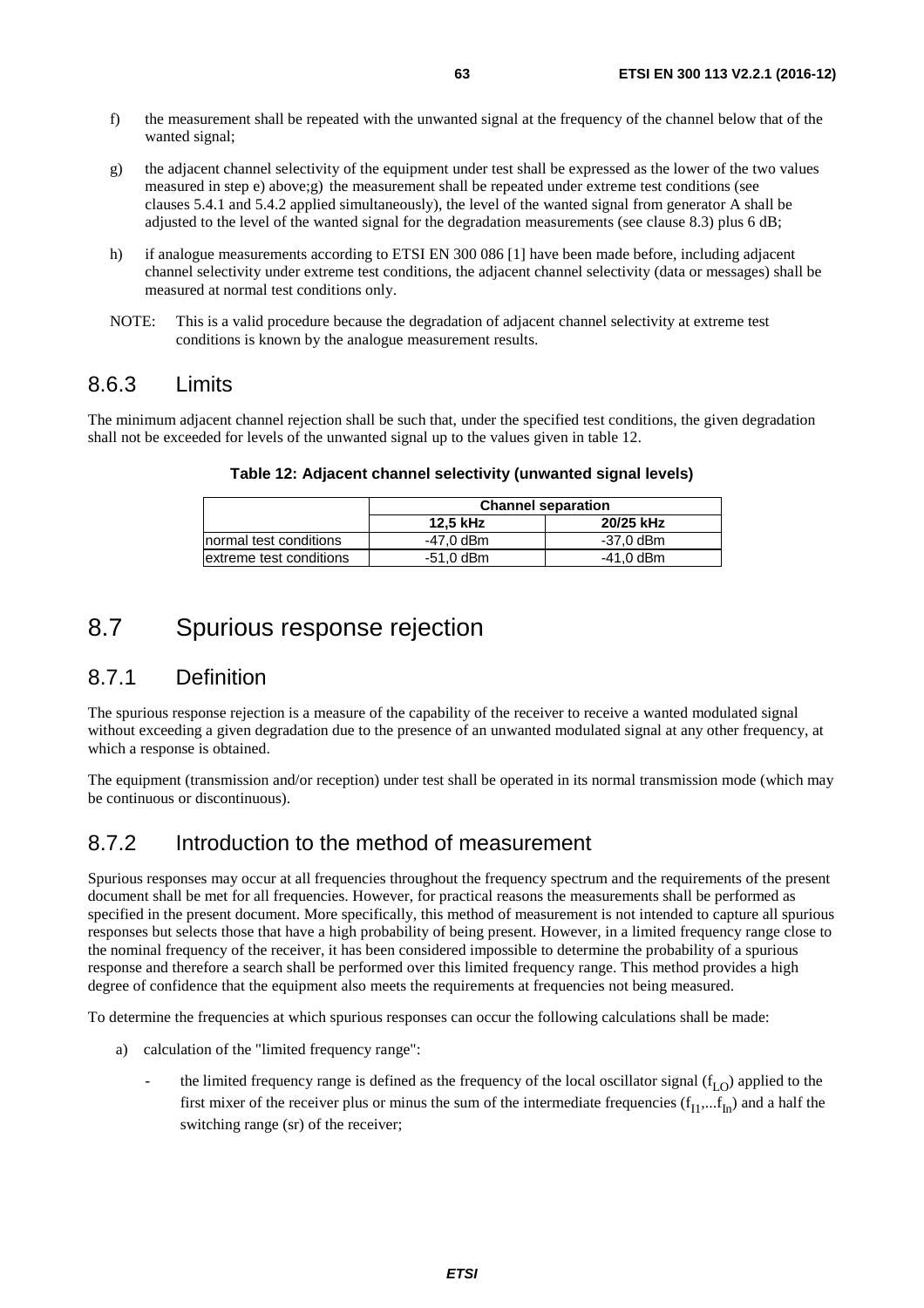- hence, the frequency  $f_1$  of the limited frequency range is:

$$
f_{LO} - \sum_{j=1}^{j=n} f_{lj} - \frac{sr}{2} \le f_l \le f_{LO} + \sum_{j=1}^{j=n} f_{lj} + \frac{sr}{2}
$$

- b) calculation of frequencies outside the limited frequency range:
	- a calculation of the frequencies at which spurious responses can occur outside the range determined in a) is made for the remainder of the frequency range of interest, as appropriate;
	- the frequencies outside the limited frequency range are equal to the harmonics of the frequency of the local oscillator signal ( $f_{LO}$ ) applied to the first mixer of the receiver plus or minus the first intermediate frequency  $(f<sub>I1</sub>)$  of the receiver;
	- hence, the frequencies of these spurious responses are:

$$
\text{nf}_{\text{LO}} \pm \text{f}_{\text{II}}
$$

where n is an integer greater than or equal to 2:

 the measurement of the first image response of the receiver shall initially be made to verify the calculation of spurious response frequencies.

For the calculations a) and b) above, the manufacturer shall state the frequency of the receiver, the frequency of the local oscillator signal ( $f_{L<sub>1</sub>}$ ) applied to the 1st mixer of the receiver, the intermediate frequencies ( $f_{L<sub>1</sub>}$ ,  $f_{L<sub>2</sub>}$ , etc.), and the switching range (sr) of the receiver.

## 8.7.3 Method of search over the "limited frequency range"



#### **Figure 25: Measurement arrangement**

The measurement arrangement in figure 25 shall be used.

The measurement procedure shall be as follows:

a) two signal generators, A and B, shall be connected to the receiver via a combining network;

 the wanted signal, provided by signal generator A, shall be at the nominal frequency of the receiver and shall have the normal test signal or modulation D-M2, D-M5 or D-M7 (see clause 6.3);

the unwanted signal, provided by signal generator B, shall be modulated with signal A-M3 (see clause 6.3);

b) initially, signal generator B (unwanted signal) shall be switched off (maintaining the output impedance);

 the level of the wanted signal from generator A shall be adjusted to the level of the wanted signal for the degradation measurements (see clause 8.3);

 in the case where a continuous bit stream is used, the bit error ratio of the receiver after demodulation shall be noted;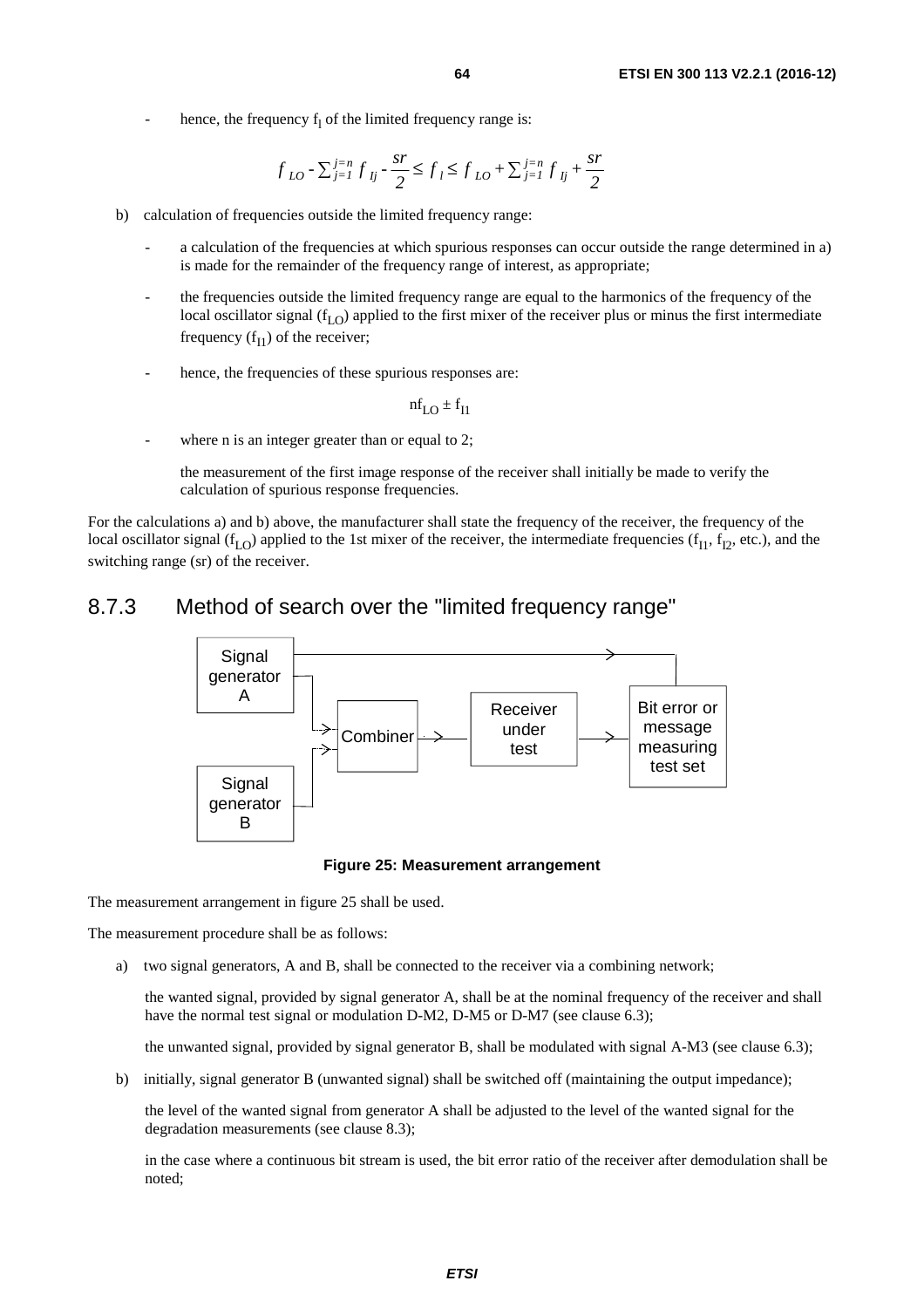c) signal generator B shall then be switched on, and the level of the unwanted signal adjusted -27 dBm at the receiver input terminals;

 the frequency of the unwanted signal generator shall be varied in increments of 5 kHz over the limited frequency range (see clause 8.7.2 a)) and over the frequencies in accordance with the calculations outside of this frequency range (see clause 8.7.2 b));

- d) the frequency of any spurious response detected (e.g. by an increase in the previously noted bit error ratio) during the search shall be recorded for use in the measurements in accordance with clauses 8.7.4 and 8.7.5;
- e) in the case where operation using a continuous bit stream is not possible a similar method shall be used. In such case, instead of identifying a spurious response by noting an increase in the bit error ratio, spurious responses shall be identified by a degradation of the successful message ratio.

## 8.7.4 Method of measurement with continuous bit streams

The measurement shall be performed as follows, using the measurement arrangement of figure 25 in clause 8.7.3:

a) two signal generators, A and B, shall be connected to the receiver via a combining network;

 the wanted signal, provided by signal generator A, shall be at the nominal frequency of the receiver and shall be modulated by the normal test signal D-M2 or D-M5, as appropriate (see clause 6.3);

 the unwanted signal, provided by signal generator B, shall be modulated with a frequency of 400 Hz and with a deviation of 12 % of the channel separation (A-M3) (see clause 6.3), and shall be at the frequency of that spurious response being considered;

b) initially, signal generator B (unwanted signal) shall be switched off (maintaining the output impedance);

 the level of the wanted signal from generator A shall be adjusted to the level of the wanted signal for the degradation measurements (see clause 8.3);

- c) signal generator B shall then be switched on, and the level of the unwanted signal adjusted until a bit error ratio of  $10^{-1}$  or worse is obtained;
- d) the normal test signal D-M2 or D-M5 shall be transmitted whilst observing the bit error ratio;
- e) the level of the unwanted signal shall be reduced in steps of 1 dB until a bit error ratio of  $10^{-2}$  or better is obtained. The level of the unwanted signal shall then be noted;
- f) the frequency of the unwanted signal shall be stepped up and down in increments of 20 % of the CSP and step e) shall repeated until the lowest level noted in step e) is obtained; this value shall be recorded;

this ratio shall be recorded;

- g) the measurement shall be repeated at all spurious response frequencies found during the search over the "limited frequency range" (see clause 8.7.2 a)) and at frequencies calculated for the remainder of the spurious response frequencies (see clause 8.7.2 b)) in the frequency range from  $f_{Rx}/3$ , 2 or 30 MHz, whichever is higher, to  $3.2 \times f_{Rx}$ , where  $f_{Rx}$  is the nominal frequency of the receiver;
- h) the spurious response rejection of the equipment under test shall be expressed as the highest value recorded in step f).

## 8.7.5 Method of measurement with messages

The measurement shall be performed as follows, using the measurement arrangement of figure 25 in clause 8.7.3:

a) two signal generators, A and B, shall be connected to the receiver via a combining network;

 the wanted signal, provided by signal generator A, shall be at the nominal frequency of the receiver and shall have normal test modulation (see clause 6.3);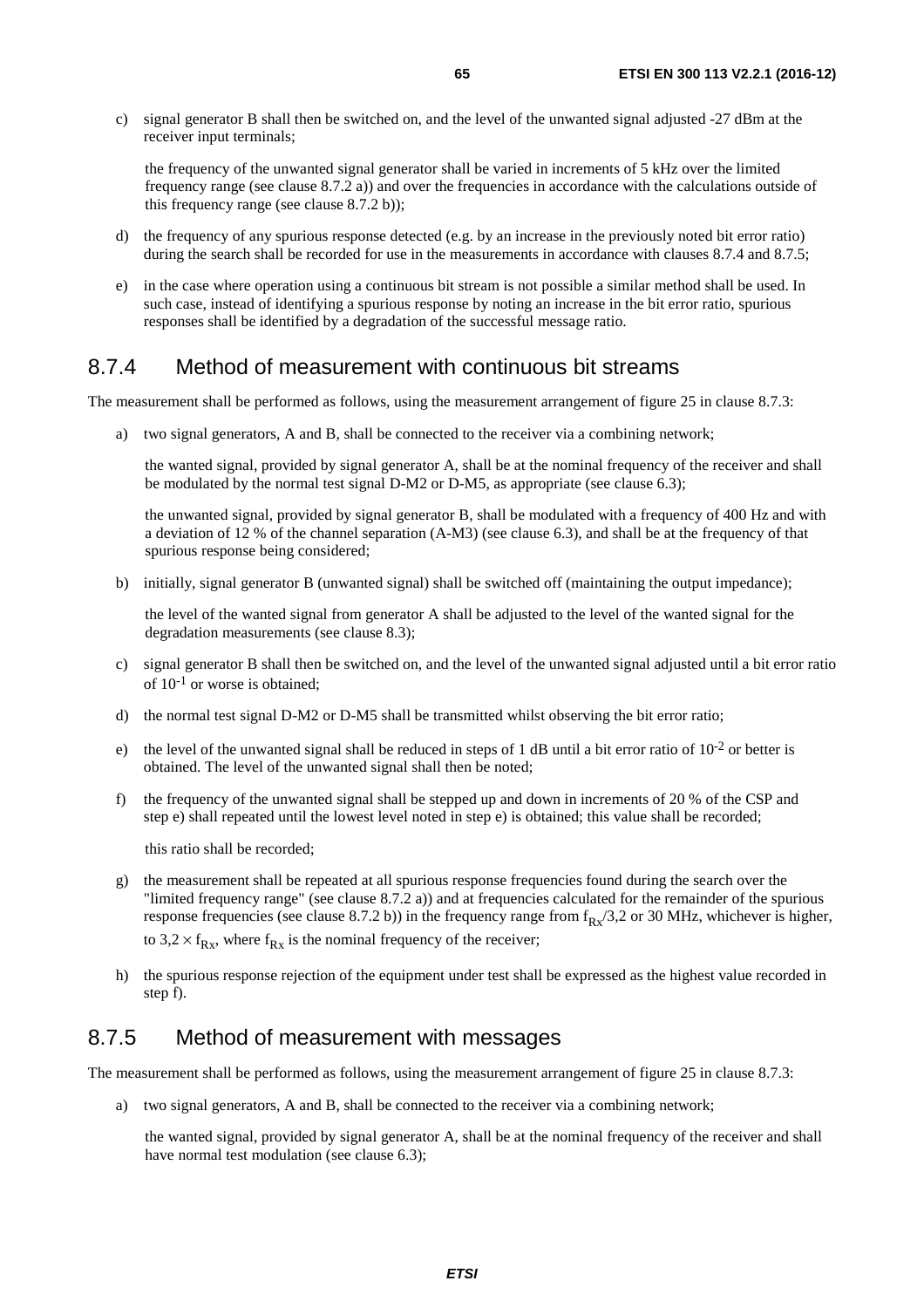the unwanted signal, provided by signal generator B, shall be modulated with a frequency of 400 Hz and with a deviation of 12 % of the channel separation (A-M3) (see clause 6.3), and shall be at the frequency of that spurious response being considered;

b) initially, signal generator B (unwanted signal) shall be switched off (maintaining the output impedance);

 the level of the wanted signal from generator A shall be adjusted to the level of the wanted signal for the degradation measurements (see clause 8.3);

- c) signal generator B shall then be switched on, and the level of the unwanted signal adjusted until a successful message ratio of less than 10 % is obtained;
- d) the normal test signal (see clause 6.3) shall then be transmitted repeatedly whilst observing in each case whether or not a message is successfully received;

 the level of the unwanted signal shall be reduced by 2 dB for each occasion that a message is not successfully received;

 the procedure shall be continued until three consecutive messages are successfully received. The level of the input signal shall then be noted;

e) the level of the unwanted signal shall be increased by 1 dB and the new value noted;

 the normal test signal (see clause 6.3) shall then be transmitted 20 times. In each case, if a message is not successfully received the level of the unwanted signal shall be reduced by 1 dB and the new value noted;

 if a message is successfully received, the level of the unwanted signal shall not be changed until three consecutive messages have been successfully received. In this case the unwanted signal shall be increased by 1 dB and the new value noted;

no level of the unwanted signal shall be noted unless preceded by a change in level;

 the average of the values noted in steps d) and e) (which provides the level corresponding to the successful message ratio of 80 %) shall be noted;

- f) the frequency of the unwanted signal shall be stepped up and down in increments of 20 % of the CSP and steps d) and e) shall be repeated until the lowest level noted in step e) is obtained. This value shall be recorded;
- g) the measurement shall be repeated at all spurious response frequencies found during the search over the limited frequency range, (see clause 8.7.2 a)) and at frequencies calculated for the remainder of the spurious response frequencies (see clause 8.7.2 b)) in the frequency range from  $f_{Rx}/3$ , 2 or 30 MHz, whichever is higher, to  $3.2 \times f_{Rx}$ , where  $f_{Rx}$  is the nominal frequency of the receiver;
- h) the spurious response rejection of the equipment under test shall be expressed as the lowest value recorded in step f).

## 8.7.6 Method of measurement with packets

The measurement shall be performed as follows, using the measurement arrangement of figure 25 in clause 8.7.3:

a) two signal generators, A and B, shall be connected to the receiver via a combining network;

 the wanted signal, provided by signal generator A, shall be at the nominal frequency of the receiver and shall have normal test modulation D-M7 (see clause 6.3);

 the unwanted signal, provided by signal generator B, shall be modulated with a frequency of 400 Hz and with a deviation of 12 % of the channel separation (A-M3) (see clause 6.3), and shall be at the frequency of that spurious response being considered;

b) initially, signal generator B (unwanted signal) shall be switched off (maintaining the output impedance);

 the level of the wanted signal from generator A shall be adjusted to the level of the wanted signal for the degradation measurements (see clause 8.3);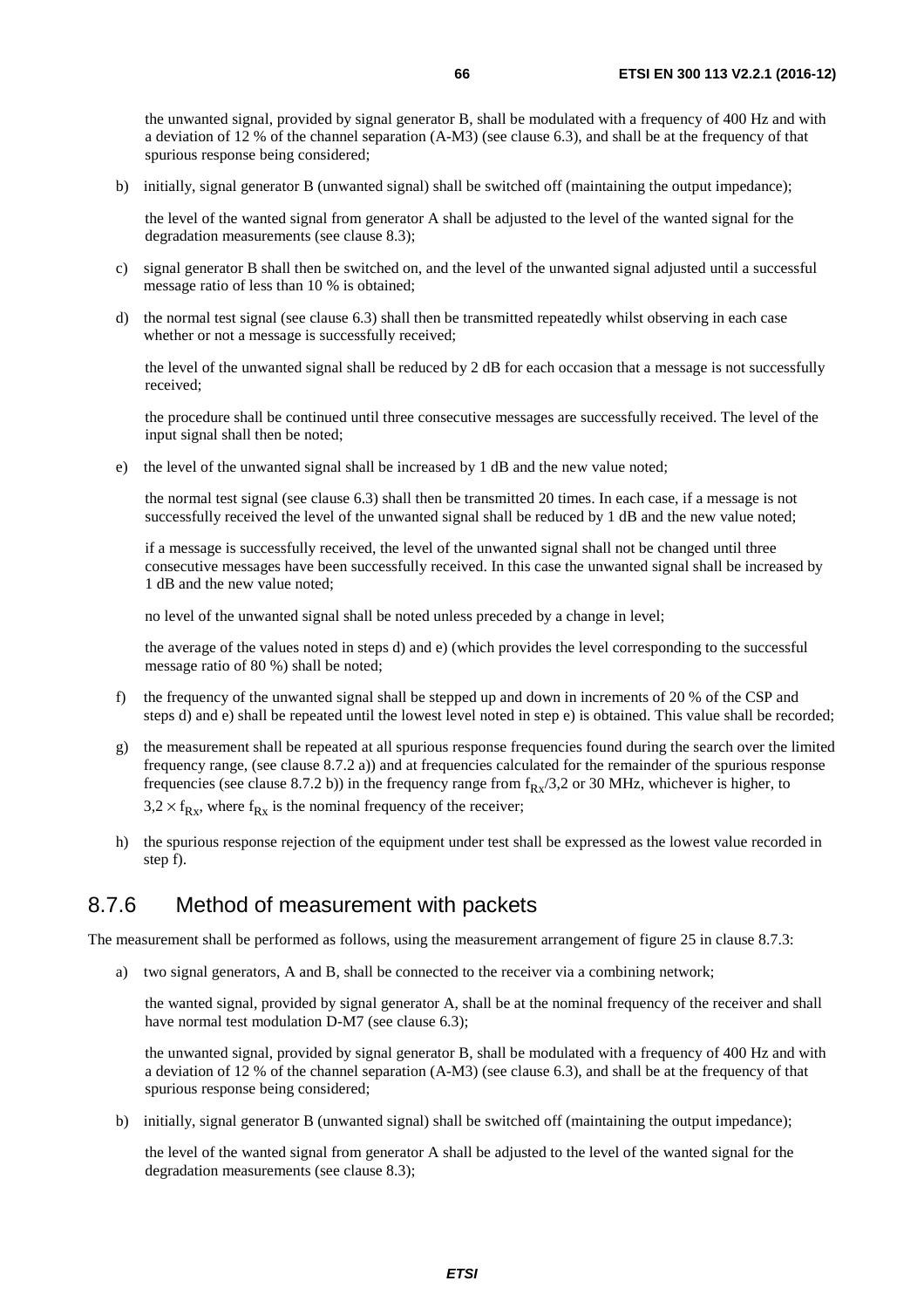- c) signal generator B shall then be switched on, and the level of the unwanted signal adjusted until a successful message ratio of less than 10 % is obtained;
- d) the normal test signal D-M7 (see clause 6.3.2) shall then be transmitted repeatedly and the content of the decoded messages compared to the transmitted data;
- e) the level of the unwanted signal shall be adjusted until a successful message ratio of 80 % or greater is obtained;

the mean level of the unwanted signal shall then be recorded;

- f) the frequency of the unwanted signal shall be stepped up and down in increments of 20 % of the CSP and steps d) and e) shall be repeated until the lowest level noted in step e) is obtained. This value shall be recorded;
- g) the measurement shall be repeated at all spurious response frequencies found during the search over the limited frequency range, (see clause 8.7.2 a)) and at frequencies calculated for the remainder of the spurious response frequencies (see clause 8.7.2 b)) in the frequency range from  $f_{Rx}/3$ ,  $2$  or 30 MHz, whichever is higher, to

 $3.2 \times f_{Rx}$ , where  $f_{Rx}$  is the nominal frequency of the receiver;

h) the spurious response rejection of the equipment under test shall be expressed as the lowest value recorded in step f).

## 8.7.7 Limits

At any frequency separated from the nominal frequency of the receiver by two channels or more, the spurious response rejection shall be such that under the specified test conditions, the given degradation shall not be exceeded for levels of the unwanted signal up to -37 dBm.

# 8.8 Intermodulation response rejection

## 8.8.1 Definition

The intermodulation response rejection is a measure of the capability of the receiver to receive a wanted modulated signal, without exceeding a given degradation due to the presence of two or more unwanted signals with a specific frequency relationship to the wanted signal frequency.

The equipment (transmission and/or reception) under test shall be operated in its normal transmission mode (which may be continuous or discontinuous).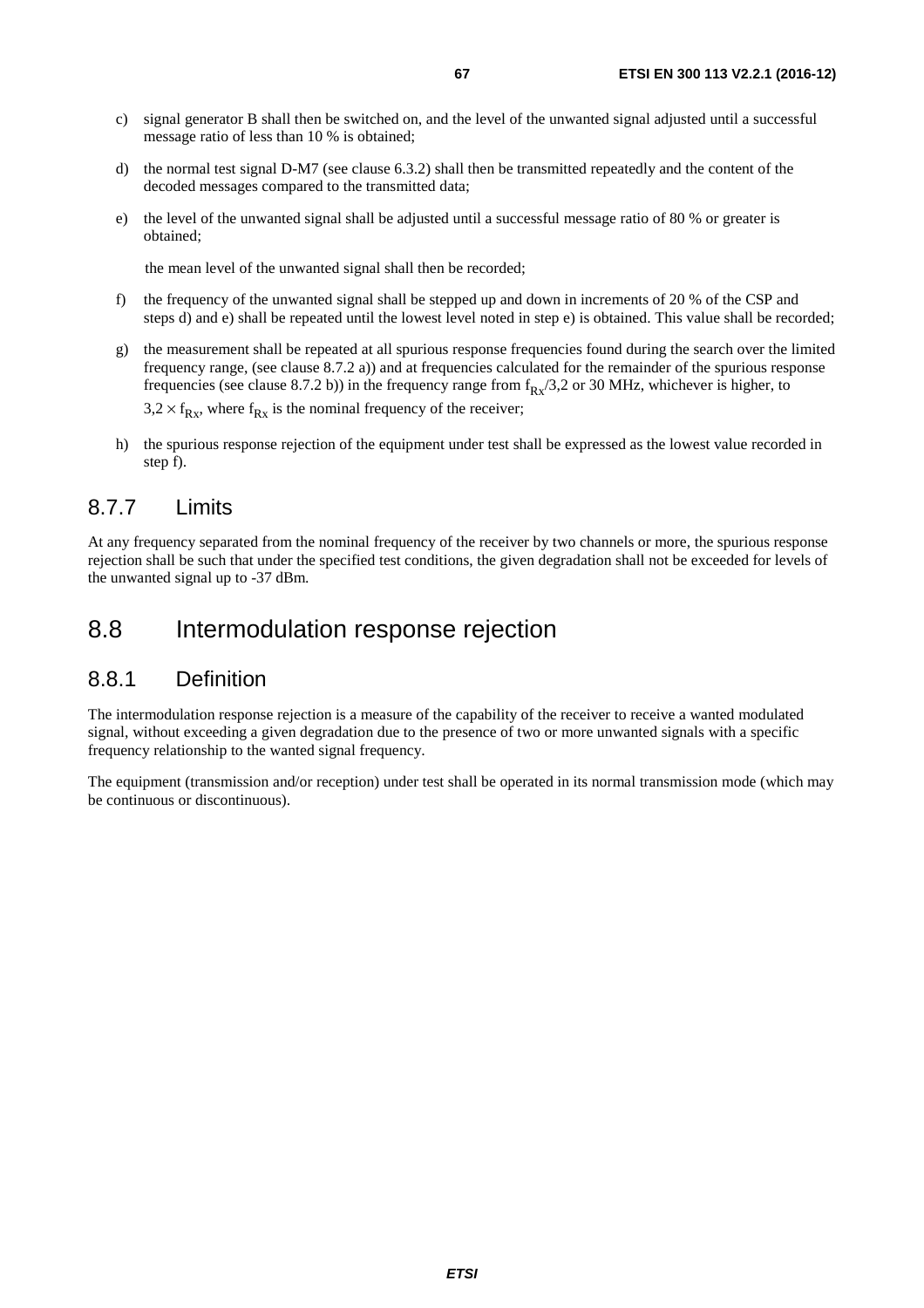## 8.8.2 Method of measurement





**Figure 26: Measurement arrangement** 

The measurement arrangement in figure 26 shall be used.

The measurement procedure shall be as follows:

- a) three signal generators, A, B and C, shall be connected to the receiver via a combining network:
	- the wanted signal, provided by signal generator A, shall be at the nominal frequency of the receiver and shall be modulated by the normal test signal D-M2 or D-M5, as appropriate (see clause 6.3);
	- the first unwanted signal, provided by signal generator B, shall be unmodulated and adjusted to a frequency 50 kHz above the nominal frequency of the receiver;
	- the second unwanted signal, provided by signal generator C, shall be modulated with signal A-M3 (see clause 6.3) and adjusted to a frequency 100 kHz above the nominal frequency of the receiver;
- b) initially, signal generators B and C (unwanted signals) shall be switched off (maintaining the output impedance);

 the level of the wanted signal from generator A shall be adjusted to the level of the wanted signal for the degradation measurements (see clause 8.3);

- c) signal generators B and C shall then be switched on; the levels of the two unwanted signals shall be maintained equal and shall be adjusted until a bit error ratio of  $10^{-1}$  or worse is obtained;
- d) the normal test signal D-M2 or D-M5, as appropriate shall then be transmitted whilst observing the bit error ratio;
- e) the level of the unwanted signals shall be reduced in steps of 1 dB until a bit error ratio of  $10^{-2}$  or better is obtained. The level of the unwanted signals shall then be noted;
- f) for each configuration of the unwanted signals, the intermodulation response rejection shall be recorded as the lowest value noted in step e);
- g) the measurement shall be repeated with the unwanted signal generator B at the frequency 50 kHz below that of the wanted signal and the frequency of the unwanted signal generator C at the frequency 100 kHz below that of the wanted signal;
- h) the intermodulation response rejection of the equipment under test shall be expressed as the higher of the two values recorded in step f).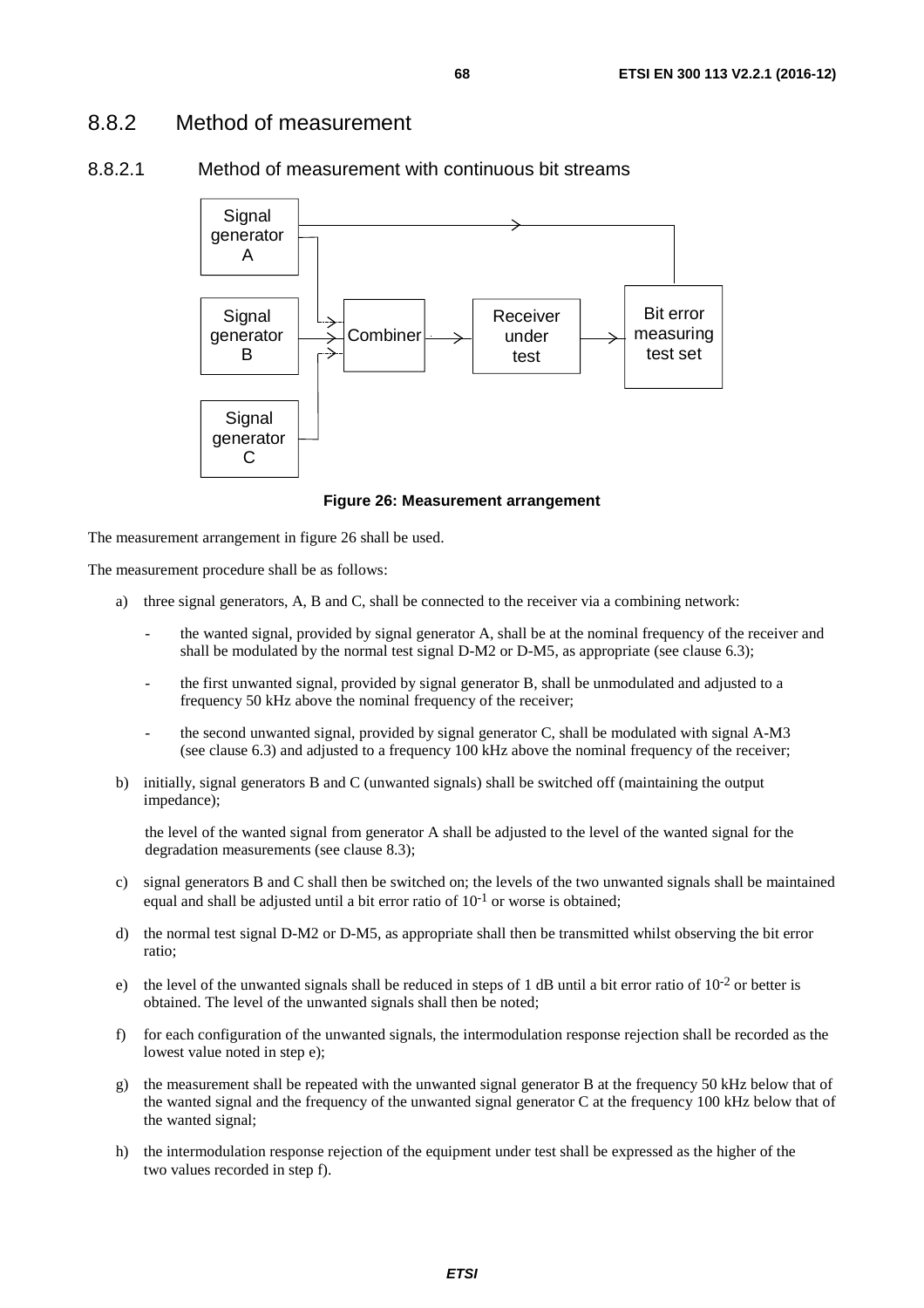## 8.8.2.2 Method of measurement with messages



#### **Figure 27: Measurement arrangement**

The measurement arrangement in figure 27 shall be used.

The measurement procedure shall be as follows:

- a) three signal generators, A, B and C, shall be connected to the receiver via a combining network:
	- the wanted signal, provided by signal generator A, shall be at the nominal frequency of the receiver and shall have normal test modulation D-M2 or D-M5 (see clause 6.3);
	- the first unwanted signal, provided by signal generator B, shall be unmodulated and adjusted to a frequency 50 kHz above the nominal frequency of the receiver;
	- the second unwanted signal, provided by signal generator C, shall be modulated with signal A-M3 (see clause 6.3) and adjusted to a frequency 100 kHz above the nominal frequency of the receiver;
- b) initially, signal generators B and C (unwanted signals) shall be switched off (maintaining the output impedance):
	- the level of the wanted signal from generator A shall be adjusted to the level of the wanted signal for the degradation measurements (see clause 8.3);
- c) signal generators B and C shall then be switched on; the levels of the two unwanted signals shall be maintained equal and shall be adjusted until a successful message ratio of less than 10 % is obtained;
- d) the normal test signal (see clause 6.3) shall then be transmitted repeatedly whilst observing in each case whether or not a message is successfully received;

 the levels of the unwanted signals shall be reduced by 2 dB for each occasion that a message is not successfully received;

 the procedure shall be continued until three consecutive messages are successfully received. The level of the input signals shall then be noted;

e) the level of the unwanted signals shall be increased by 1 dB and the new value noted;

 the normal test signal (see clause 6.3) shall then be transmitted 20 times. In each case, if a message is not successfully received the level of the unwanted signals shall be reduced by 1 dB and the new value noted;

 if a message is successfully received, the level of the unwanted signals shall not be changed until three consecutive messages have been successfully received. In this case the unwanted signals shall be increased by 1 dB and the new value noted;

no level of the unwanted signals shall be noted unless preceded by a change in level;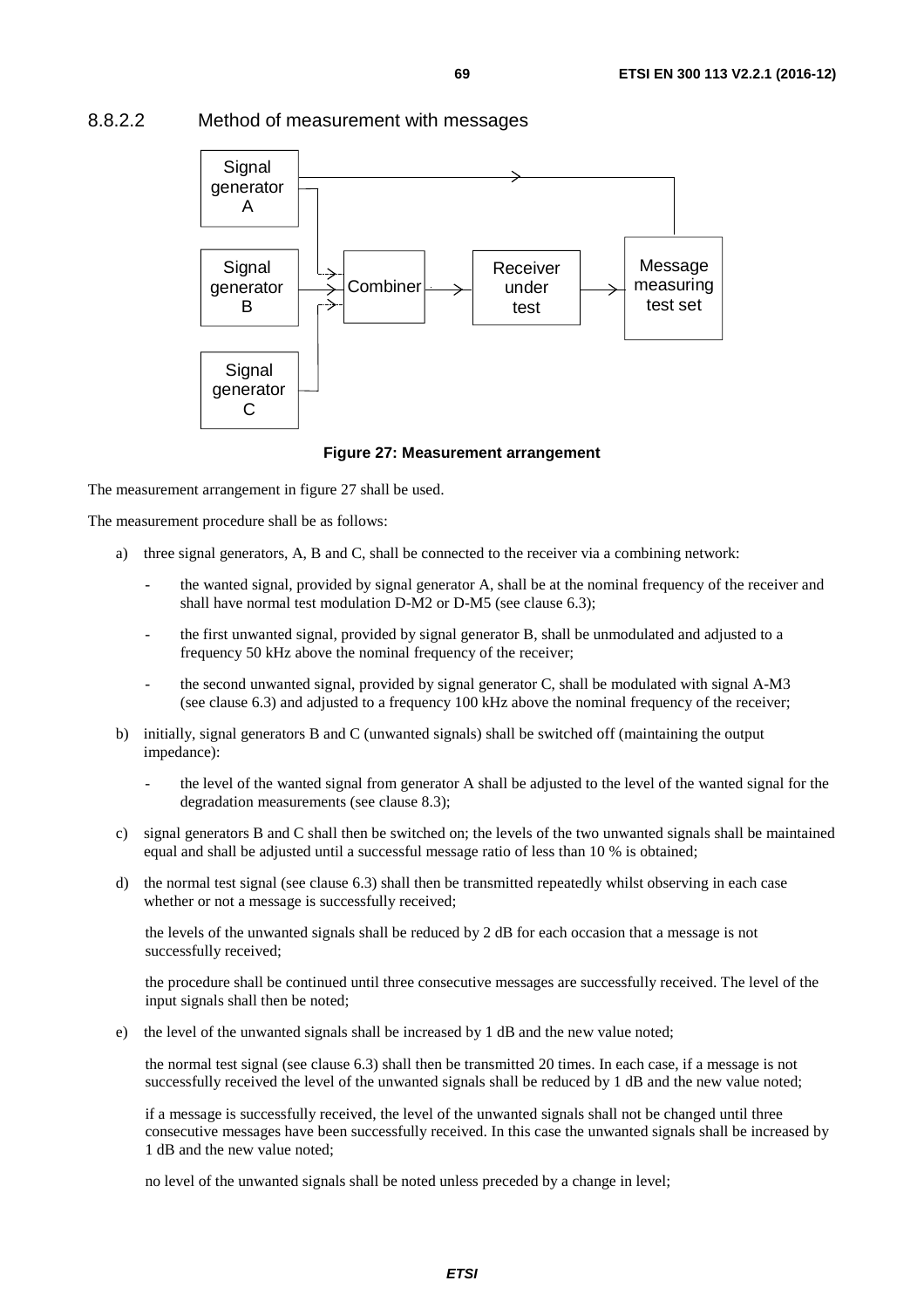the average of the values noted in steps d) and e) (which provides the level corresponding to the successful message ratio of 80 %) shall be noted;

- f) for each configuration of the unwanted signals, the intermodulation response rejection shall be recorded as the lowest value noted in step e);
- g) the measurement shall be repeated with the unwanted signal generator B at the frequency 50 kHz below that of the wanted signal and the frequency of the unwanted signal generator C at the frequency 100 kHz below that of the wanted signal;
- h) the intermodulation response rejection of the equipment under test shall be expressed as the higher of the two values recorded in step f).

### 8.8.2.3 Method of measurement with packets

The measurement arrangement in figure 27 shall be used.

The measurement procedure shall be as follows:

a) three signal generators, A, B and C, shall be connected to the receiver via a combining network;

the wanted signal, provided by signal generator A, shall be at the nominal frequency  $(f_c)$  of the receiver and shall be modulated by the test signal D-M7 (see clause 6.3.2):

- the first unwanted signal, provided by signal generator B, shall be unmodulated and adjusted to a frequency 50 kHz above the nominal frequency of the receiver;
- the second unwanted signal, provided by signal generator C, shall be modulated with signal A-M3 (see clause 6.3) and adjusted to a frequency 100 kHz above the nominal frequency of the receiver;
- b) initially, signal generators B and C (unwanted signals) shall be switched off (maintaining the output impedance);

 the level of the wanted signal from generator A shall be adjusted to the level of the wanted signal for the degradation measurements (see clause 8.3);

- c) signal generators B and C shall then be switched on; the mean levels of the two unwanted signals shall be maintained equal and shall be adjusted until a successful message ratio of less than 10 % is obtained;
- d) the normal test signal D-M7 (see clause 6.3.2) shall then be transmitted repeatedly and the content of the decoded messages compared to the transmitted data;
- e) the mean levels of the two unwanted signals shall be maintained equal and shall be adjusted until a successful message ratio of 80 % or greater is obtained;

 the mean level of the unwanted signals shall then be noted (i.e. the mean level of each signals is what is to be noted);

- f) for each configuration of the unwanted signals, the intermodulation response rejection shall be recorded as the lowest value noted in step e);
- g) the measurement shall be repeated with the unwanted signal generator B at the frequency 50 kHz below that of the wanted signal and the frequency of the unwanted signal generator C at the frequency 100 kHz below that of the wanted signal;
- h) the intermodulation response rejection of the equipment under test shall be expressed as the higher of the two values recorded in step f).

## 8.8.3 Limits

The intermodulation response rejection of the equipment shall be such that under the specified test conditions, the given degradation shall not be exceeded for levels of the unwanted signal up to -37 dBm for base stations and -42 dBm for mobile and handportable stations.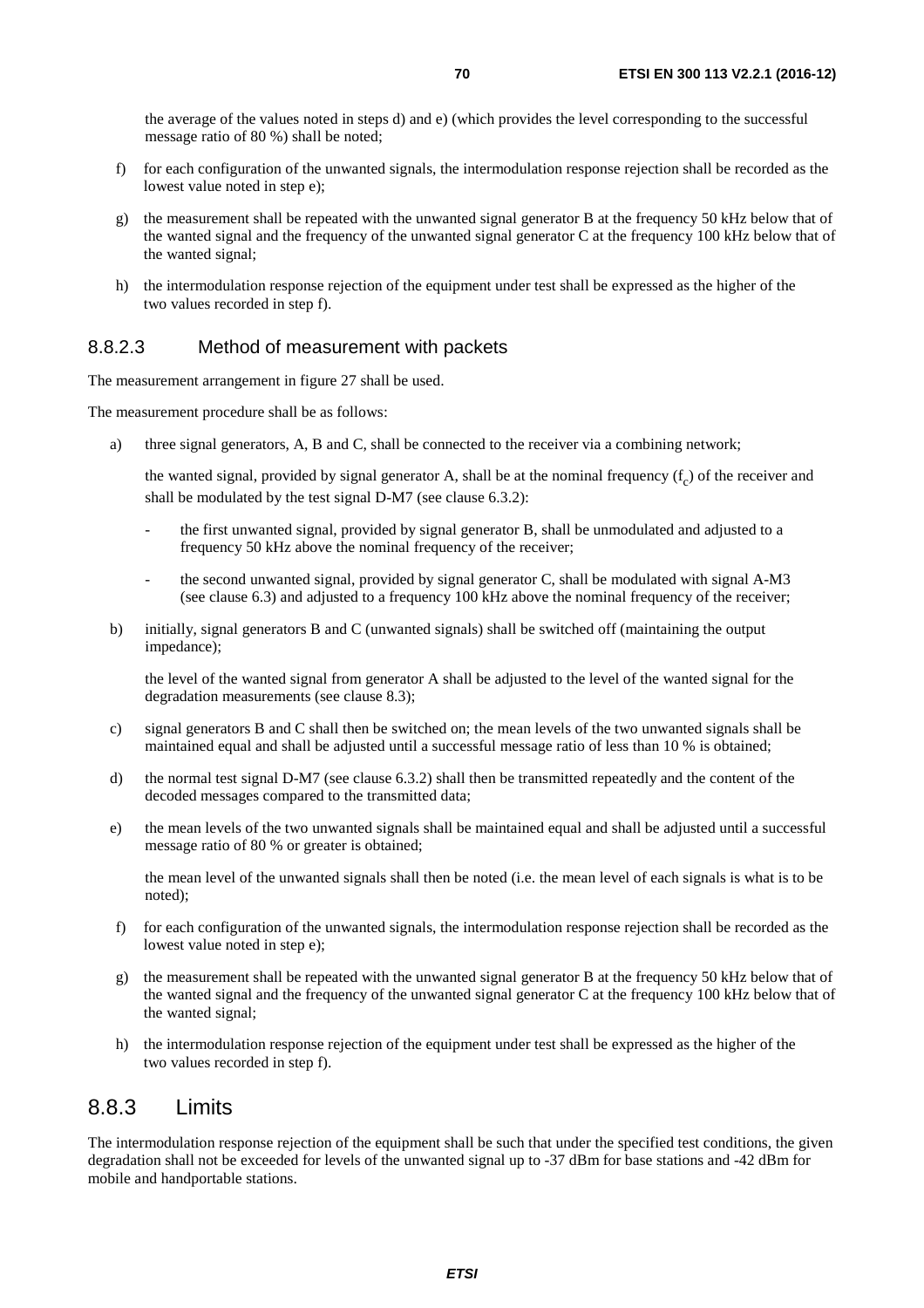# 8.9 Blocking or desensitization

# 8.9.1 Definition

Blocking is a measure of the capability of the receiver to receive a wanted modulated signal without exceeding a given degradation due to the presence of an unwanted input signal at any frequencies other than those of the spurious responses or the adjacent channels.

The equipment (transmission and/or reception) under test shall be operated in its normal transmission mode (which may be continuous or discontinuous).

## 8.9.2 Method of measurement

#### 8.9.2.1 Method of measurement with continuous bit streams



#### **Figure 28: Measurement arrangement**

The measurement arrangement in figure 28 shall be used.

The measurement procedure shall be as follows:

- a) two signal generators, A and B, shall be connected to the receiver via a combining network:
	- the wanted signal, provided by signal generator A, shall be at the nominal frequency of the receiver and shall be modulated by the normal test signal D-M2 or D-M5, as appropriate (see clause 6.3);
	- the unwanted signal, provided by signal generator B, shall be unmodulated and shall be at a frequency from 1 MHz to 10 MHz away from the nominal frequency of the receiver;

 for practical reasons the measurements shall be carried out at frequencies of the unwanted signal at approximately  $\pm 1$  MHz,  $\pm 2$  MHz,  $\pm 5$  MHz and  $\pm 10$  MHz, avoiding those frequencies at which spurious responses could occur (see clause 8.7);

- b) initially, signal generator B (unwanted signal) shall be switched off (maintaining the output impedance);
- c) the level of the wanted signal from generator A shall be adjusted to the level of the wanted signal for the degradation measurements (see clause 8.3);
- d) signal generator B shall then be switched on, and the level of the unwanted signal adjusted until a bit error ratio of  $10^{-1}$  or worse is obtained:
- e) the normal test signal D-M2 or D-M5, as appropriate shall be transmitted whilst observing the bit error ratio;
- f) the level of the unwanted signal shall be reduced in steps of 1 dB until a bit error ratio of  $10^{-2}$  or better is obtained. The level of the unwanted signal shall then be noted;
- g) for each frequency, the blocking or desensitization shall be expressed as the level in dBm of the unwanted signal at the receiver for each frequency; this value shall be recorded;
- h) the measurement shall be repeated for all the frequencies defined in step a);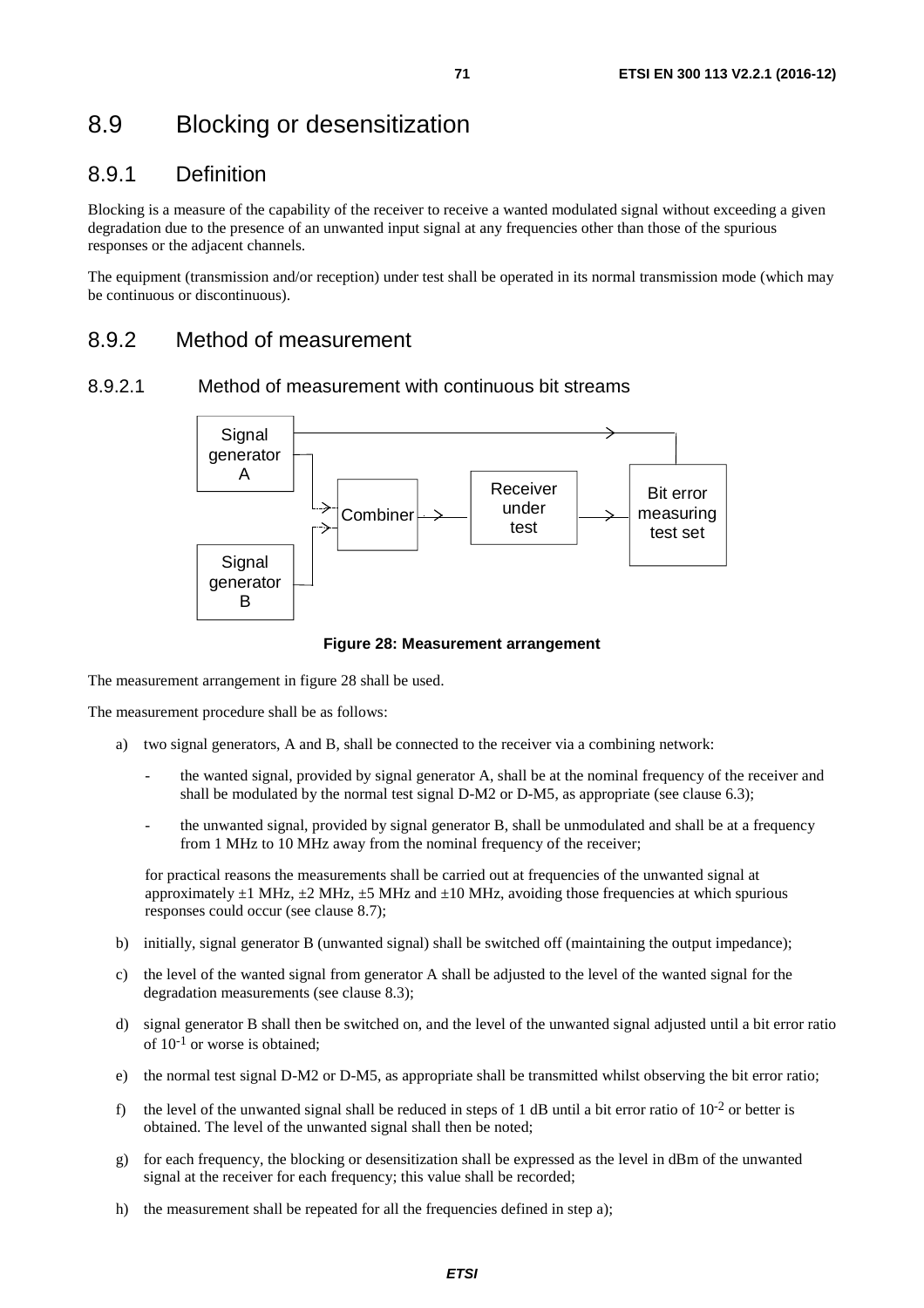i) the blocking or desensitization of the equipment under test shall be expressed as the lowest of the values recorded in step g).



### 8.9.2.2 Method of measurement with messages

#### **Figure 29: Measurement arrangement**

The measurement arrangement in figure 29 shall be used.

The measurement procedure shall be as follows:

- a) two signal generators, A and B, shall be connected to the receiver via a combining network:
	- the wanted signal, provided by signal generator A, shall be at the nominal frequency of the receiver and shall have normal test modulation D-M2 or D-M5 (see clause 6.3);
	- the unwanted signal, provided by signal generator B, shall be unmodulated and shall be at a frequency from 1 MHz to 10 MHz away from the nominal frequency of the receiver;

 for practical reasons the measurements shall be carried out at frequencies of the unwanted signal at approximately  $\pm 1$  MHz,  $\pm 2$  MHz,  $\pm 5$  MHz and  $\pm 10$  MHz, avoiding those frequencies at which spurious responses could occur (see clause 8.7);

b) initially, signal generator B (unwanted signal) shall be switched off (maintaining the output impedance);

 the level of the wanted signal from generator A shall be adjusted to the level of the wanted signal for the degradation measurements (see clause 8.3);

- c) signal generator B shall then be switched on, and the level of the unwanted signal adjusted until a successful message ratio of less than 10 % is obtained;
- d) the normal test signal (see clause 6.3) shall then be transmitted repeatedly whilst observing in each case whether or not a message is successfully received;

 the level of the unwanted signal shall be reduced by 2 dB for each occasion that a message is not successfully received;

 the procedure shall be continued until three consecutive messages are successfully received. The level of the input signal shall then be noted;

e) the level of the unwanted signal shall be increased by 1 dB and the new value noted;

 the normal test signal (see clause 6.3) shall then be transmitted 20 times. In each case, if a message is not successfully received the level of the unwanted signal shall be reduced by 1 dB and the new value noted;

 if a message is successfully received, the level of the unwanted signals shall not be changed until three consecutive messages have been successfully received. In this case the unwanted signal shall be increased by 1 dB and the new value noted;

no level of the unwanted signal shall be noted unless preceded by a change in level;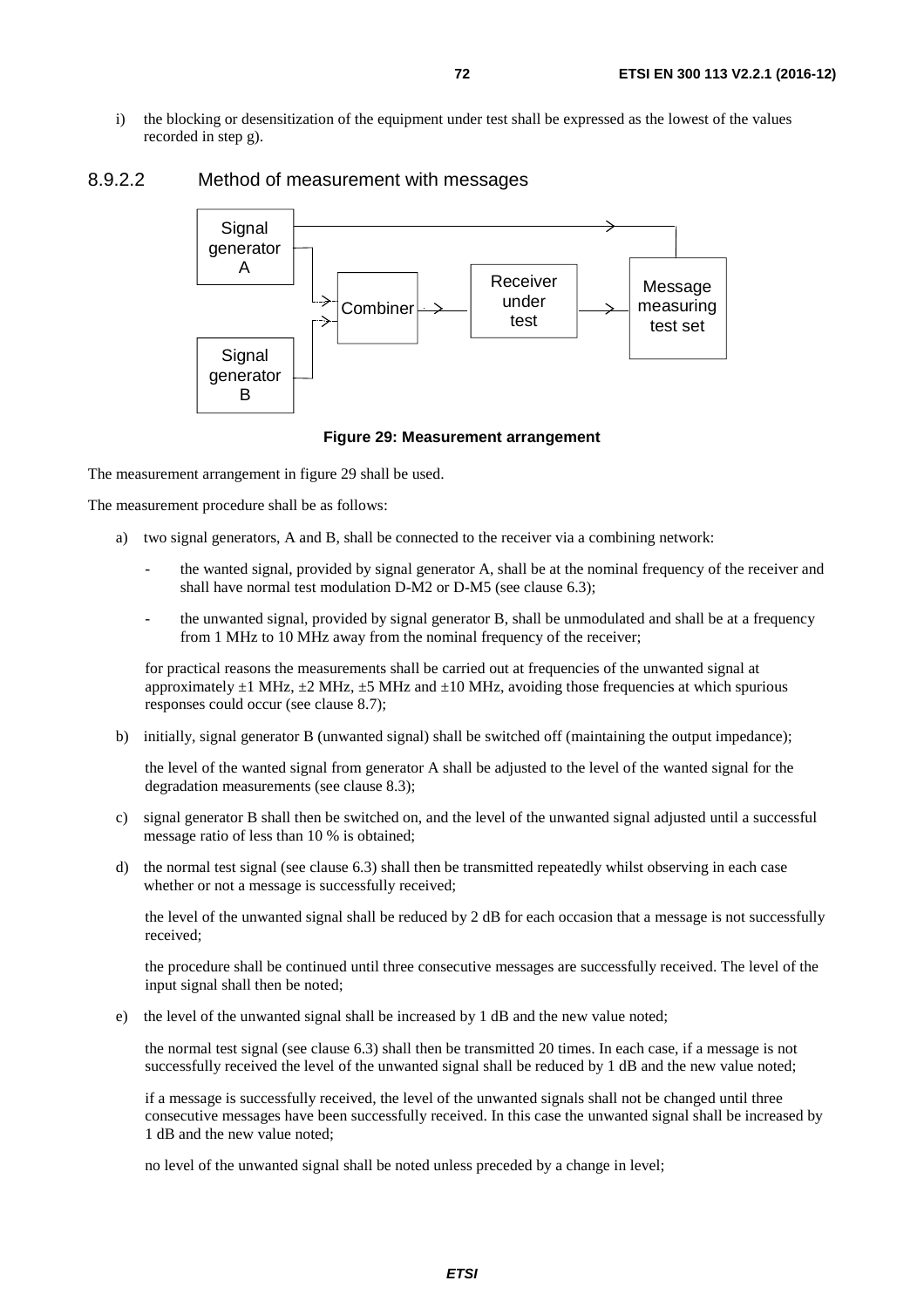the average of the values noted in steps d) and e) (which provides the level corresponding to the successful message ratio of 80 %) shall be noted;

- f) for each frequency, the blocking or desensitization shall be expressed as the level in  $dBUV$  of the unwanted signal at the receiver for each frequency; this value shall be recorded;
- g) the measurement shall be repeated for all the frequencies defined in step a);
- h) the blocking or desensitization of the equipment under test shall be expressed as the lowest of the values recorded in step f).

#### 8.9.2.3 Method of measurement with packets

The measurement arrangement is shown in figure 29. The measurement procedure shall be as follows:

- a) two signal generators, A and B, shall be connected to the receiver via a combining network:
	- the wanted signal, provided by signal generator A, shall be at the nominal frequency of the receiver and shall be modulated by the normal test signal D-M7 (see clause 6.3.2);
	- the unwanted signal, provided by signal generator B, shall be unmodulated and shall be at a frequency from 1 MHz to 10 MHz away from the nominal frequency of the receiver;

 for practical reasons the measurements shall be carried out at frequencies of the unwanted signal at approximately  $\pm 1$  MHz,  $\pm 2$  MHz,  $\pm 5$  MHz and  $\pm 10$  MHz, avoiding those frequencies at which spurious responses occur;

b) initially, signal generator B (unwanted signal) shall be switched off (maintaining the output impedance);

 the level of the wanted signal from generator A shall be adjusted to the level of the wanted signal for the degradation measurements (see clause 8.3);

- c) signal generator B shall then be switched on, and the level of the unwanted signal adjusted until a successful message ratio of less than 10 % is obtained;
- d) the normal test signal D-M7 (see clause 6.3.2) shall then be transmitted repeatedly and the content of the decoded messages compared to the transmitted data;
- e) the level of the unwanted signal shall be adjusted until a successful message ratio of 80 % or greater is obtained;

the level of the unwanted signal shall then be recorded;

- f) the measurement shall be repeated for all the frequencies defined in step a);
- g) the blocking level of the equipment under test shall be expressed as the lowest of the values recorded in step e).

#### 8.9.3 Limits

The blocking level, for any frequency within the specified ranges, shall not be less than -23 dBm except at frequencies on which spurious responses are found, clause 8.7.

#### 8.10 Spurious radiations

#### 8.10.1 Definition

Spurious radiations from the receiver are emissions at any frequency, radiated by the equipment and its antenna.

The level of spurious radiations shall be measured by either:

a) their power level in a specified load (conducted spurious emission); and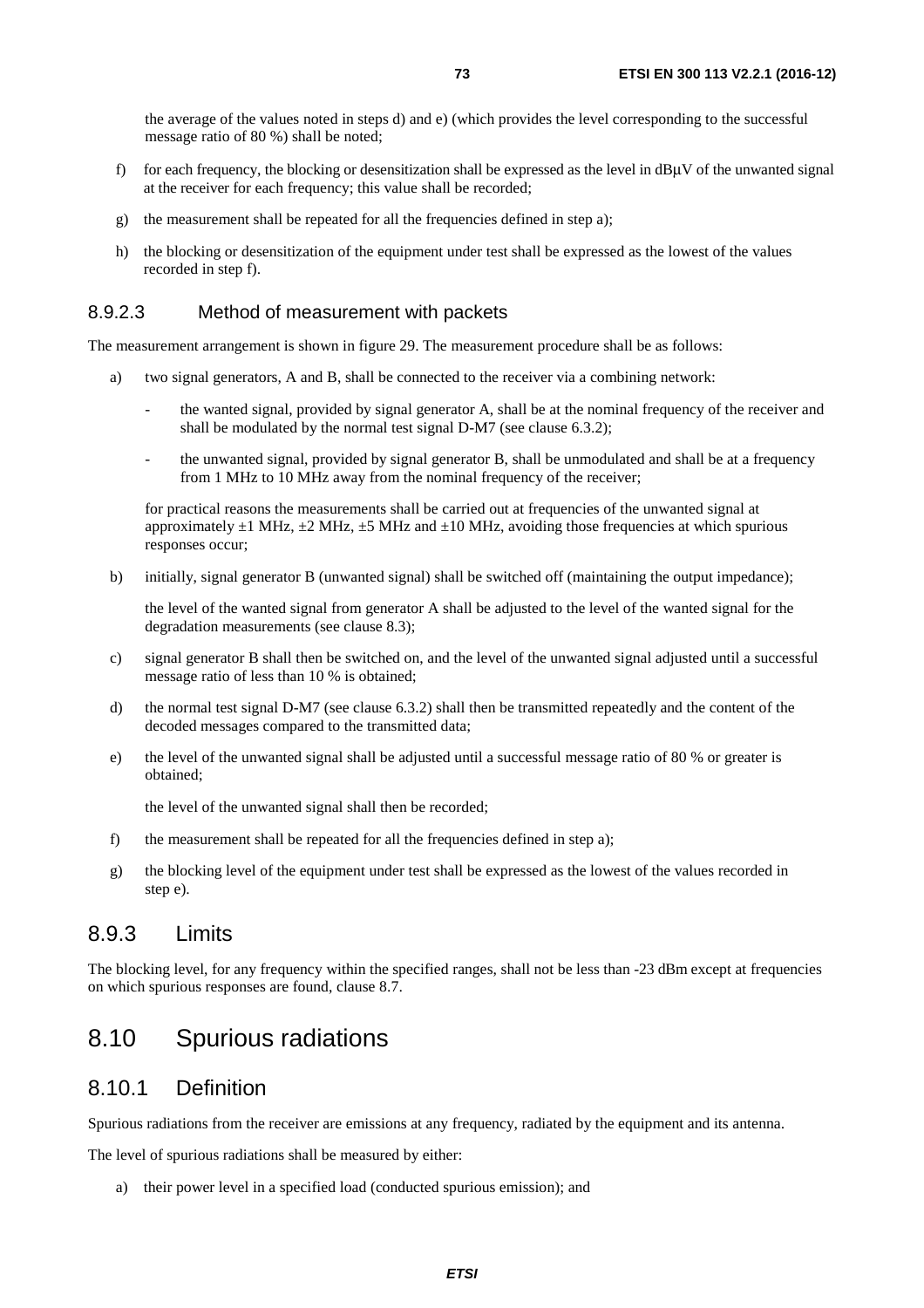- b) their effective radiated power when radiated by the cabinet and structure of the equipment (cabinet radiation); or
- c) their effective radiated power when radiated by the cabinet and by the integral antenna, in the case of handportable equipment fitted with such an antenna and no external RF connector.

#### 8.10.2 Method of measuring the power level





The measurement arrangement in figure 30 shall be used.

This method applies only to equipment having an external antenna connector. Spurious radiations shall be measured as the power level of any discrete signal at the input terminals of the receiver. The receiver input terminals are connected to a spectrum analyser or selective Voltmeter having an input impedance of 50  $\Omega$  and the receiver is switched on.

If the detecting device is not calibrated in terms of power input, the level of any detected components shall be determined by a substitution method using a signal generator.

Radiation of any spurious components shall be detected by the test antenna and receiver, over the frequency range 30 MHz to 4 GHz. For equipment operating on frequencies above 470 MHz the measurements shall also be performed over the frequency range 4 GHz to 12,75 GHz if emissions are detected within 10 dB of the specified limit between 1,5 GHz and 4 GHz.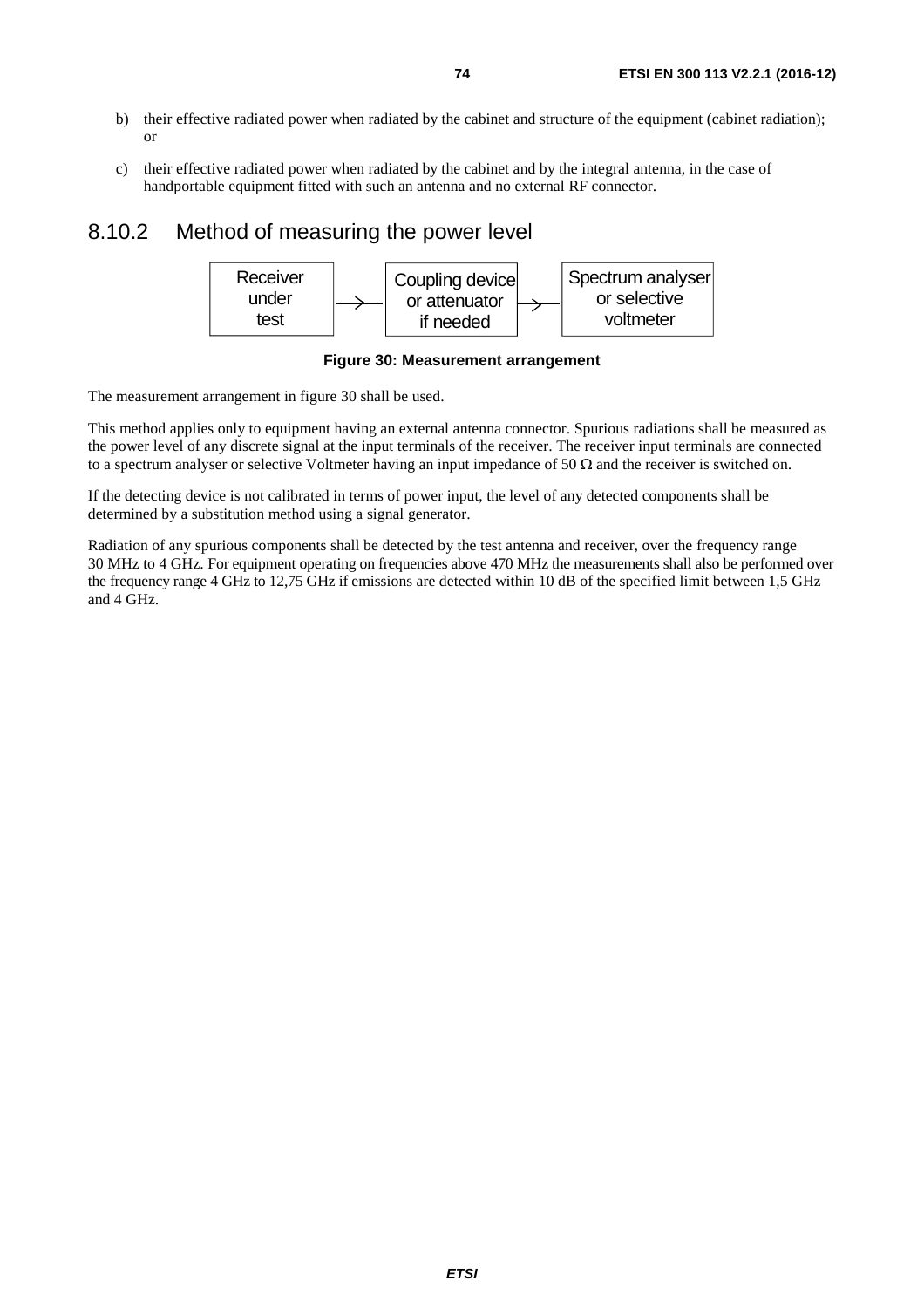#### 8.10.3 Method of measuring the effective radiated power



- 1) Receiver under test<br>2) Test antenna
- 2) Test antenna<br>3) Spectrum ana
- 3) Spectrum analyser or selective Voltmeter (test receiver)

#### **Figure 31: Measurement arrangement**

The measurement arrangement in figure 31 shall be used.

The measurement procedure shall be as follows:

- a) on a test site, fulfilling the requirements of annex B, the sample shall be placed at the specified height on the non-conducting support:
	- the receiver shall be operated from a power source via a radio frequency filter to avoid radiation from the power leads;
- b) the receiver shall be connected:
	- to an artificial antenna (see clause 6.7) for equipment having an external antenna connector; or
	- to the integral antenna;
- c) radiation of any spurious components shall be detected by the test antenna and receiver, over the frequency range 30 MHz to 4 GHz, the reference bandwidths of table 15 apply;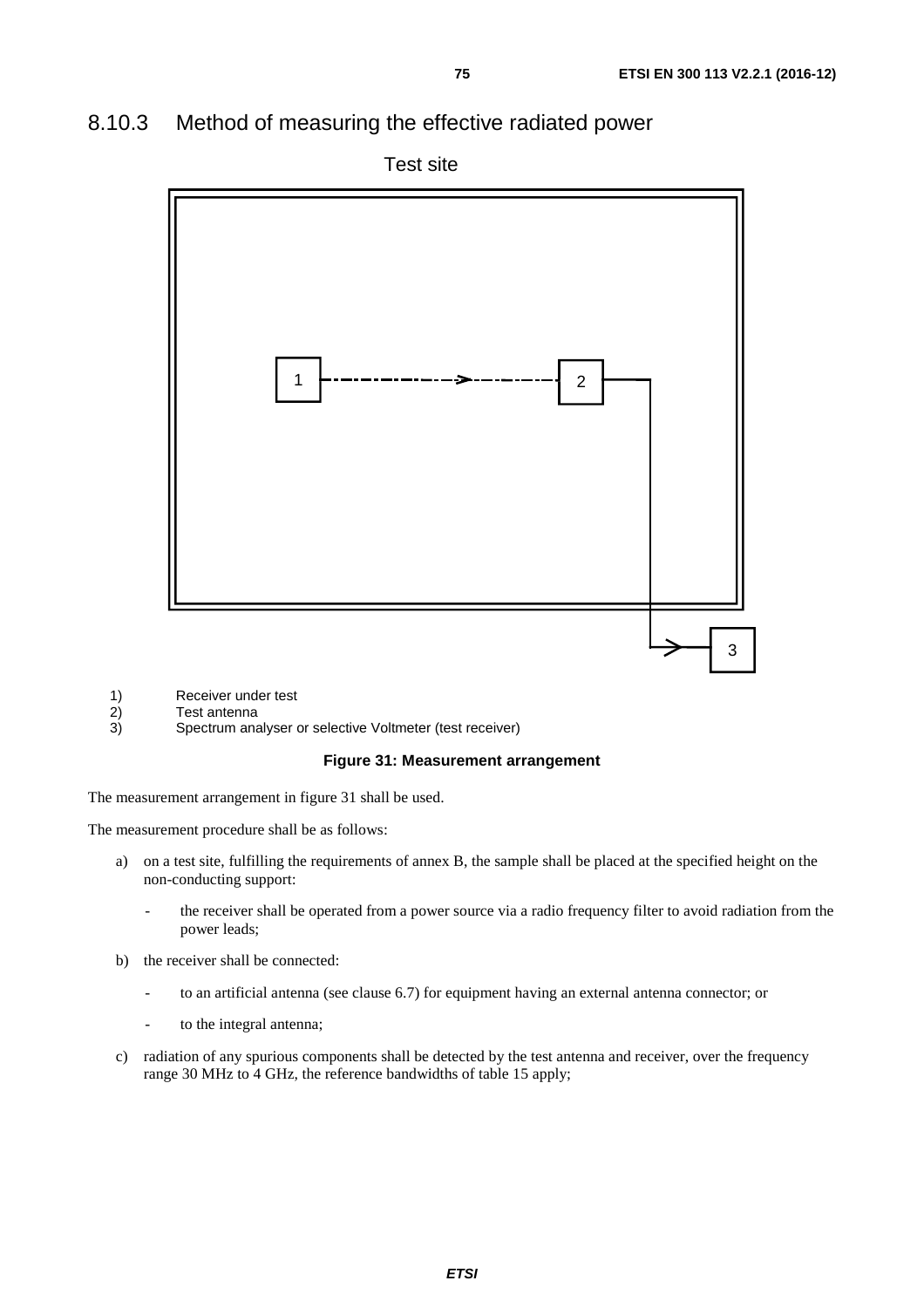





4) Spectrum analyser or selective Voltmeter (test receiver)



d) at each frequency at which a component is detected, the sample shall be rotated to obtain maximum response and the effective radiated power of that component determined by a substitution measurement, using the measurement arrangement of figure 32;

the value of the effective radiated power of that component shall be recorded;

e) the measurement shall be repeated with the test antenna in the orthogonal polarization plane.

#### 8.10.4 Limits

The power of any spurious radiation shall not exceed the values given in tables 13 and 14.

#### **Table 13: Conducted components**

| <b>Frequency range</b>   | Limit             |
|--------------------------|-------------------|
| 9 kHz to 1 GHz           | 2,0 nW (-57 dBm)  |
| above 1 GHz to 4 GHz or  | 20,0 nW (-47 dBm) |
| above 1 GHz to 12.75 GHz |                   |

#### **Table 14: Radiated components**

| <b>Frequency range</b> | Limit             |
|------------------------|-------------------|
| 30 MHz to 1 GHz        | 2.0 nW (-57 dBm)  |
| above 1 GHz to 4 GHz   | 20.0 nW (-47 dBm) |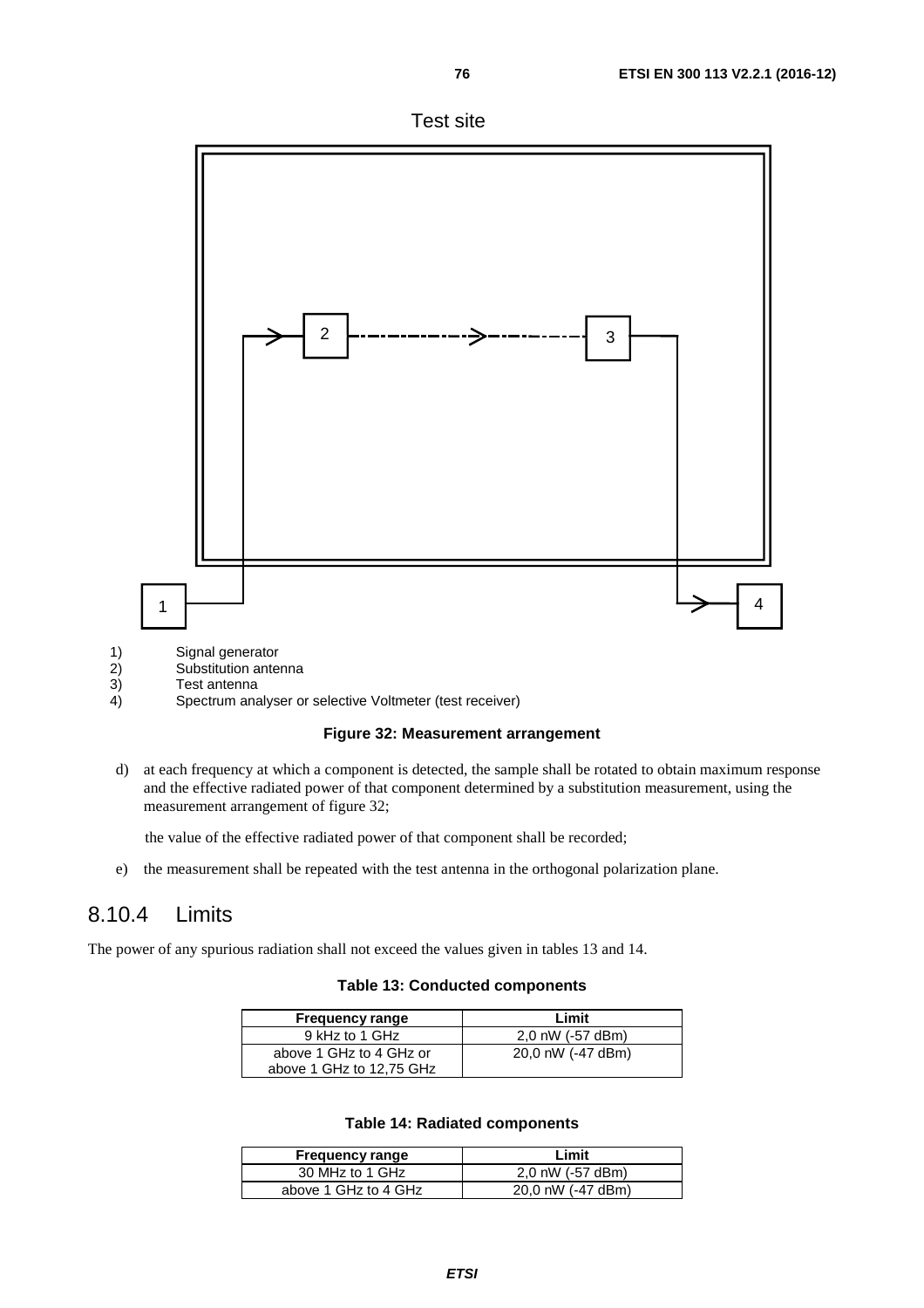In the case of radiated measurements for handportable stations the following conditions apply:

- for equipment having an external antenna connector, an artificial load shall be connected to the socket during the test;
- for equipment having no external antenna connector, the normal integral antenna shall be used.

#### **Table 15: Reference bandwidths to be used for the measurement of spurious radiations**

| <b>Frequency range</b> | <b>RBW</b>        |
|------------------------|-------------------|
| 9 kHz to 150 kHz       | 1 kHz             |
| 150 kHz to 30 MHz      | 10 $kHz$          |
| 30 MHz to 1 GHz        | 100 kHz           |
| 1 GHz to 12,75 GHz     | 1 MH <sub>z</sub> |

## 9 Duplex operation

## 9.1 Receiver desensitization (with simultaneous transmission and reception)

#### 9.1.1 Definition

The desensitization is the degradation of the sensitivity of the receiver resulting from the transfer of power from the transmitter to the receiver due to coupling effects. It is expressed as the difference in dB between the maximum usable sensitivity levels (data or messages, conducted), with and without simultaneous transmissions.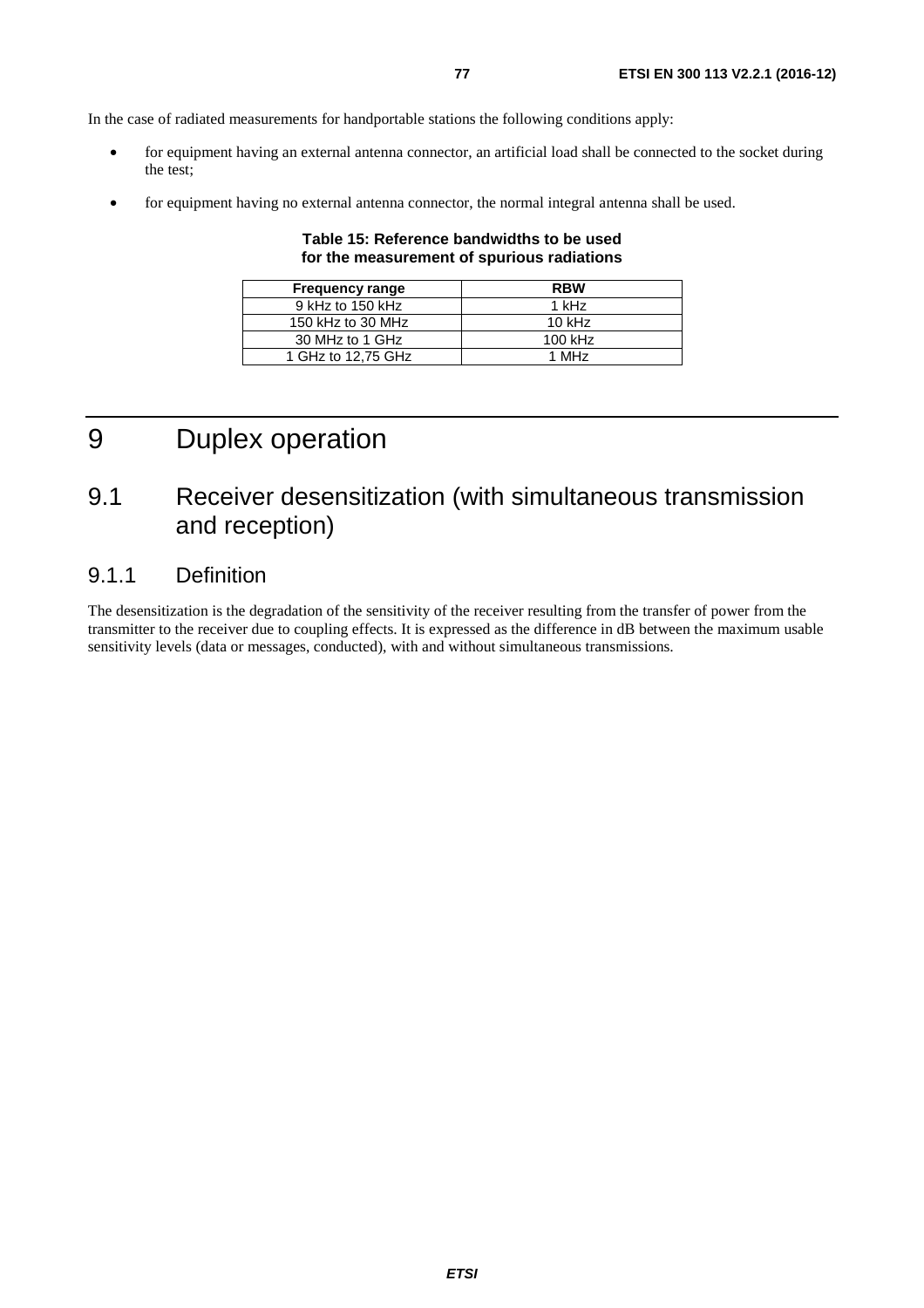#### 9.1.2 Desensitization measured with continuous bit streams

9.1.2.1 Method of measurement when the equipment has a duplex filter



**Figure 33: Measurement arrangement** 

The measurement arrangement in figure 33 shall be used.

Duplex measurements shall be carried out on a single pair of frequencies only, as specified by the manufacturer (in consultation with the appropriate testing laboratory (if appropriate)).

Measurement for Duplex operation shall be carried out when, and only when, the equipment under test, either operating in continuous or discontinuous mode of operation, is transmitting and receiving signals simultaneously at the antenna(s).

For all measurements for Duplex operation the equipment (transmission and reception) shall be operated in its normal transmission mode (which may be continuous or discontinuous).

The measurement procedure shall be as follows:

a) the antenna terminal of the equipment comprising the receiver, transmitter and duplex filter, shall be connected through a coupling device to the artificial antenna specified in clause 6.7;

 a signal generator modulated by the normal test signal D-M2, D-M4, D-M5 or D-M7, as appropriate (see clause 6.3), shall be connected to the coupling device so that it does not affect the impedance matching and does not generate intermodulation products which could impair the results of the measurement;

b) the transmitter shall be brought into operation at the carrier output power as defined in clause 7.2, modulated by the normal signal containing a data sequence which is independent from that used by the signal generator in step a), e.g. D-M2' or D-M5', as appropriate (see clause 6.3);

the maximum usable receiver sensitivity (conducted) shall then be measured in accordance with clause 8.1.2;

c) the output level of the signal generator shall be noted as C in dBm;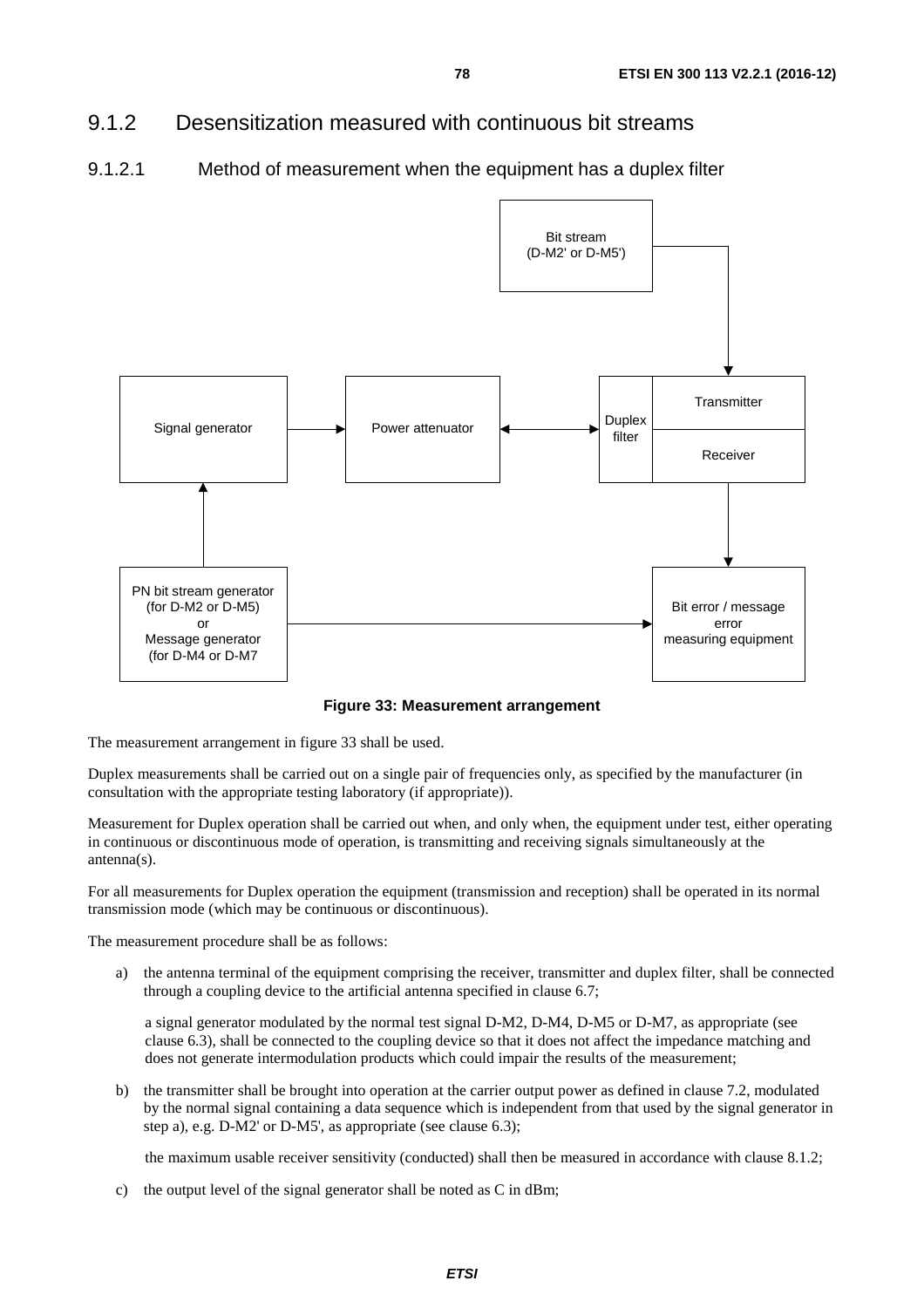- d) the transmitter shall then be switched off and the maximum usable receiver sensitivity (data, conducted) is measured again;
- e) the output level of the signal generator shall be noted as D in dBm;
- f) the desensitization is the difference between the values of C and D in dB.
- 9.1.2.2 Method of measurement when the equipment has to operate with two antennas



**Figure 34: Measurement arrangement** 

The measurement arrangement in figure 34 shall be used.

Duplex measurements shall be carried out on a single pair of frequencies only, as specified by the manufacturer (in consultation with the appropriate testing laboratory (if appropriate)).

Measurement for Duplex operation shall be carried out when, and only when, the equipment under test, either operating in continuous or discontinuous mode of operation, is transmitting and receiving signals simultaneously at the antenna(s).

For all measurements for Duplex operation the equipment (transmission and reception) shall be operated in its normal transmission mode (which may be continuous or discontinuous).

The measurement procedure shall be as follows:

a) the transmitter shall be connected to a power attenuator (in order to dissipate the nominal RF output power of the transmitter) the rating of which shall be declared by the manufacturer;

 the attenuator output shall be connected to the receiver input by means of a coupling device and a filter, if the latter is part of the standard equipment. The total attenuation between transmitter and receiver shall be 30 dB;

 a signal generator modulated by the normal test signal D-M2, D-M4, D-M5 or D-M7, as appropriate (see clause 6.3) shall be connected to the coupling device in such a way as not to affect the impedance matching and does not generate intermodulation products which could impair the results of the measurement;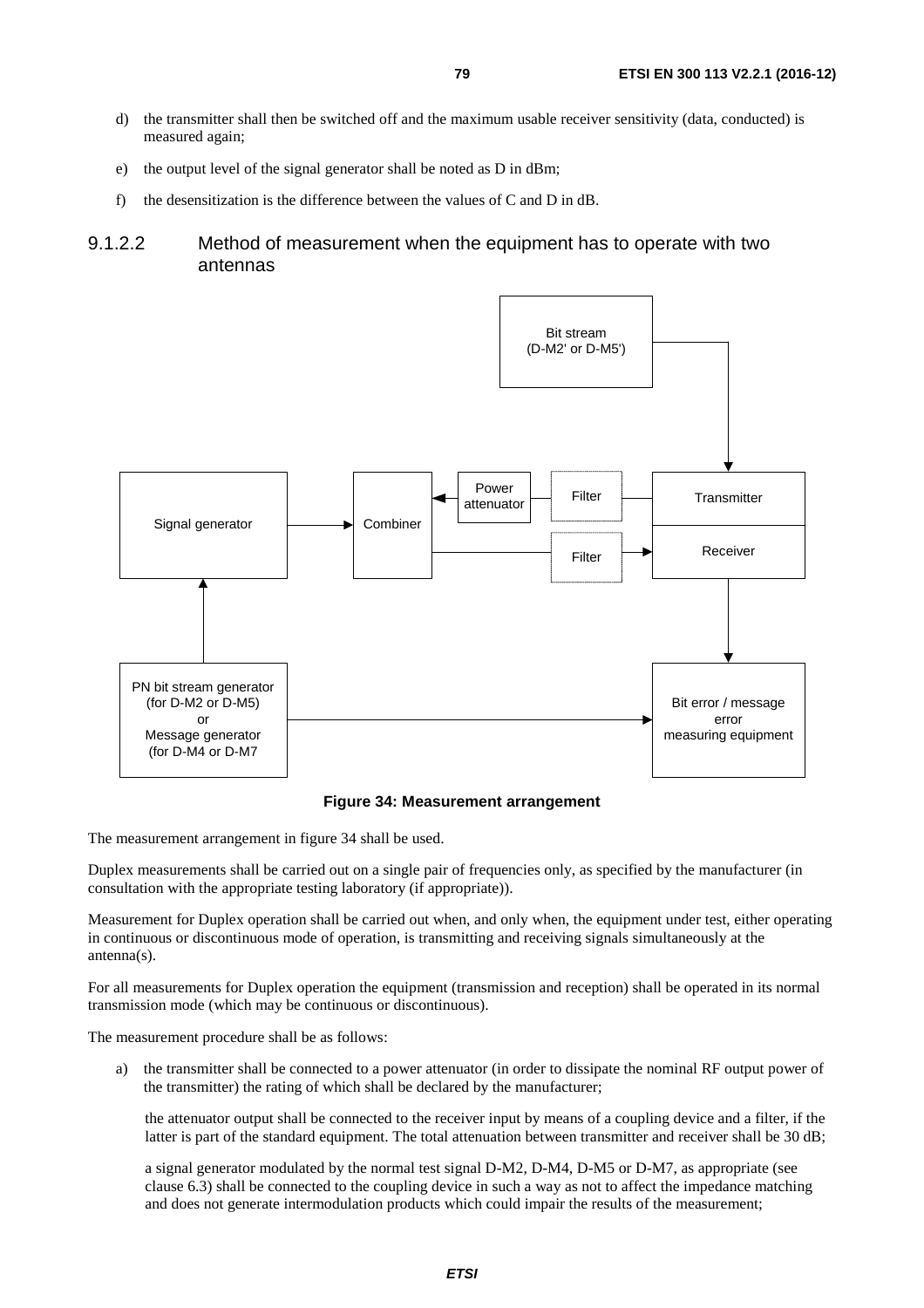b) the transmitter shall be brought into operation with an output power as defined in clause 7.2, modulated by the normal signal containing a data sequence which is independent from that used by the signal generator in step a), e.g. D-M2' or D-M5', as appropriate (see clause 6.3);

the maximum usable receiver sensitivity (conducted) shall then be measured in accordance with clause 8.1.2;

- c) the output level of the signal generator shall be noted as C in dBm;
- d) the transmitter shall then be switched off and the maximum usable receiver sensitivity (data, conducted) measured again;
- e) the output level of the signal generator shall be noted as D in dBm;
- f) the desensitization is the difference between the values of C and D in dB.

#### 9.1.3 Limits

The desensitization shall not exceed 3,0 dB and the limit of maximum usable sensitivity under normal test conditions shall be met.

#### 9.2 Receiver spurious response rejection (with simultaneous transmission and reception)

#### 9.2.1 Definition

The spurious response rejection, under duplex operation, is a measure of the capability of the receiver to achieve a specific spurious response rejection ratio when receiving a wanted modulated signal in the presence of:

- a) an unwanted signal at any other frequency, at which a response may be obtained; and
- b) the unmodulated signal of the transmitter operating at duplex frequency distance, at the rated output power and attenuated by the duplex filter or by the distance between the antennas.



#### 9.2.2 Method of measurement

**Figure 35: Measurement arrangement for equipment with a Duplex filter**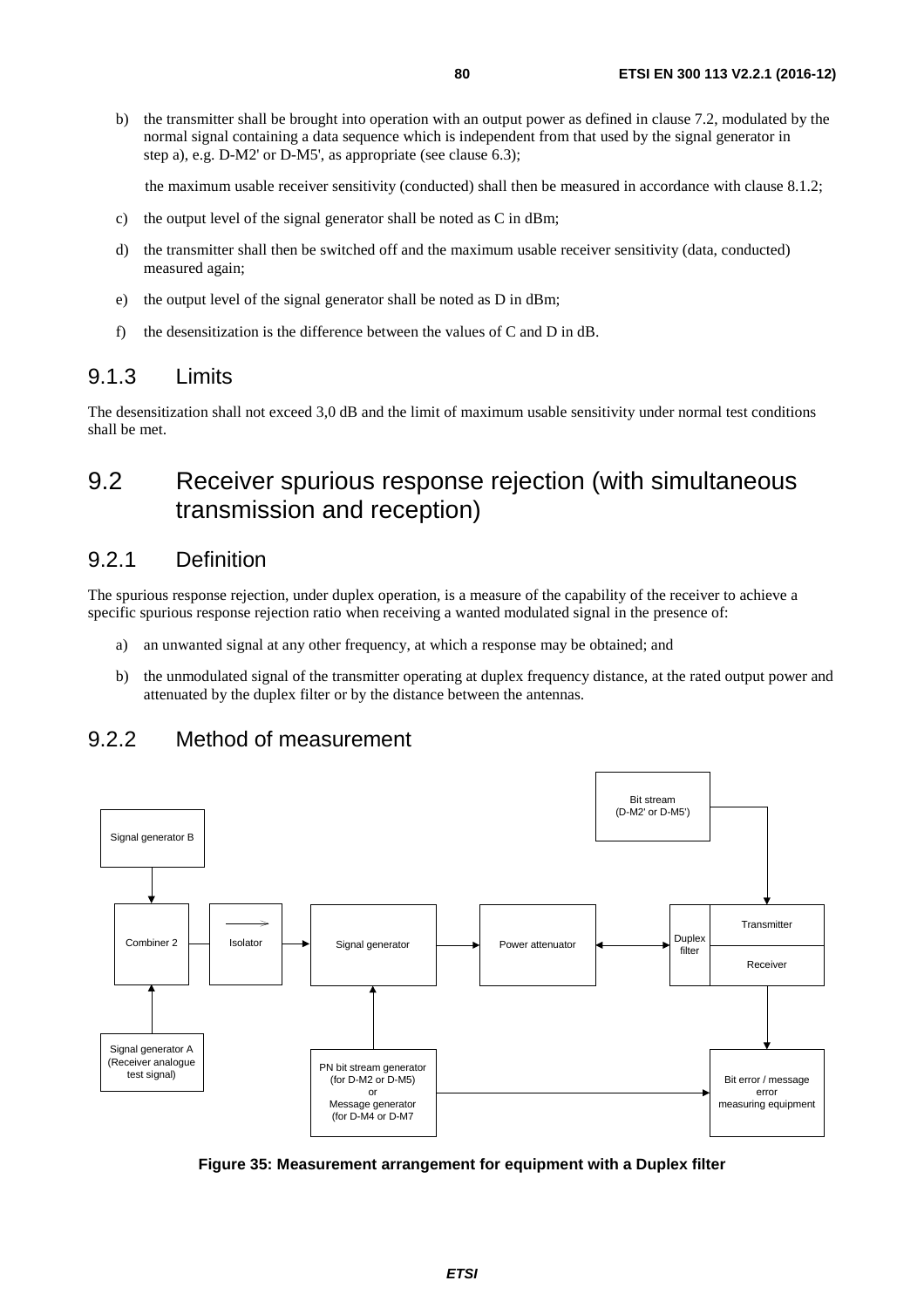

**Figure 36: Measurement arrangement for equipment without a Duplex filter** 

Duplex measurements shall be carried out on a single pair of frequencies only, as specified by the manufacturer (in consultation with the appropriate testing laboratory (if appropriate)).

Measurement for Duplex operation shall be carried out when, and only when, the equipment under test, either operating in continuous or discontinuous mode of operation, is transmitting and receiving signals simultaneously at the antenna(s).

For all measurements for Duplex operation the equipment (transmission and reception) shall be operated in its normal transmission mode (which may be continuous or discontinuous).

The receiver spurious response rejection under duplex operation shall be measured as specified in clause 8.7 with the measurement arrangement described in clause 9.1.2 except that the measurement arrangements in figure 35 or figure 36 shall be used. The transmitter shall be operated at the output power as defined in clause 7.2.

The measurement shall be performed around frequencies  $f_m$  derived from the expressions:

$$
(p)f_t + (q)f_r = f_m
$$
 and  $f_m = (n)f_t \pm f_{11}$ 

where:

- $f_t$  is the transmitter frequency;
- $f_r$  is the receiver frequency;

and

- $f<sub>I1</sub>$  is the first IF of the receiver;
- $\bullet$  n =  $\geq$  2.

Particular attention should be made to the following values:

 $(p) = -1$ ,  $(q) = 2$  and  $(p) = 2$ ,  $(q) = -1$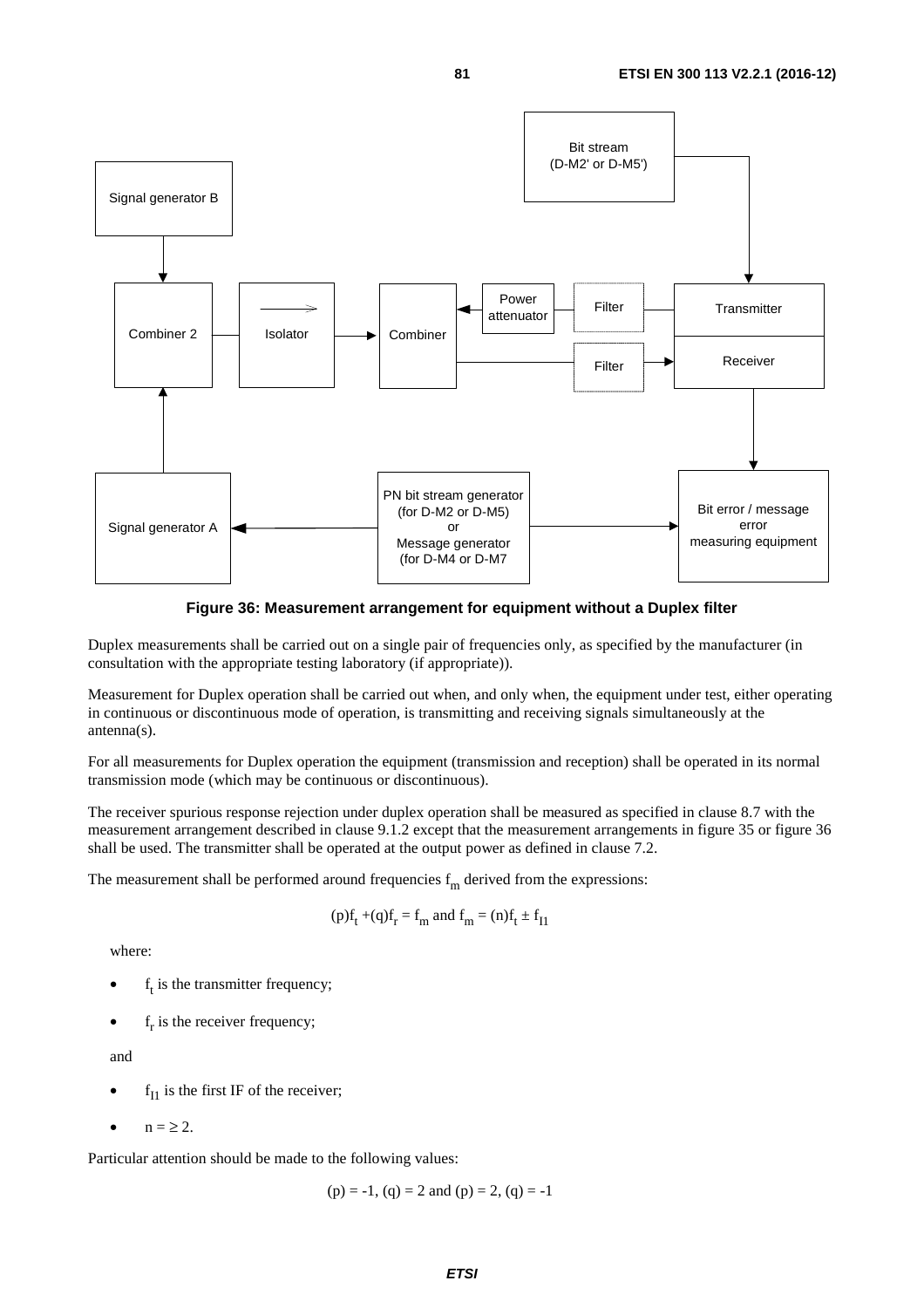It should be noted that the method of measurement described may cause errors at certain frequencies due to the effect of signal generator intermodulation. To overcome such errors, a band stop filter at the transmitting frequency may be used, in conjunction with the signal generator combining network.

NOTE: Particular attention should be paid to avoiding measurement errors which might be caused by intermodulation effects in the generators, especially in generator B which provides the unwanted signal. To avoid such errors, care should be taken to attenuate sufficiently the transmitter power entering the signal generators via the combining networks. For this purpose the measurement arrangements, illustrated in figures 35 and 36 recommend the insertion of isolators. The insertion of a stop band filter for the transmitter frequency may serve the same purpose.

#### 9.2.3 Limits

At any frequency separated from the nominal frequency of the receiver by two channels or more, the spurious response rejection shall be such that under the specified test conditions, the given degradation shall not be exceeded for levels of the unwanted signal up to -40 dBm.

## 10 Testing for compliance with technical requirements

#### 10.1 Test conditions, power supply and ambient temperatures

Tests defined in the present document shall be carried out at representative points within the boundary limits of the declared operational environmental profile which, as a minimum, shall be that specified in the test conditions contained in the present document.

As technical performance varies subject to environmental conditions, tests shall be carried out under a sufficient variety of environmental conditions as specified in the present document to give confidence of compliance for the affected technical requirements.

#### 10.2 Interpretation of the measurement results

The interpretation of the results recorded in the test report for the measurements described in the present document shall be as follows:

- the measured value related to the corresponding limit shall be used to decide whether an equipment meets the requirements of the present document;
- the value of the measurement uncertainty for the measurement of each parameter shall be separately included in the test report;
- the value of the measurement uncertainty shall be, for each measurement, equal to or lower than the absolute values of the figures in table 16.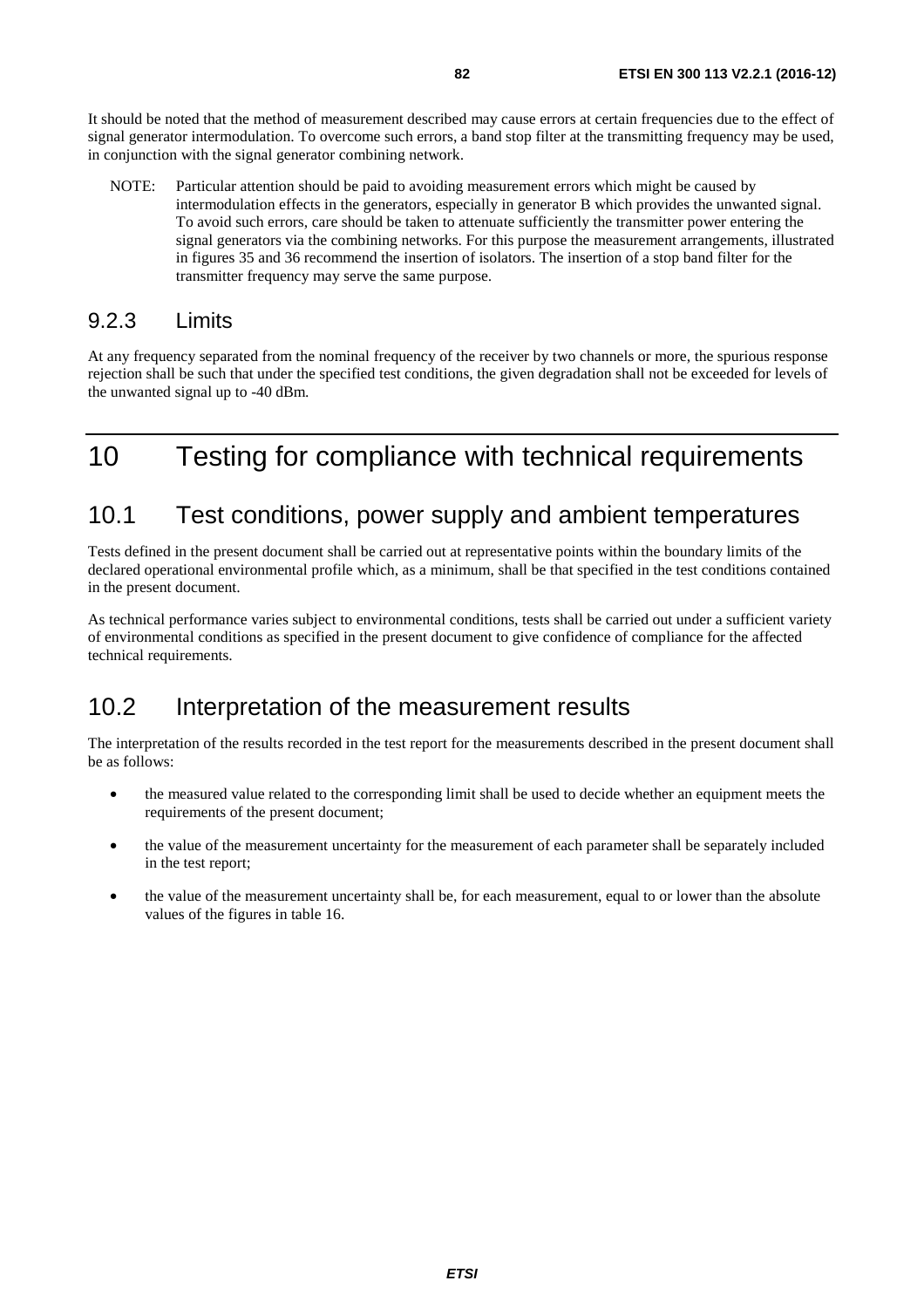| <b>Parameter</b>                                                       | <b>Uncertainty</b>  |  |  |
|------------------------------------------------------------------------|---------------------|--|--|
| Radio Frequency                                                        | $±1 \times 10^{-7}$ |  |  |
| RF Power (up to 160 W)                                                 | $±0,75$ dB          |  |  |
| Radiated RF power                                                      | $±6$ dB             |  |  |
| Adjacent channel power                                                 | $±5$ dB             |  |  |
| Conducted spurious emission of transmitter valid<br>up to 12,75 GHz    | $±4$ dB             |  |  |
| Conducted spurious emission of receiver, valid<br>up to 12,75 GHz      | $±7$ dB             |  |  |
| Two-signal measurement, valid up to 4 GHz                              | $±4$ dB             |  |  |
| Three-signal measurement                                               | $±3$ dB             |  |  |
| Radiated emission of the transmitter,<br>valid up to 4 GHz             | ±6 dB               |  |  |
| Radiated emission of receiver,<br>valid up to 4 GHz                    | $±6$ dB             |  |  |
| Transmitter attack time                                                | ±20%                |  |  |
| Transmitter release time                                               | ±20%                |  |  |
| Transmitter transient frequency (frequency<br>difference)              | $±250$ Hz           |  |  |
| Transmitter intermodulation                                            | $±3$ dB             |  |  |
| Receiver desensitization (duplex operation)                            | $\pm 0.5$ dB        |  |  |
| Temperature                                                            | ±1 °C               |  |  |
| Humidity                                                               | ±10%                |  |  |
| NOTE: Valid up to 1 GHz for the RF parameters unless otherwise stated. |                     |  |  |

**Table 16: Absolute measurement uncertainties: maximum values** 

For the test methods, according to the present document, the measurement uncertainty figures shall be calculated and shall correspond to an expansion factor (coverage factor)  $k = 1.96$  or  $k = 2$  (which provide confidence levels of respectively 95 % and 95,45 % in the case where the distributions characterizing the actual measurement uncertainties are normal (Gaussian)). Principles for the calculation of measurement uncertainty are contained in ETSI TR 100 028 [\[i.5](#page-9-0)], in particular in annex D of the ETSI TR 100 028-2 [\[i.6\]](#page-9-0).

Table 16 is based on such expansion factors.

The particular expansion factor used for the evaluation of the measurement uncertainty shall be stated.

ETSI TR 102 273 [\[i.1](#page-9-0)] provides further information concerning the usage of test sites.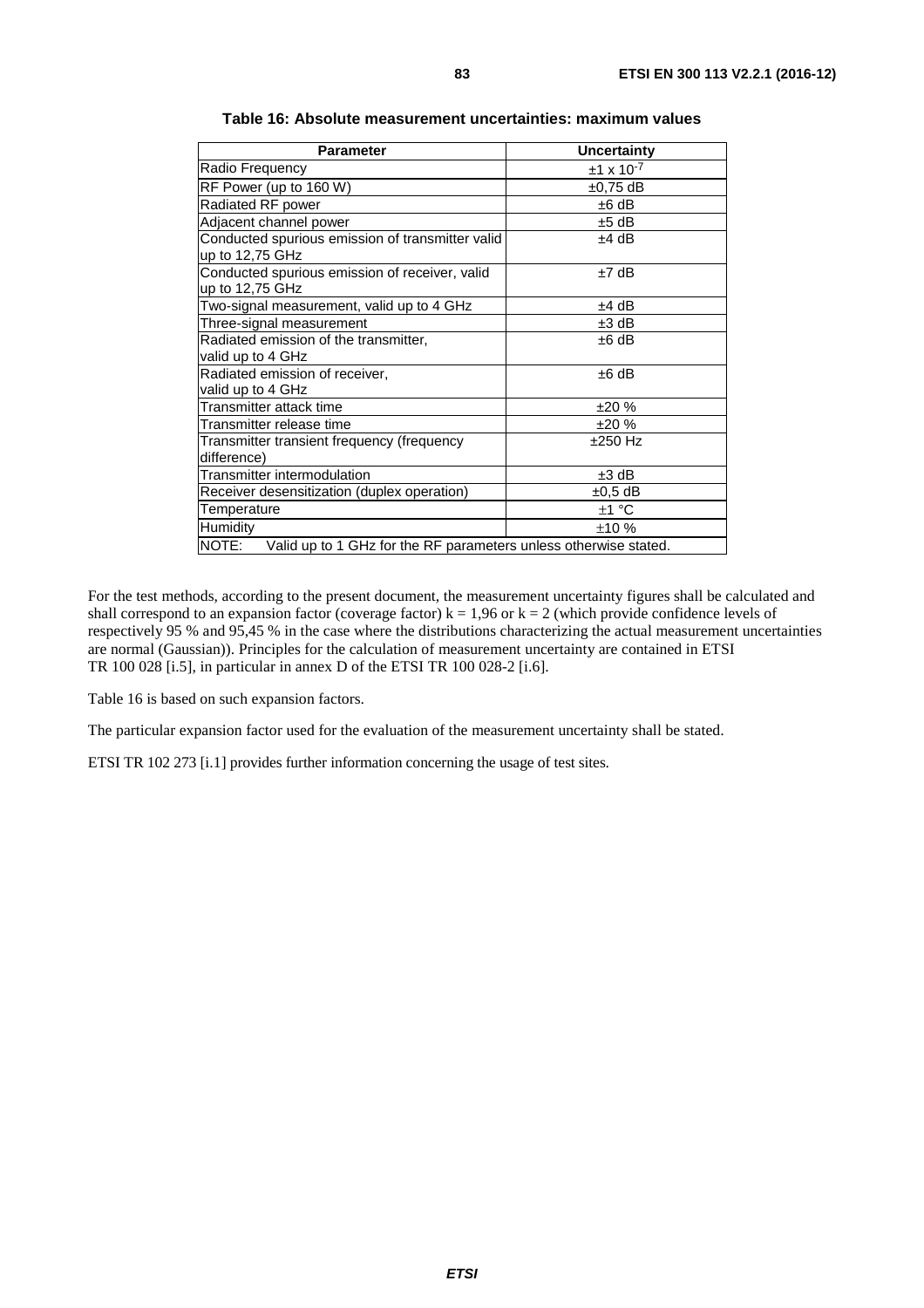## Annex A (normative): Relationship between the present document and the essential requirements of Directive 2014/53/EU

The present document has been prepared under the Commission's standardisation request C(2015) 5376 final [i.3] to provide one voluntary means of conforming to the essential requirements of Directive 2014/53/EU on the harmonisation of the laws of the Member States relating to the making available on the market of radio equipment and repealing Directive 1999/5/EC [i.2].

Once the present document is cited in the Official Journal of the European Union under that Directive, compliance with the normative clauses of the present document given in table A.1 confers, within the limits of the scope of the present document, a presumption of conformity with the corresponding essential requirements of that Directive, and associated EFTA regulations.

|                                                     | <b>Harmonised Standard ETSI EN 300 113</b>                                             |                                |                         |                                                                                                           |  |  |
|-----------------------------------------------------|----------------------------------------------------------------------------------------|--------------------------------|-------------------------|-----------------------------------------------------------------------------------------------------------|--|--|
|                                                     | The following requirements are relevant to the presumption of conformity               |                                |                         |                                                                                                           |  |  |
| under the article 3.2 of Directive 2014/53/EU [i.2] |                                                                                        |                                |                         |                                                                                                           |  |  |
| <b>Requirement</b>                                  |                                                                                        |                                |                         | <b>Requirement Conditionality</b>                                                                         |  |  |
| <b>No</b>                                           | <b>Description</b>                                                                     | Reference:<br><b>Clause No</b> | <b>U/C</b>              | <b>Condition</b>                                                                                          |  |  |
| 1                                                   | Transmitter frequency error                                                            | 7.1                            | $\mathsf{C}$            | Does not apply if adjacent and<br>alternate channel power is<br>measured under extreme test<br>conditions |  |  |
| $\overline{2}$                                      | Transmitter power (conducted)                                                          | 7.2                            | U                       |                                                                                                           |  |  |
| $\overline{3}$                                      | Transmitter maximum effective radiated power                                           | 7.3                            | $\mathsf{C}$            | Equipment without an external<br>antenna connector                                                        |  |  |
| 4                                                   | Transmitter adjacent and alternate channel power                                       | 7.4                            | U                       |                                                                                                           |  |  |
| 5                                                   | Transmitter unwanted emissions in the spurious<br>domain                               | 7.5                            | U                       |                                                                                                           |  |  |
| 6                                                   | Transmitter intermodulation attenuation                                                | 7.6                            | $\mathbf C$             | Fixed base stations only                                                                                  |  |  |
| $\overline{7}$                                      | Transmitter attack time                                                                | 7.7                            | $\overline{C}$          | Equipment for constant envelope<br>transmission                                                           |  |  |
| 8                                                   | Transmitter release time                                                               | 7.8                            | $\mathsf{C}$            | Equipment for constant envelope<br>transmission                                                           |  |  |
| 9                                                   | Transient behaviour of the transmitter                                                 | 7.9                            | U                       |                                                                                                           |  |  |
| 10                                                  | Receiver maximum useable sensitivity (conducted)                                       | 8.1                            | $\mathsf{C}$            | Equipment with an external<br>antenna connector                                                           |  |  |
| 11                                                  | Receiver maximum useable sensitivity (field strength)                                  | 8.2                            | $\mathsf{C}$            | Equipment without an external<br>antenna connector                                                        |  |  |
| 12                                                  | Receiver error behaviour at high input levels                                          | 8.4                            | U                       |                                                                                                           |  |  |
| 13                                                  | Receiver co-channel rejection                                                          | 8.5                            | U                       |                                                                                                           |  |  |
| 14                                                  | Receiver adjacent channel selectivity                                                  | 8.6                            | $\overline{\mathsf{U}}$ |                                                                                                           |  |  |
| 15                                                  | Receiver spurious response rejection                                                   | 8.7                            | U                       |                                                                                                           |  |  |
| 16                                                  | Receiver intermodulation response rejection                                            | 8.8                            | U                       |                                                                                                           |  |  |
| 17                                                  | Receiver blocking or desensitization                                                   | 8.9                            | U                       |                                                                                                           |  |  |
| 18                                                  | Receiver spurious radiations                                                           | 8.10                           | $\overline{U}$          |                                                                                                           |  |  |
| 19                                                  | Receiver desensitization (with simultaneous<br>transmission and reception)             | 9.1                            | $\overline{C}$          | Duplex equipment only                                                                                     |  |  |
| 20                                                  | Receiver spurious response rejection (with<br>simultaneous transmission and reception) | 9.2                            | C                       | Duplex equipment only                                                                                     |  |  |

#### **Table A.1: Relationship between the present document and the essential requirements of Directive 2014/53/EU**

#### **Key to columns:**

#### **Requirement:**

**No** A unique identifier for one row of the table which may be used to identify a requirement.

**Description** A textual reference to the requirement.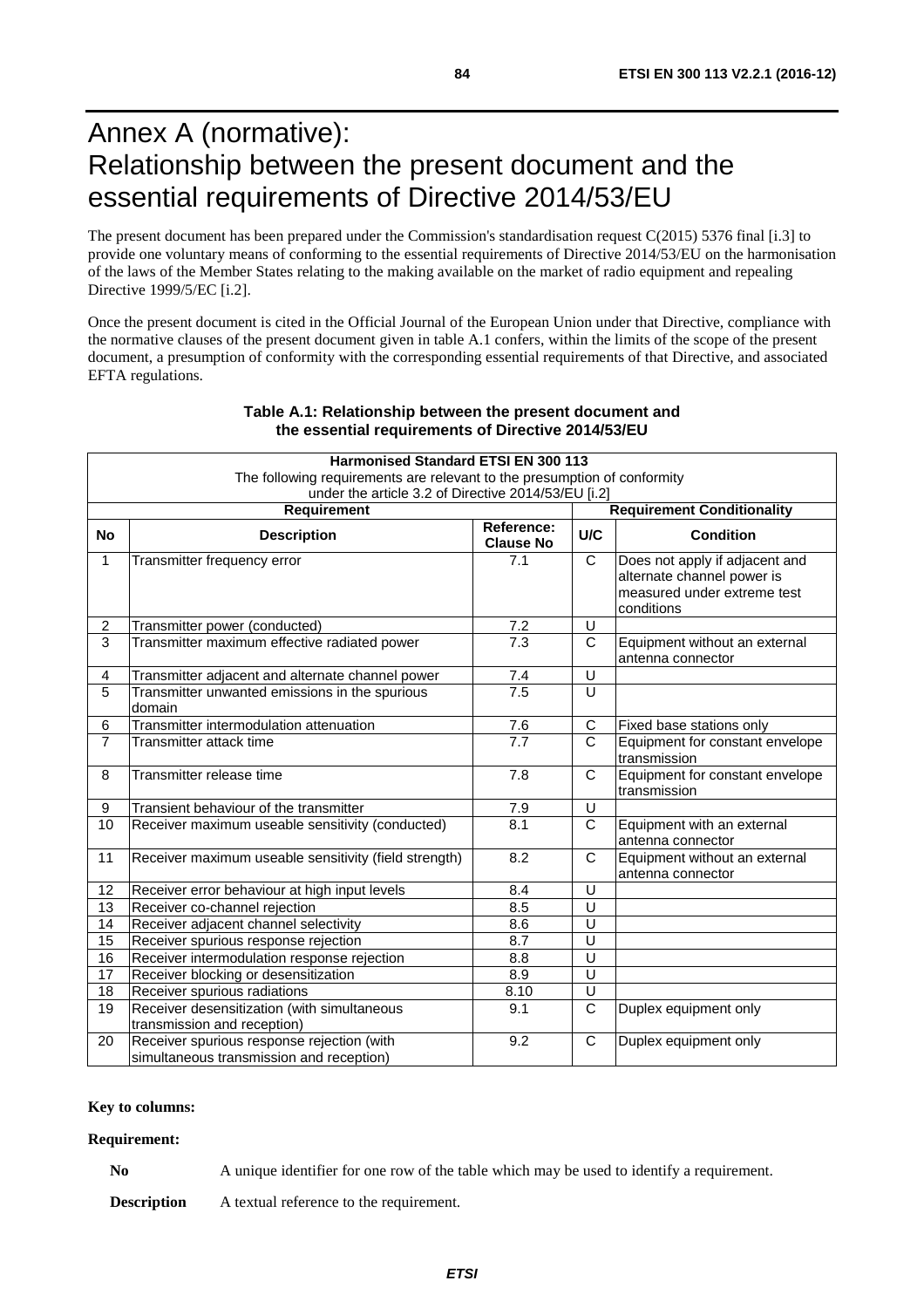**Clause Number** Identification of clause(s) defining the requirement in the present document unless another document is referenced explicitly.

#### **Requirement Conditionality:**

- **U/C** Indicates whether the requirement shall be unconditionally applicable (U) or is conditional upon the manufacturer's claimed functionality of the equipment (C).
- **Condition** Explains the conditions when the requirement shall or shall not be applicable for a requirement which is classified "conditional".

Presumption of conformity stays valid only as long as a reference to the present document is maintained in the list published in the Official Journal of the European Union. Users of the present document should consult frequently the latest list published in the Official Journal of the European Union.

Other Union legislation may be applicable to the product(s) falling within the scope of the present document.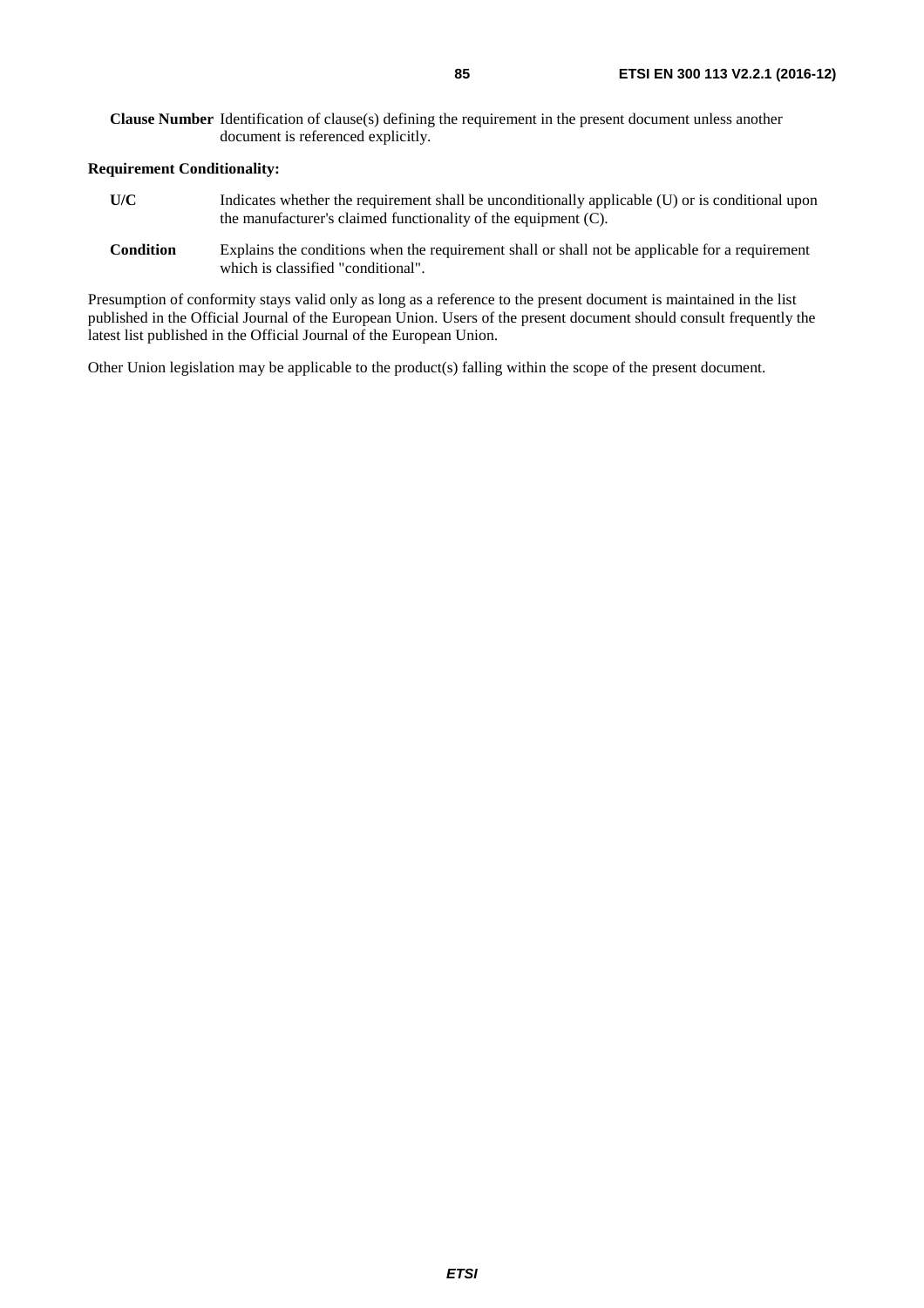## Annex B (normative): Radiated measurement

## B.1 Test sites and general arrangements for measurements involving the use of radiated fields

### B.1.0 General

This annex introduces three most commonly available test sites, an Anechoic Chamber, an Anechoic Chamber with a ground plane and an Open Area Test Site (OATS), which may be used for radiated tests. These test sites are generally referred to as free field test sites. Both absolute and relative measurements can be performed in these sites. Where absolute measurements are to be carried out, the chamber should be verified. A detailed verification procedure is described in ETSI TR 102 273 [[i.1](#page-9-0)] relevant parts 2, 3 and 4.

NOTE: To ensure reproducibility and traceability of radiated measurements only these test sites should be used in measurements in accordance with the present document.

## B.1.1 Anechoic chamber

An anechoic chamber is an enclosure, usually shielded, whose internal walls, floor and ceiling are covered with radio absorbing material, normally of the pyramidal urethane foam type. The chamber usually contains an antenna support at one end and a turntable at the other. A typical anechoic chamber is shown in figure B.1.



**Figure B.1: A typical anechoic chamber**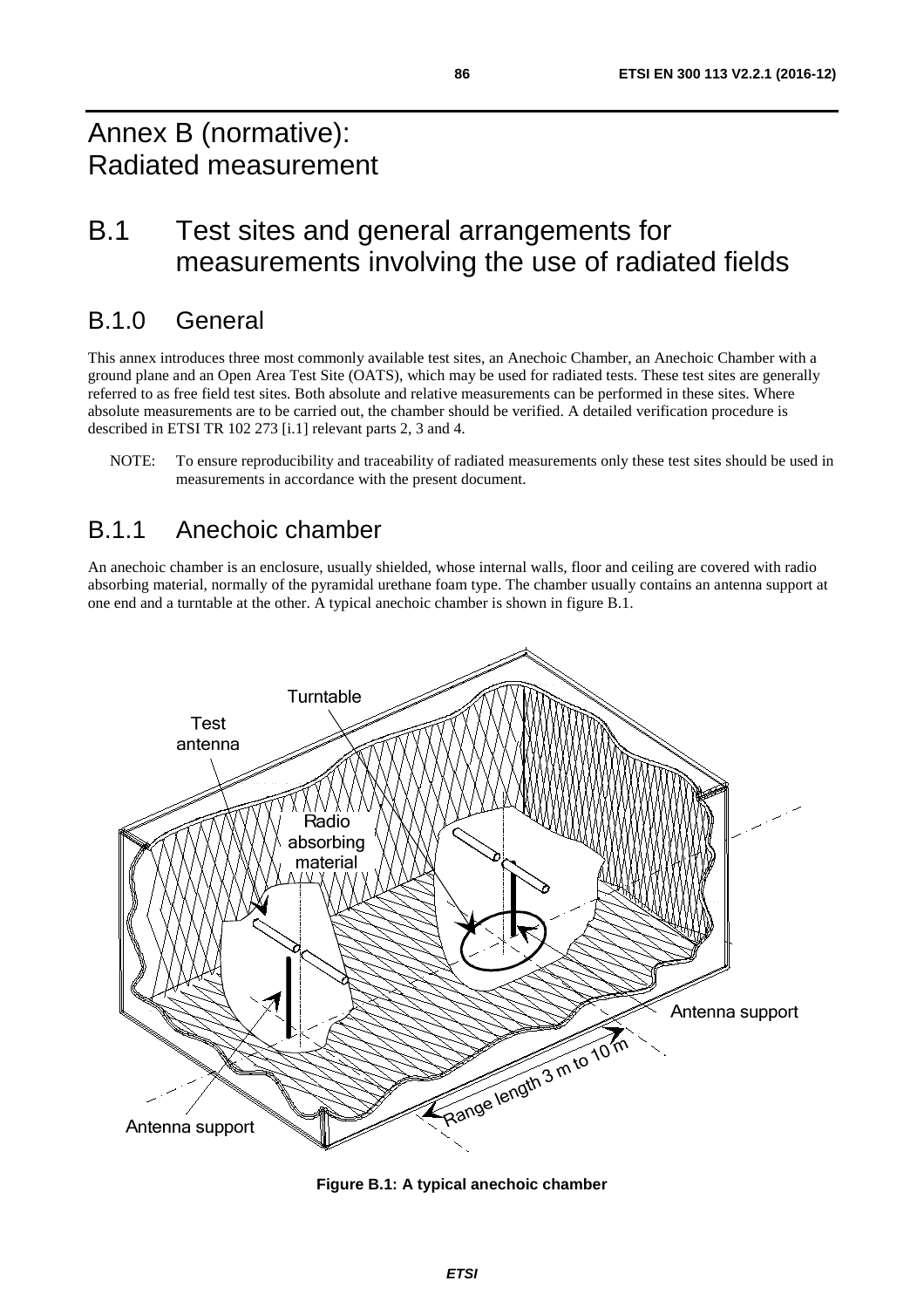The chamber shielding and radio absorbing material work together to provide a controlled environment for testing purposes. This type of test chamber attempts to simulate free space conditions.

The shielding provides a test space, with reduced levels of interference from ambient signals and other outside effects, whilst the radio absorbing material minimizes unwanted reflections from the walls and ceiling which can influence the measurements. In practice it is relatively easy for shielding to provide high levels (80 dB to 140 dB) of ambient interference rejection, normally making ambient interference negligible.

A turntable is capable of rotation through 360° in the horizontal plane and it is used to support the test sample (EUT) at a suitable height (e.g. 1 m) above the ground plane. The chamber shall be large enough to allow the measuring distance of at least 3 m or  $2(d_1 + d_2)^2/\lambda$  (m), whichever is greater (see to clause B.2.5). The distance used in actual measurements shall be recorded with the test results.

The anechoic chamber generally has several advantages over other test facilities. There is minimal ambient interference, minimal floor, ceiling and wall reflections and it is independent of the weather. It does however have some disadvantages which include limited measuring distance and limited lower frequency usage due to the size of the pyramidal absorbers. To improve low frequency performance, a combination structure of ferrite tiles and urethane foam absorbers is commonly used.

All types of emission, sensitivity and immunity testing can be carried out within an Anechoic Chamber without limitation.

### B.1.2 Anechoic chamber with a conductive ground plane

An anechoic chamber with a conductive ground plane is an enclosure, usually shielded, whose internal walls and ceiling are covered with radio absorbing material, normally of the pyramidal urethane foam type. The floor, which is metallic, is not covered and forms the ground plane. The chamber usually contains an antenna mast at one end and a turntable at the other. A typical anechoic chamber with a conductive ground plane is shown in figure B.2.

This type of test chamber attempts to simulate an ideal Open Area Test Site whose primary characteristic is a perfectly conducting ground plane of infinite extent.



**Figure B.2: A typical anechoic chamber with a conductive ground plane**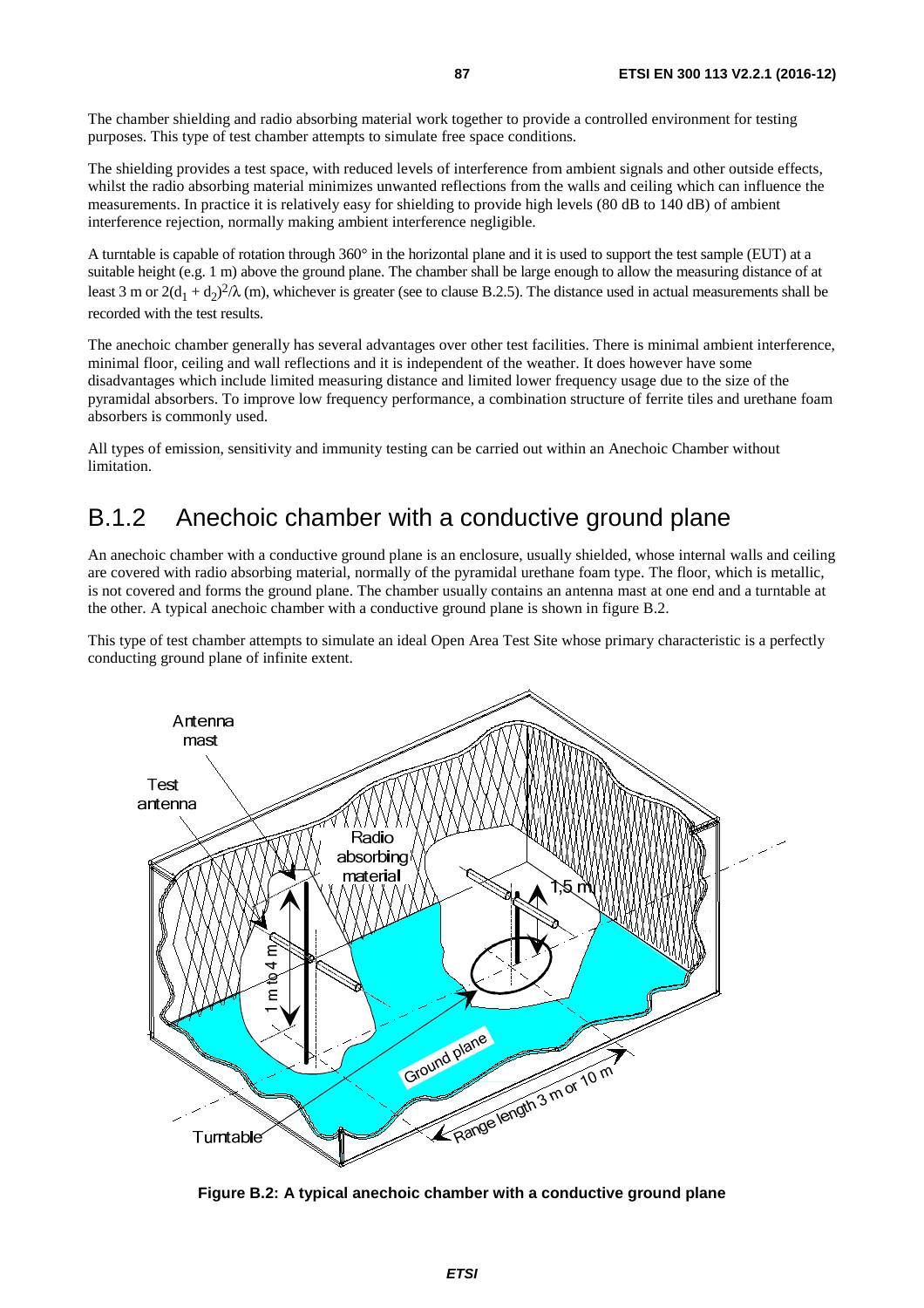In this facility the ground plane creates the wanted reflection path, such that the signal received by the receiving antenna is the sum of the signals from both the direct and reflected transmission paths. This creates a unique received signal level for each height of the transmitting antenna (or EUT) and the receiving antenna above the ground plane.

The antenna mast provides a variable height facility (from 1 to 4 metres) so that the position of the test antenna can be optimized for maximum coupled signal between antennas or between a EUT and the test antenna.

A turntable is capable of rotation through 360° in the horizontal plane and it is used to support the test sample (EUT) at a specified height, usually 1,5 metres above the ground plane. The chamber shall be large enough to allow the measuring distance of at least 3 m or  $2(d1 + d2)2/\lambda$  (m), whichever is greater (see clause B.2.5). The distance used in actual measurements shall be recorded with the test results.

Emission testing involves firstly "peaking" the field strength from the EUT by raising and lowering the receiving antenna on the mast (to obtain the maximum constructive interference of the direct and reflected signals from the EUT) and then rotating the turntable for a "peak" in the azimuth plane. At this height of the test antenna on the mast, the amplitude of the received signal is noted. Secondly the EUT is replaced by a substitution antenna (positioned at the EUT's phase or volume centre) which is connected to a signal generator. The signal is again "peaked" and the signal generator output adjusted until the level, noted in stage one, is again measured on the receiving device.

Receiver sensitivity tests over a ground plane also involve "peaking" the field strength by raising and lowering the test antenna on the mast to obtain the maximum constructive interference of the direct and reflected signals, this time using a measuring antenna which has been positioned where the phase or volume centre of the EUT will be during testing. A transform factor is derived. The test antenna remains at the same height for stage two, during which the measuring antenna is replaced by the EUT. The amplitude of the transmitted signal is reduced to determine the field strength level at which a specified response is obtained from the EUT.

### B.1.3 Open Area Test Site (OATS)

An Open Area Test Site comprises a turntable at one end and an antenna mast of variable height at the other end above a ground plane which, in the ideal case, is perfectly conducting and of infinite extent. In practice, while good conductivity can be achieved, the ground plane size has to be limited. A typical Open Area Test Site is shown in figure B.3.



**Figure B.3: A typical Open Area Test Site** 

The ground plane creates a wanted reflection path, such that the signal received by the receiving antenna is the sum of the signals received from the direct and reflected transmission paths. The phasing of these two signals creates a unique received level for each height of the transmitting antenna (or EUT) and the receiving antenna above the ground plane.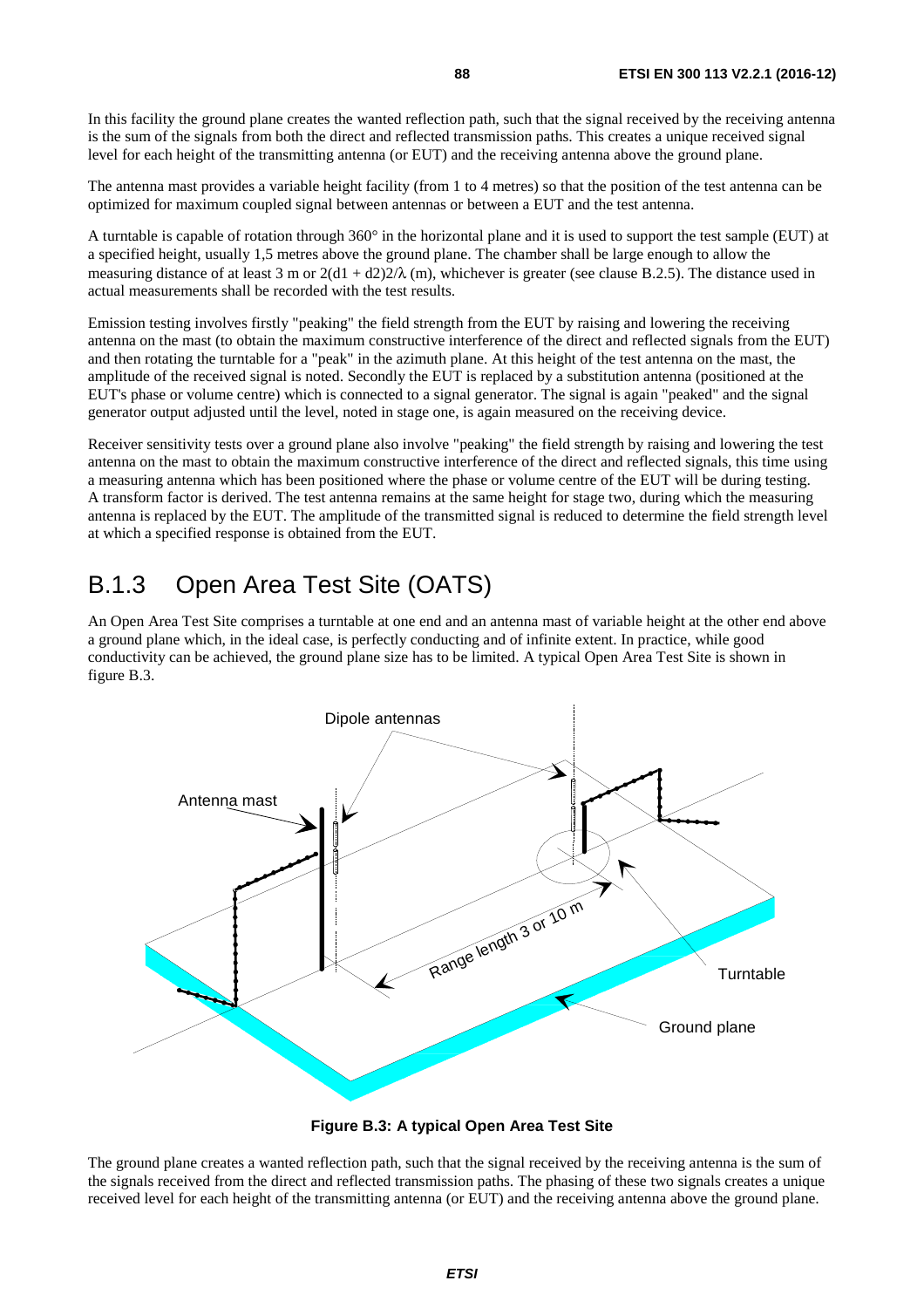Site qualification concerning antenna positions, turntable, measurement distance and other arrangements are the same as for anechoic chamber with a ground plane. In radiated measurements an OATS is also used in the same way as anechoic chamber with a ground plane.

Typical measuring arrangement common for ground plane test sites is presented in the figure B.4.



**Figure B.4: Measuring arrangement on ground plane test site (OATS set-up for spurious emission testing)** 

#### B.1.4 Test antenna

A test antenna is always used in radiated test methods. In emission tests (i.e. frequency error, effective radiated power, spurious emissions and adjacent channel power) the test antenna is used to detect the field from the EUT in one stage of the measurement and from the substitution antenna in the other stage. When the test site is used for the measurement of receiver characteristics (i.e. sensitivity and various immunity parameters) the antenna is used as the transmitting device.

The test antenna should be mounted on a support capable of allowing the antenna to be used in either horizontal or vertical polarization which, on ground plane sites (i.e. Anechoic Chambers with ground planes and Open Area Test Sites), should additionally allow the height of its centre above the ground to be varied over the specified range (usually 1 to 4 metres).

In the frequency band 30 MHz to 1 000 MHz, dipole antennas (constructed in accordance with ANSI C63.5 [[5\]](#page-9-0)) are generally recommended. For frequencies of 80 MHz and above, the dipoles should have their arm lengths set for resonance at the frequency of test. Below 80 MHz, shortened arm lengths are recommended. For spurious emission testing, however, a combination of biconical antennas (commonly termed "bicones") and log periodic dipole array antennas (commonly termed "log periodics") could be used to cover the entire 30 MHz to 1 000 MHz band. Above 1 000 MHz, waveguide horns are recommended although, again, log periodics could be used.

NOTE: The gain of a horn antenna is generally expressed relative to an isotropic radiator.

#### B.1.5 Substitution antenna

The substitution antenna is used to replace the EUT for tests in which a transmitting parameter (i.e. frequency error, effective radiated power, spurious emissions and adjacent channel power) is being measured. For measurements in the frequency band 30 MHz to 1 000 MHz, the substitution antenna should be a dipole antenna (constructed in accordance with ANSI C63.5 [[5\]](#page-9-0)). For frequencies of 80 MHz and above, the dipoles should have their arm lengths set for resonance at the frequency of test. Below 80 MHz, shortened arm lengths are recommended. For measurements above 1 000 MHz, a waveguide horn is recommended. The centre of this antenna should coincide with either the phase centre or volume centre.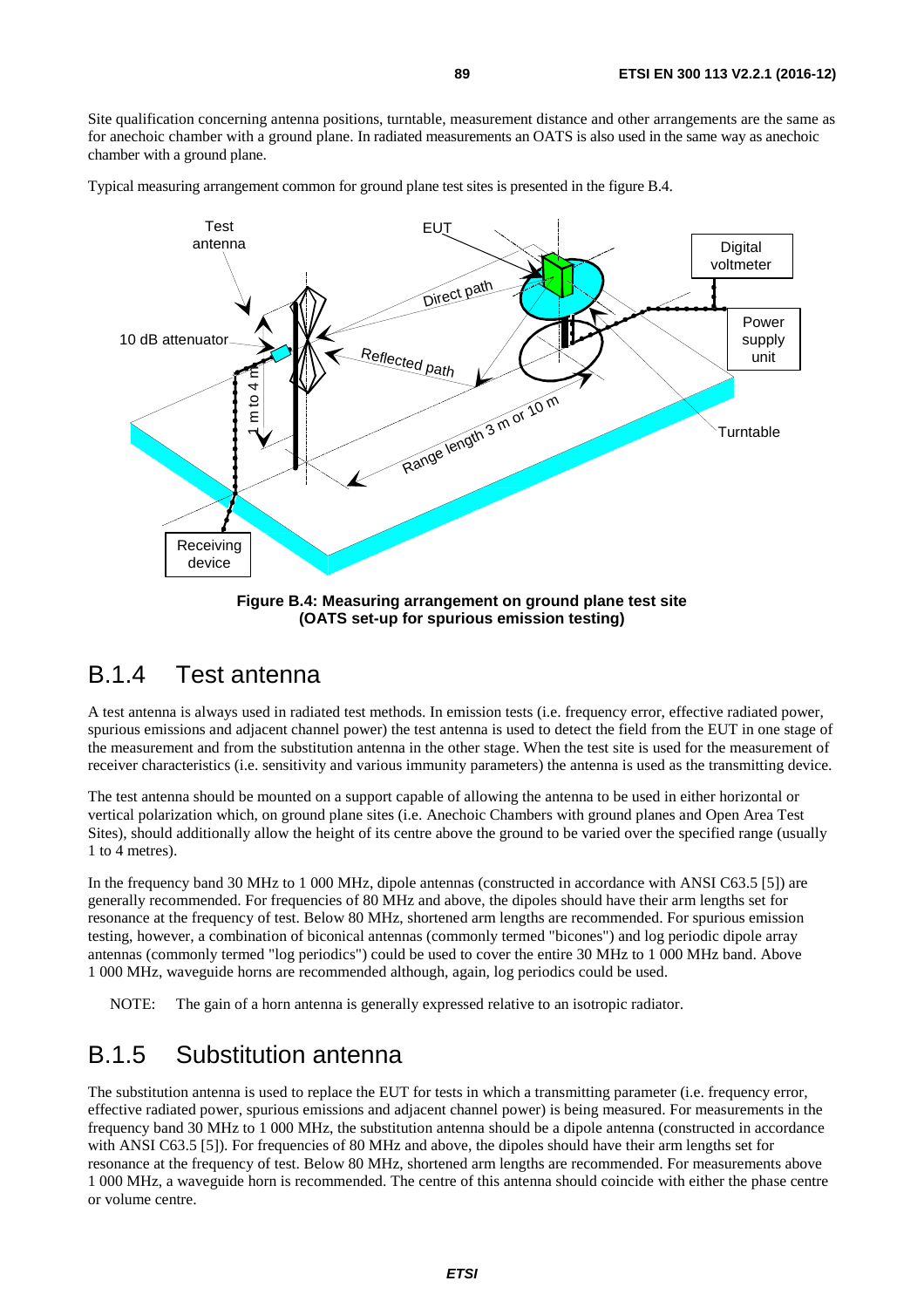### B.1.6 Measuring antenna

The measuring antenna is used in tests on a EUT in which a receiving parameter (i.e. sensitivity and various immunity tests) is being measured. Its purpose is to enable a measurement of the electric field strength in the vicinity of the EUT. For measurements in the frequency band 30 MHz to 1 000 MHz, the measuring antenna should be a dipole antenna (constructed in accordance with ANSI C63.5 [\[5](#page-9-0)]). For frequencies of 80 MHz and above, the dipoles should have their arm lengths set for resonance at the frequency of test. Below 80 MHz, shortened arm lengths are recommended. The centre of this antenna should coincide with either the phase centre or volume centre (as specified in the test method) of the EUT.

## B.2 Guidance on the use of radiation test sites

## B.2.0 General

This clause details procedures, test equipment arrangements and verification that should be carried out before any of the radiated test are undertaken. These schemes are common to all types of test sites described in annex B.

## B.2.1 Verification of the test site

No test should be carried out on a test site which does not possess a valid certificate of verification. The verification procedures for the different types of test sites described in annex B (i.e. Anechoic Chamber, Anechoic Chamber with a ground plane and Open Area Test Site) are given in ETSI TR 102 273 [[i.1\]](#page-9-0) parts 2, 3 and 4, respectively.

## B.2.2 Preparation of the EUT

The manufacturer should supply information about the EUT covering the operating frequency, polarization, supply voltage(s) and the reference face. Additional information, specific to the type of EUT should include, where relevant, carrier power, channel separation, whether different operating modes are available (e.g. high and low power modes) and if operation is continuous or is subject to a maximum test duty cycle (e.g. 1 minute on, 4 minutes off).

Where necessary, a mounting bracket of minimal size should be available for mounting the EUT on the turntable. This bracket should be made from low conductivity, low relative dielectric constant (i.e. less than 1,5) material(s) such as expanded polystyrene, balsawood, etc.

## B.2.3 Power supplies to the EUT

All tests should be performed using power supplies wherever possible, including tests on EUT designed for battery-only use. In all cases, power leads should be connected to the EUT's supply terminals (and monitored with a digital voltmeter) but the battery should remain present, electrically isolated from the rest of the equipment, possibly by putting tape over its contacts.

The presence of these power cables can, however, affect the measured performance of the EUT. For this reason, they should be made to be "transparent" as far as the testing is concerned. This can be achieved by routing them away from the EUT and down to the either the screen, ground plane or facility wall (as appropriate) by the shortest possible paths. Precautions should be taken to minimize pick-up on these leads (e.g. the leads could be twisted together, loaded with ferrite beads at 0,15 metre spacing or otherwise loaded).

## B.2.4 Volume control setting for analogue speech tests

Unless otherwise stated, in all receiver measurements for analogue speech the receiver volume control where possible, should be adjusted to give at least 50 % of the rated audio output power. In the case of stepped volume controls, the volume control should be set to the first step that provides an output power of at least 50 % of the rated audio output power. This control should not be readjusted between normal and extreme test conditions in tests.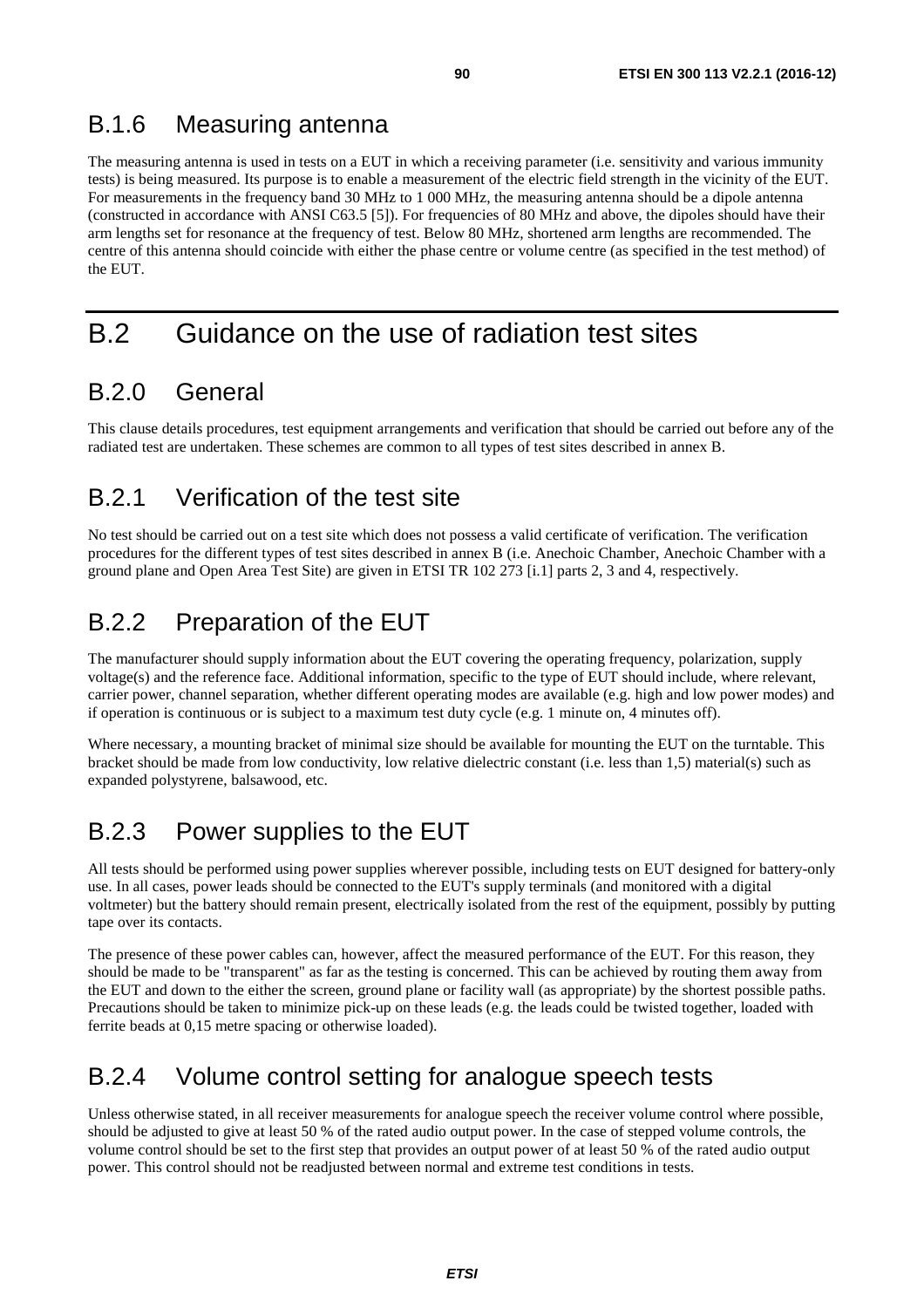#### B.2.5 Range length

The range length for all these types of test facility should be adequate to allow for testing in the far-field of the EUT i.e. it should be equal to or exceed:

$$
\frac{2\left(d_1+d_2\right)^2}{\lambda}
$$

Where:

- $d_1$  is the largest dimension of the EUT/dipole after substitution (m);
- $d_2$  is the largest dimension of the test antenna (m);
- $\lambda$  is the test frequency wavelength (m).

It should be noted that in the substitution part of this measurement, where both test and substitution antennas are half wavelength dipoles, this minimum range length for far-field testing would be:

 $2λ$ 

It should be noted in test reports when either of these conditions is not met so that the additional measurement uncertainty can be incorporated into the results.

- NOTE 1: For the fully anechoic chamber, no part of the volume of the EUT should, at any angle of rotation of the turntable, fall outside the "quiet zone" of the chamber at the nominal frequency of the test.
- NOTE 2: The "quiet zone" is a volume within the Anechoic Chamber (without a ground plane) in which a specified performance has either been proven by test, or is guaranteed by the designer/manufacturer. The specified performance is usually the reflectivity of the absorbing panels or a directly related parameter (e.g. signal uniformity in amplitude and phase). It should be noted however that the defining levels of the quiet zone tend to vary.
- NOTE 3: For the anechoic chamber with a ground plane, a full height scanning capability, i.e. 1 to 4 metres, should be available for which no part of the test antenna should come within 1 metre of the absorbing panels. For both types of Anechoic Chamber, the reflectivity of the absorbing panels should not be worse than -5 dB.
- NOTE 4: For both the anechoic chamber with a ground plane and the Open Area Test Site, no part of any antenna should come within 0,25 metre of the ground plane at any time throughout the tests. Where any of these conditions cannot be met, measurements should not be carried out.

#### B.2.6 Site preparation

The cables for both ends of the test site should be routed horizontally away from the testing area for a minimum of 2 metres (unless, in the case both types of anechoic chamber, a back wall is reached) and then allowed to drop vertically and out through either the ground plane or screen (as appropriate) to the test equipment. Precautions should be taken to minimize pick up on these leads (e.g. dressing with ferrite beads, or other loading). The cables, their routing and dressing should be identical to the verification set-up.

NOTE: For ground reflection test sites (i.e. anechoic chambers with ground planes and Open Area Test Sites) which incorporate a cable drum with the antenna mast, the 2 metres requirement may be impossible to comply with.

Calibration data for all items of test equipment should be available and valid. For test, substitution and measuring antennas, the data should include gain relative to an isotropic radiator (or antenna factor) for the frequency of test. Also, the VSWR of the substitution and measuring antennas should be known.

The calibration data on all cables and attenuators should include insertion loss and VSWR throughout the entire frequency range of the tests. All VSWR and insertion loss figures should be recorded in the log book results sheet for the specific test.

Where correction factors/tables are required, these should be immediately available.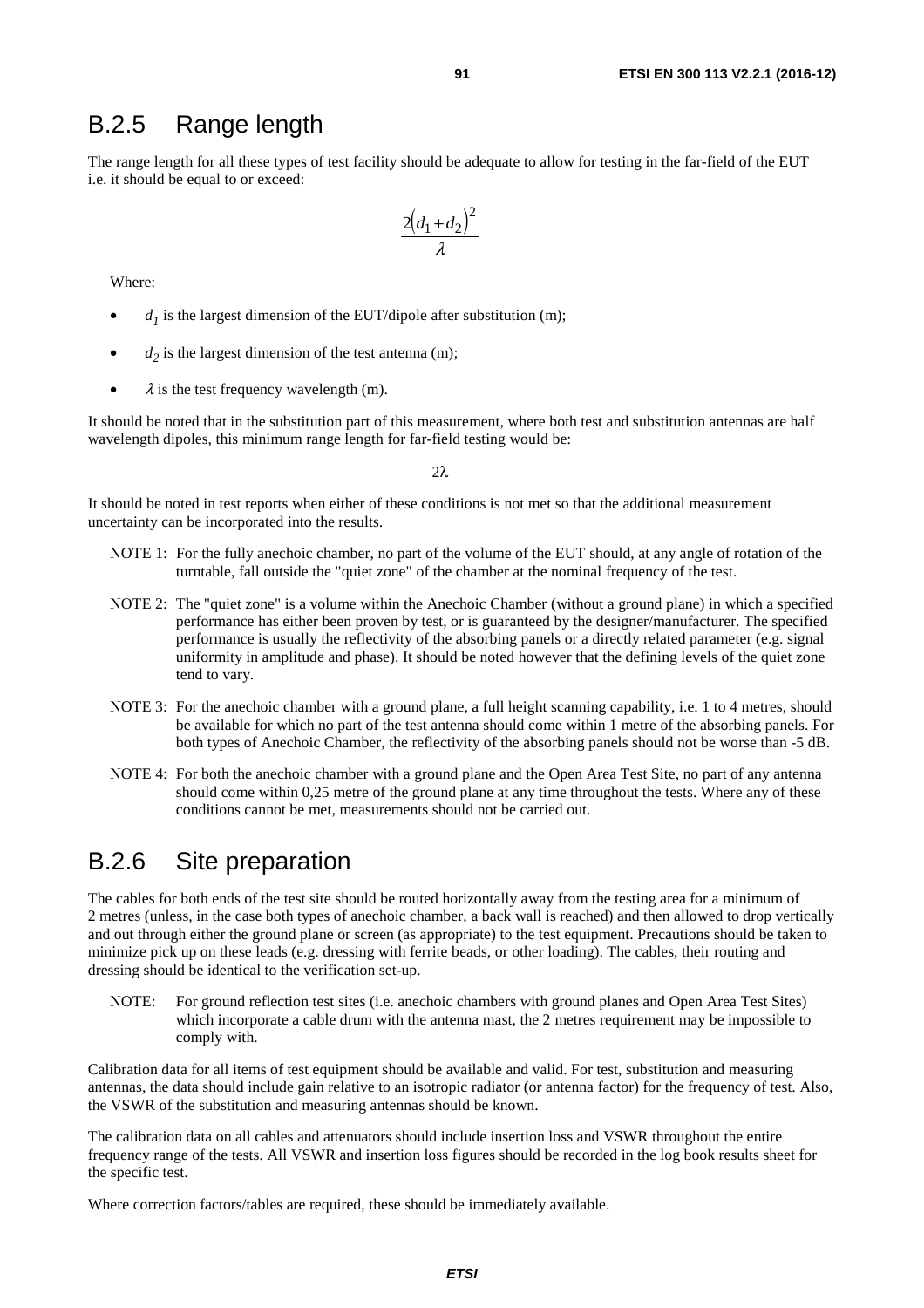For all items of test equipment, the maximum errors they exhibit should be known along with the distribution of the error e.g.:

- cable loss:  $\pm 0.5$  dB with a rectangular distribution;
- measuring receiver: 1,0 dB (standard deviation) signal level accuracy with a Gaussian error distribution.

At the start of measurements, system checks should be made on the items of test equipment used on the test site.

## B.3 Coupling of signals

## B.3.0 General

The presence of leads in the radiated field may cause a disturbance of that field and lead to additional measurement uncertainty. These disturbances can be minimized by using suitable coupling methods, offering signal isolation and minimum field disturbance (e.g. optical and acoustic coupling).

## B.3.1 Data signals

Isolation can be provided by the use of optical, ultrasonic or infra-red means. Field disturbance can be minimized by using a suitable fibre optic connection. Ultrasonic or infra-red radiated connections require suitable measures for the minimization of ambient noise.

## B.3.2 Speech and analogue signals

#### B.3.2.0 General

Where an audio output socket is not available an acoustic coupler should be used.

When using the acoustic coupler, care should be exercised that possible ambient noise does not influence the test result.

#### B.3.2.1 Acoustic coupler description

The acoustic coupler comprises a plastic funnel, an acoustic pipe and a microphone with a suitable amplifier. The materials used to fabricate the funnel and pipe should be of low conductivity and of low relative dielectric constant (i.e. less than 1,5).

- The acoustic pipe should be long enough to reach from the EUT to the microphone which should be located in a position that will not disturb the RF field. The acoustic pipe should have an inner diameter of about 6 mm and a wall thickness of about 1,5 mm and should be sufficiently flexible so as not to hinder the rotation of the turntable.
- The plastic funnel should have a diameter appropriate to the size of the loudspeaker in the EUT, with soft foam rubber glued to its edge, it should be fitted to one end of the acoustic pipe and the microphone should be fitted to the other end. It is very important to fix the centre of the funnel in a reproducible position relative to the EUT, since the position of the centre has a strong influence on the frequency response that will be measured. This can be achieved by placing the EUT in a close fitting acoustic mounting jig, supplied by the manufacturer, of which the funnel is an integral part.
- The microphone should have a response characteristic flat within 1 dB over a frequency range of 50 Hz to 20 kHz, a linear dynamic range of at least 50 dB. The sensitivity of the microphone and the receiver audio output level should be suitable to measure a signal to noise ratio of at least 40 dB at the nominal audio output level of the EUT. Its size should be sufficiently small to couple to the acoustic pipe.
- The frequency correcting network should correct the frequency response of the acoustic coupler so that the acoustic SINAD measurement is valid (see IEC 60489-3 [[6\]](#page-9-0), appendix F).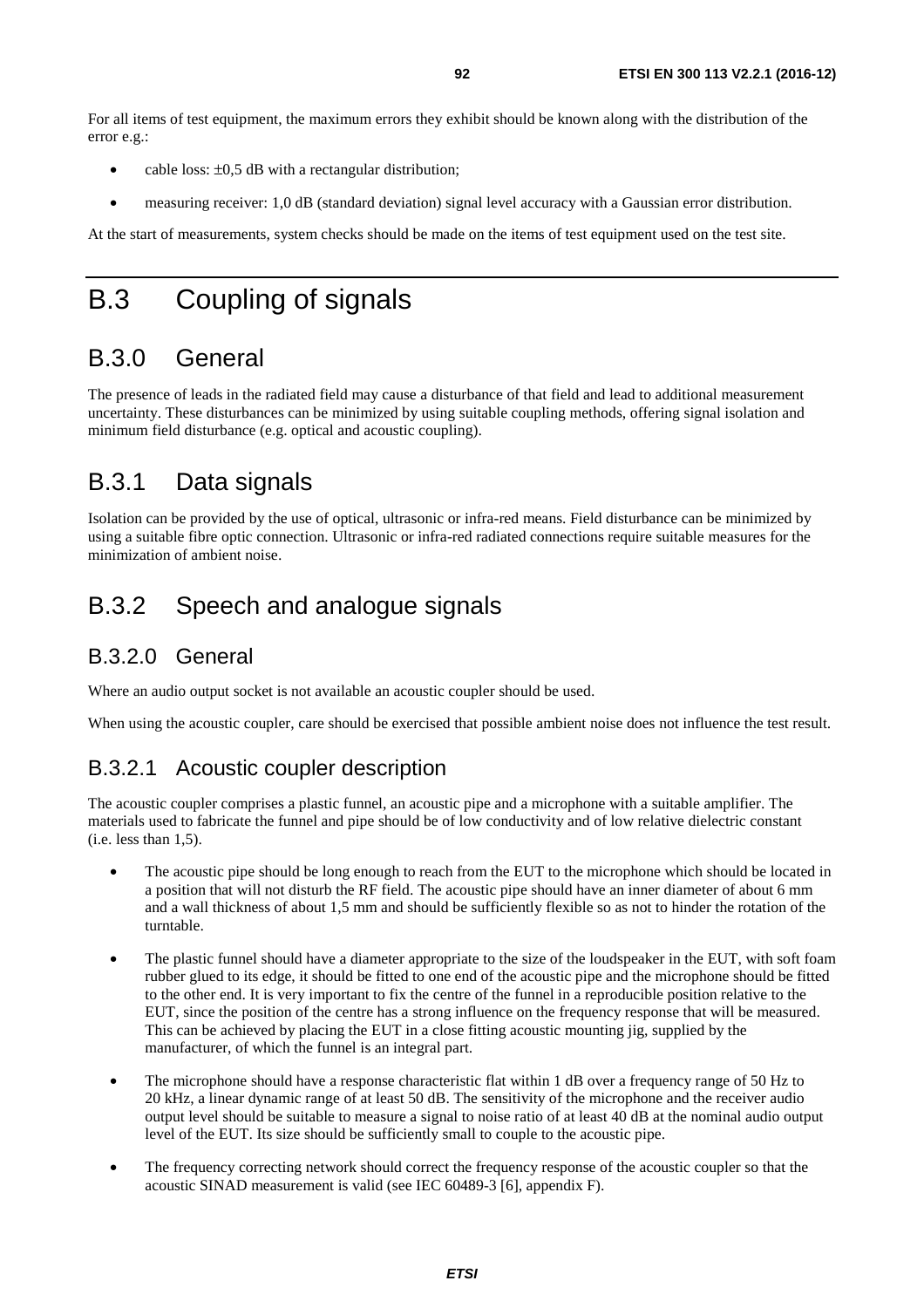#### B.3.2.2 Calibration

The aim of the calibration of the acoustic coupler is to determine the acoustic SINAD ratio which is equivalent to the SINAD ratio at the receiver output.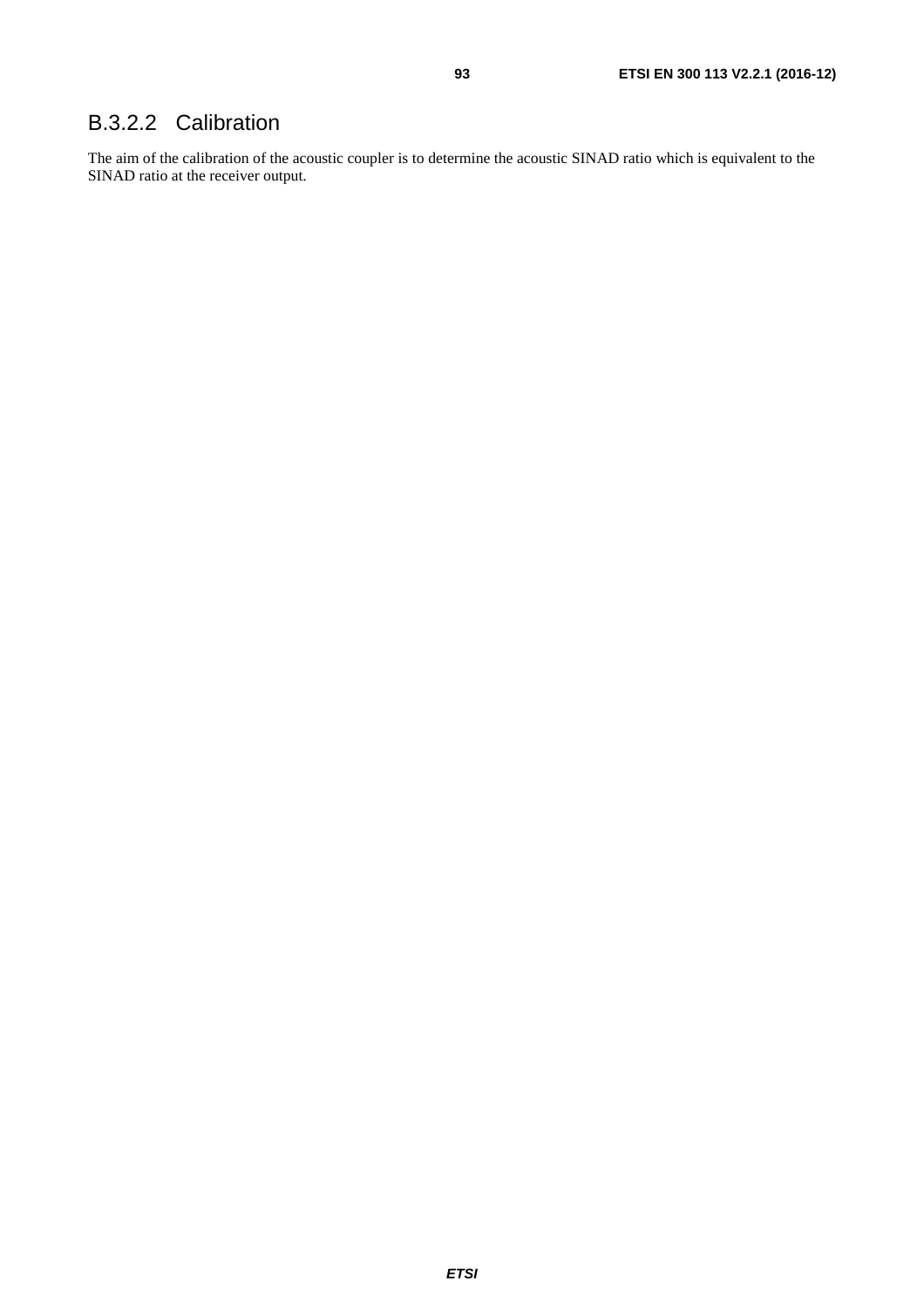## Annex C (normative): Specification for some particular measurement arrangements

## C.1 Power measuring receiver specification

## C.1.0 General

The power measuring receiver consists of a mixer, an IF filter, an oscillator, an amplifier, a variable attenuator and a root mean squared (rms) value indicator.

Instead of the variable attenuator with the rms value indicator it is also possible to use a rms voltmeter calibrated in dB. The technical characteristics of the power measuring receiver are given in clauses C.1.1 to C.1.4.

An alternative measuring method shall consist in using, in place of the IF filter and the rms voltmeter calibrated in dB, a spectrum analyser with a resolution bandwidth of 100 Hz and integrating the power of all the 100 Hz sub-band measurements, over a total bandwidth of ±D2 (see table C.1).

Spectrum analyser should use the rms measurement mode.

#### C.11 IF filter

The IF filter shall be within the limits of the selectivity characteristic of figure C.1.



**Figure C.1: IF filter** 

Depending on the channel separation, the selectivity characteristic shall keep the frequency separations from the nominal centre frequency of the adjacent channel as stated in table C.1.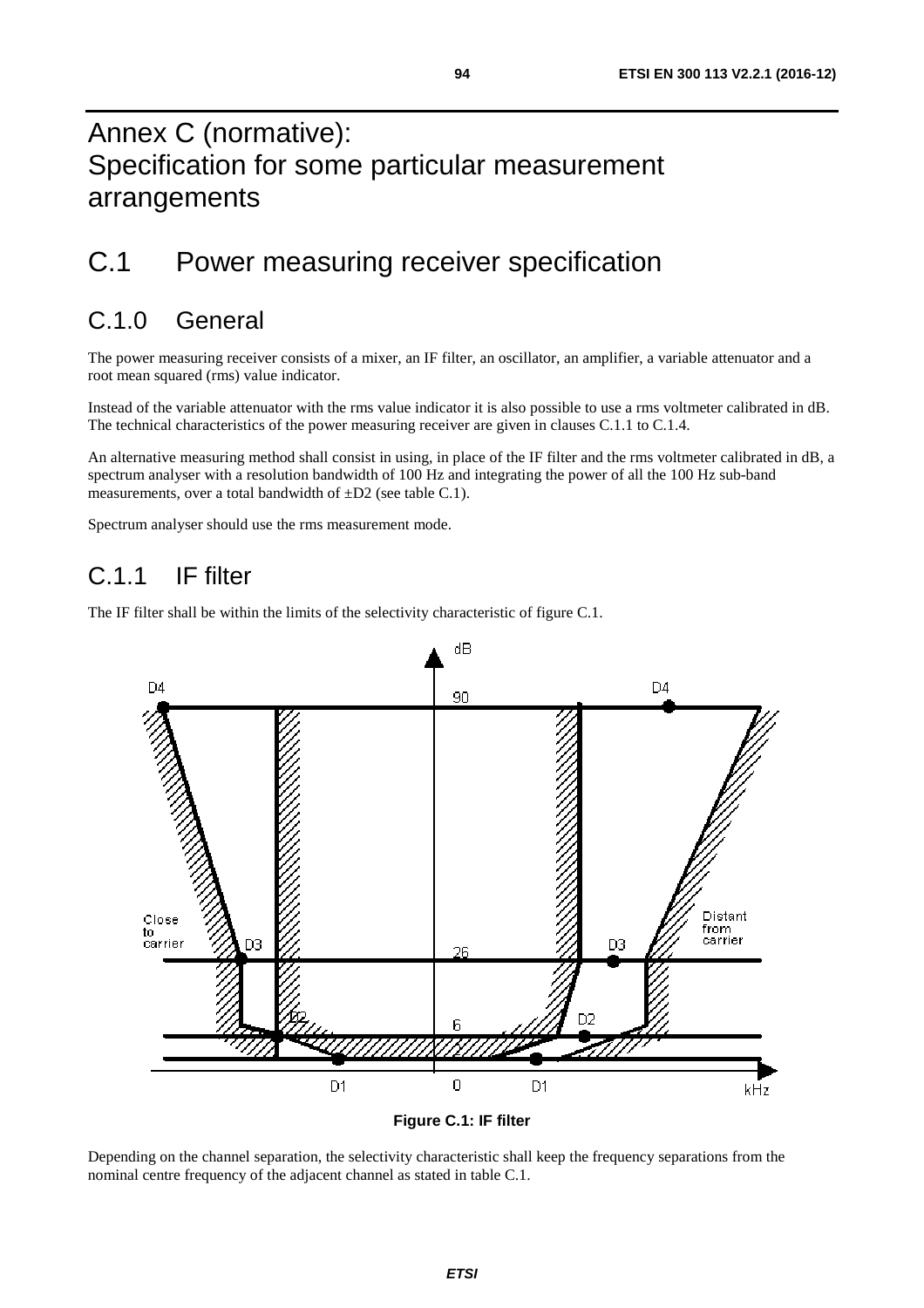| <b>Channel</b><br>separation (kHz) | Frequency separation of filter curve from nominal centre<br>frequency of adjacent channel (kHz) |      |      |       |
|------------------------------------|-------------------------------------------------------------------------------------------------|------|------|-------|
|                                    |                                                                                                 |      | D3   | D4    |
| 12.5                               |                                                                                                 | 4.25 | 5.5  | 9.5   |
|                                    |                                                                                                 |      | 8.25 | 12.25 |
| 25                                 |                                                                                                 |      | 9.25 | 13.25 |

**Table C.1: Selectivity characteristic** 

Depending on the channel separation, the attenuation points shall not exceed the tolerances as stated in tables C.2 and C.3.

| <b>Channel</b><br>separation (kHz) | Tolerances range (kHz) |      |         |         |
|------------------------------------|------------------------|------|---------|---------|
|                                    |                        | )2   | D3      | D4      |
| 12,5                               | $+1,35$                | ±0.1 | $-1,35$ | $-5,35$ |
|                                    | $+3,1$                 | ±0,1 | $-1,35$ | $-5,35$ |
| 25                                 |                        | ±υ   | $-1.35$ | $-5,35$ |

**Table C.2: Attenuation points close to carrier** 

|  | Table C.3: Attenuation points distant from the carrier |
|--|--------------------------------------------------------|
|--|--------------------------------------------------------|

| <b>Channel</b><br>separation (kHz) | Tolerance range (kHz) |                |      |                  |
|------------------------------------|-----------------------|----------------|------|------------------|
|                                    | D1                    | D <sub>2</sub> | D3   | D4               |
| 12,5                               | ±2,0                  | ±2,0           | ±2,0 | $+2,0$<br>$-6,0$ |
| 20                                 | ±3,0                  | ±3,0           | ±3,0 | $+3,0$<br>-7,0   |
| 25                                 | ±3.5                  | ±3.5           | ±3,5 | $+3,5$<br>$-7,5$ |

The minimum attenuation of the filter, outside the 90 dB attenuation points, shall greater than or equal to 90 dB.

## C.1.2 Attenuation indicator

The attenuation indicator shall have a minimum range of 80 dB and a reading accuracy of 1 dB. With a view to future regulations, an attenuation of 90 dB or more is recommended.

### C.1.3 RMS value indicator

The instrument shall accurately indicate non-sinusoidal signals in a ratio of up to 10:1 between peak value and rms value.

## C.1.4 Oscillator and amplifier

The oscillator and the amplifier shall be designed in such a way that the measurement of the adjacent channel power of a low-noise unmodulated transmitter, whose self-noise has a negligible influence on the measurement result, yields a measured value of ≤-90 dB for channel separations of 20 kHz and 25 kHz and of ≤-80 dB for a channel separation of 12,5 kHz, referred to the carrier of the oscillator.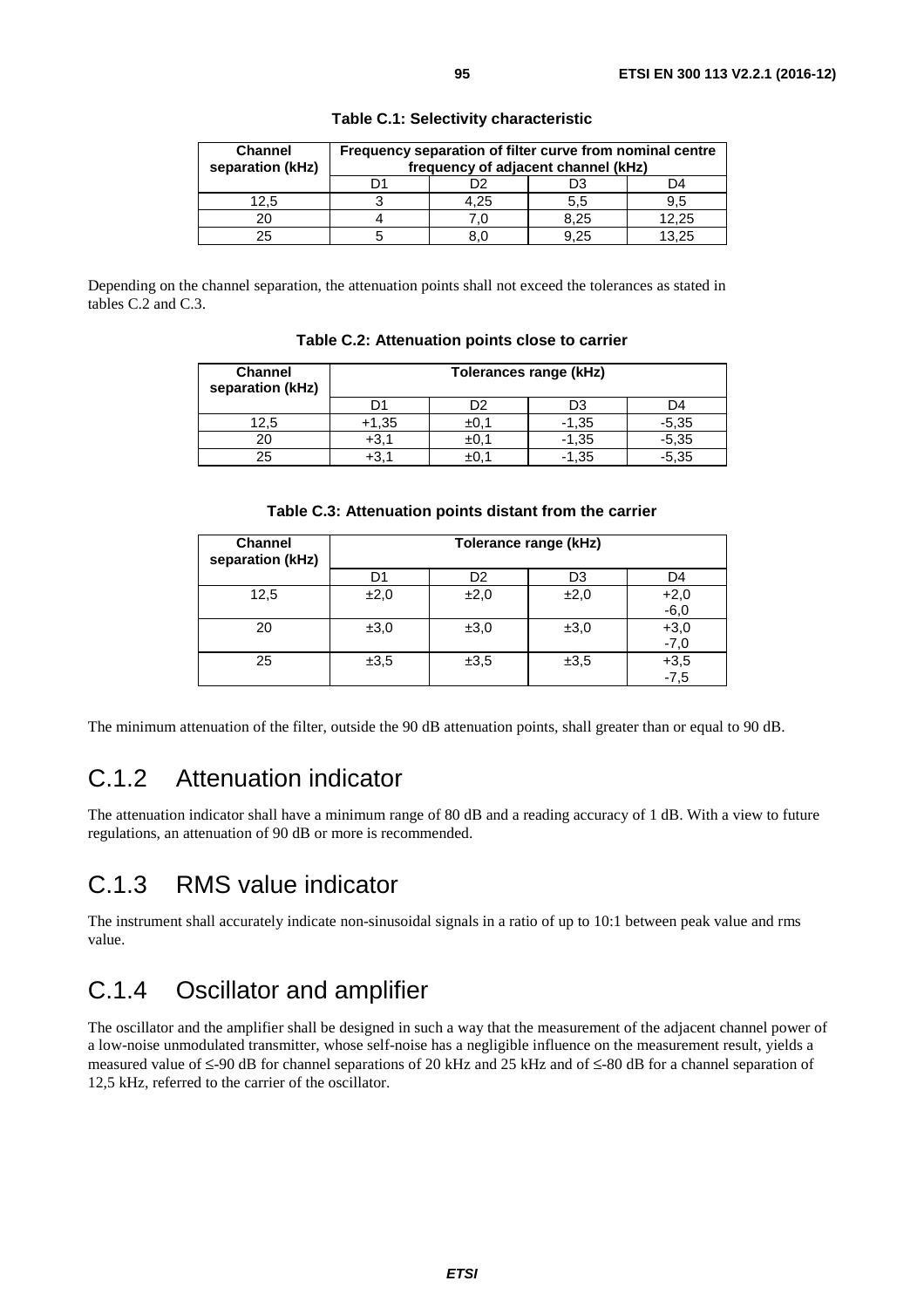## C.2 Spectrum analyser specification

## C.2.1 Adjacent and alternate channel power measurement

The characteristics of the spectrum analyser shall meet at least the following requirements:

- the reading accuracy of the frequency marker shall be within  $\pm 100$  Hz;
- the accuracy of relative amplitude measurements shall be within  $\pm 3.5$  dB.

It shall be possible to adjust the spectrum analyser to allow the separation on its screen of two equal amplitude components with a frequency difference of 200 Hz.

For statistically distributed modulations, the spectrum analyser and the integrating device (when appropriate) needs to allow determination of the power spectral density (energy per time and bandwidth), which has to be integrated over the bandwidth in question. It shall be possible to sum the effective power of all discrete components, the spectral power density and the noise power in the selected bandwidth and to measure this as a ratio relative to the carrier power.

The spectrum analyser should have a dynamic range greater than 90 dB and the average phase noise in the adjacent channels shall be such that measurement of adjacent channel power is not limited by phase noise. In order to confirm this, the selected measurement technique for clause 7.4.2 shall be used to measure the adjacent channel power with a CW signal source with phase noise of less than -120 dBc/Hz in the centre of the adjacent channel. The following performance shall be achieved:

- the maximum adjacent channel power observed with these conditions shall not exceed -70 dBc;
- the maximum alternate channel power measured with these conditions shall not exceed -80 dBc.
- NOTE: A resolution bandwidth of 500 Hz may be used for this measurement as an alternative to the usual 100 Hz to reduce measurement time.

### C.2.2 Unwanted emissions measurement

The specification shall include the following requirements.

It shall be possible, using a resolution bandwidth of 1 kHz, to measure the amplitude of a signal, or noise at a level 3 dB or more above the noise level of the spectrum analyser, as displayed on the screen, to an accuracy of  $\pm 2$  dB in the presence of the wanted signal.

The accuracy of relative amplitude measurements shall be within  $\pm 1$  dB.

For statistically distributed modulations, the spectrum analyser and the integrating device (when appropriate) shall allow determination of the real spectral power density (energy per time and bandwidth), which has to be integrated over the bandwidth in question.

## C.3 Integrating and power summing device

The integrating and power summing device is connected to the video output of the spectrum analyser, referred to in clause C.2.

It shall be possible to sum the effective power of all discrete components, the spectral power density and the noise power in the selected bandwidth and to measure this as a ratio relative to the carrier power.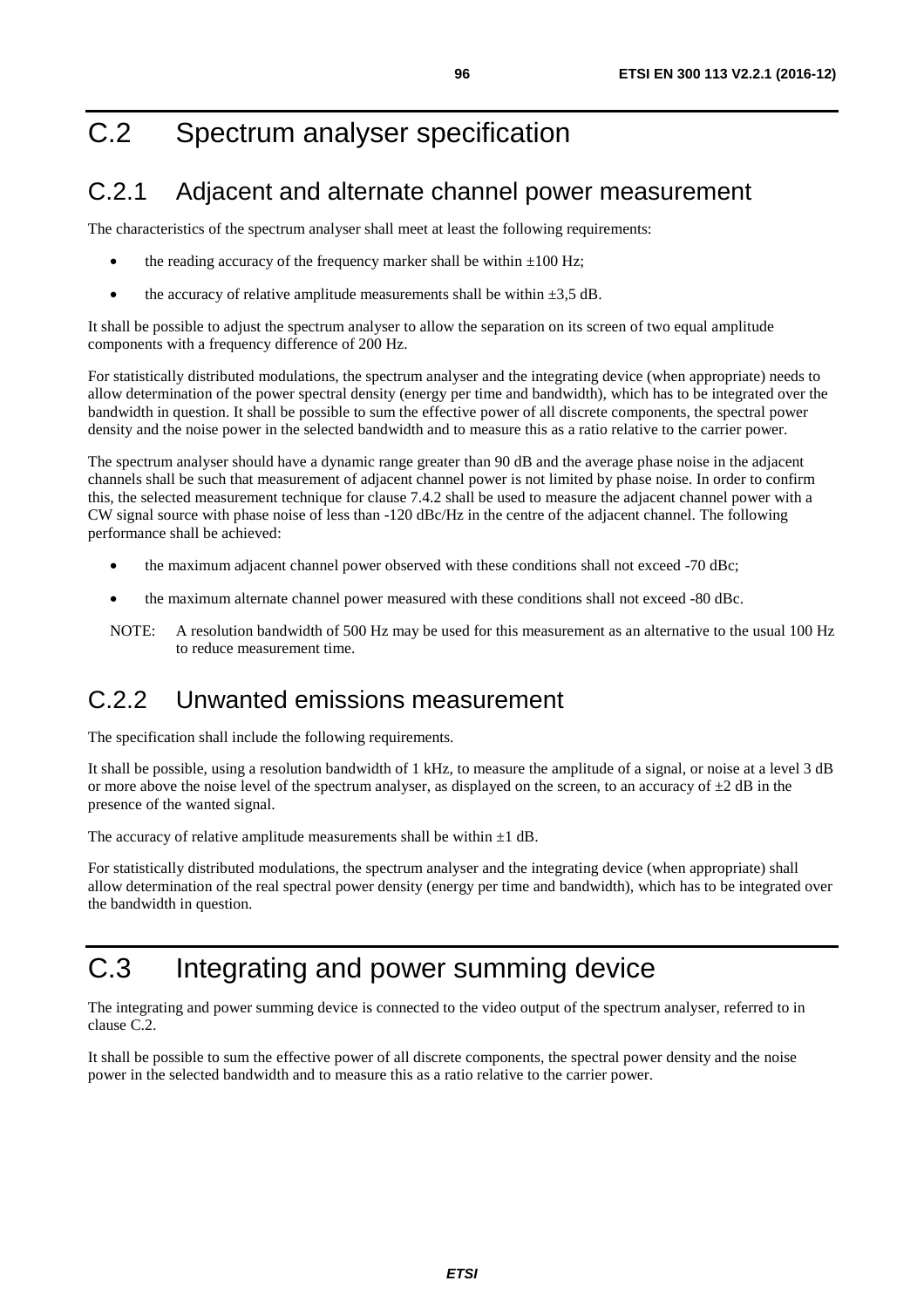## Annex D (informative): Change History

| <b>Date</b>      | <u>IVersion</u> | <b>Information about changes</b>                                       |  |  |
|------------------|-----------------|------------------------------------------------------------------------|--|--|
| <b>June 2015</b> | 0.0.1           | <b>Revision under RE-D.</b><br>Version 1.8.1.0.0.1 prepared by STF 493 |  |  |